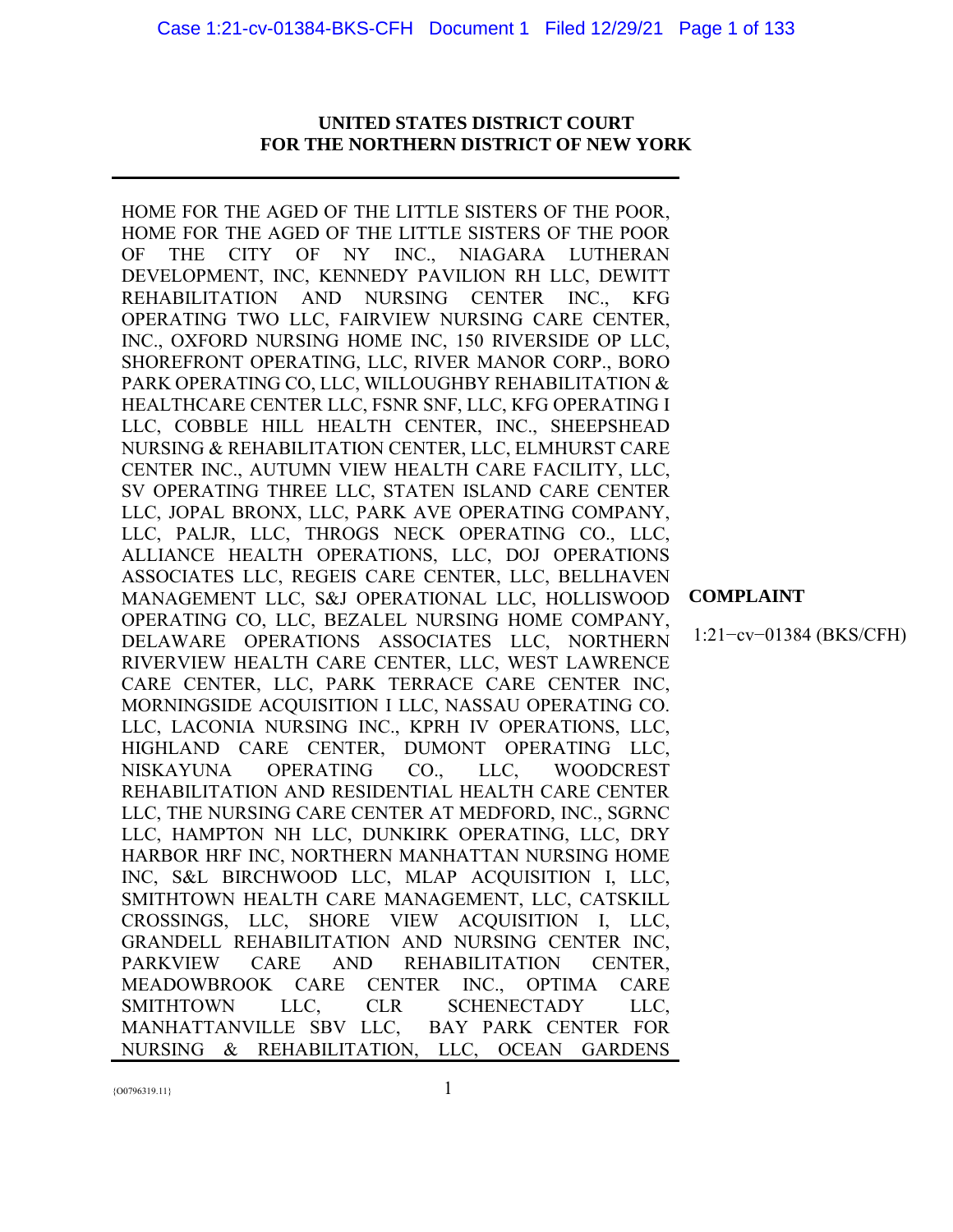NURSING FACILITY, INC., ST. JOHNSVILLE REHABILITATION AND NURSING CENTER INC., FOREST VIEW NURSING HOME, INC., GOLD CREST CARE CENTER, SALEM ACQUISITION I LLC, RALEX SERVICES, PROSPECT PARK OPERATING LLC, QUEENS BOULEVARD EXTENDED CARE FACILITY MANAGEMENT LLC, SENECA NURSING & REHABILITATION CENTER, LLC, QUEENS NASSAU NURSING HOME INC., WATERFRONT OPERATIONS ASSOCIATES LLC, NEW FRANKLIN REHABILITATION & HEALTH CARE FACILITY LLC, WATERVIEW ACQUISITION I LLC, MAPLEWOOD NURSING HOME, INC., FULTON OPERATIONS ASSOCIATES LLC, SCHNUR OPERATIONS ASSCOIATES LLC, CONCOURSE REHABILITATION & NURSING CENTER INC., CARDIFF BAY CENTER, LLC, CONCORD NURSING HOME INC, CORTLANDT OPERATIONS LLC, PARAGON MANAGEMENT SNF, LLC, WARTBURG RECEIVER LLC, ROCKAWAY OPERATIONS ASSOCIATES LLC, SEA CREST ACQUISITION I, LLC, WEDGEWOOD CARE CENTER INC, STEUBEN OPERATIONS ASSOCIATES LLC, KING STREET HOME, INC., MASSAPEQUA CENTER LLC, PARK GARDENS REHABILITATION & NURSING CENTER, LLC, LONG ISLAND CARE CENTER INC., OCEANVIEW NURSING AND REHABILITATION CENTER LLC, ROME CENTER LLC, NYACK OPERATING LLC, HARRIS HILL NURSING FACILITY, LLC, TERRACE ACQUISITION II, LLC, CNH OPERATING LLC, OAKWOOD OPERATING CO., LLC, ONTARIO OPERATIONS ASSOCIATES LLC, CONESUS LAKE NURSING HOME, LLC, PORT CHESTER OPERATING LLC, OPTIMA CARE WHITE PLAINS LLC, BRONX CENTER FOR REHABILITATION AND HEALTHCARE LLC, UNION PLAZA NURSING HOME INC., OASIS REHABILITATION AND NURSING LLC, OPTIMA CARE LITTLE NECK LLC, WELLSVILLE MANOR LLC, ABRAHAM OPERATIONS ASSOCIATES LLC, TEN BROECK CENTER FOR REHABILITATION AND NURSING, 4800 BEAR ROAD OPERATING COMPANY, LLC, PINE HAVEN OPERATING LLC, ESSEX OPERATIONS ASSOCIATES LLC, GUILDERLAND OPERATOR, LLC, NORWEGIAN CHRISTIAN HOME AND HEALTH CENTER, AMERIFALLS, LLC, TOWNHOUSE OPERATING CO., LLC, BARNWELL OPERATIONS ASSOCIATES, LLC, LEONARD RUSS & LINDA MEYER RUSS, PARTNERS, ATLANTICARE MANAGEMENT LLC, BERKSHIRE NURSING HOME LLC, PROSPECT ACQUISITION I LLC, BETHANY OPERTAING CO. LLC, GRAND MANOR HEALTH RELATED FACILITY, INC., ST. MARKS BROOKYLN ASSOCIATES L.L.C., THE CENTER FOR REHABILITATION AND HEALTHCARE AT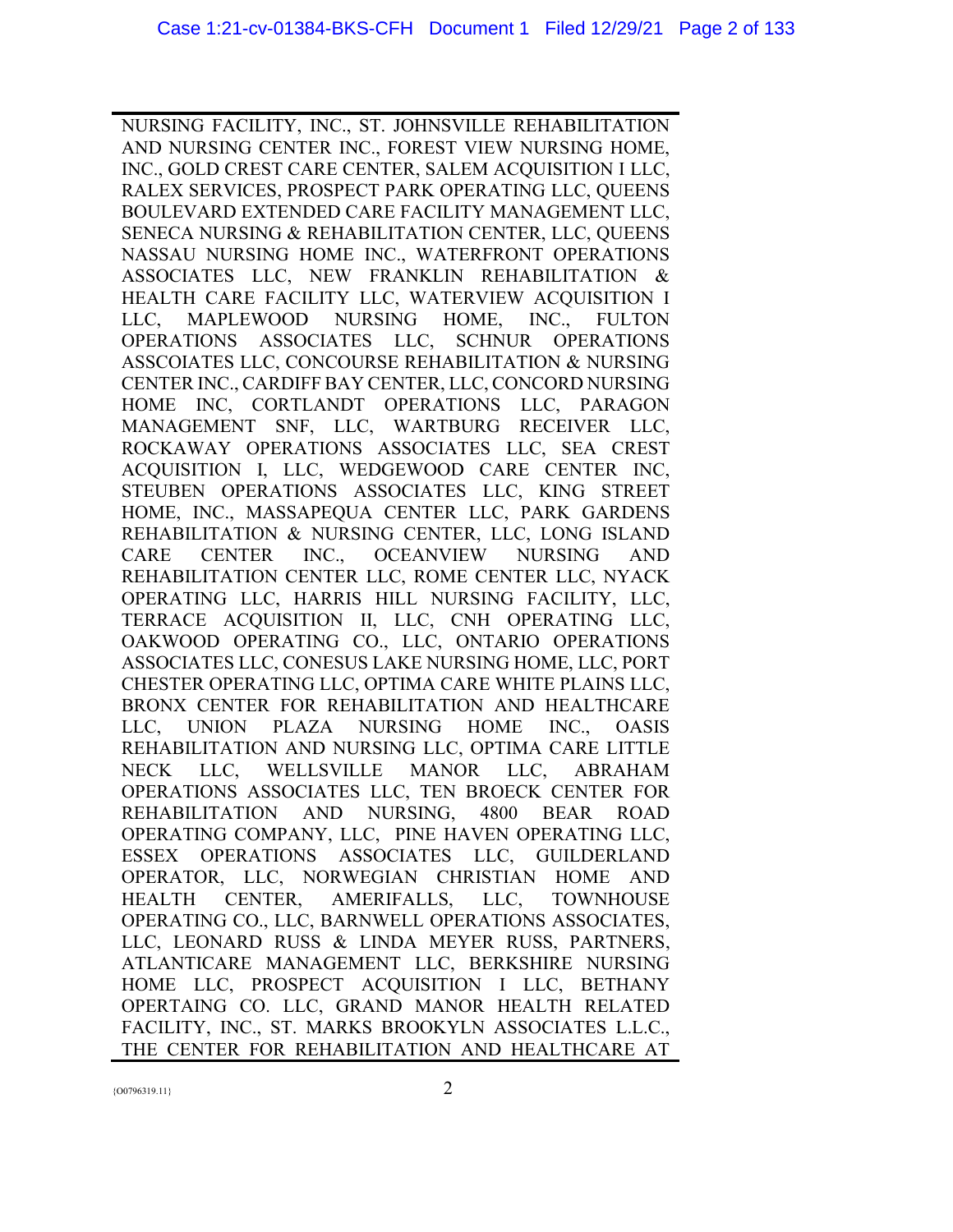DUTCHESS, LLC, SUTTON PARK CENTER FOR NURSING AND REHABILITATION, LLC, PARK MANOR ACQUISITION II, LLC, FIELDSTON OPERATING LLC, PAVILLION OPERATIONS LLC, SUSQUEHANNA NURSING & REHABILITATION CENTER LLC, 225 BENNETT ROAD OPERATING COMPANY, LLC, HARLEM CENTER FOR NURSING AND REHABILITATION, LLC, SUFFOLK CENTER RECEIVER, LLC, 1818 COMO PARK BOULEVARD OPERATING COMPANY, LLC, NEW YORK REHABILITATION CARE MGMT, LLC, BRIDGEWATER CENTER FOR REHABILITATION AND NURSING, LLC, HUDSON WIDE HEALTHCARE, EASTCHESTER REHABILITATION & HEALTH CARE CENTER, HRNC, LLC, SKY VIEW REHABILITATION AND HEALTH CARE CENTER LLC, WESTGATE OPERATIONS ASSOCIATES LLC, L&A OPERATIONAL LLC, ROCKAWAY CARE CENTER, LLC, NORTHERN METROPOLITAN RESIDENTIAL HEALTH CARE, CPRNC, LLC, HIGHLAND NURSING HOME, INC., OAK HILL OPERATING CO LLC, ABSOLUT CENTER FOR NURSING AND REHABILITATION AT ALLEGANY LLC, CLR CARTHAGE LLC, WILLIAMSBURG SERVICES, LLC, OTSEGO SNF OPERATIONS ASSOCIATES LLC, GOLDEN GATE REHABILITATION AND HEALTH CARE CENTER LLC, 185 OLD MILITARY ROAD OPERATING COMPANY, LLC, DITMAS PARK REHABILITATION & CARE CENTER LLC, JSSG HEALTHCARE, LLC, 2600 NIAGARA FALLS BOULEVARD OPERATING COMPANY, LLC, CHITTENANGO CENTER, LLC, CCRNC, LLC, CGSR, INC., THE BRIGHTONIAN, INC., CSRNC, LLC, SUNNYSIDE CARE CENTER LLC, COSDEN LLC, WINDSOR PARK NURSING HOME LLC, OCEANSIDE CARE CENTER INC, ORNC LLC, WASHINGTON OPERATIONS ASSOCIATES LLC, HAVEN MANOR HEALTH CARE CENTER LLC, SUNSET NURSING AND REHABILITATION, INC., NEW VANDERBILT REHABILITATION AND CARE CENTER INC., KINGSWAY ARMS NURSING CENTER INC., UTICA OPERATIONS ASSOCIATES LLC, EXCEL AT WOODBURY FOR REHABILITATION AND NURSING, LLC, ECRNC, LLC, UNIVERSITY NURSING HOME, LLC, NEWARK MANOR NURSING HOME, INC., AVON NURSING HOME, LLC, ABSOLUT CENTER FOR NURSING AND REHABILITATION AT GASPORT LLC, SURGE REHABILITATION AND NURSING, LLC, HILLSIDE MANOR REHABILITATION AND EXTENDED CARE CENTER LLC, CARILLON NURSING AND REHABILITATION CENTER, LLC, VALLEY VIEW MANOR, LLC, MAXIMUS 909 OPERATIONS, LLC, IR OPERATIONS ASSOCIATES LLC, 2850 GRAND ISLAND BOULEVARD OPERATING COMPANY, LLC, HOLLIS PARK MANOR NURSING HOME INC., TROY DIAMOND

 ${3}$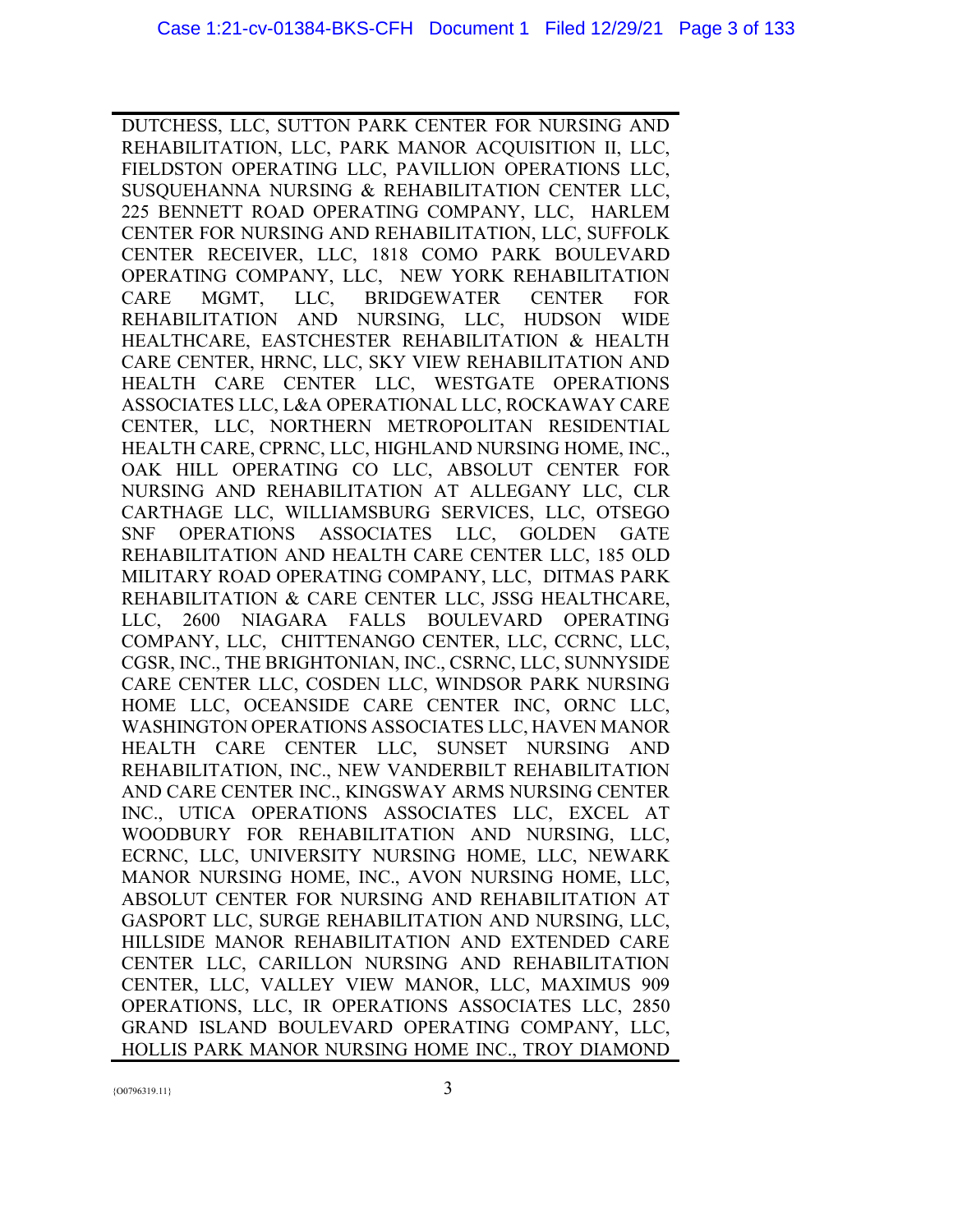OPERATING LLC, COLONIAL PARK REHABILITATION AND NURSING CENTER, CLR GLENS FALLS LLC, NEW GLEN OAKS NURSING HOME, INC., CLR TROY LLC, BRONX HARBOR HEALTH CARE COMPLEX, INC., 5775 MAELOU DRIVE OPERATING COMPANY, LLC, 4459 BAILEY AVENUE OPERATING COMPANY, LLC, MONTGOMERY OPERATING CO LLC, CLR NEW PALTZ LLC, WOODSIDE MANOR NURSING HOME, INC., WESLEY GARDENS CORPORATION, PARK NURSING HOME, LLC, NORTHGATE HEALTH CARE FACILITY, LLC, GARDEN GATE HEALTH CARE FACILITY, LLC, EAST HAVEN NURSING AND REHABILITATION CENTER, LLC, WILLIAMSBRIDGE MANOR NURSING HOME, LLC, HORNELL GARDENS, LLC, SUNHARBOR ACQUISITION I, LLC, WATERVIEW NURSING CARE CENTER INC., CLR MINOA LLC, LATTA ROAD NURSING HOME WEST, LLC, FOLTSCARE LLC, CLR GRANVILLE LLC, EAST NORTHPORT RESIDENTIAL HEALTH CARE FACILITY, INC., ROSCOE REGIONAL HEALTHCARE, LLC, EAST SIDE NURSING HOME INC., REGO PARK NH LTD, 170 WEST AVENUE OPERATING COMPANY, LLC, PONTIAC NURSING HOME, FOREST HILLS CARE CENTER LLC, 37 NORTH CHEMUNG STREET OPERATING COMPANY, LLC, MORRIS PARK REHABILITATION & NURSING CENTER LLC, ELCOR OPERATING COMPANY, LLC, OZONE ACQUISITION LLC, NEW CARLTON REHABILITATION & NURSING CENTER LLC, HILAIRE FARM SKILLED LIVING & REHABILITATION CENTER, LLC, MEADOW PARK REHABILITATION AND HEALTH CARE CENTER LLC, ILF OPERATING LLC, CEDAR MANOR ACQUISITION I LLC, BETSY ROSS REHABILITATION CENTER, INC., RSRNC, LLC, HUDSON VIEW NURSING HOME S CORP, 112 SKI BOWL ROAD OPERATING COMPANY, LLC, LATTA ROAD NURSING HOME EAST, LLC, YONKERS GARDENS, PENFIELD PLACE, LLC, UTICA CROSSINGS, LLC, SAINTS JOACHIM AND ANNE NURSING AND REHABILITATION CENTER, THE HURLBUT, LLC, TREETOPS REHABILITATION & CARE CENTER, LLC, NEW YORK STATE HEALTH CARE FACILITIES ASSOCIATION, INC., GREATER NEW YORK HEALTH CARE FACILITIES ASSOCIATION, and SOUTHERN NEW YORK ASSOCIATION, INC.,

 *Plaintiffs,*

-against-

MARY T. BASSETT, M.D., M.P.H., in her official capacity as Commissioner of Health of the State of New York,

 ${^{(00796319.11)}}$  4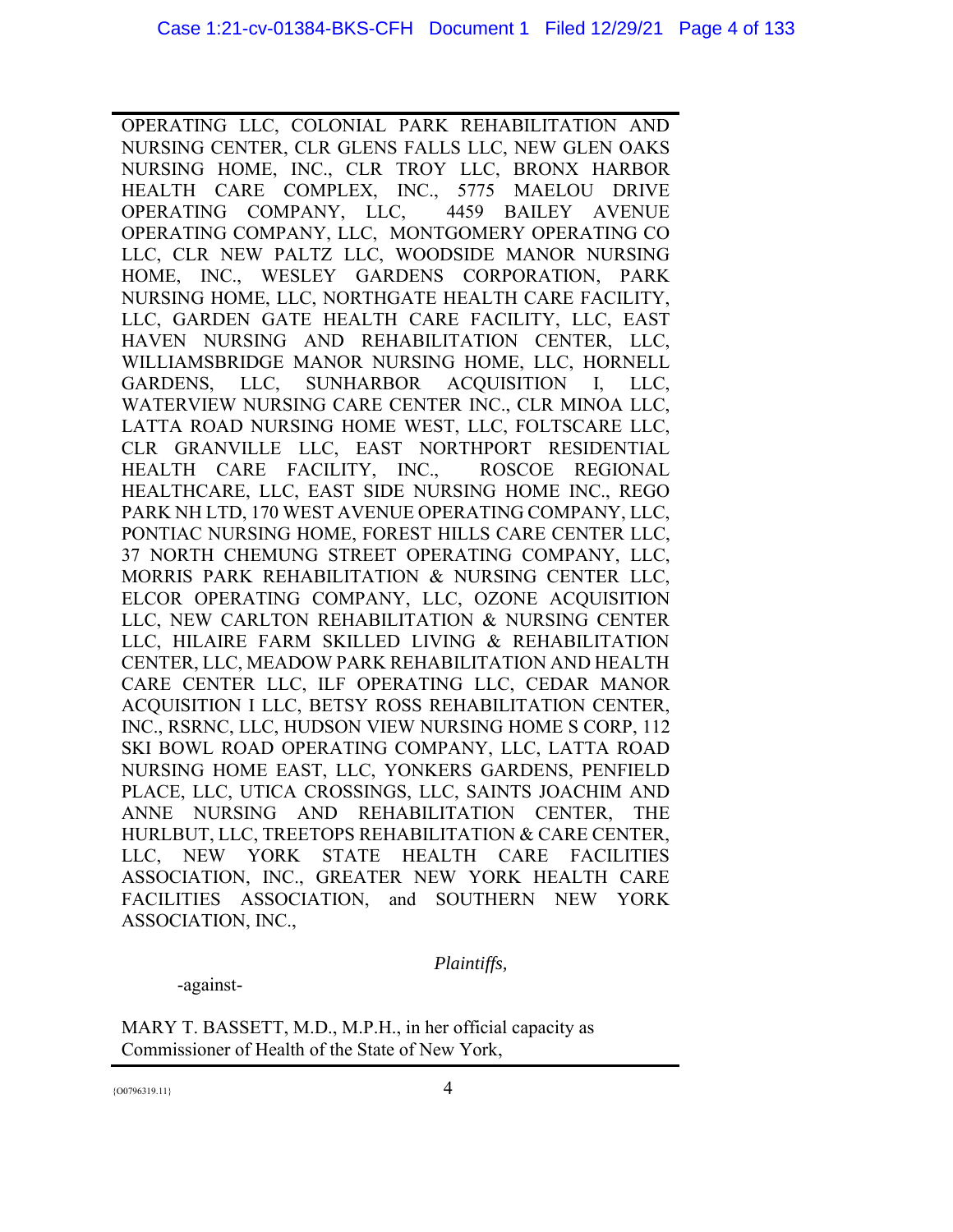*Defendant.*

Plaintiffs, by their attorneys, O'Connell and Aronowitz, P.C., respectfully allege as follows:

# **JURISDICTION AND VENUE**

1. This Court has jurisdiction over this matter pursuant to 28 U.S.C. § 1331 as Plaintiffs' claim arise under 42 U.S.C. § 1983, the Fifth, Eighth, and Fourteenth Amendments to the United States Constitution, as well as the Supremacy Clause (Art. VI, cl. 2) and the inherent equity powers of this Court pursuant to *Ex Parte Young*, 209 U.S. 123 (1908). The declaratory relief that Plaintiffs seek is available under 28 U.S.C. §§ 2201 and 2202, and the Federal Rule of Civil Procedure 57.

2. This Court has jurisdiction to order prospective relief in the form of a declaratory judgment and/or injunction against the Defendant, the Commissioner of Health in her official capacity as an officer of the State of New York

3. Venue is proper in this Court pursuant to 28 U.S.C. § 1391(b) as this Court is sited in the judicial district where the Defendant resides and where a substantial part of the events giving rise to Plaintiffs' claims have occurred, are now occurring, or will occur in the future. Some of the Plaintiffs' nursing homes' and one of the Plaintiff trade associations' members are situated in this district and are affected, and they or their members will continue to be affected, by the harms sought to be remedied in this action**.**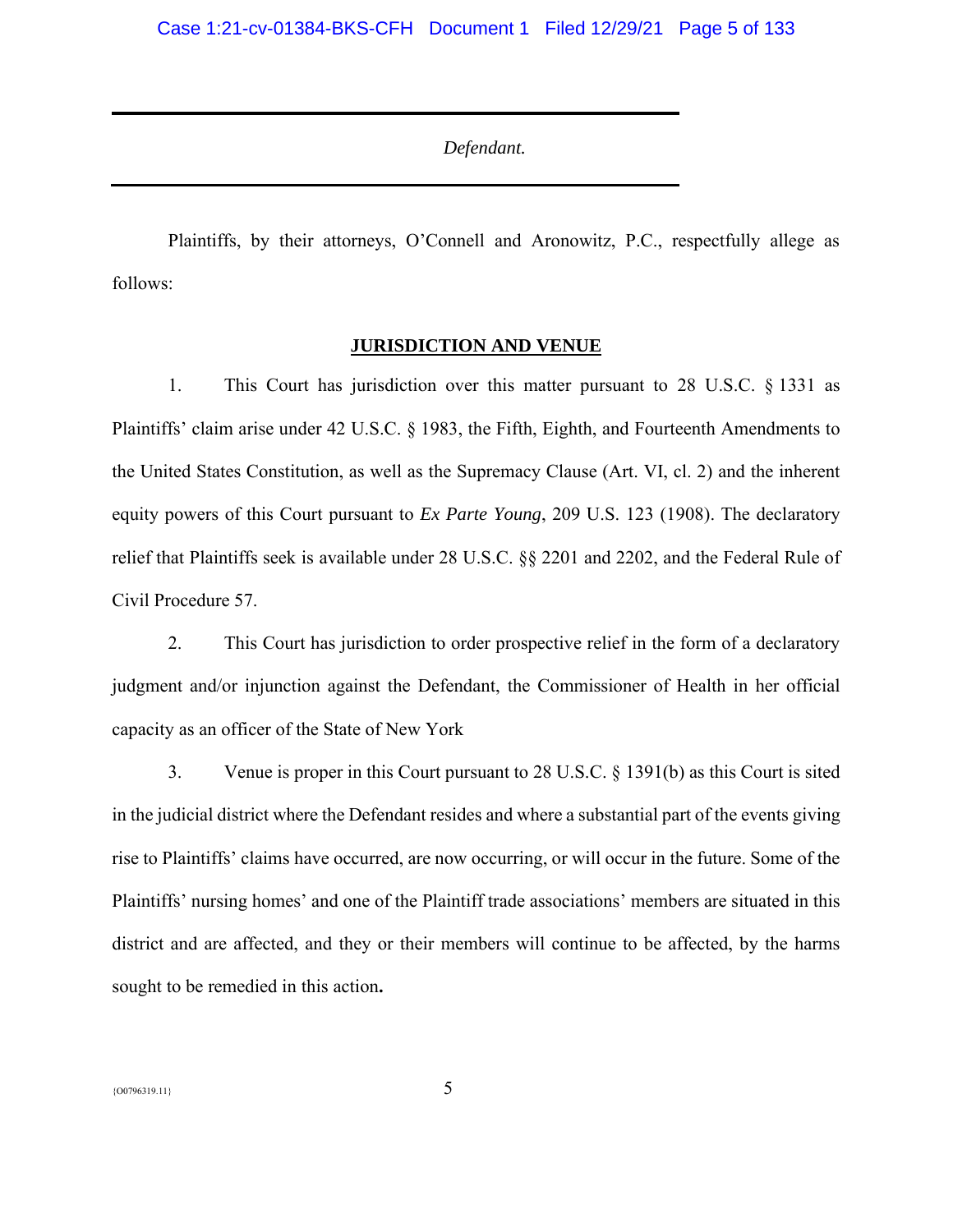#### **NATURE OF THIS PROCEEDING**

4. Plaintiffs, the operators of over 250 nursing homes located in and licensed by the State of New York, together with three major trade associations representing those and other facilities, bring this action under the authority of *Ex Parte Young* 209 U.S. 123, 28 S. Ct. 441 (1908) and 42 U.S.C. § 1983 seeking a declaratory judgment pursuant to 28 U.S.C. §§ 2201–2202, to (a) declare unconstitutional, both facially and/or as applied, Section 2828 of the Public Health Law of the State of New York, enacted pursuant to Chapter 57 of the Laws of 2021 of the State of New York, and (b) enjoin permanently the hereinafter named Defendant Commissioner of Health of the State of New York from implementing its provisions.

5. As part of the enactment of the New York State Budget for State Fiscal Year 2021- 22 (April 1, 2021 through March 31, 2022) Section 2828 was passed by the New York State Legislature on April 6, 2021, and signed into law by Governor Andrew Cuomo on April 19, 2021, as Section 1 of Part GG of Chapter 57 of the Laws of 2021 of the State of New York.

6. Section 2828 directs the New York State Department of Health ("DOH") to adopt regulations to take effect on January 1, 2022 which provide that:

• Regardless of the quality of care a nursing home provides, a nursing home must spend at least 70% of the gross revenues it receives in any year on direct patient care, 40% of which must be spent on direct "resident-facing" staff;

• Regardless of the quality of care a nursing home provides or whether it sustained losses in prior years or whether it has a positive or negative net worth, DOH will confiscate any nursing home's profits (or surplus for not-for-profit nursing homes) that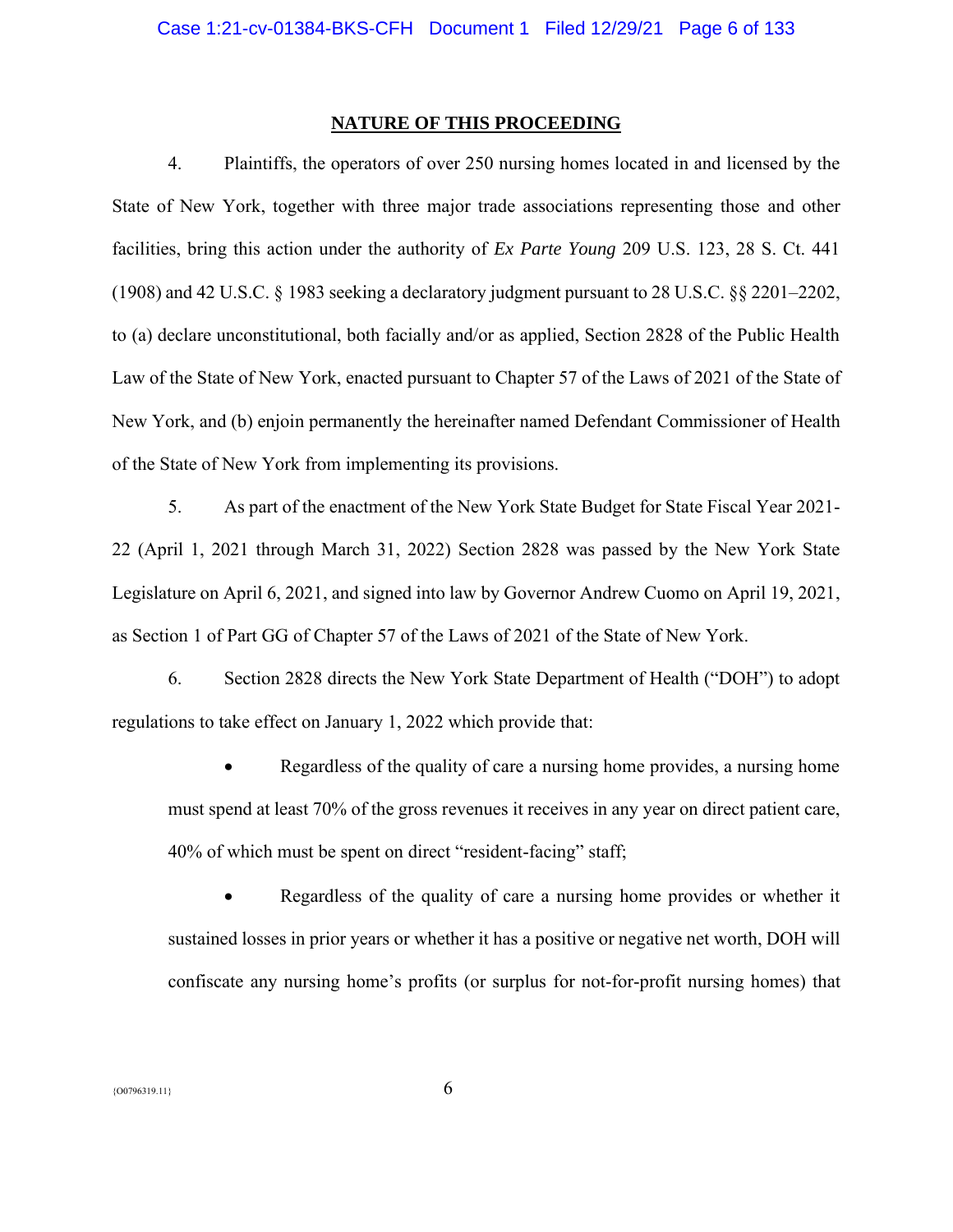# Case 1:21-cv-01384-BKS-CFH Document 1 Filed 12/29/21 Page 7 of 133

exceed 5% in any year even if a nursing home complies with the 70% / 40% spending mandate;

• Gross revenues include revenue received by nursing homes for providing patient care from all payor sources – including the New York State Medicaid Program, the Federal Medicare program, private payors and third-party health insurance carriers;

• Regardless of the quality of care provided by a nursing home, in determining whether a nursing home meets the 70% / 40% spending ratio, any expenditures made by a nursing home to hire staff through a nurse and nurses' aides staffing agencies to meet staffing requirements – as distinguished from payments to full-time employees – will be discounted by 15%, regardless of the difficulty in meeting staffing requirements in the midst of a serious industry-wide and well-documented staffing shortage;

• Nursing homes that fail to meet the annual 70% / 40% spending ratio, or whose profits (surplus) exceed 5%, will be required to pay any such spending shortfall or excess profits, as the case may be, to DOH by no later than November of the following year;

All funds confiscated by DOH pursuant to  $\S$  2828 will then be deposited into a "quality pool" to enhance the Medicaid reimbursement rates of certain nursing homes; and

• In order to implement the statute (Section 2828), DOH must seek approval of a Medicaid State Plan Amendment ("SPA") from the Centers for Medicare and Medicaid Services ("CMS") within the U.S. Department of Health and Human Services (HHS).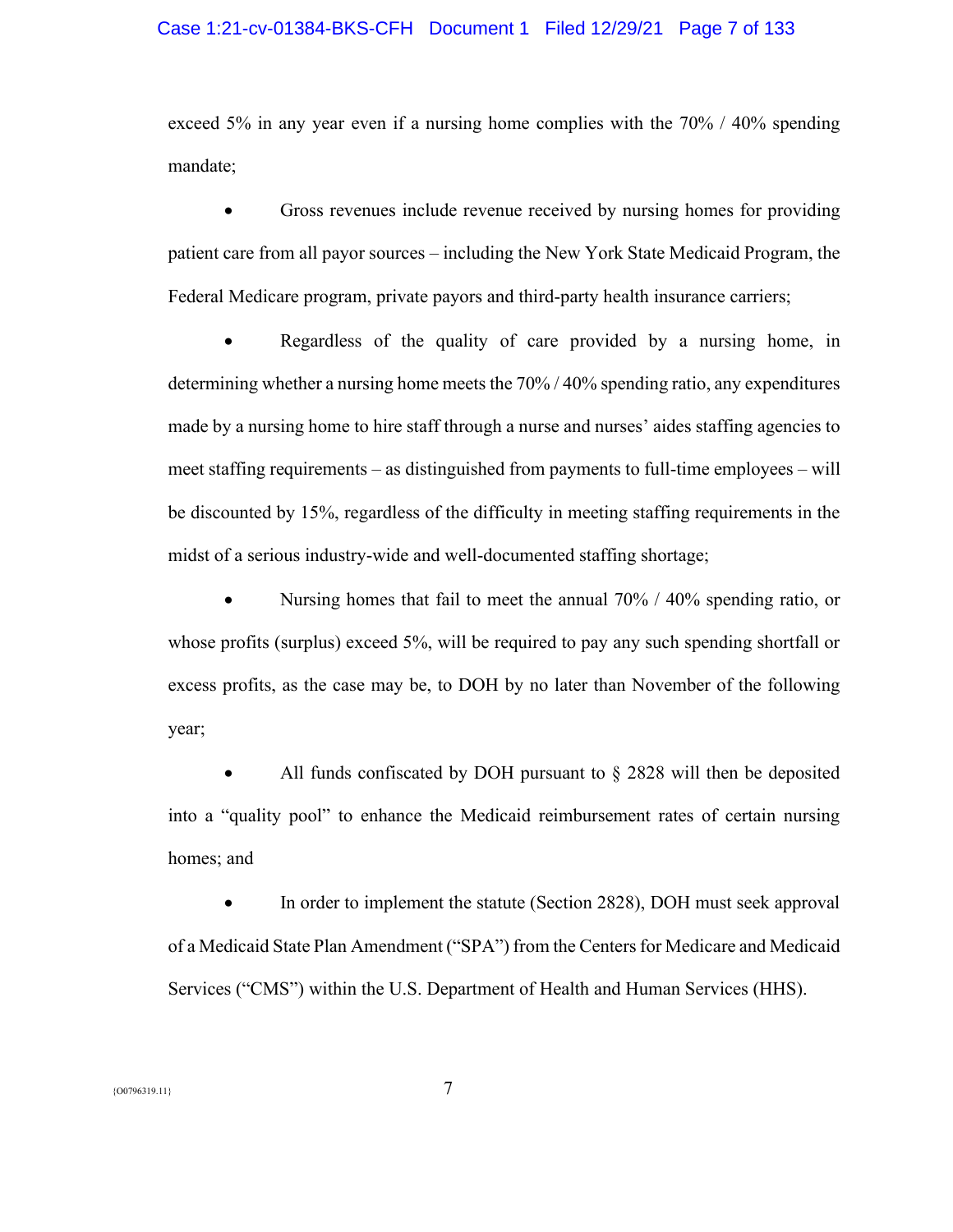# Case 1:21-cv-01384-BKS-CFH Document 1 Filed 12/29/21 Page 8 of 133

7. Based on the most recent cost report data made available from DOH, if the 5% profit cap and 70% / 40% spending ratios had been in effect and applied to nursing homes in New York State in 2019, the aggregate amount such facilities would have had to pay back to New York State would be approximately \$824 million, of which approximately \$313 million would be attributable to the 5% profit/surplus cap spread among 176 facilities including over \$20 million from not-for-profit facilities. Approximately \$511 million would be attributable to the 70% / 40% spending mandate spread among 334 facilities, including over \$60 million from not-for-profit facilities. Of the approximately \$313 million that would have been taken back because of the 5% profit cap had this methodology been in place in 2019, approximately \$230 million would have been taken from facilities that DOH itself recognized as "quality providers" under New York State's Medicaid reimbursement methodology. Of the approximately \$511 million that would have been taken back because of the 70% / 40% spending mandate, approximately \$108 million would have been taken from facilities that DOH itself recognized as "quality providers" under New York State's Medicaid reimbursement methodology. As more fully set forth in Paragraph "270" of this Complaint, New York State defines "quality providers" as those who finish in the top three quintiles of all nursing homes in the State based on certain performance measures adopted by the New York State Department of Health pursuant to regulation in section 86-2.42 of Title 10 of the Official Compilation of Rules and Regulations of the State of New York (10 N.Y.C.R.R. 86-2.42).

8. Despite the fact that as of the date of the filing of this Complaint, over six months have elapsed since § 2828 was enacted into law, DOH has failed to adopt regulations to implement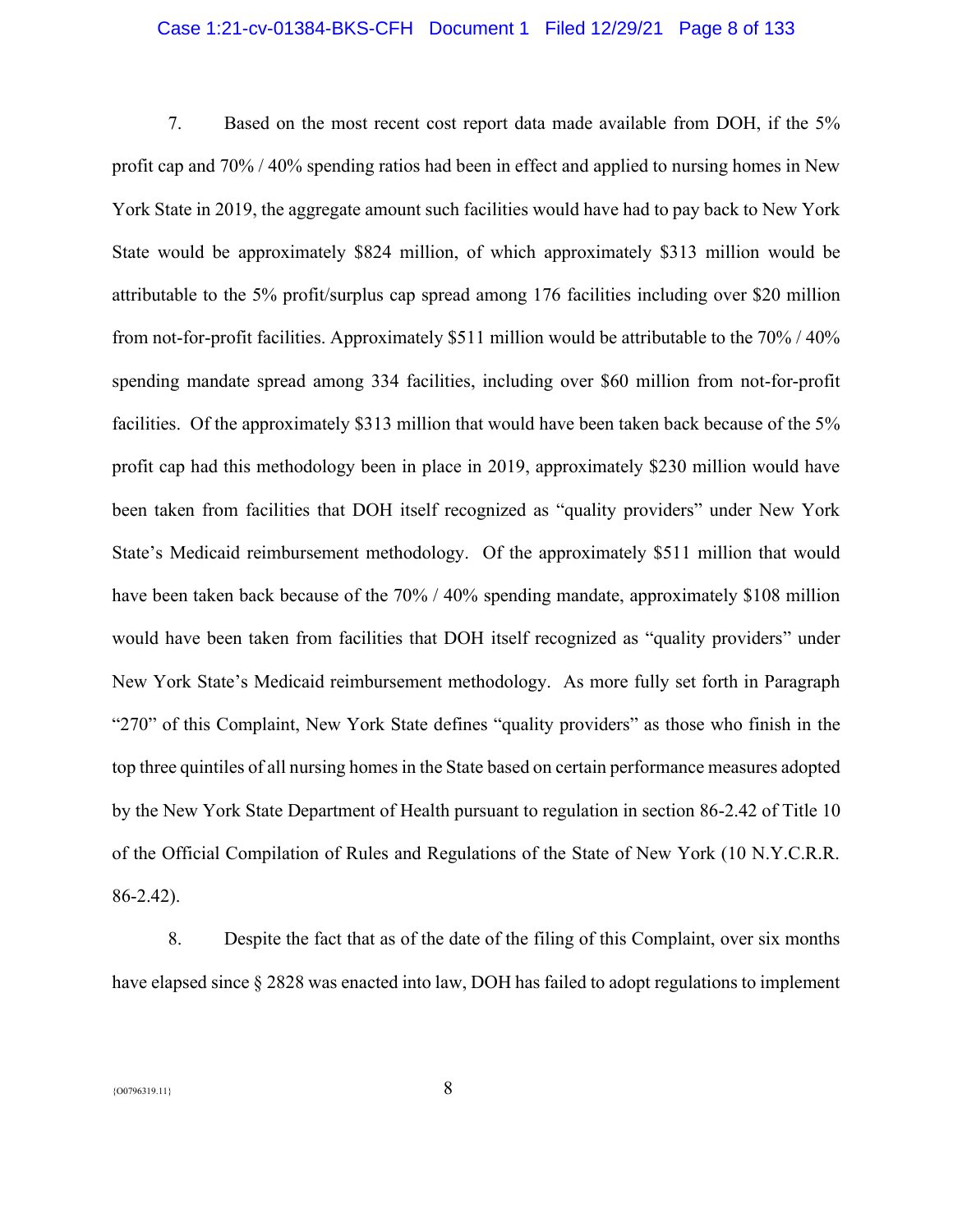# Case 1:21-cv-01384-BKS-CFH Document 1 Filed 12/29/21 Page 9 of 133

the statute as required by the law itself, notwithstanding the fact that the Plaintiff nursing homes will have to comply with the statute's mandate as of January 1, 2022, the statute's effective date.

9. Absent an emergency, the New York State Administrative Procedure Act ("SAPA") requires that before state agencies, such as DOH, adopt regulations, they must publish them in proposed form in the New York State Register (New York State's counterpart to the U.S. Government's Federal Register), and provide a 60-day period for the public, including interested stakeholders like Plaintiffs, to comment on the proposed regulations before they can be adopted.

10. If an agency chooses not to revise the regulations based on the comments received, it still must formally adopt the regulations before they can legally be in effect which can be done not less than 60 days after their initial publication.

11. If, however, after receiving and reviewing comments, an agency chooses instead to make material revisions to the proposed regulations, it must publish the revised regulations and afford the public an additional 45 days to comment before the agency can formally adopt the regulations.

12. If the regulations are not adopted and in effect as of January 1, 2022, Plaintiffs will be operating without any regulatory guidance they would otherwise receive from regulations that, when adopted, will be applied retroactively to them. In the meantime, they will have to manage their staffing and operating budgets without such guidance.

13. In addition to DOH's failure to adopt regulations, as of the date of this Complaint, DOH has yet to apply for – let alone receive approval of - a Medicaid State Plan Amendment (SPA) with the Centers for Medicare and Medicaid Services, as required by § 1902(a) of the Social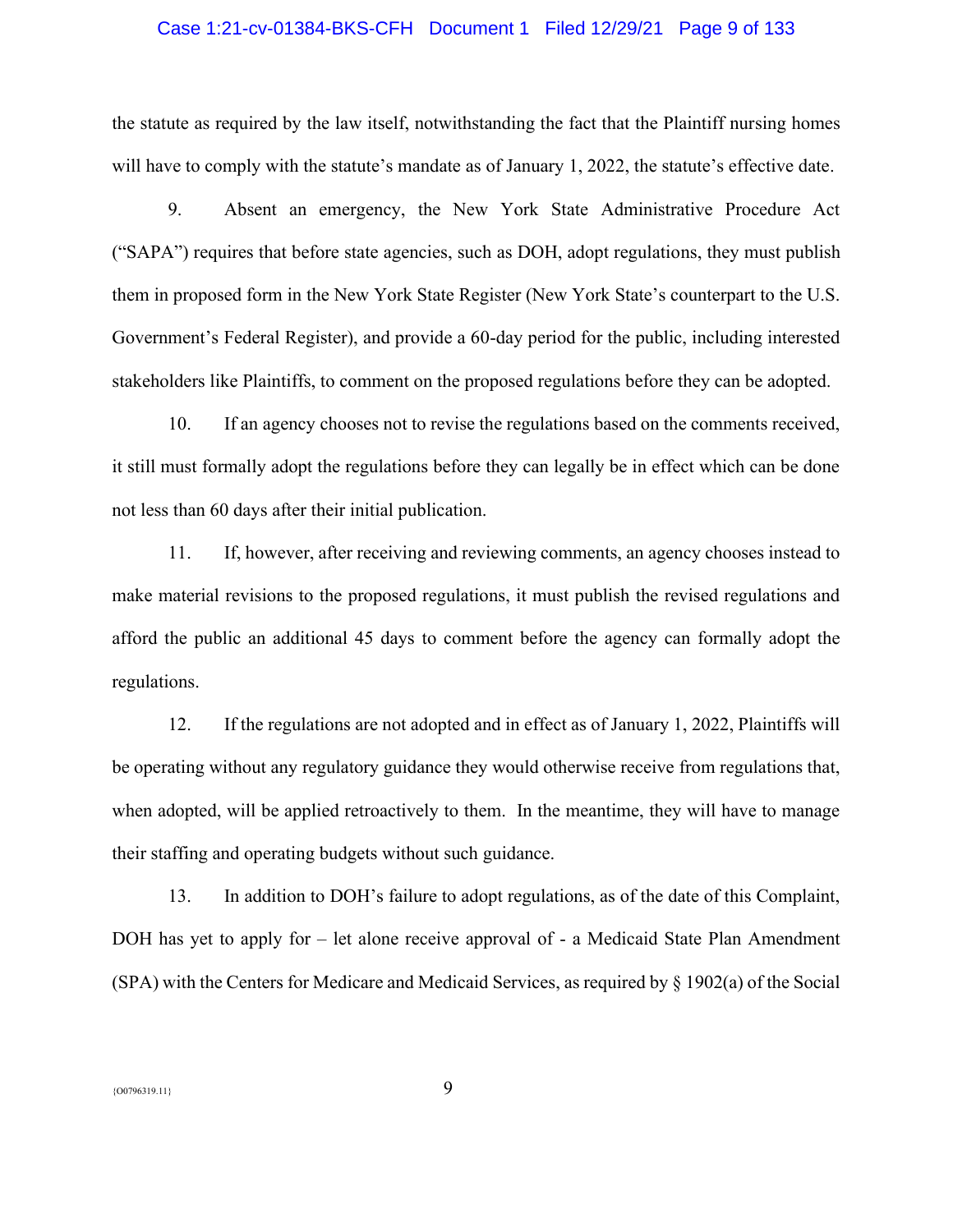#### Case 1:21-cv-01384-BKS-CFH Document 1 Filed 12/29/21 Page 10 of 133

Security Act (42 U.S.C. § 1396a(a) and Title 42 of the Code of Federal Regulations, Part 447, Subpart C (42 C.F.R. 447).

14. Section 2828 is unconstitutional and/or otherwise illegal for the following reasons:

(a) It is invalid under the Fifth and Fourteenth Amendments to the United States Constitution because it effects an unconstitutional taking of Plaintiffs' private property for a public purpose, by confiscating Plaintiffs' profits (surplus) and funds received from other private sources;

(b) It is invalid under the Supremacy Clause of the United States Constitution because (i) it illegally superimposes obligations on the way facilities must spend money they have received or will receive from the Federal Government under the Medicare program for services already rendered to Medicare-eligible patients that are not paid for with state funds; and (ii) in order to subsidize New York State's Medicaid program, it confiscates federal Medicare dollars meant to reimburse Plaintiffs;

(c) It is invalid under the Eighth and Fourteenth Amendments to the United States Constitution because it excessively fines nursing homes that provide quality care simply for making a profit or not meeting an arbitrary spending mandate, neither of which serves a remedial purpose;

(d) It is invalid as a violation of substantive due process and the equal protection clauses of the Fourteenth Amendment to the United States Constitution, as there is no relationship between the goals Section 2828 seeks to achieve (enhanced quality of care) and the means of achieving that objective by imposing penalties on facilities that are nevertheless in compliance with applicable laws and regulations and many of which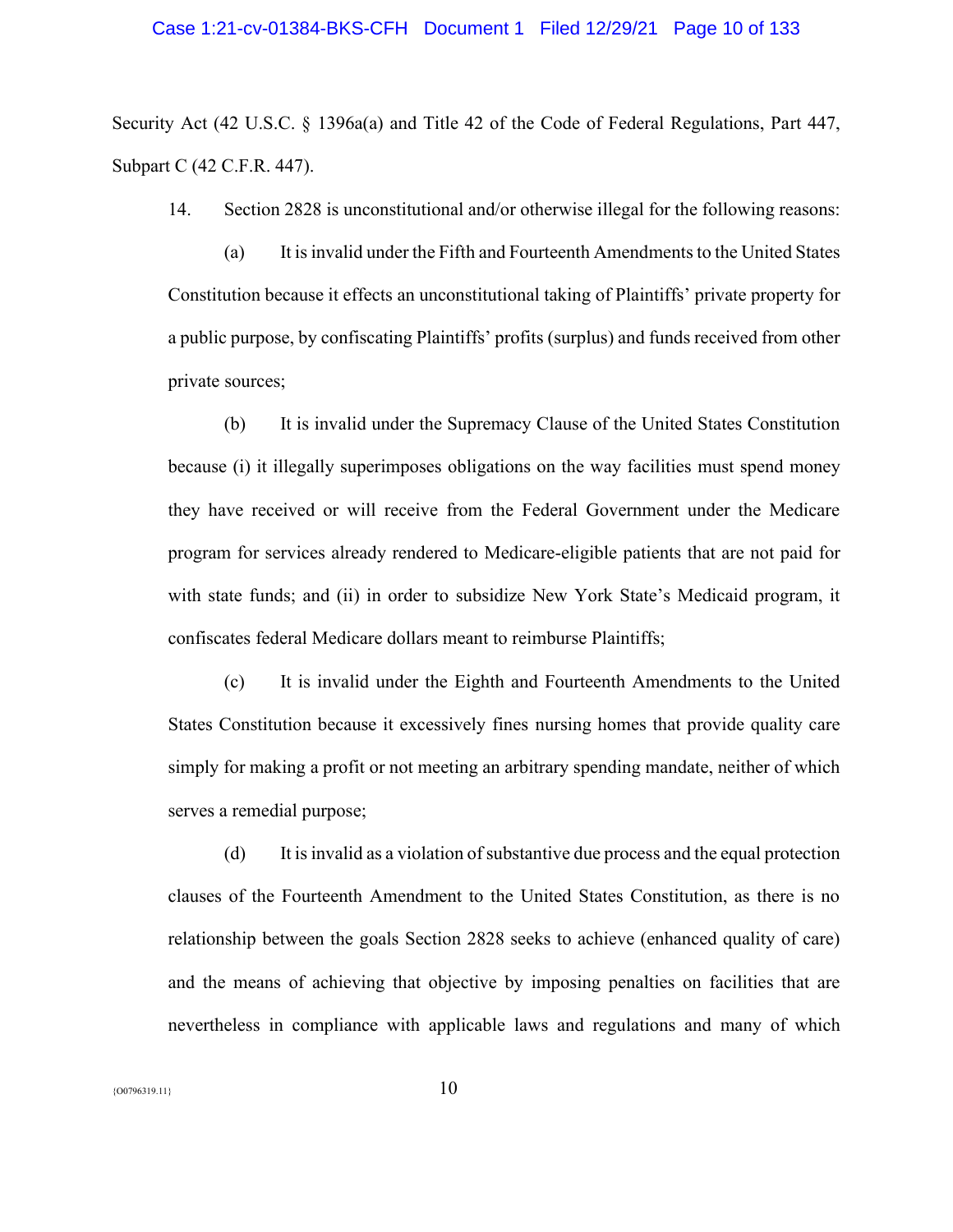# Case 1:21-cv-01384-BKS-CFH Document 1 Filed 12/29/21 Page 11 of 133

currently receive enhancements to their Medicaid rates because they are recognized as quality providers.

(e) It is invalid under the Supremacy Clause of the United States Constitution because it is preempted by and interferes with the purposes and goals of the National Labor Relations Act [29 U.S.C. § 151 et seq.], insofar as it attempts to affect the terms and conditions of employment (wages and staffing) covered under collective bargaining agreements entered into by Plaintiffs with their unions and employees; and it coerces the Plaintiffs into unnecessarily spending funds even after they have met quality standards imposed by law or regulation.

(f) DOH has failed to obtain the prior approval of a State Plan Amendment from CMS for the implementation of § 2828.

#### **PARTIES**

#### **Plaintiffs**

15. All the Plaintiff nursing homes hereinafter named participate in the Medicare program and are reimbursed by the Federal Government for the care they provide to residents eligible for nursing home care under such program at rates established by the Federal government.

16. Plaintiff, HOME FOR THE AGED OF THE LITTLE SISTERS OF THE POOR, a not-for-profit corporation, operates a nursing home licensed by the State of New York under the name Queen Of Peace Residence, located at 110-30 221st Street, Queens Village, New York, 11429-2531. At all relevant times, Plaintiff, Home for the Aged of the Little Sisters of the Poor, participated in New York's Medicaid program. Based on its revenues and expenses for 2019, had Section 2828 been in effect, Plaintiff, Home for the Aged of the Little Sisters of the Poor, would

 $\{00796319.11\}$  1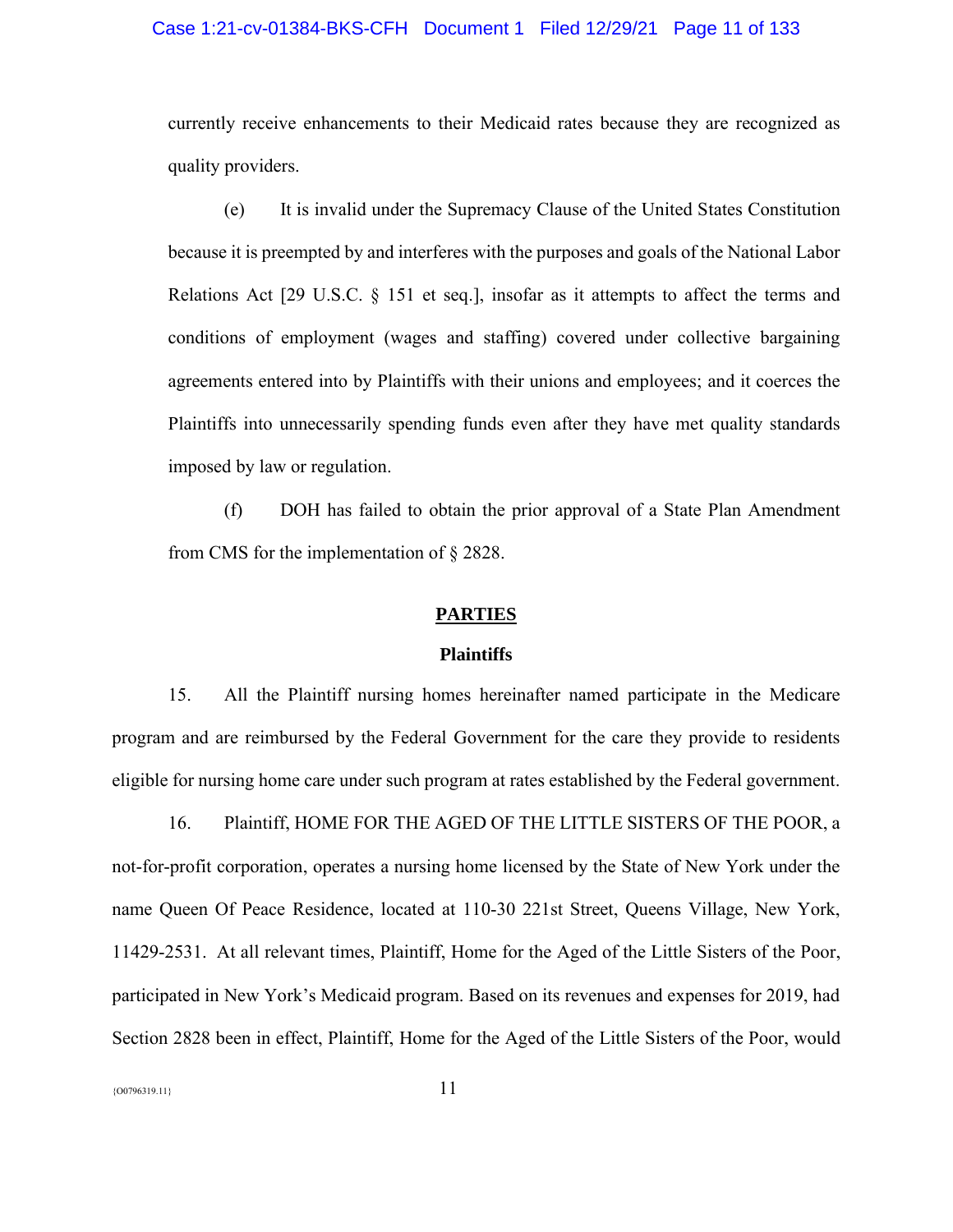# Case 1:21-cv-01384-BKS-CFH Document 1 Filed 12/29/21 Page 12 of 133

have been assessed a penalty of \$2,004,385, of which \$657,501 is attributable to the amount the State would have confiscated under the 5% profits cap and \$1,346,884 is attributable to a penalty assessed under the 70%/40% spending mandate, and in the 2020 annual distribution by DOH of quality pool funds pursuant to 10 N.Y.C.R.R. 86-2.42, as described in Paragraph "270" of this Complaint, Home for the Aged of the Little Sisters of the Poor was placed in the third quintile.

17. Plaintiff, HOME FOR THE AGED OF THE LITTLE SISTERS OF THE POOR OF THE CITY OF NY INC., a not-for-profit corporation, operates a nursing home licensed by the State of New York under the name Jeanne Jugan Residence, located at 2999 Shurz Avenue, Bronx, New York, 10465. At all relevant times, Plaintiff, Home for the Aged of the Little Sisters of the Poor of the City of NY Inc., participated in New York's Medicaid program. Based on its revenues and expenses for 2019, had Section 2828 been in effect, Plaintiff, Home for the Aged of the Little Sisters of the Poor of the City of NY Inc., would have been assessed a penalty of \$159,554, attributable to a penalty assessed under the 70%/40% spending mandate, and in the 2020 annual distribution by DOH of quality pool funds pursuant to 10 N.Y.C.R.R. 86-2.42, as described in Paragraph "270" of this Complaint, Home for the Aged of the Little Sisters of the Poor of the City of NY Inc. was placed in the first quintile.

18. Plaintiff, NIAGARA LUTHERAN DEVELOPMENT, INC, a not-for-profit corporation, operates a nursing home licensed by the State of New York under the name GreenField Health & Rehabilitation Center, located at 5949 Broadway, Lancaster, New York, 14086-9523. At all relevant times, Plaintiff, Niagara Lutheran Development, Inc, participated in New York's Medicaid program. Based on its revenues and expenses for 2019, had Section 2828 been in effect, Plaintiff, Niagara Lutheran Development, Inc, would have been assessed a penalty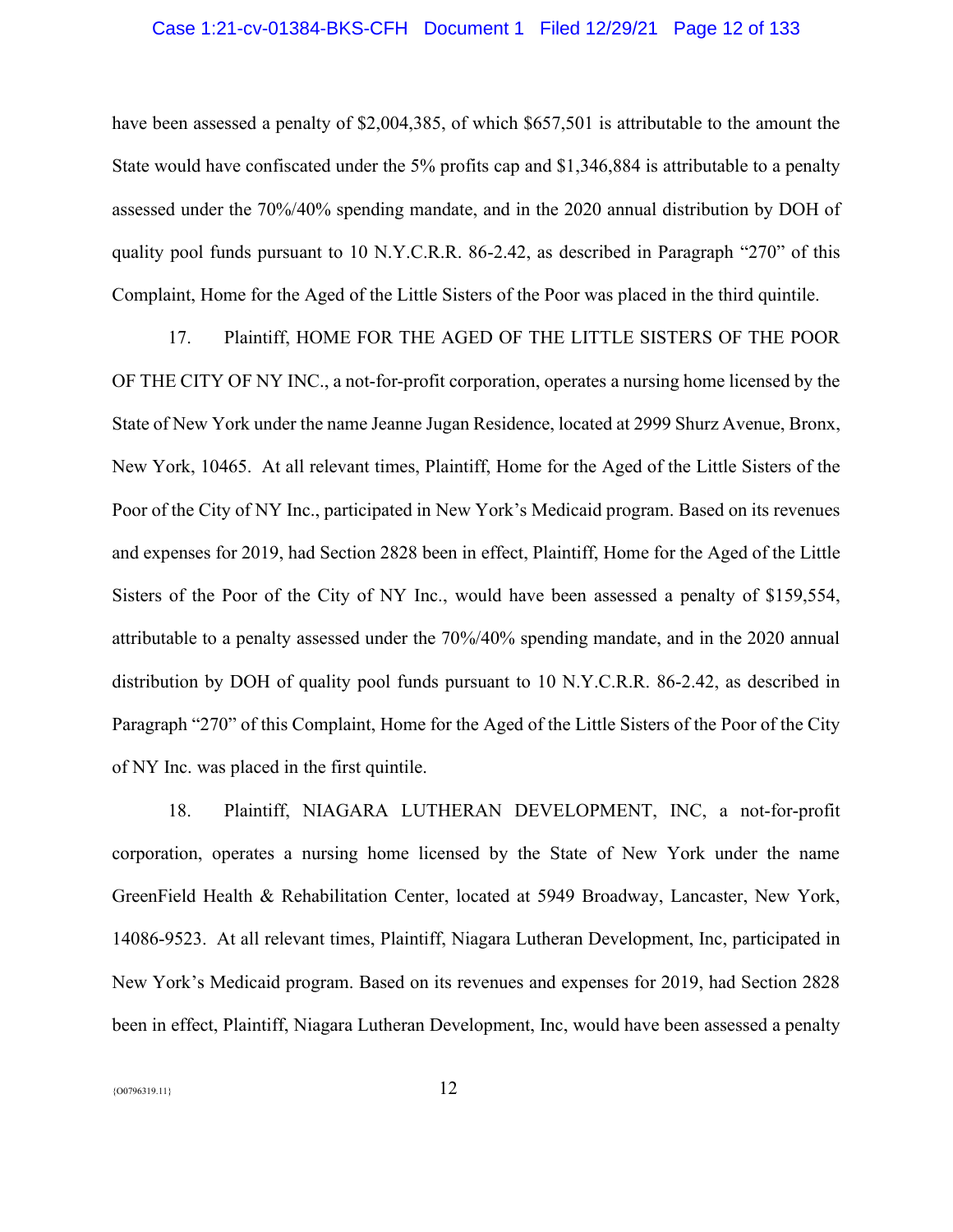# Case 1:21-cv-01384-BKS-CFH Document 1 Filed 12/29/21 Page 13 of 133

of \$5,007,483, of which \$4,493,706 is attributable to the amount the State would have confiscated under the 5% profits cap and \$513,777 is attributable to a penalty assessed under the 70%/40% spending mandate, and in the 2020 annual distribution by DOH of quality pool funds pursuant to 10 N.Y.C.R.R. 86-2.42, as described in Paragraph "270" of this Complaint, Niagara Lutheran Development, Inc was placed in the second quintile.

19. Plaintiff, KENNEDY PAVILION RH LLC, is a limited liability company that operates a nursing home licensed by the State of New York under the name The Pavilion at Queens for Rehabilitation & Nursing, located at 36-17 Parsons Blvd, Flushing, New York, 11354- 5931. At all relevant times, Plaintiff, Kennedy Pavilion RH LLC, participated in New York's Medicaid program. Based on its revenues and expenses for 2019, had Section 2828 been in effect, Plaintiff, Kennedy Pavilion RH LLC, would have been assessed a penalty of \$13,080,445, of which \$4,282,587 is attributable to the amount the State would have confiscated under the 5% profits cap and \$8,797,858 is attributable to a penalty assessed under the 70%/40% spending mandate, and in the 2020 annual distribution by DOH of quality pool funds pursuant to 10 N.Y.C.R.R. 86-2.42, as described in Paragraph "270" of this Complaint, Kennedy Pavilion RH LLC was placed in the second quintile.

20. Plaintiff, DEWITT REHABILITATION AND NURSING CENTER INC., a corporation, operates a nursing home licensed by the State of New York under the name Upper East Side Rehabilitation and Nursing Center Inc., located at 211 East 79th Street, New York, New York, 10021-0819. At all relevant times, Plaintiff, Dewitt Rehabilitation and Nursing Center Inc., participated in New York's Medicaid program. Based on its revenues and expenses for 2019, had Section 2828 been in effect, Plaintiff, Dewitt Rehabilitation and Nursing Center Inc., would have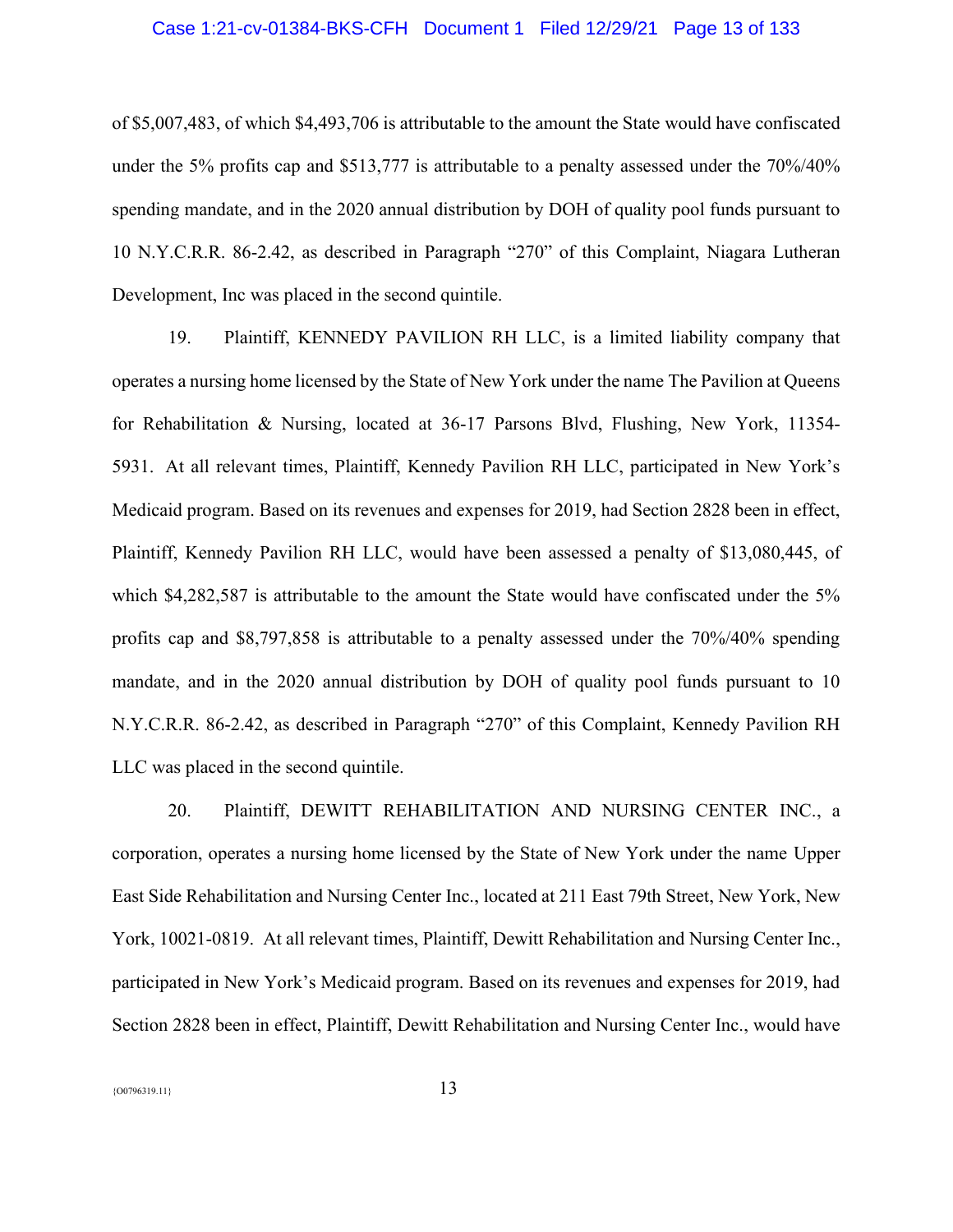# Case 1:21-cv-01384-BKS-CFH Document 1 Filed 12/29/21 Page 14 of 133

been assessed a penalty of \$12,910,436 attributable to a penalty assessed under the 70%/40% spending mandate, and in the 2020 annual distribution by DOH of quality pool funds pursuant to 10 N.Y.C.R.R. 86-2.42, as described in Paragraph "270" of this Complaint, Dewitt Rehabilitation and Nursing Center Inc. was placed in the fourth quintile.

21. Plaintiff, KFG OPERATING TWO LLC, is a limited liability company that operates a nursing home licensed by the State of New York under the name KFG Operating Two, located at 1740 84th Street, Brooklyn, New York, 11214-2825. At all relevant times, Plaintiff, KFG Operating Two LLC, participated in New York's Medicaid program. Based on its revenues and expenses for 2019, had Section 2828 been in effect, Plaintiff, KFG Operating Two LLC, would have been assessed a penalty of \$12,012,402, of which \$7,195,466 is attributable to the amount the State would have confiscated under the 5% profits cap and \$4,816,936 is attributable to a penalty assessed under the 70%/40% spending mandate, and in the 2020 annual distribution by DOH of quality pool funds pursuant to 10 N.Y.C.R.R. 86-2.42, as described in Paragraph "270" of this Complaint, KFG Operating Two LLC was placed in the third quintile.

22. Plaintiff, FAIRVIEW NURSING CARE CENTER, INC., a corporation, operates a nursing home licensed by the State of New York under the name Fairview Nursing Care Center, located at 6970 Grand Central Parkway, Forest Hills, New York, 11375. At all relevant times, Plaintiff, Fairview Nursing Care Center, Inc., participated in New York's Medicaid program. Based on its revenues and expenses for 2019, had Section 2828 been in effect, Plaintiff, Fairview Nursing Care Center, Inc., would have been assessed a penalty of \$11,831,758, of which \$6,311,893 is attributable to the amount the State would have confiscated under the 5% profits cap and \$5,519,865 is attributable to a penalty assessed under the 70%/40% spending mandate, and in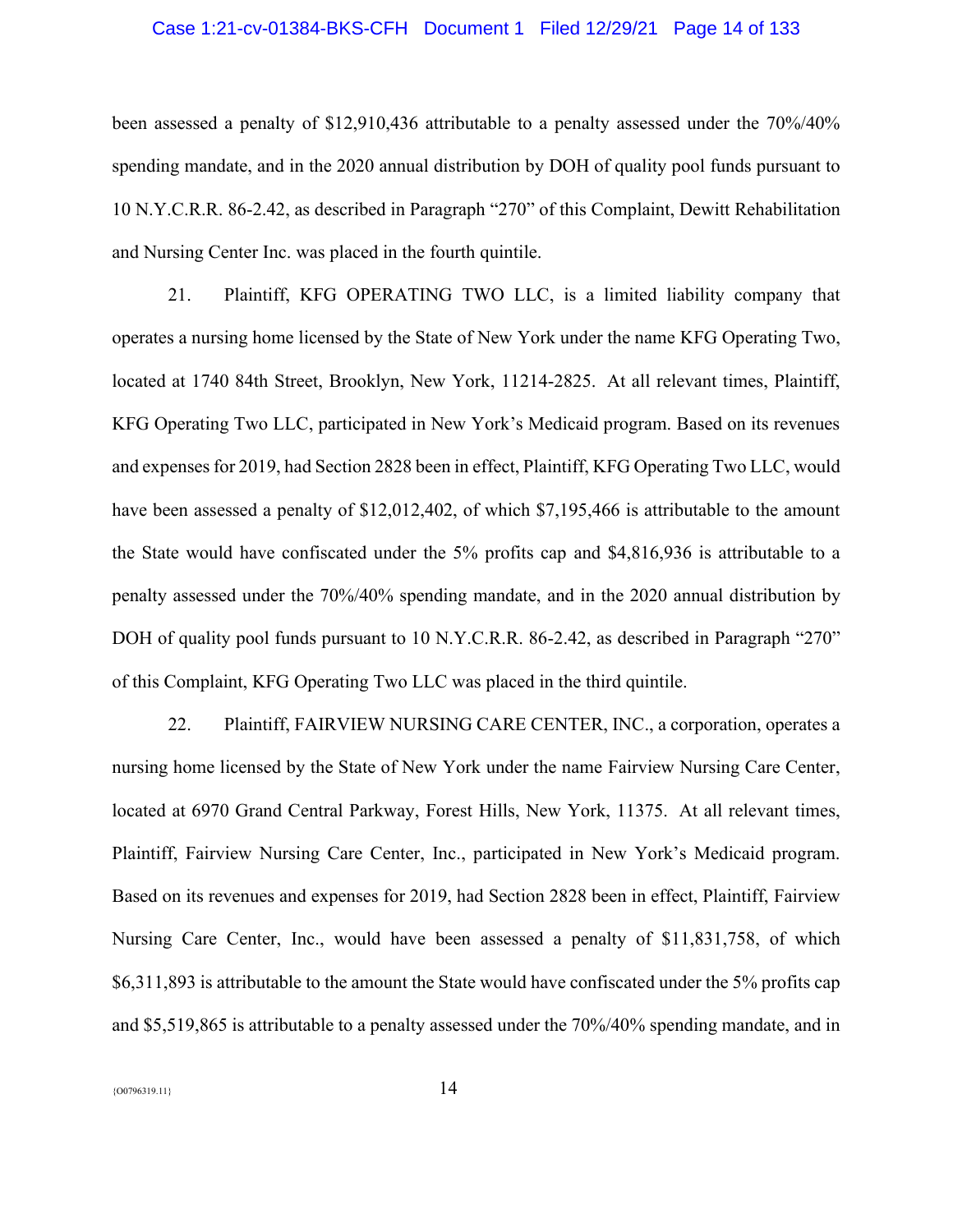# Case 1:21-cv-01384-BKS-CFH Document 1 Filed 12/29/21 Page 15 of 133

the 2020 annual distribution by DOH of quality pool funds pursuant to 10 N.Y.C.R.R. 86-2.42, as described in Paragraph "270" of this Complaint, Fairview Nursing Care Center, Inc. was placed in the third quintile.

23. Plaintiff, OXFORD NURSING HOME INC, a corporation, operates a nursing home licensed by the State of New York under the name Oxford Nursing Home Inc, located at 144 South Oxford Street, Brooklyn, New York, 11217. At all relevant times, Plaintiff, Oxford Nursing Home Inc, participated in New York's Medicaid program. Based on its revenues and expenses for 2019, had Section 2828 been in effect, Plaintiff, Oxford Nursing Home Inc, would have been assessed a penalty of \$11,073,085, of which \$6,906,263 is attributable to the amount the State would have confiscated under the 5% profits cap and \$4,166,822 is attributable to a penalty assessed under the 70%/40% spending mandate, and in the 2020 annual distribution by DOH of quality pool funds pursuant to 10 N.Y.C.R.R. 86-2.42, as described in Paragraph "270" of this Complaint, Oxford Nursing Home Inc was placed in the second quintile.

24. Plaintiff, 150 RIVERSIDE OP LLC, is a limited liability company that operates a nursing home licensed by the State of New York under the name Riverside, located at 150 Riverside Drive, New York, New York, 10024. At all relevant times, Plaintiff, 150 Riverside OP LLC, participated in New York's Medicaid program. Based on its revenues and expenses for 2019, had Section 2828 been in effect, Plaintiff, 150 Riverside OP LLC, would have been assessed a penalty of \$10,910,444, of which \$3,865,455 is attributable to the amount the State would have confiscated under the 5% profits cap and \$7,044,989 is attributable to a penalty assessed under the 70%/40% spending mandate, and in the 2020 annual distribution by DOH of quality pool funds pursuant to 10 N.Y.C.R.R. 86-2.42, as described in Paragraph "270" of this Complaint, 150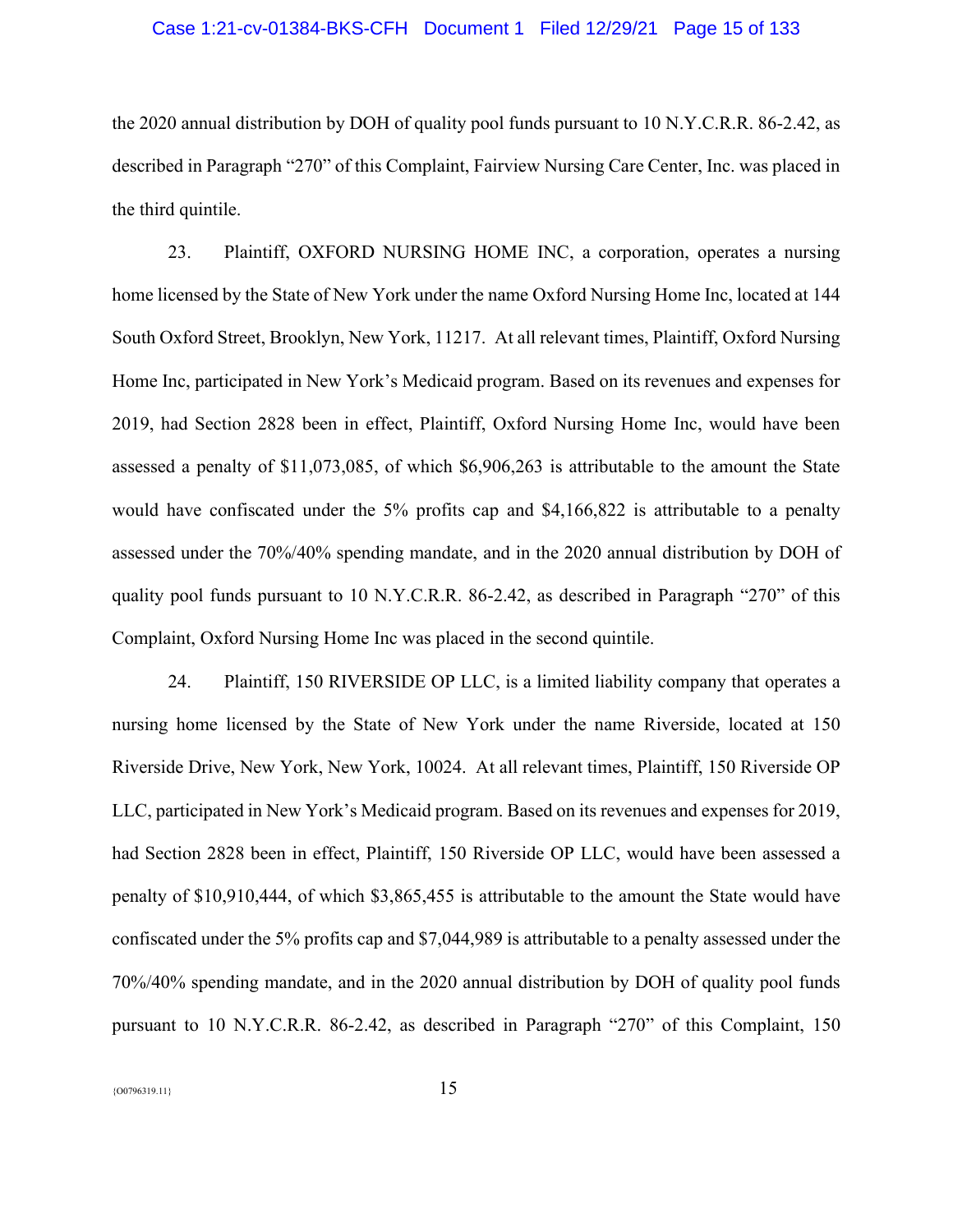Riverside OP LLC was placed in the fourth quintile.

25. Plaintiff, SHOREFRONT OPERATING, LLC, is a limited liability company that operates a nursing home licensed by the State of New York under the name Seagate Rehabilitation and Nursing Center, located at 3015 W 29 Street, Brooklyn, New York, 11224. At all relevant times, Plaintiff, Shorefront Operating, LLC, participated in New York's Medicaid program. Based on its revenues and expenses for 2019, had Section 2828 been in effect, Plaintiff, Shorefront Operating, LLC, would have been assessed a penalty of \$9,296,171, of which \$3,206,494 is attributable to the amount the State would have confiscated under the 5% profits cap and \$6,089,676 is attributable to a penalty assessed under the 70%/40% spending mandate, and in the 2020 annual distribution by DOH of quality pool funds pursuant to 10 N.Y.C.R.R. 86-2.42, as described in Paragraph "270" of this Complaint, Shorefront Operating, LLC was placed in the third quintile.

26. Plaintiff, RIVER MANOR CORP., a corporation, operates a nursing home licensed by the State of New York under the name Atrium Center for Rehabilitation & Nursing, located at 611 E 103rd Street, Brooklyn, New York, 11236. At all relevant times, Plaintiff, River Manor Corp., participated in New York's Medicaid program. Based on its revenues and expenses for 2019, had Section 2828 been in effect, Plaintiff, River Manor Corp., would have been assessed a penalty of \$8,758,952, of which \$2,113,120 is attributable to the amount the State would have confiscated under the 5% profits cap and \$6,645,832 is attributable to a penalty assessed under the 70%/40% spending mandate, and in the 2020 annual distribution by DOH of quality pool funds pursuant to 10 N.Y.C.R.R. 86-2.42, as described in Paragraph "270" of this Complaint, River Manor Corp. was placed in the first quintile.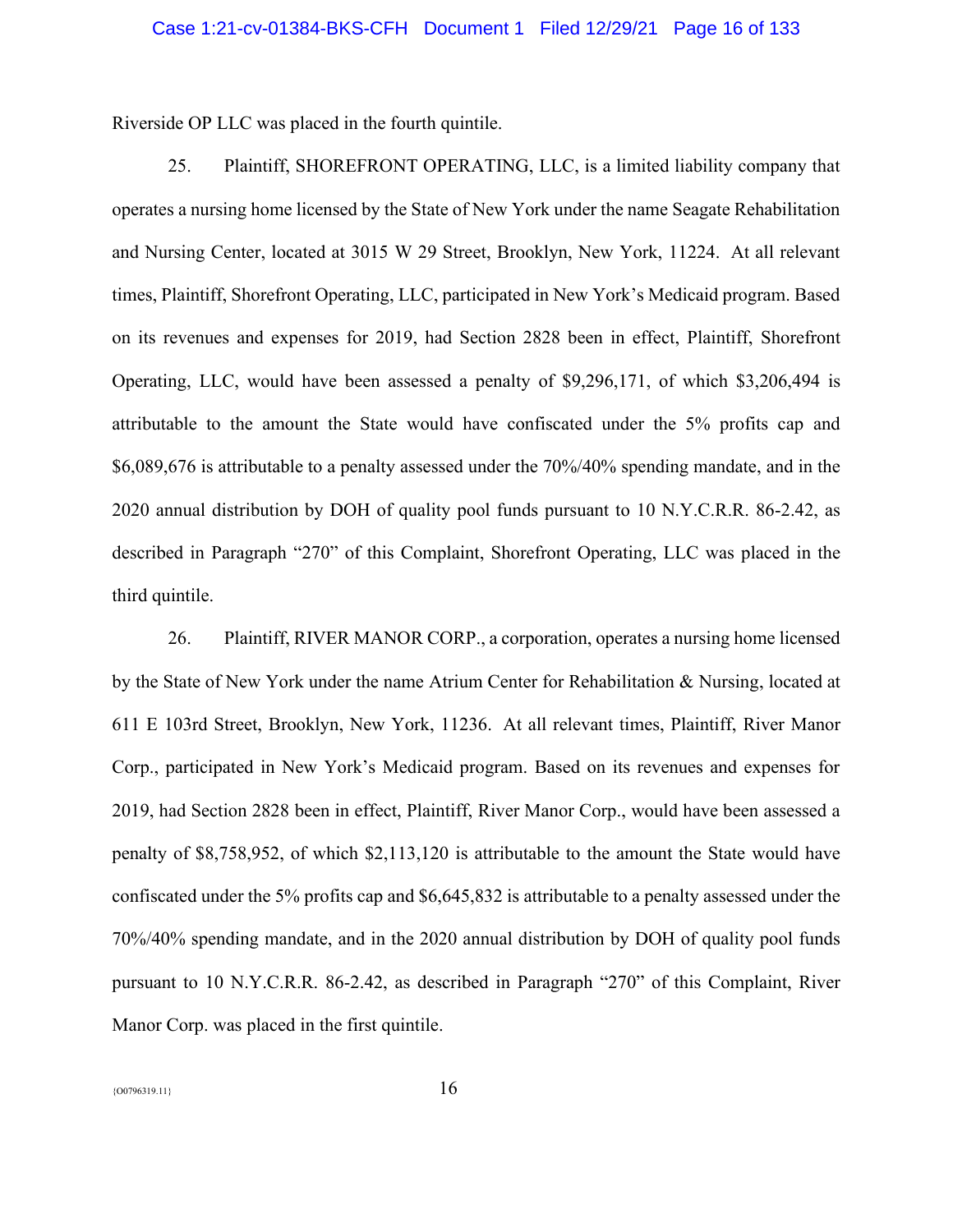#### Case 1:21-cv-01384-BKS-CFH Document 1 Filed 12/29/21 Page 17 of 133

27. Plaintiff, BORO PARK OPERATING CO, LLC, is a limited liability company that operates a nursing home licensed by the State of New York under the name Boro Park Center for Rehabilitation & Health Care, located at 4915 10th Avenue, Brooklyn, New York, 11219-3301. At all relevant times, Plaintiff, Boro Park Operating Co, LLC, participated in New York's Medicaid program. Based on its revenues and expenses for 2019, had Section 2828 been in effect, Plaintiff, Boro Park Operating Co, LLC, would have been assessed a penalty of \$8,640,255 attributable to a penalty assessed under the 70%/40% spending mandate, and in the 2020 annual distribution by DOH of quality pool funds pursuant to 10 N.Y.C.R.R. 86-2.42, as described in Paragraph "270" of this Complaint, Boro Park Operating Co, LLC was placed in the fifth quintile.

28. Plaintiff, WILLOUGHBY REHABILITATION & HEALTHCARE CENTER LLC, is a limited liability company that operates a nursing home licensed by the State of New York under the name Spring Creek Rehabilitation, located at 660 Louisiana Avenue, Brooklyn, New York, 11239-1526. At all relevant times, Plaintiff, Willoughby Rehabilitation & Healthcare Center LLC, participated in New York's Medicaid program. Based on its revenues and expenses for 2019, had Section 2828 been in effect, Plaintiff, Willoughby Rehabilitation & Healthcare Center LLC, would have been assessed a penalty of \$7,952,802, of which \$3,277,964 is attributable to the amount the State would have confiscated under the 5% profits cap and \$4,674,837 is attributable to a penalty assessed under the 70%/40% spending mandate, and in the 2020 annual distribution by DOH of quality pool funds pursuant to 10 N.Y.C.R.R. 86-2.42, as described in Paragraph "270" of this Complaint, Willoughby Rehabilitation & Healthcare Center LLC was placed in the fourth quintile.

29. Plaintiff, FSNR SNF, LLC, is a limited liability company that operates a nursing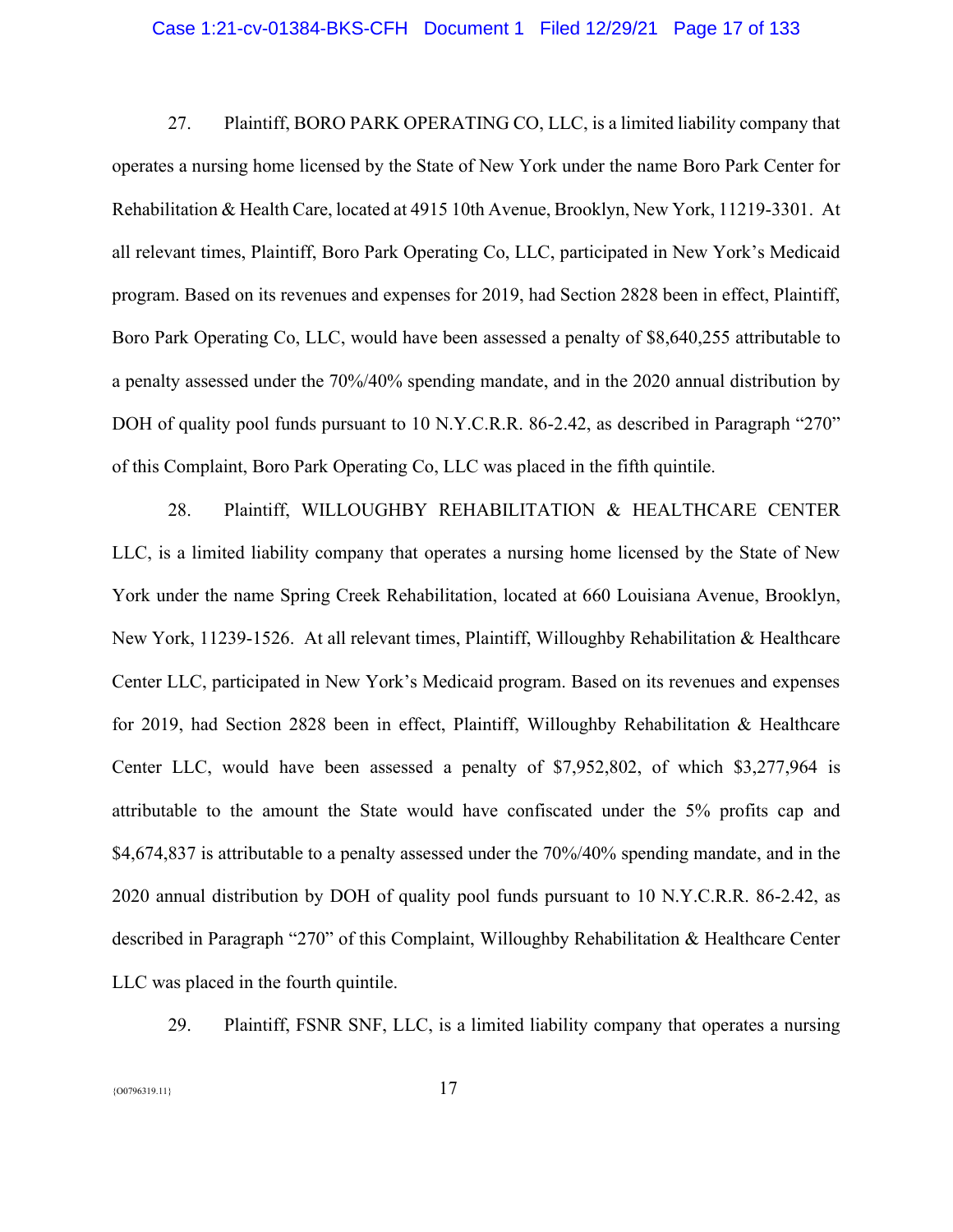# Case 1:21-cv-01384-BKS-CFH Document 1 Filed 12/29/21 Page 18 of 133

home licensed by the State of New York under the name Four Seasons Nursing & Rehabilitation Center, located at 1555 Rockaway Pkwy, Brooklyn, New York, 11236-4098. At all relevant times, Plaintiff, FSNR SNF, LLC, participated in New York's Medicaid program. Based on its revenues and expenses for 2019, had Section 2828 been in effect, Plaintiff, FSNR SNF, LLC, would have been assessed a penalty of \$7,731,029 attributable to a penalty assessed under the 70%/40% spending mandate, and in the 2020 annual distribution by DOH of quality pool funds pursuant to 10 N.Y.C.R.R. 86-2.42, as described in Paragraph "270" of this Complaint, FSNR SNF, LLC was placed in the second quintile.

30. Plaintiff, KFG OPERATING I LLC, is a limited liability company that operates a nursing home licensed by the State of New York under the name KFG Operating I, located at 155 Dean Street, Brooklyn, New York, 11217-2213. At all relevant times, Plaintiff, KFG Operating I LLC, participated in New York's Medicaid program. Based on its revenues and expenses for 2019, had Section 2828 been in effect, Plaintiff, KFG Operating I LLC, would have been assessed a penalty of \$7,657,012, of which \$3,718,594 is attributable to the amount the State would have confiscated under the 5% profits cap and \$3,938,417 is attributable to a penalty assessed under the 70%/40% spending mandate, and in the 2020 annual distribution by DOH of quality pool funds pursuant to 10 N.Y.C.R.R. 86-2.42, as described in Paragraph "270" of this Complaint, KFG Operating I LLC was placed in the fifth quintile.

31. Plaintiff, COBBLE HILL HEALTH CENTER, INC., a not-for-profit corporation, operates a nursing home licensed by the State of New York under the name Cobble Hill Health Center, located at 380 Henry Street, Brooklyn, New York, 11201. At all relevant times, Plaintiff, Cobble Hill Health Center, Inc., participated in New York's Medicaid program. Based on its

 ${18}$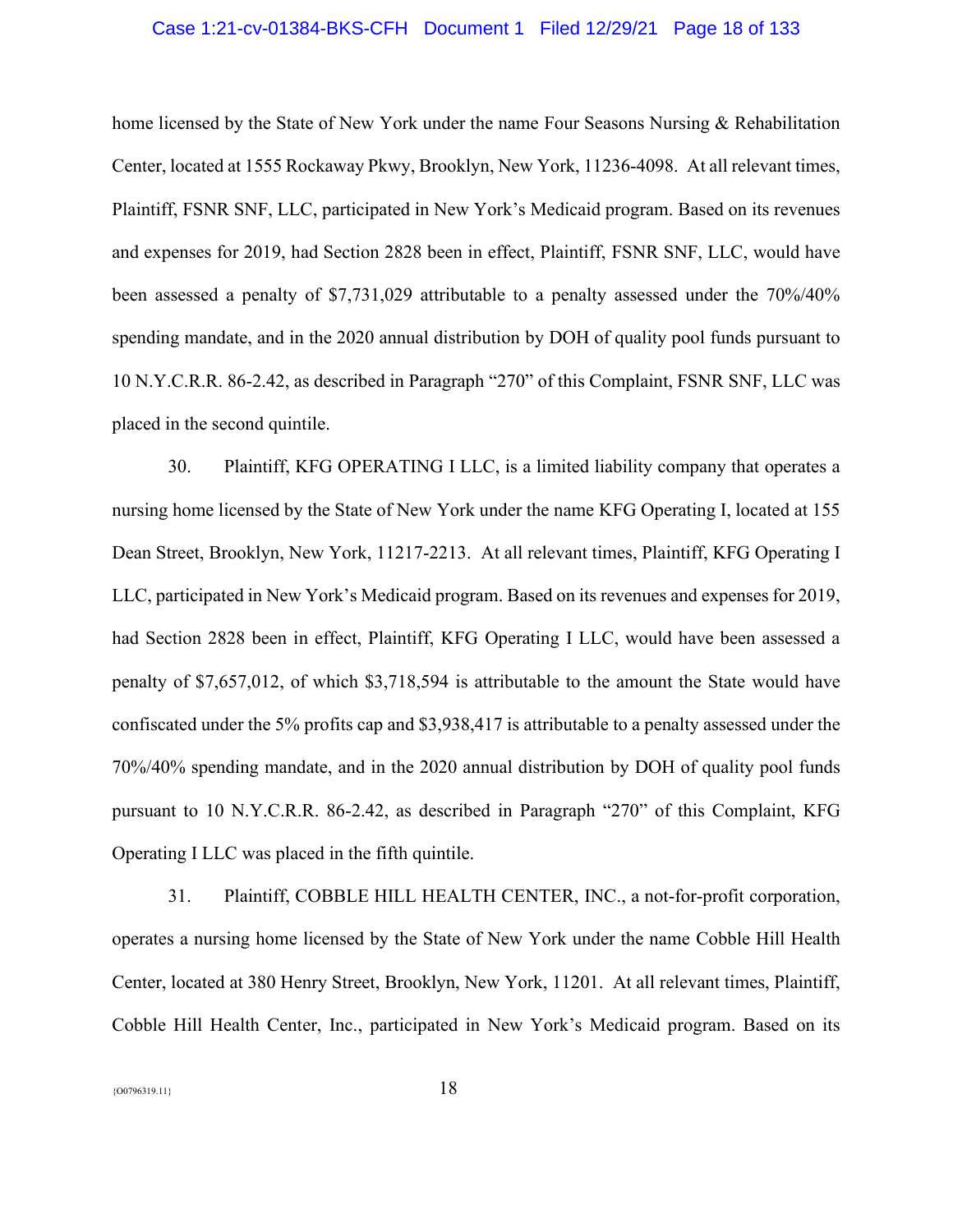# Case 1:21-cv-01384-BKS-CFH Document 1 Filed 12/29/21 Page 19 of 133

revenues and expenses for 2019, had Section 2828 been in effect, Plaintiff, Cobble Hill Health Center, Inc., would have been assessed a penalty of \$7,541,639, of which \$2,743,601 is attributable to the amount the State would have confiscated under the 5% profits cap and \$4,798,038 is attributable to a penalty assessed under the 70%/40% spending mandate, and in the 2020 annual distribution by DOH of quality pool funds pursuant to 10 N.Y.C.R.R. 86-2.42, as described in Paragraph "270" of this Complaint, Cobble Hill Health Center, Inc. was placed in the second quintile.

32. Plaintiff, SHEEPSHEAD NURSING & REHABILITATION CENTER, LLC, is a limited liability company that operates a nursing home licensed by the State of New York under the name Sheepshead Nursing & Rehabilitation Center, LLC, located at 2840 Knapp Street, Brooklyn, New York, 11235. At all relevant times, Plaintiff, Sheepshead Nursing & Rehabilitation Center, LLC, participated in New York's Medicaid program. Based on its revenues and expenses for 2019, had Section 2828 been in effect, Plaintiff, Sheepshead Nursing & Rehabilitation Center, LLC, would have been assessed a penalty of \$7,128,684, of which \$4,252,974 is attributable to the amount the State would have confiscated under the 5% profits cap and \$2,875,710 is attributable to a penalty assessed under the 70%/40% spending mandate, and in the 2020 annual distribution by DOH of quality pool funds pursuant to 10 N.Y.C.R.R. 86-2.42, as described in Paragraph "270" of this Complaint, Sheepshead Nursing & Rehabilitation Center, LLC was placed in the fourth quintile.

33. Plaintiff, ELMHURST CARE CENTER INC., a corporation, operates a nursing home licensed by the State of New York under the name Elmhurst Care Center, located at 100-17 23rd Avenue, East Elmhurst, New York, 11369-1305. At all relevant times, Plaintiff, Elmhurst

 ${^{00796319.11}}$  19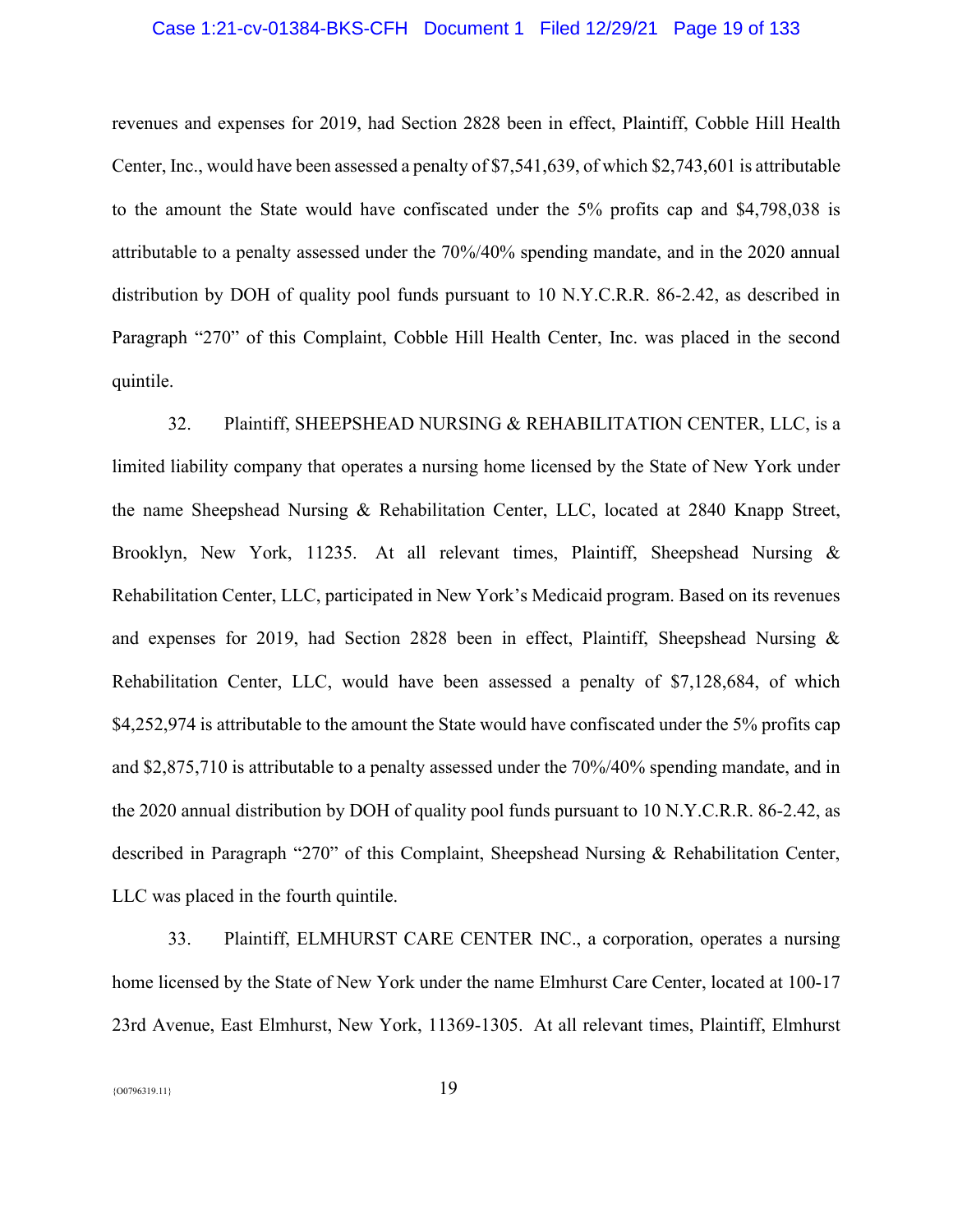# Case 1:21-cv-01384-BKS-CFH Document 1 Filed 12/29/21 Page 20 of 133

Care Center Inc., participated in New York's Medicaid program. Based on its revenues and expenses for 2019, had Section 2828 been in effect, Plaintiff, Elmhurst Care Center Inc., would have been assessed a penalty of \$7,088,628, of which \$3,146,508 is attributable to the amount the State would have confiscated under the 5% profits cap and \$3,942,120 is attributable to a penalty assessed under the 70%/40% spending mandate, and in the 2020 annual distribution by DOH of quality pool funds pursuant to 10 N.Y.C.R.R. 86-2.42, as described in Paragraph "270" of this Complaint, Elmhurst Care Center Inc. was placed in the fifth quintile.

34. Plaintiff, AUTUMN VIEW HEALTH CARE FACILITY, LLC, is a limited liability company that operates a nursing home licensed by the State of New York under the name Autumn View Health Care Facility, located at S4650 Southwestern Blvd, Hamburg, New York, 14075-1939. At all relevant times, Plaintiff, Autumn View Health Care Facility, LLC, participated in New York's Medicaid program. Based on its revenues and expenses for 2019, had Section 2828 been in effect, Plaintiff, Autumn View Health Care Facility, LLC, would have been assessed a penalty of \$7,032,314, of which \$3,492,150 is attributable to the amount the State would have confiscated under the 5% profits cap and \$3,540,164 is attributable to a penalty assessed under the 70%/40% spending mandate, and in the 2020 annual distribution by DOH of quality pool funds pursuant to 10 N.Y.C.R.R. 86-2.42, as described in Paragraph "270" of this Complaint, Autumn View Health Care Facility, LLC was placed in the first quintile.

35. Plaintiff, SV OPERATING THREE LLC, is a limited liability company that operates a nursing home licensed by the State of New York under the name Richmond Center for Rehabilitation and Specialty Care, located at 91 Tompkins Avenue, Staten Island, New York, 10304-2601. At all relevant times, Plaintiff, SV Operating Three LLC, participated in New York's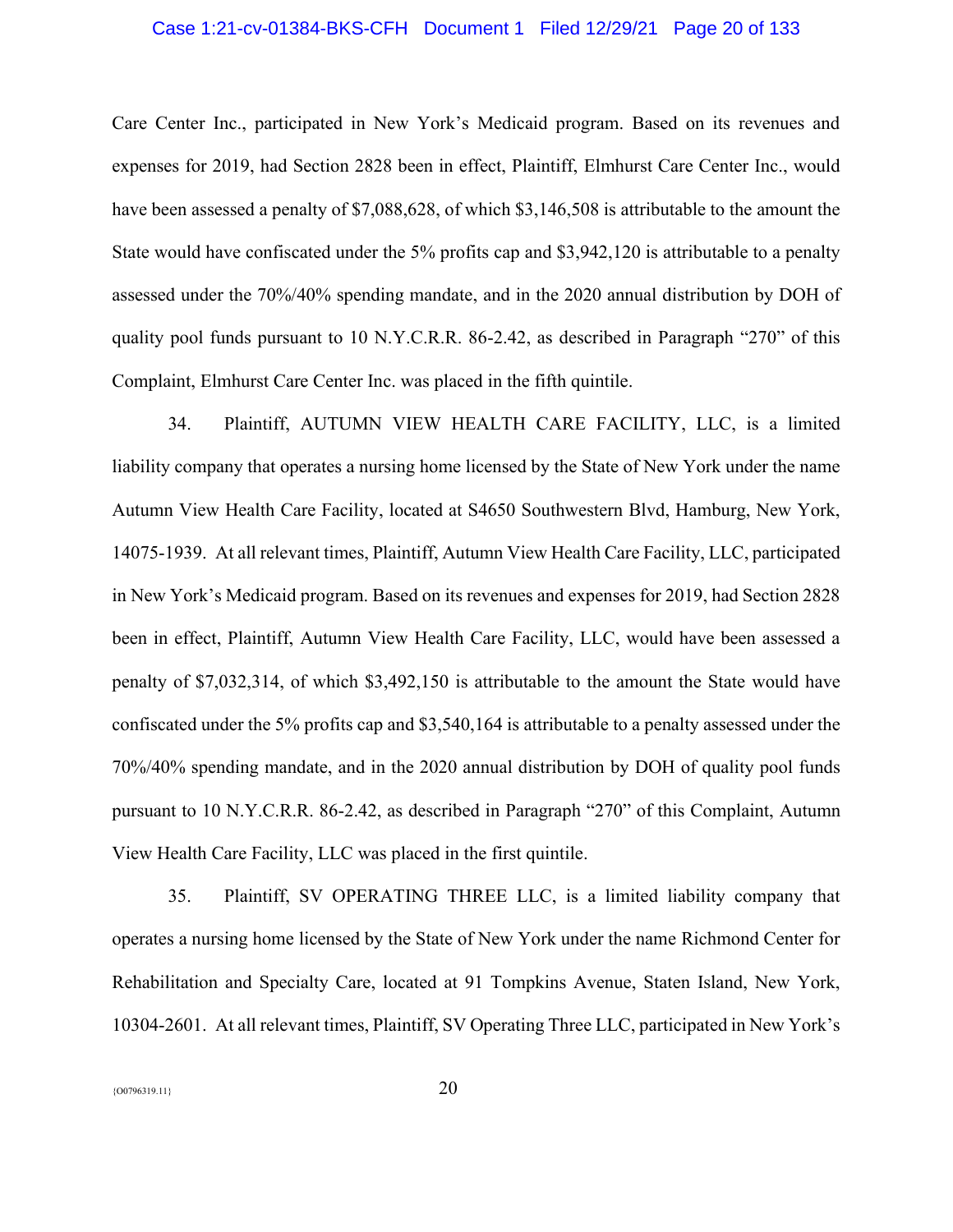# Case 1:21-cv-01384-BKS-CFH Document 1 Filed 12/29/21 Page 21 of 133

Medicaid program. Based on its revenues and expenses for 2019, had Section 2828 been in effect, Plaintiff, SV Operating Three LLC, would have been assessed a penalty of \$6,314,665 attributable to a penalty assessed under the 70%/40% spending mandate, and in the 2020 annual distribution by DOH of quality pool funds pursuant to 10 N.Y.C.R.R. 86-2.42, as described in Paragraph "270" of this Complaint, SV Operating Three LLC was placed in the fourth quintile.

36. Plaintiff, STATEN ISLAND CARE CENTER LLC, is a limited liability company that operates a nursing home licensed by the State of New York under the name Staten Island Care Center, located at 200 Lafayette Avenue, Staten Island, New York, 10301. At all relevant times, Plaintiff, Staten Island Care Center LLC, participated in New York's Medicaid program. Based on its revenues and expenses for 2019, had Section 2828 been in effect, Plaintiff, Staten Island Care Center LLC, would have been assessed a penalty of \$6,258,892, of which \$1,525,123 is attributable to the amount the State would have confiscated under the 5% profits cap and \$4,733,769 is attributable to a penalty assessed under the 70%/40% spending mandate, and in the 2020 annual distribution by DOH of quality pool funds pursuant to 10 N.Y.C.R.R. 86-2.42, as described in Paragraph "270" of this Complaint, Staten Island Care Center LLC was placed in the fourth quintile.

37. Plaintiff, JOPAL BRONX, LLC, is a limited liability company that operates a nursing home licensed by the State of New York under the name Workmens Circle Multicare Center, located at 3155 Grace Avenue, Bronx, New York, 10469-3134. At all relevant times, Plaintiff, Jopal Bronx, LLC, participated in New York's Medicaid program. Based on its revenues and expenses for 2019, had Section 2828 been in effect, Plaintiff, Jopal Bronx, LLC, would have been assessed a penalty of \$6,241,806 attributable to a penalty assessed under the 70%/40%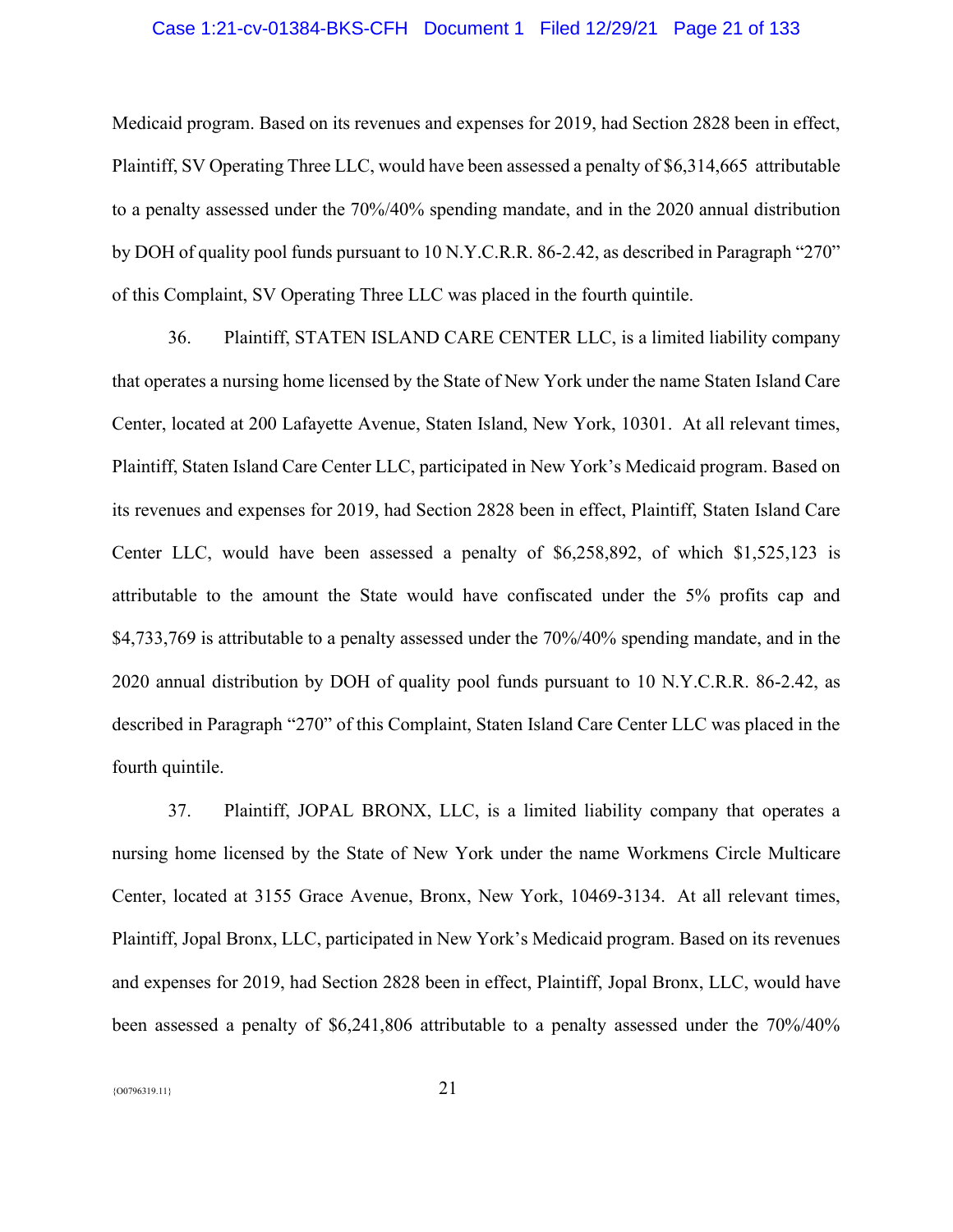# Case 1:21-cv-01384-BKS-CFH Document 1 Filed 12/29/21 Page 22 of 133

spending mandate, and in the 2020 annual distribution by DOH of quality pool funds pursuant to 10 N.Y.C.R.R. 86-2.42, as described in Paragraph "270" of this Complaint, Jopal Bronx, LLC was placed in the third quintile.

38. Plaintiff, PARK AVE OPERATING COMPANY, LLC, is a limited liability company that operates a nursing home licensed by the State of New York under the name Park Avenue Extended Care Facility, located at 425 National Blvd, Long Beach, New York, 11561- 2031. At all relevant times, Plaintiff, Park Ave Operating Company, LLC, participated in New York's Medicaid program. Based on its revenues and expenses for 2019, had Section 2828 been in effect, Plaintiff, Park Ave Operating Company, LLC, would have been assessed a penalty of \$6,101,439, of which \$3,321,061 is attributable to the amount the State would have confiscated under the 5% profits cap and \$2,780,379 is attributable to a penalty assessed under the 70%/40% spending mandate, and in the 2020 annual distribution by DOH of quality pool funds pursuant to 10 N.Y.C.R.R. 86-2.42, as described in Paragraph "270" of this Complaint, Park Ave Operating Company, LLC was placed in the first quintile.

39. Plaintiff, PALJR, LLC, is a limited liability company that operates a nursing home licensed by the State of New York under the name East Neck Nursing & Rehabilitation Center, located at 134 Great East Neck Road, West Babylon, New York, 11704-8027. At all relevant times, Plaintiff, PALJR, LLC, participated in New York's Medicaid program. Based on its revenues and expenses for 2019, had Section 2828 been in effect, Plaintiff, PALJR, LLC, would have been assessed a penalty of \$5,928,269 attributable to a penalty assessed under the 70%/40% spending mandate, and in the 2020 annual distribution by DOH of quality pool funds pursuant to 10 N.Y.C.R.R. 86-2.42, as described in Paragraph "270" of this Complaint, PALJR, LLC was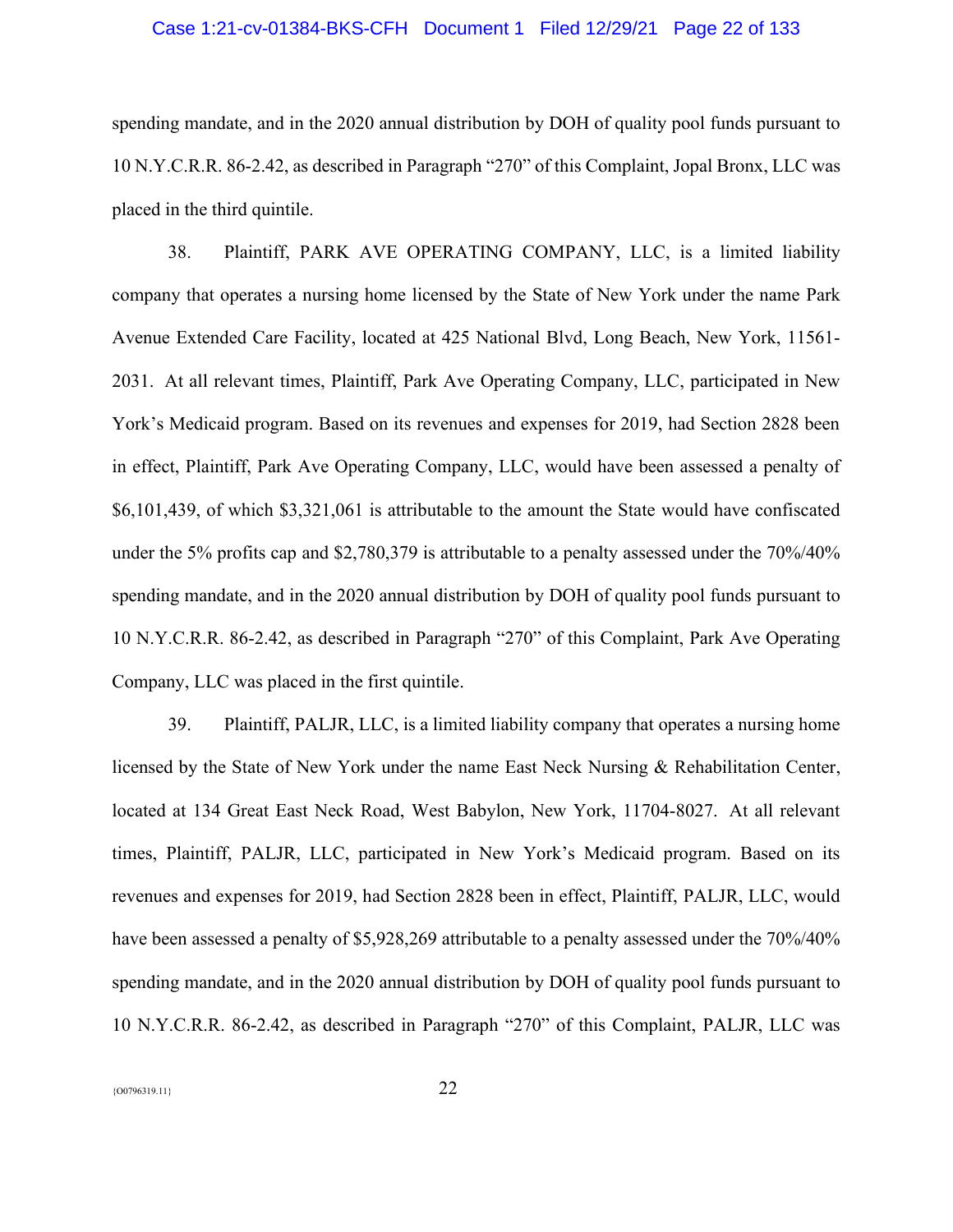placed in the fifth quintile.

40. Plaintiff, THROGS NECK OPERATING CO., LLC, is a limited liability company that operates a nursing home licensed by the State of New York under the name Throgs Neck Rehabilitation & Nursing Center, located at 707 Throgs Neck Expressway, Bronx, New York, 10465-2319. At all relevant times, Plaintiff, Throgs Neck Operating Co., LLC, participated in New York's Medicaid program. Based on its revenues and expenses for 2019, had Section 2828 been in effect, Plaintiff, Throgs Neck Operating Co., LLC, would have been assessed a penalty of \$5,868,198, of which \$3,476,753 is attributable to the amount the State would have confiscated under the 5% profits cap and \$2,391,444 is attributable to a penalty assessed under the 70%/40% spending mandate, and in the 2020 annual distribution by DOH of quality pool funds pursuant to 10 N.Y.C.R.R. 86-2.42, as described in Paragraph "270" of this Complaint, Throgs Neck Operating Co., LLC was placed in the third quintile.

41. Plaintiff, ALLIANCE HEALTH OPERATIONS, LLC, is a limited liability company that operates a nursing home licensed by the State of New York under the name Linden Center for Nursing and Rehabilitation, located at 2237 Linden Blvd, Brooklyn, New York, 11207- 7527. At all relevant times, Plaintiff, Alliance Health Operations, LLC, participated in New York's Medicaid program. Based on its revenues and expenses for 2019, had Section 2828 been in effect, Plaintiff, Alliance Health Operations, LLC, would have been assessed a penalty of \$5,812,289 attributable to a penalty assessed under the 70%/40% spending mandate, and in the 2020 annual distribution by DOH of quality pool funds pursuant to 10 N.Y.C.R.R. 86-2.42, as described in Paragraph "270" of this Complaint, Alliance Health Operations, LLC was placed in the fourth quintile.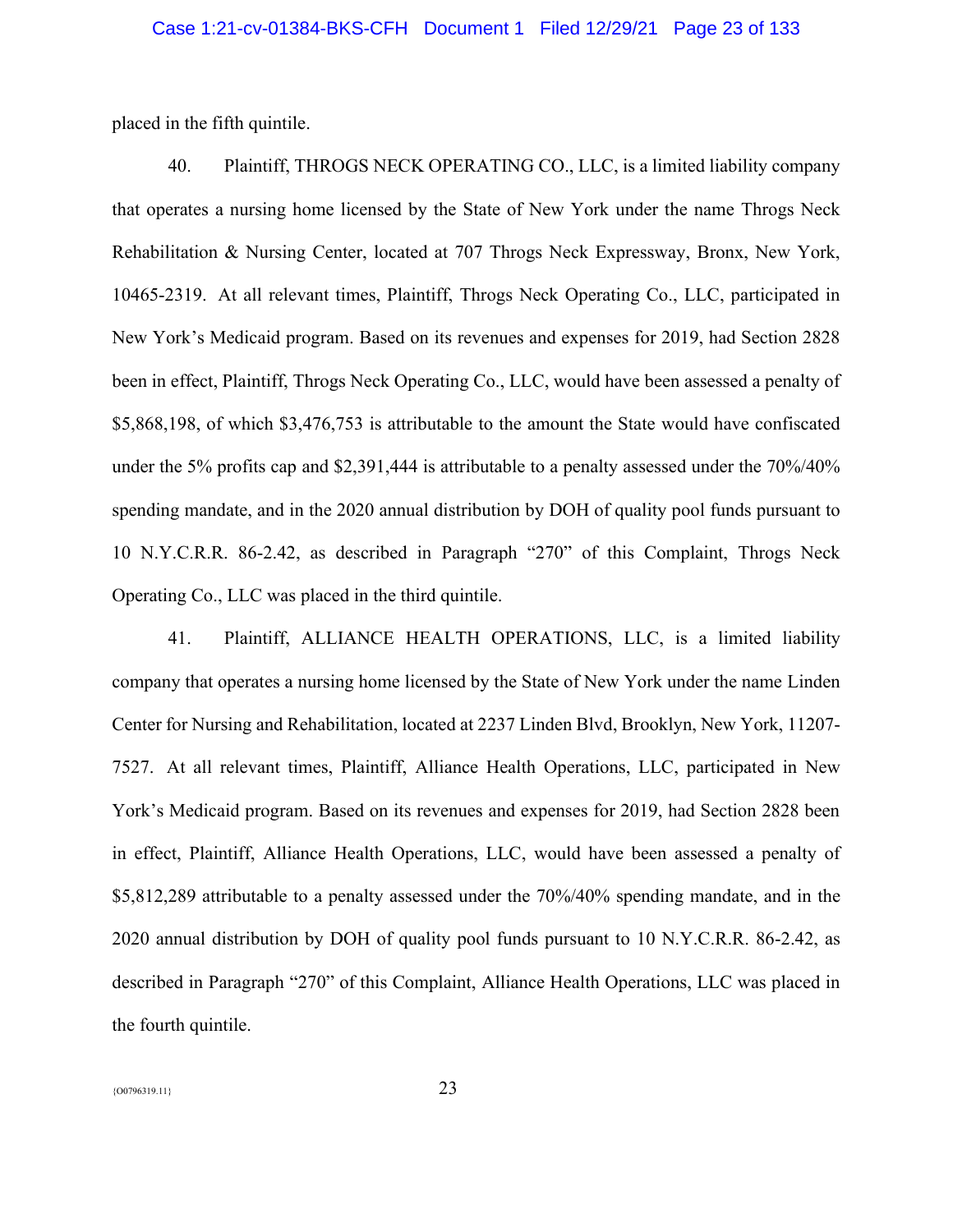#### Case 1:21-cv-01384-BKS-CFH Document 1 Filed 12/29/21 Page 24 of 133

42. Plaintiff, DOJ OPERATIONS ASSOCIATES LLC, is a limited liability company that operates a nursing home licensed by the State of New York under the name Triboro Center for Rehabilitation and Nursing, located at 1160 Teller Avenue, Bronx, New York, 10456-4145. At all relevant times, Plaintiff, DOJ Operations Associates LLC, participated in New York's Medicaid program. Based on its revenues and expenses for 2019, had Section 2828 been in effect, Plaintiff, DOJ Operations Associates LLC, would have been assessed a penalty of \$5,679,566 attributable to a penalty assessed under the 70%/40% spending mandate, and in the 2020 annual distribution by DOH of quality pool funds pursuant to 10 N.Y.C.R.R. 86-2.42, as described in Paragraph "270" of this Complaint, DOJ Operations Associates LLC was placed in the fourth quintile.

43. Plaintiff, REGEIS CARE CENTER, LLC, is a limited liability company that operates a nursing home licensed by the State of New York under the name Regeis Care Center, located at 3200 Baychester Avenue, Bronx, New York, 10475-1513. At all relevant times, Plaintiff, Regeis Care Center, LLC, participated in New York's Medicaid program. Based on its revenues and expenses for 2019, had Section 2828 been in effect, Plaintiff, Regeis Care Center, LLC, would have been assessed a penalty of \$5,598,592, of which \$1,331,547 is attributable to the amount the State would have confiscated under the 5% profits cap and \$4,267,045 is attributable to a penalty assessed under the 70%/40% spending mandate, and in the 2020 annual distribution by DOH of quality pool funds pursuant to 10 N.Y.C.R.R. 86-2.42, as described in Paragraph "270" of this Complaint, Regeis Care Center, LLC was placed in the first quintile.

44. Plaintiff, BELLHAVEN MANAGEMENT LLC, is a limited liability company that operates a nursing home licensed by the State of New York under the name Bellhaven Center for Rehabilitation & Nursing Care, located at 110 Beaver Dam Road, Brookhaven, New York, 11719-

 ${^{(00796319.11)}}$  24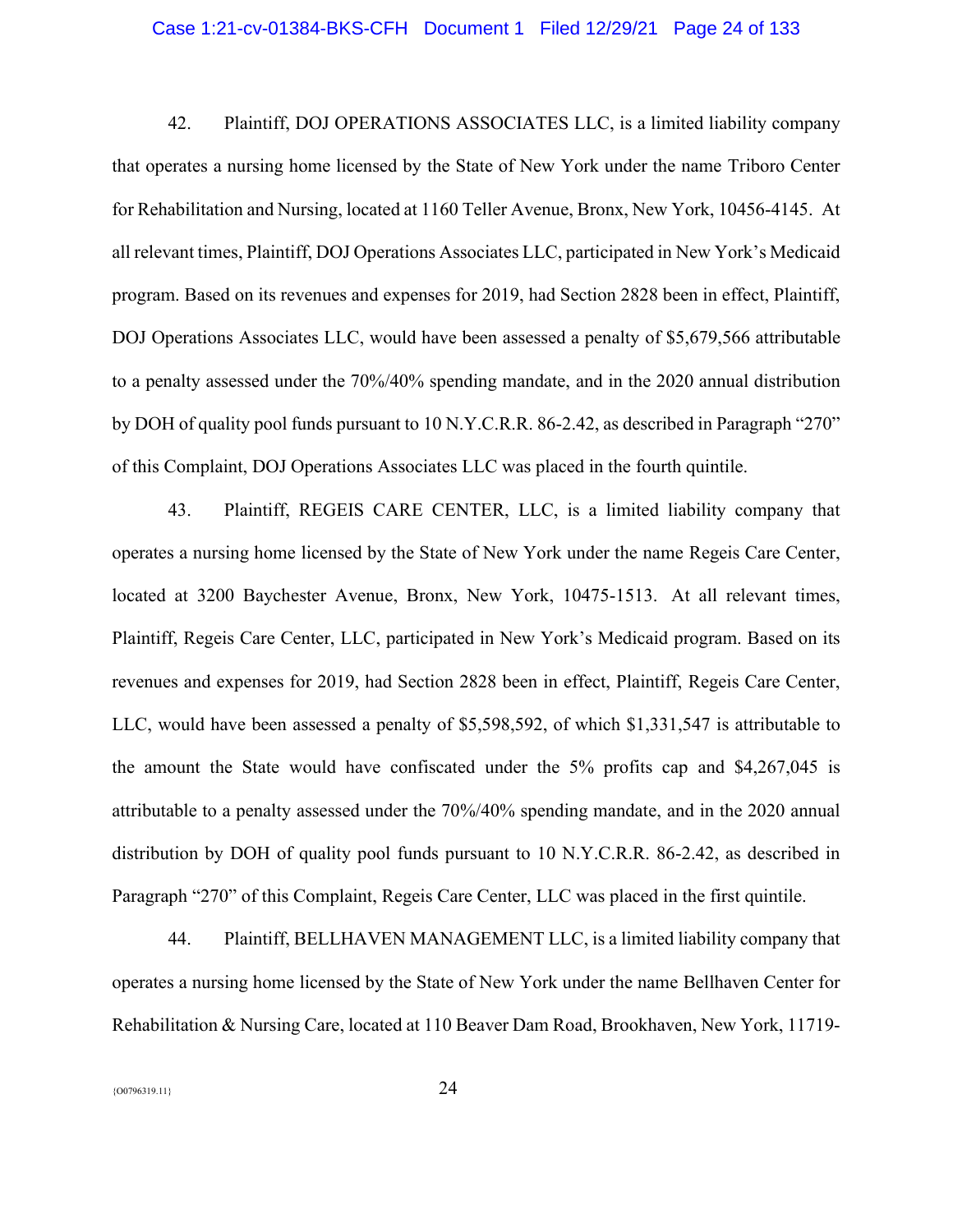# Case 1:21-cv-01384-BKS-CFH Document 1 Filed 12/29/21 Page 25 of 133

9755. At all relevant times, Plaintiff, Bellhaven Management LLC, participated in New York's Medicaid program. Based on its revenues and expenses for 2019, had Section 2828 been in effect, Plaintiff, Bellhaven Management LLC, would have been assessed a penalty of \$5,574,198, of which \$683,794 is attributable to the amount the State would have confiscated under the 5% profits cap and \$4,890,404 is attributable to a penalty assessed under the 70%/40% spending mandate, and in the 2020 annual distribution by DOH of quality pool funds pursuant to 10 N.Y.C.R.R. 86- 2.42, as described in Paragraph "270" of this Complaint, Bellhaven Management LLC was placed in the fourth quintile.

45. Plaintiff, S&J OPERATIONAL LLC, is a limited liability company that operates a nursing home licensed by the State of New York under the name Luxor Nursing and Rehabilitation at Mills Pond, located at 273 Moriches Road, St. James, New York, 11780-2117. At all relevant times, Plaintiff, S&J Operational LLC, participated in New York's Medicaid program. Based on its revenues and expenses for 2019, had Section 2828 been in effect, Plaintiff, S&J Operational LLC, would have been assessed a penalty of \$5,391,964, attributable to a penalty assessed under the 70%/40% spending mandate, and in the 2020 annual distribution by DOH of quality pool funds pursuant to 10 N.Y.C.R.R. 86-2.42, as described in Paragraph "270" of this Complaint, S&J Operational LLC was placed in the second quintile.

46. Plaintiff, HOLLISWOOD OPERATING CO, LLC, is a limited liability company that operates a nursing home licensed by the State of New York under the name Holliswood Center for Rehabilitation and Healthcare, located at 195-44 Woodhull Avenue, Hollis, New York, 11423- 2982. At all relevant times, Plaintiff, Holliswood Operating Co, LLC, participated in New York's Medicaid program. Based on its revenues and expenses for 2019, had Section 2828 been in effect,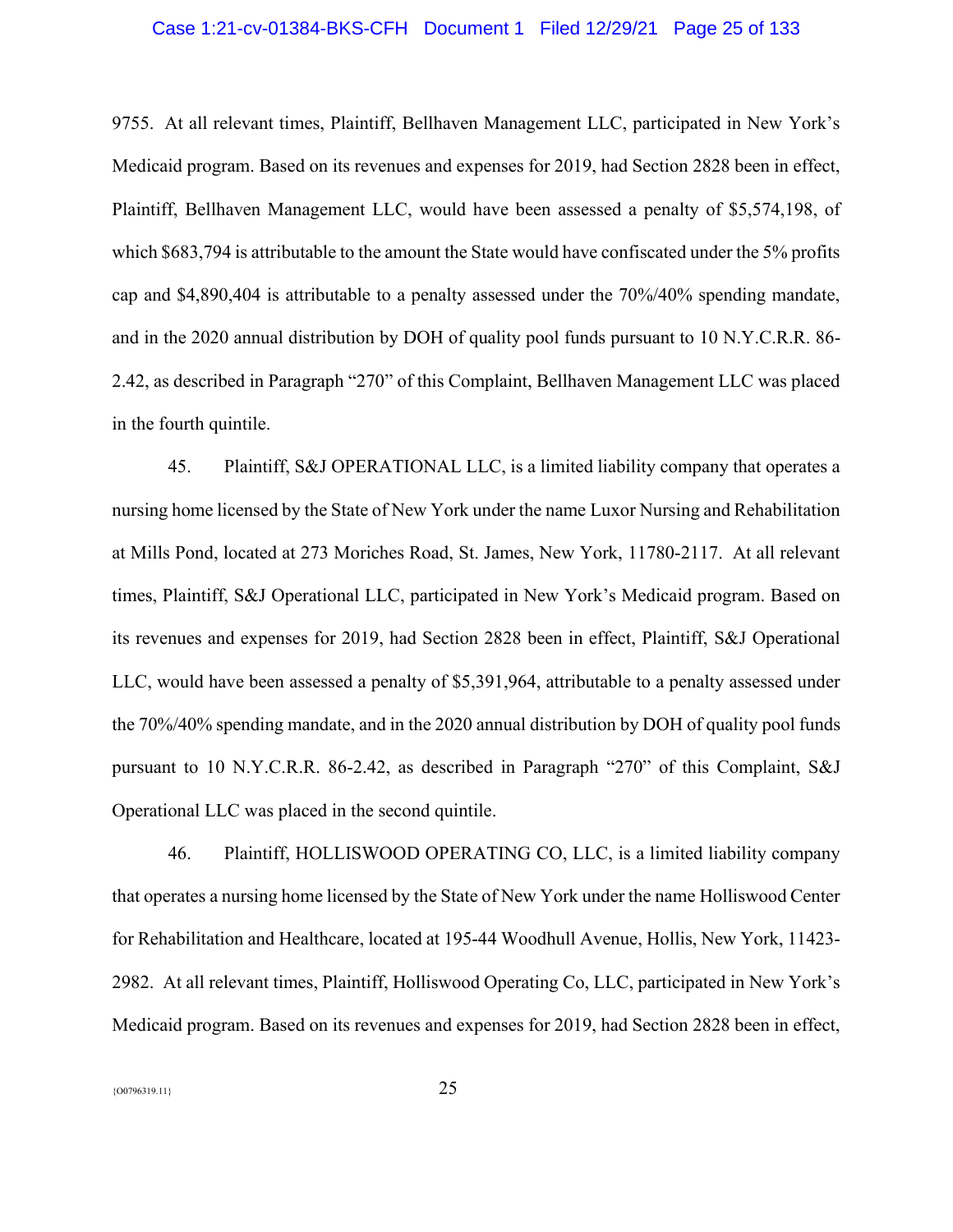# Case 1:21-cv-01384-BKS-CFH Document 1 Filed 12/29/21 Page 26 of 133

Plaintiff, Holliswood Operating Co, LLC, would have been assessed a penalty of \$5,207,898, of which \$296,528 is attributable to the amount the State would have confiscated under the 5% profits cap and \$4,911,370 is attributable to a penalty assessed under the 70%/40% spending mandate, and in the 2020 annual distribution by DOH of quality pool funds pursuant to 10 N.Y.C.R.R. 86- 2.42, as described in Paragraph "270" of this Complaint, Holliswood Operating Co, LLC was placed in the fifth quintile.

47. Plaintiff, BEZALEL NURSING HOME COMPANY, a not-for-profit corporation, operates a nursing home licensed by the State of New York under the name Bezalel Rehabilitation and Nursing Center, located at 29-38 Far Rockaway Blvd, Far Rockaway, New York, 11691. At all relevant times, Plaintiff, Bezalel Nursing Home Company, participated in New York's Medicaid program. Based on its revenues and expenses for 2019, had Section 2828 been in effect, Plaintiff, Bezalel Nursing Home Company, would have been assessed a penalty of \$5,078,280, of which \$3,029,756 is attributable to the amount the State would have confiscated under the 5% profits cap and \$2,048,524 is attributable to a penalty assessed under the 70%/40% spending mandate, and in the 2020 annual distribution by DOH of quality pool funds pursuant to 10 N.Y.C.R.R. 86-2.42, as described in Paragraph "270" of this Complaint, Bezalel Nursing Home Company was placed in the third quintile.

48. Plaintiff, DELAWARE OPERATIONS ASSOCIATES LLC, is a limited liability company that operates a nursing home licensed by the State of New York under the name Buffalo Center for Rehabilitation and Nursing, located at 1014 Delaware Avenue, Buffalo, New York, 14209-1606. At all relevant times, Plaintiff, Delaware Operations Associates LLC, participated in New York's Medicaid program. Based on its revenues and expenses for 2019, had Section 2828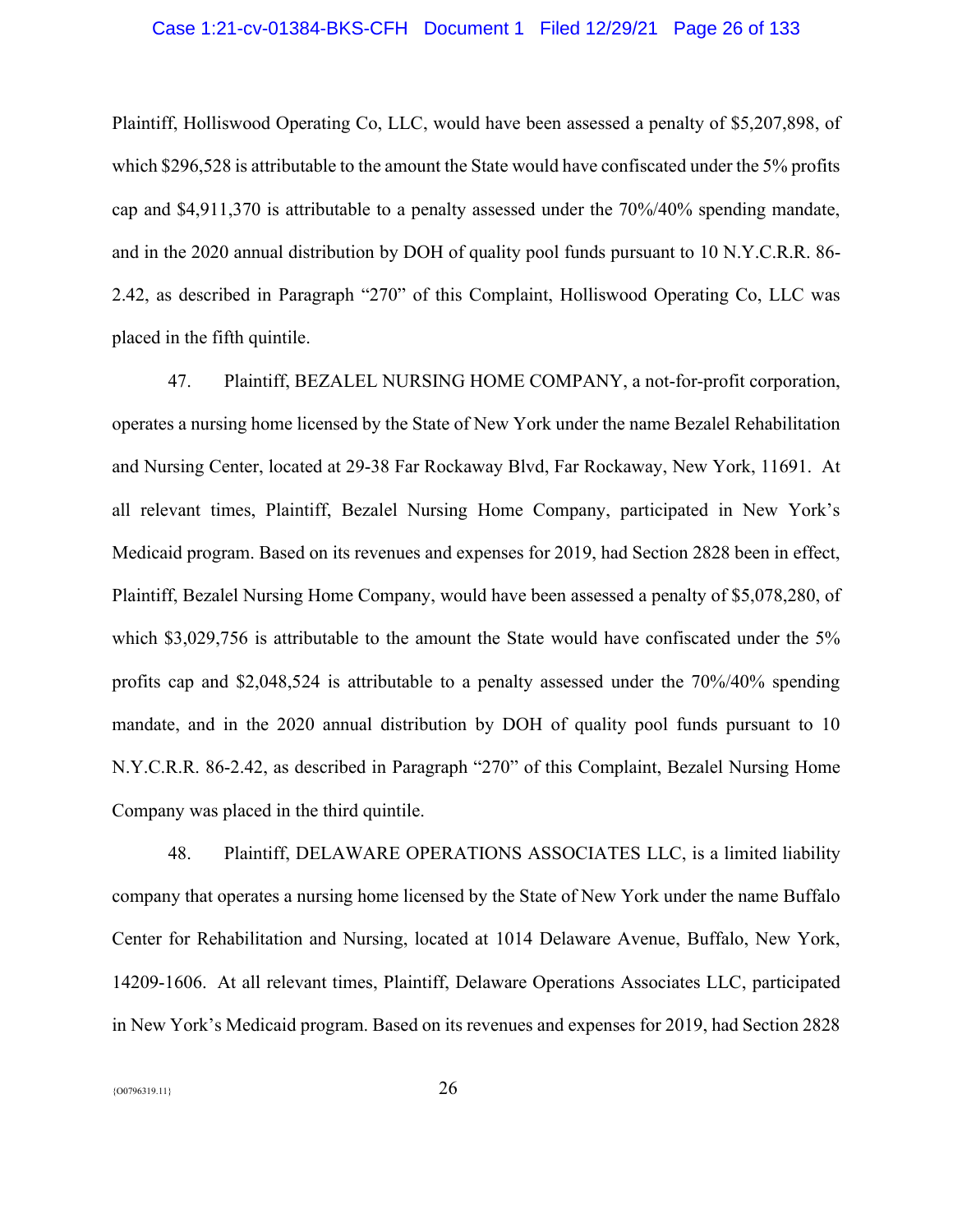# Case 1:21-cv-01384-BKS-CFH Document 1 Filed 12/29/21 Page 27 of 133

been in effect, Plaintiff, Delaware Operations Associates LLC, would have been assessed a penalty of \$4,975,291, attributable to a penalty assessed under the 70%/40% spending mandate, and in the 2020 annual distribution by DOH of quality pool funds pursuant to 10 N.Y.C.R.R. 86-2.42, as described in Paragraph "270" of this Complaint, Delaware Operations Associates LLC was placed in the fourth quintile.

49. Plaintiff, NORTHERN RIVERVIEW HEALTH CARE CENTER, LLC, a not-forprofit corporation, operates a nursing home licensed by the State of New York under the name Northern Riverview Health Care Center, LLC, located at 87 S Route 9W, Haverstraw, New York, 10927-1700. At all relevant times, Plaintiff, Northern Riverview Health Care Center, LLC, participated in New York's Medicaid program. Based on its revenues and expenses for 2019, had Section 2828 been in effect, Plaintiff, Northern Riverview Health Care Center, LLC, would have been assessed a penalty of \$4,909,847, of which \$2,637,128 is attributable to the amount the State would have confiscated under the 5% profits cap and \$2,272,719 is attributable to a penalty assessed under the 70%/40% spending mandate, and in the 2020 annual distribution by DOH of quality pool funds pursuant to 10 N.Y.C.R.R. 86-2.42, as described in Paragraph "270" of this Complaint, Northern Riverview Health Care Center, LLC was placed in the fifth quintile.

50. Plaintiff, WEST LAWRENCE CARE CENTER, LLC, is a limited liability company that operates a nursing home licensed by the State of New York under the name West Lawrence Care Center, located at 1410 Seagirt Blvd, Far Rockaway, New York, 11691. At all relevant times, Plaintiff, West Lawrence Care Center, LLC, participated in New York's Medicaid program. Based on its revenues and expenses for 2019, had Section 2828 been in effect, Plaintiff, West Lawrence Care Center, LLC, would have been assessed a penalty of \$4,677,130, of which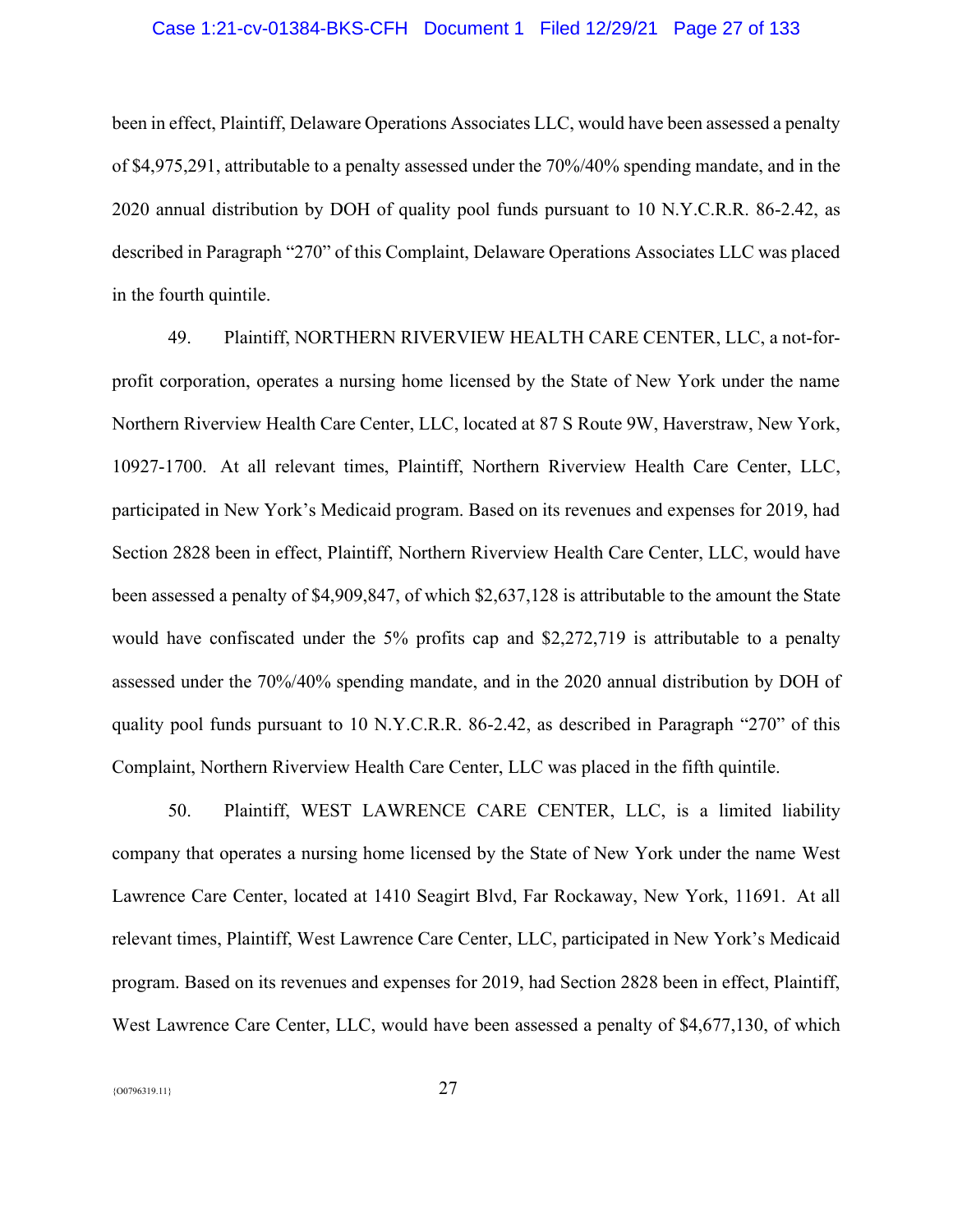# Case 1:21-cv-01384-BKS-CFH Document 1 Filed 12/29/21 Page 28 of 133

\$2,506,238 is attributable to the amount the State would have confiscated under the 5% profits cap and \$2,170,892 is attributable to a penalty assessed under the 70%/40% spending mandate, and in the 2020 annual distribution by DOH of quality pool funds pursuant to 10 N.Y.C.R.R. 86-2.42, as described in Paragraph "270" of this Complaint, West Lawrence Care Center, LLC was placed in the fourth quintile.

51. Plaintiff, PARK TERRACE CARE CENTER INC, a corporation, operates a nursing home licensed by the State of New York under the name Park Terrace Care Center, located at 59-20 Van Doren Street, Corona, New York, 11368. At all relevant times, Plaintiff, Park Terrace Care Center Inc, participated in New York's Medicaid program. Based on its revenues and expenses for 2019, had Section 2828 been in effect, Plaintiff, Park Terrace Care Center Inc, would have been assessed a penalty of \$4,671,972, of which \$2,602,865 is attributable to the amount the State would have confiscated under the 5% profits cap and \$2,069,107 is attributable to a penalty assessed under the 70%/40% spending mandate, and in the 2020 annual distribution by DOH of quality pool funds pursuant to 10 N.Y.C.R.R. 86-2.42, as described in Paragraph "270" of this Complaint, Park Terrace Care Center Inc was placed in the fifth quintile.

52. Plaintiff, MORNINGSIDE ACQUISITION I LLC, is a limited liability company that operates a nursing home licensed by the State of New York under the name Morningside Nursing and Rehabilitation Center, located at 1000 Pelham Pkwy South, Bronx, New York, 10461- 1003. At all relevant times, Plaintiff, Morningside Acquisition I LLC, participated in New York's Medicaid program. Based on its revenues and expenses for 2019, had Section 2828 been in effect, Plaintiff, Morningside Acquisition I LLC, would have been assessed a penalty of \$4,664,896, attributable to a penalty assessed under the 70%/40% spending mandate, and in the 2020 annual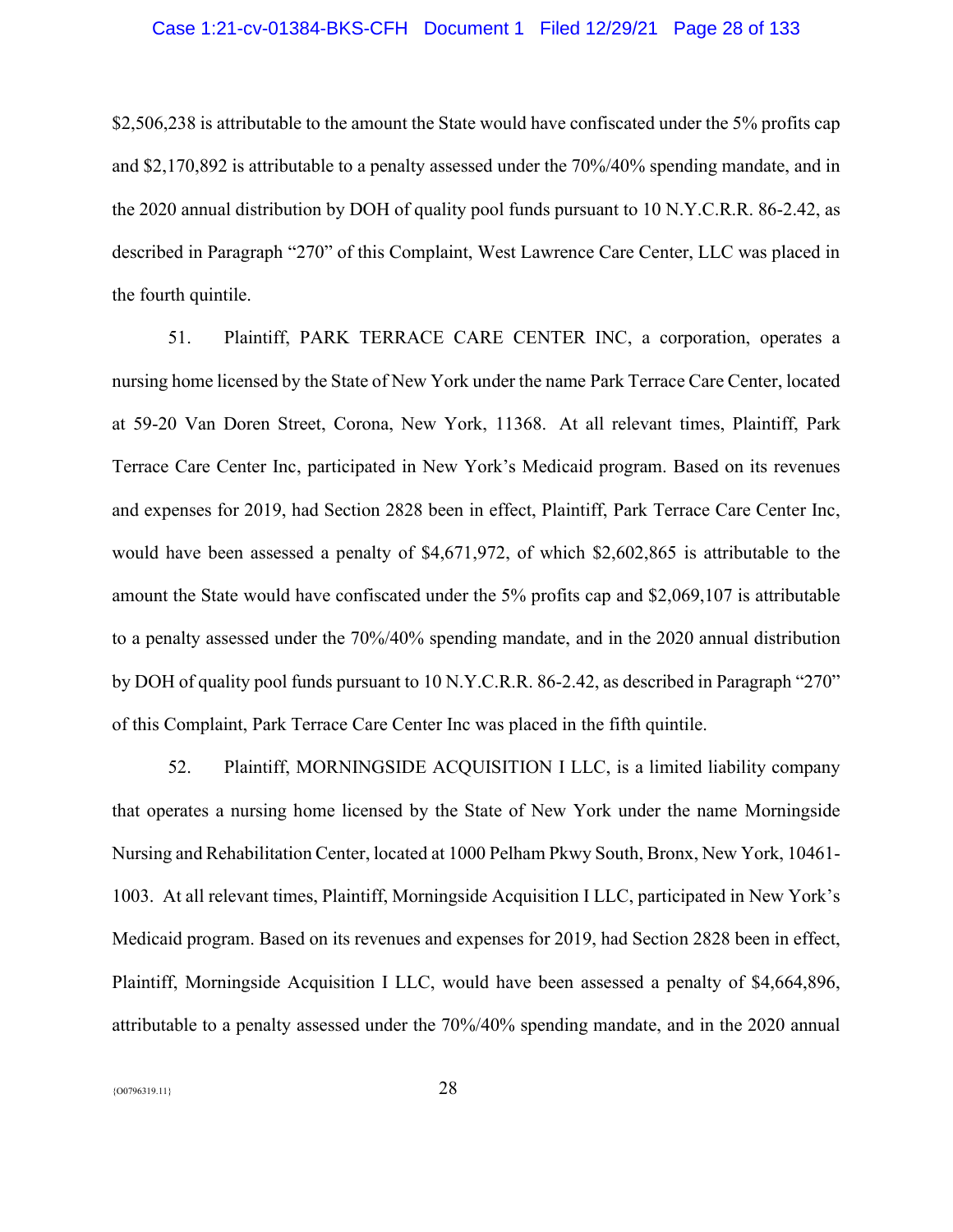# Case 1:21-cv-01384-BKS-CFH Document 1 Filed 12/29/21 Page 29 of 133

distribution by DOH of quality pool funds pursuant to 10 N.Y.C.R.R. 86-2.42, as described in Paragraph "270" of this Complaint, Morningside Acquisition I LLC was placed in the third quintile.

53. Plaintiff, NASSAU OPERATING CO. LLC, is a limited liability company that operates a nursing home licensed by the State of New York under the name Nassau Rehabilitation & Nursing Center, located at 1 Greenwich Street, Hempstead, New York, 11550. At all relevant times, Plaintiff, Nassau Operating Co. LLC, participated in New York's Medicaid program. Based on its revenues and expenses for 2019, had Section 2828 been in effect, Plaintiff, Nassau Operating Co. LLC, would have been assessed a penalty of \$4,655,083, of which \$2,338,717 is attributable to the amount the State would have confiscated under the 5% profits cap and \$2,316,366 is attributable to a penalty assessed under the 70%/40% spending mandate, and in the 2020 annual distribution by DOH of quality pool funds pursuant to 10 N.Y.C.R.R. 86-2.42, as described in Paragraph "270" of this Complaint, Nassau Operating Co. LLC was placed in the second quintile.

54. Plaintiff, LACONIA NURSING INC., a corporation, operates a nursing home licensed by the State of New York under the name Laconia Nursing Home, located at 1050 E. 230th Street, Bronx, New York, 10466-4899. At all relevant times, Plaintiff, Laconia Nursing Inc., participated in New York's Medicaid program. Based on its revenues and expenses for 2019, had Section 2828 been in effect, Plaintiff, Laconia Nursing Inc., would have been assessed a penalty of \$4,451,268, of which \$1,694,003 is attributable to the amount the State would have confiscated under the 5% profits cap and \$2,757,265 is attributable to a penalty assessed under the 70%/40% spending mandate, and in the 2020 annual distribution by DOH of quality pool funds pursuant to 10 N.Y.C.R.R. 86-2.42, as described in Paragraph "270" of this Complaint, Laconia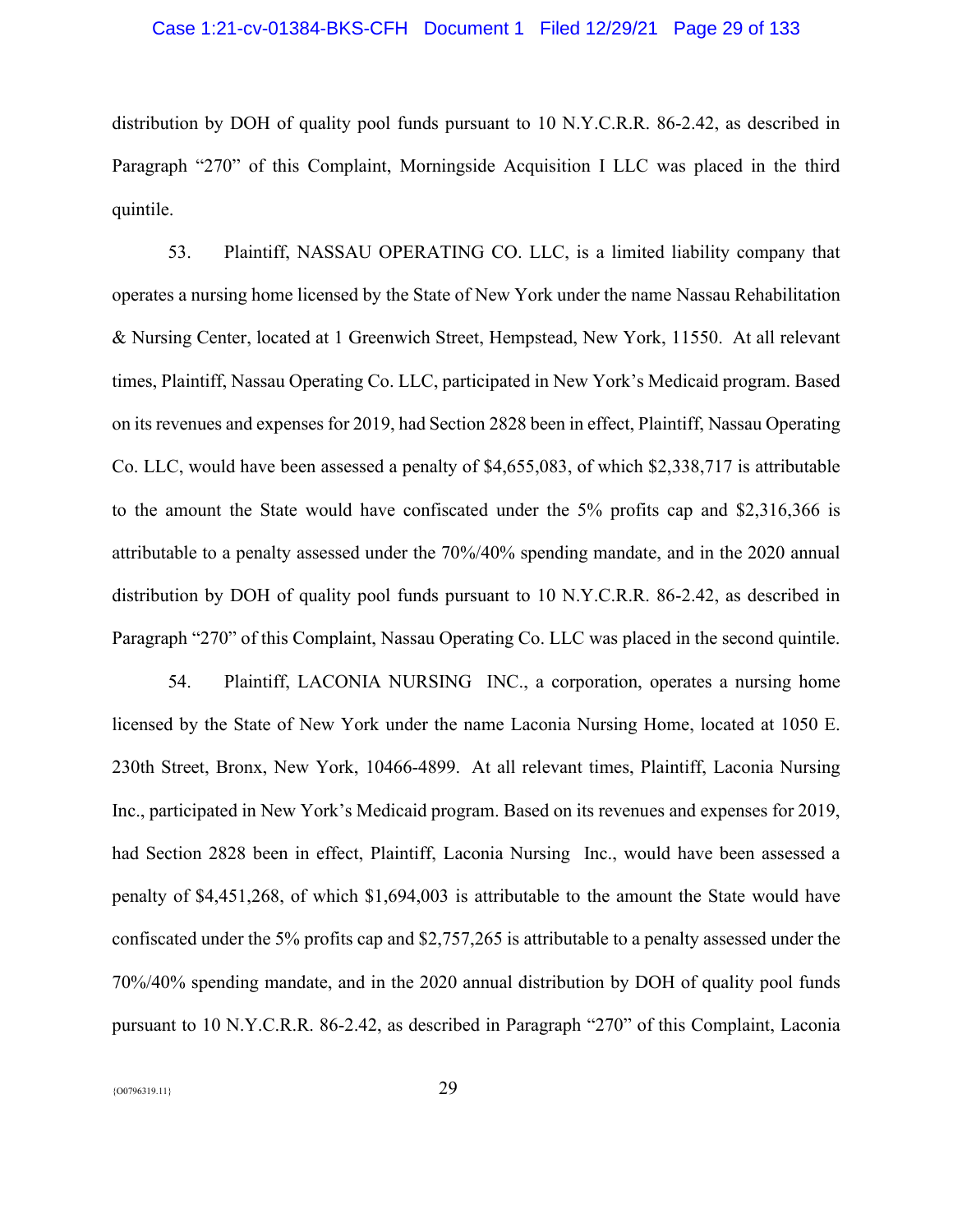Nursing Inc. was placed in the fifth quintile.

55. Plaintiff, KPRH IV OPERATIONS, LLC, is a limited liability company that operates a nursing home licensed by the State of New York under the name Cypress Garden Center for Nursing and Rehabilitation, located at 139-66 35th Avenue, Flushing, New York, 11354. At all relevant times, Plaintiff, KPRH IV Operations, LLC, participated in New York's Medicaid program. Based on its revenues and expenses for 2019, had Section 2828 been in effect, Plaintiff, KPRH IV Operations, LLC, would have been assessed a penalty of \$4,231,657, of which \$1,570,060 is attributable to the amount the State would have confiscated under the 5% profits cap and \$2,661,597 is attributable to a penalty assessed under the 70%/40% spending mandate, and in the 2020 annual distribution by DOH of quality pool funds pursuant to 10 N.Y.C.R.R. 86-2.42, as described in Paragraph "270" of this Complaint, KPRH IV Operations, LLC was placed in the second quintile.

56. Plaintiff, HIGHLAND CARE CENTER, a corporation, operates a nursing home licensed by the State of New York under the name Highland Care Center, located at 91-31 175th Street, Jamaica, New York, 11432. At all relevant times, Plaintiff, Highland Care Center, participated in New York's Medicaid program. Based on its revenues and expenses for 2019, had Section 2828 been in effect, Plaintiff, Highland Care Center, would have been assessed a penalty of \$4,031,016, of which \$1,916,850 is attributable to the amount the State would have confiscated under the 5% profits cap and \$2,114,165 is attributable to a penalty assessed under the 70%/40% spending mandate, and in the 2020 annual distribution by DOH of quality pool funds pursuant to 10 N.Y.C.R.R. 86-2.42, as described in Paragraph "270" of this Complaint, Highland Care Center was placed in the first quintile.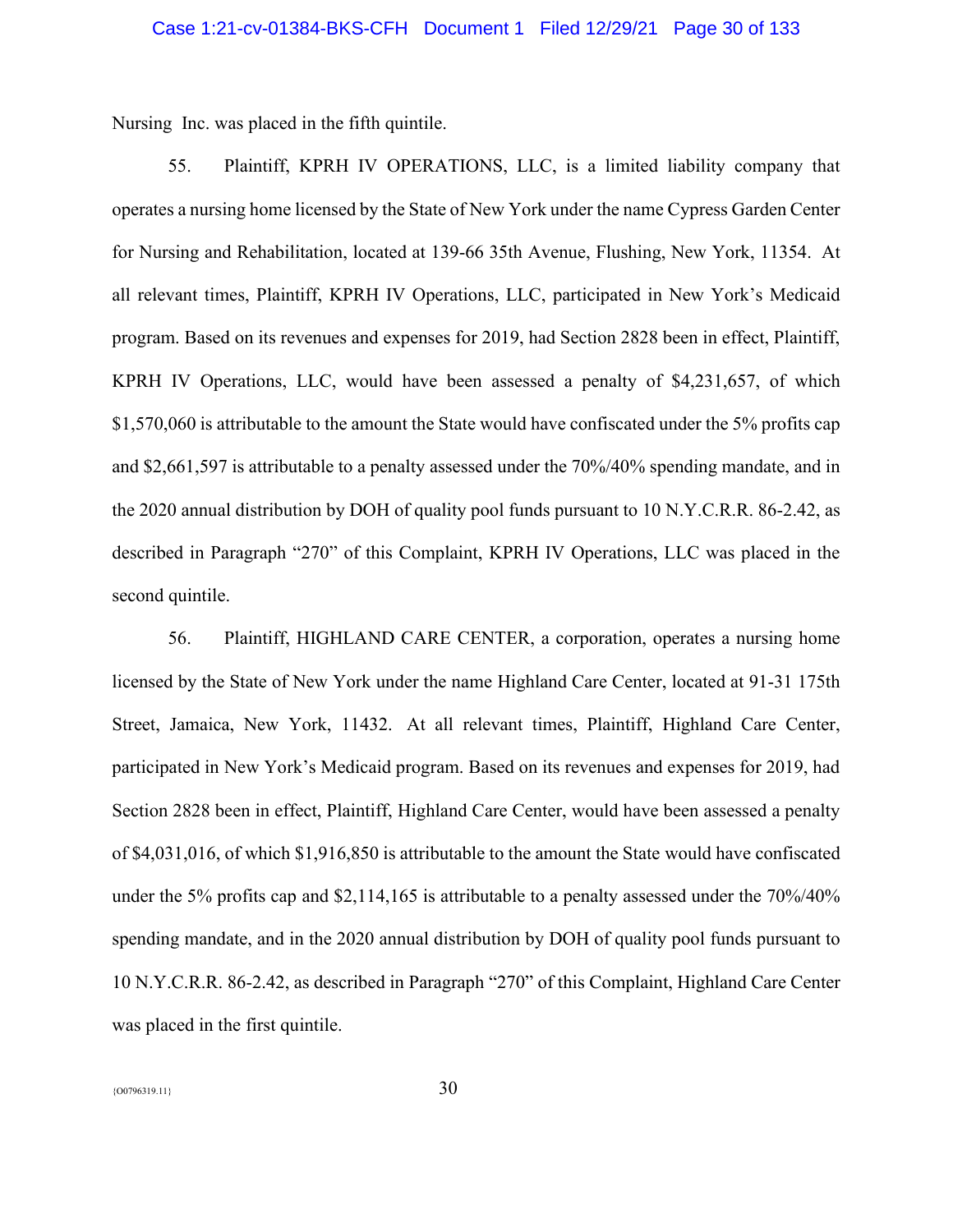#### Case 1:21-cv-01384-BKS-CFH Document 1 Filed 12/29/21 Page 31 of 133

57. Plaintiff, DUMONT OPERATING LLC, is a limited liability company that operates a nursing home licensed by the State of New York under the name Dumont Center for Rehabilitation & Nursing Care, located at 676 Pelham Road, New Rochelle, New York, 10805. At all relevant times, Plaintiff, Dumont Operating LLC, participated in New York's Medicaid program. Based on its revenues and expenses for 2019, had Section 2828 been in effect, Plaintiff, Dumont Operating LLC, would have been assessed a penalty of \$3,854,012, of which \$1,689,117 is attributable to the amount the State would have confiscated under the 5% profits cap and \$2,164,894 is attributable to a penalty assessed under the  $70\%/40\%$  spending mandate, and in the 2020 annual distribution by DOH of quality pool funds pursuant to 10 N.Y.C.R.R. 86-2.42, as described in Paragraph "270" of this Complaint, Dumont Operating LLC was placed in the second quintile.

58. Plaintiff, NISKAYUNA OPERATING CO., LLC, is a limited liability company that operates a nursing home licensed by the State of New York under the name Pathways Nursing & Rehabilitation Center, located at 1805 Providence Avenue, Niskayuna, New York, 12309- 3923. At all relevant times, Plaintiff, Niskayuna Operating Co., LLC, participated in New York's Medicaid program. Based on its revenues and expenses for 2019, had Section 2828 been in effect, Plaintiff, Niskayuna Operating Co., LLC, would have been assessed a penalty of \$3,849,039, of which \$412,338 is attributable to the amount the State would have confiscated under the 5% profits cap and \$3,436,701 is attributable to a penalty assessed under the 70%/40% spending mandate, and in the 2020 annual distribution by DOH of quality pool funds pursuant to 10 N.Y.C.R.R. 86- 2.42, as described in Paragraph "270" of this Complaint, Niskayuna Operating Co., LLC was placed in the second quintile.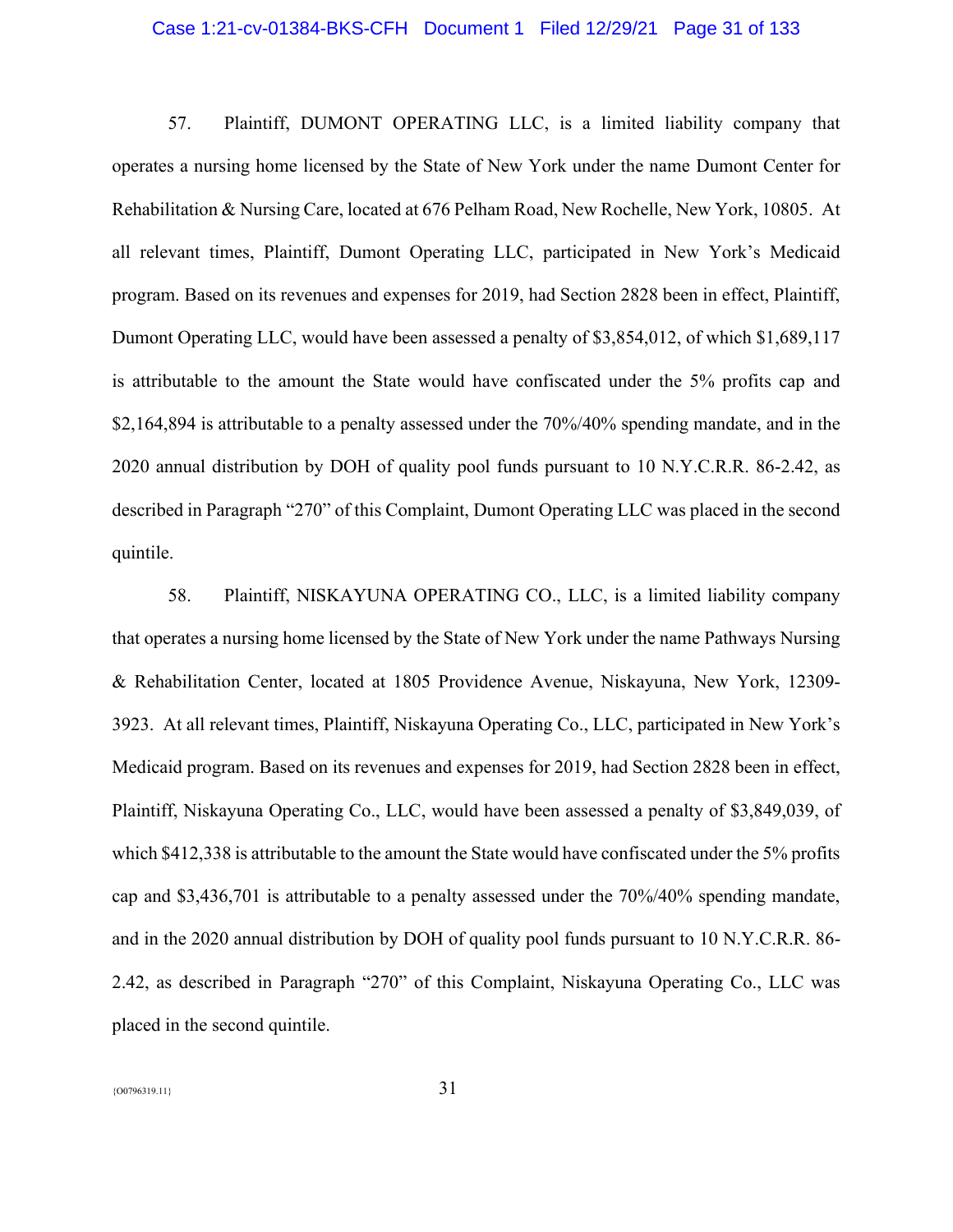#### Case 1:21-cv-01384-BKS-CFH Document 1 Filed 12/29/21 Page 32 of 133

59. Plaintiff, WOODCREST REHABILITATION AND RESIDENTIAL HEALTH CARE CENTER LLC, is a limited liability company that operates a nursing home licensed by the State of New York under the name Woodcrest Rehabilitation and Residential Health Care Center LLC, located at 119-09 26th Avenue, Flushing, New York, 11354-1099. At all relevant times, Plaintiff, Woodcrest Rehabilitation and Residential Health Care Center LLC, participated in New York's Medicaid program. Based on its revenues and expenses for 2019, had Section 2828 been in effect, Plaintiff, Woodcrest Rehabilitation and Residential Health Care Center LLC, would have been assessed a penalty of \$3,705,177, of which \$1,916,867 is attributable to the amount the State would have confiscated under the 5% profits cap and \$1,788,311 is attributable to a penalty assessed under the 70%/40% spending mandate, and in the 2020 annual distribution by DOH of quality pool funds pursuant to 10 N.Y.C.R.R. 86-2.42, as described in Paragraph "270" of this Complaint, Woodcrest Rehabilitation and Residential Health Care Center LLC was placed in the fifth quintile.

60. Plaintiff, THE NURSING CARE CENTER AT MEDFORD, INC., a corporation, operates a nursing home licensed by the State of New York under the name Medford Multicare Center, located at 3115 Horseblock Road, Medford, New York, 11763. At all relevant times, Plaintiff, The Nursing Care Center at Medford, Inc., participated in New York's Medicaid program. Based on its revenues and expenses for 2019, had Section 2828 been in effect, Plaintiff, The Nursing Care Center at Medford, Inc., would have been assessed a penalty of \$3,633,299, of which \$1,815,523 is attributable to the amount the State would have confiscated under the 5% profits cap and \$1,817,776 is attributable to a penalty assessed under the 70%/40% spending mandate, and in the 2020 annual distribution by DOH of quality pool funds pursuant to 10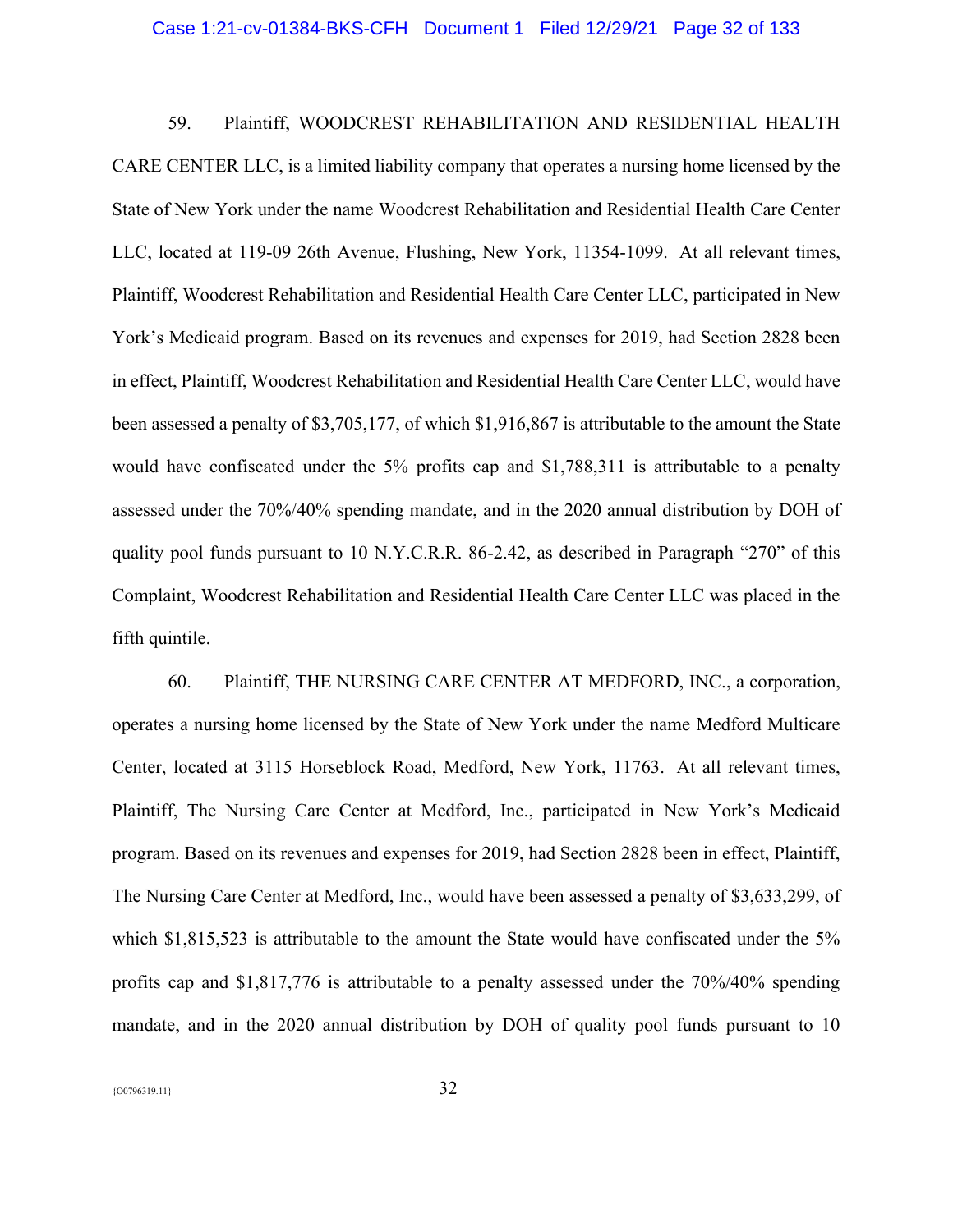# Case 1:21-cv-01384-BKS-CFH Document 1 Filed 12/29/21 Page 33 of 133

N.Y.C.R.R. 86-2.42, as described in Paragraph "270" of this Complaint, The Nursing Care Center at Medford, Inc. was placed in the n/a quintile.

61. Plaintiff, SGRNC LLC, is a limited liability company that operates a nursing home licensed by the State of New York under the name King David Center for Nursing and Rehabilitation, located at 2266 Cropsey Avenue, Brooklyn, New York, 11214-5706. At all relevant times, Plaintiff, SGRNC LLC, participated in New York's Medicaid program. Based on its revenues and expenses for 2019, had Section 2828 been in effect, Plaintiff, SGRNC LLC, would have been assessed a penalty of \$3,603,231, of which \$1,527,619 is attributable to the amount the State would have confiscated under the 5% profits cap and \$2,075,612 is attributable to a penalty assessed under the 70%/40% spending mandate, and in the 2020 annual distribution by DOH of quality pool funds pursuant to 10 N.Y.C.R.R. 86-2.42, as described in Paragraph "270" of this Complaint, SGRNC LLC was placed in the fourth quintile.

62. Plaintiff, HAMPTON NH LLC, is a limited liability company that operates a nursing home licensed by the State of New York under the name Westhampton Care Center, located at 78 Old Country Road, Westhampton, New York, 11977-1219. At all relevant times, Plaintiff, Hampton NH LLC, participated in New York's Medicaid program. Based on its revenues and expenses for 2019, had Section 2828 been in effect, Plaintiff, Hampton NH LLC, would have been assessed a penalty of \$3,516,187, attributable to a penalty assessed under the 70%/40% spending mandate, and in the 2020 annual distribution by DOH of quality pool funds pursuant to 10 N.Y.C.R.R. 86-2.42, as described in Paragraph "270" of this Complaint, Hampton NH LLC was placed in the second quintile.

63. Plaintiff, DUNKIRK OPERATING, LLC, is a limited liability company that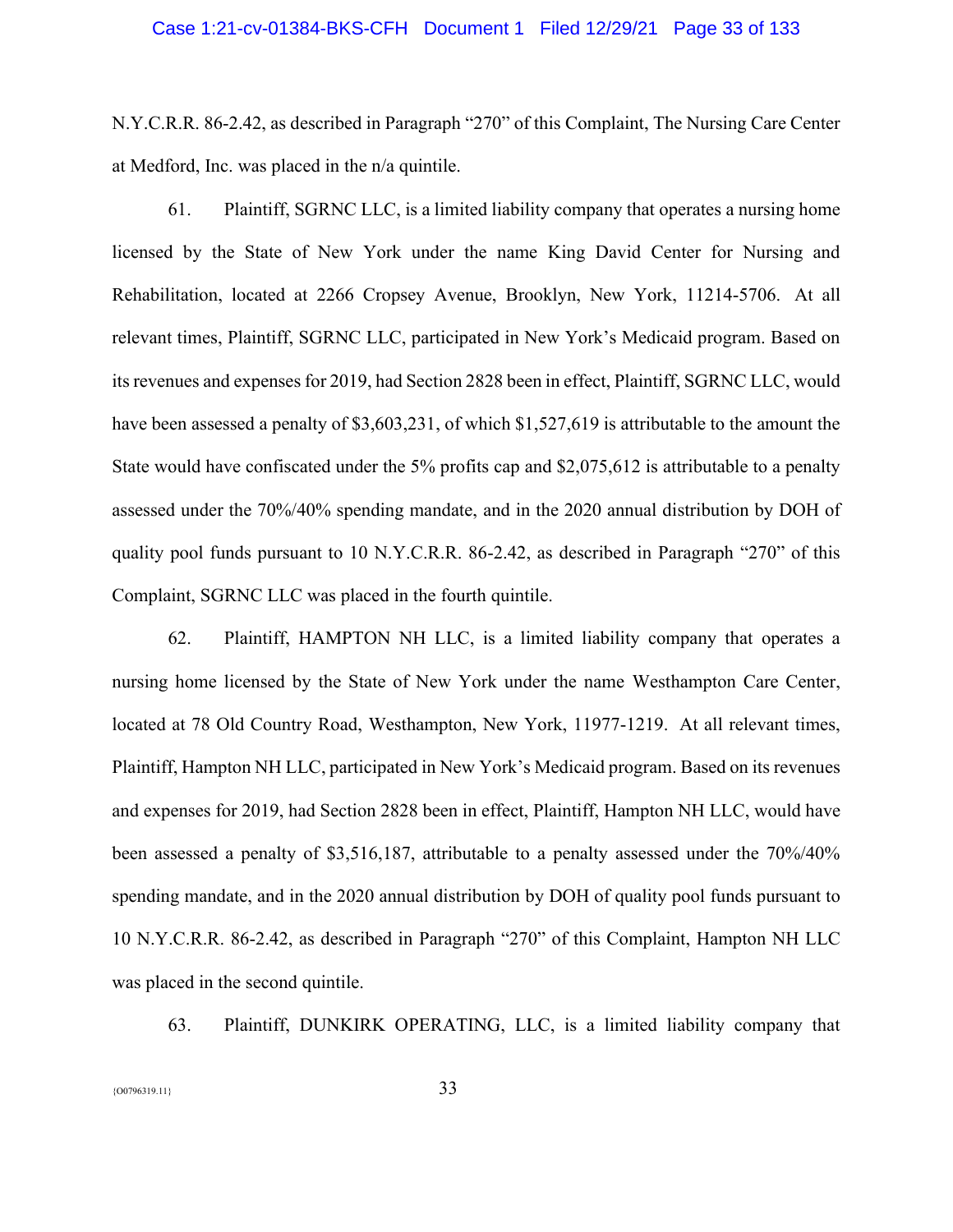# Case 1:21-cv-01384-BKS-CFH Document 1 Filed 12/29/21 Page 34 of 133

operates a nursing home licensed by the State of New York under the name Chautauqua Nursing and Rehabilitation Center, located at 10836 Temple Road, Dunkirk, New York, 14048-9611. At all relevant times, Plaintiff, Dunkirk Operating, LLC, participated in New York's Medicaid program. Based on its revenues and expenses for 2019, had Section 2828 been in effect, Plaintiff, Dunkirk Operating, LLC, would have been assessed a penalty of \$3,487,228, of which \$1,153,164 is attributable to the amount the State would have confiscated under the 5% profits cap and \$2,334,064 is attributable to a penalty assessed under the 70%/40% spending mandate, and in the 2020 annual distribution by DOH of quality pool funds pursuant to 10 N.Y.C.R.R. 86-2.42, as described in Paragraph "270" of this Complaint, Dunkirk Operating, LLC was placed in the first quintile.

64. Plaintiff, DRY HARBOR HRF Inc, a corporation, operates a nursing home licensed by the State of New York under the name Dry Harbor Nursing Home, located at 61-35 Dry Harbor Road, Middle Village, New York, 11379-1599. At all relevant times, Plaintiff, Dry Harbor HRF Inc, participated in New York's Medicaid program. Based on its revenues and expenses for 2019, had Section 2828 been in effect, Plaintiff, Dry Harbor HRF Inc, would have been assessed a penalty of \$3,406,922, attributable to a penalty assessed under the 70%/40% spending mandate, and in the 2020 annual distribution by DOH of quality pool funds pursuant to 10 N.Y.C.R.R. 86- 2.42, as described in Paragraph "270" of this Complaint, Dry Harbor HRF Inc was placed in the third quintile.

65. Plaintiff, NORTHERN MANHATTAN NURSING HOME INC, a corporation, operates a nursing home licensed by the State of New York under the name Northern Manhattan Nursing Home Inc, located at 116 East 125th Street, New York, New York, 10035. At all relevant

 ${34}$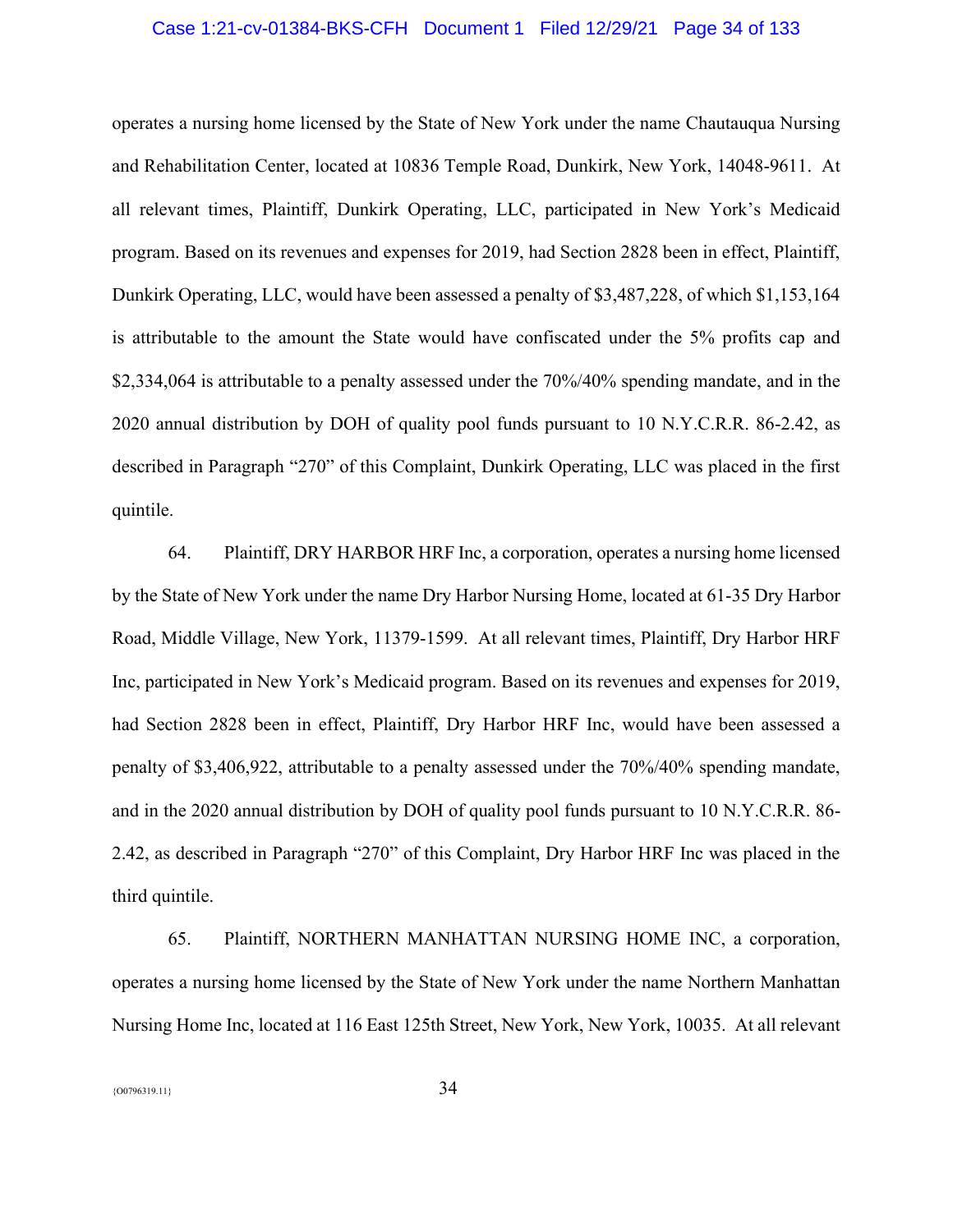# Case 1:21-cv-01384-BKS-CFH Document 1 Filed 12/29/21 Page 35 of 133

times, Plaintiff, Northern Manhattan Nursing Home Inc, participated in New York's Medicaid program. Based on its revenues and expenses for 2019, had Section 2828 been in effect, Plaintiff, Northern Manhattan Nursing Home Inc, would have been assessed a penalty of \$3,367,703, of which \$127,660 is attributable to the amount the State would have confiscated under the 5% profits cap and \$3,240,043 is attributable to a penalty assessed under the 70%/40% spending mandate, and in the 2020 annual distribution by DOH of quality pool funds pursuant to 10 N.Y.C.R.R. 86- 2.42, as described in Paragraph "270" of this Complaint, Northern Manhattan Nursing Home Inc was placed in the fourth quintile.

66. Plaintiff, S&L BIRCHWOOD LLC, is a limited liability company that operates a nursing home licensed by the State of New York under the name Apex Rehabilitation & Care Center, located at 78 Birchwood Drive, Huntington Station, New York, 11746. At all relevant times, Plaintiff, S&L Birchwood LLC, participated in New York's Medicaid program. Based on its revenues and expenses for 2019, had Section 2828 been in effect, Plaintiff, S&L Birchwood LLC, would have been assessed a penalty of \$3,300,023, of which \$1,258,403 is attributable to the amount the State would have confiscated under the 5% profits cap and \$2,041,620 is attributable to a penalty assessed under the 70%/40% spending mandate, and in the 2020 annual distribution by DOH of quality pool funds pursuant to 10 N.Y.C.R.R. 86-2.42, as described in Paragraph "270" of this Complaint, S&L Birchwood LLC was placed in the third quintile.

67. Plaintiff, MLAP ACQUISITION I, LLC, is a limited liability company that operates a nursing home licensed by the State of New York under the name MLAP Acquisition I, LLC, located at 375 East Bay Drive, Long Beach, New York, 11561. At all relevant times, Plaintiff, MLAP Acquisition I, LLC, participated in New York's Medicaid program. Based on its

 ${35}$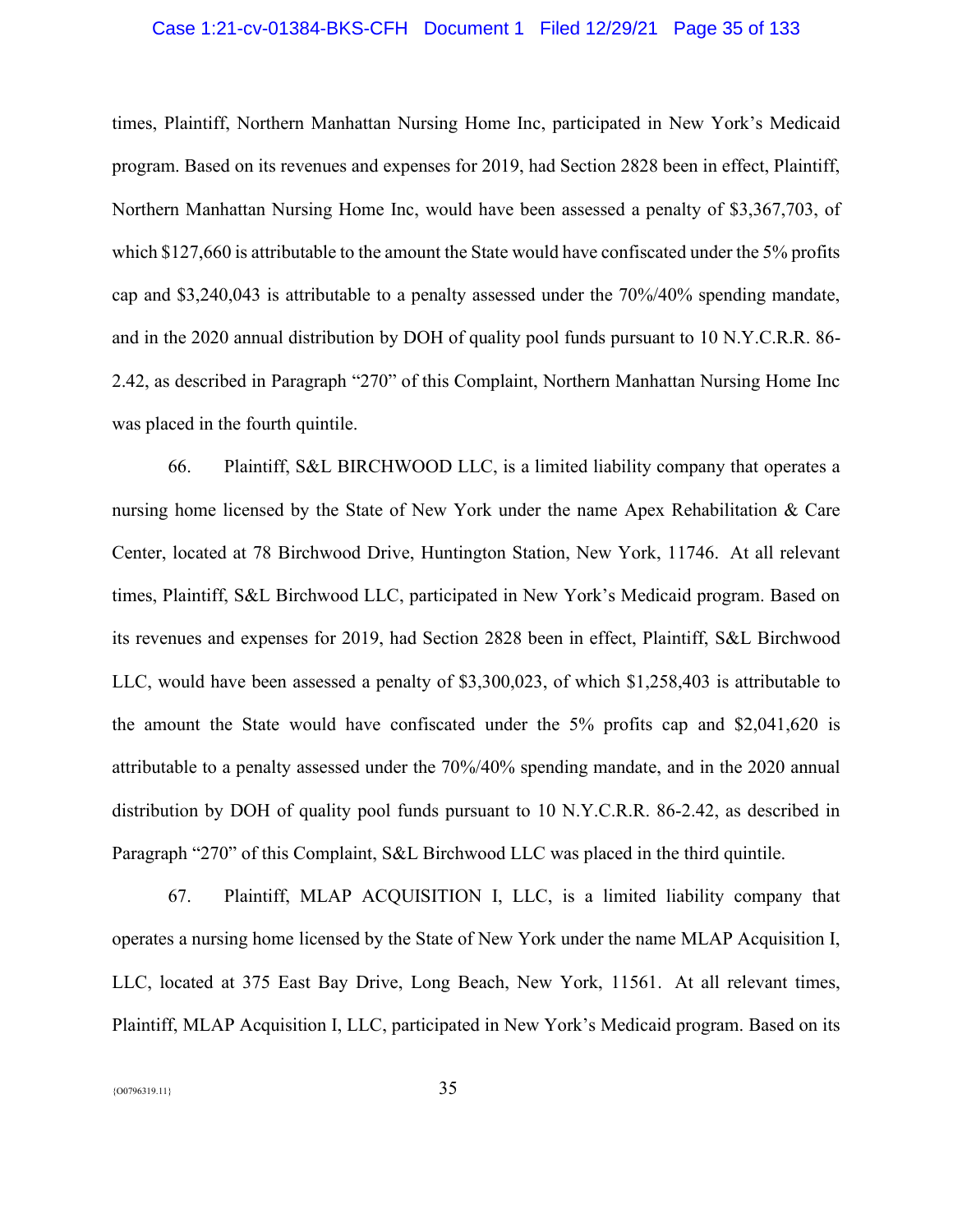#### Case 1:21-cv-01384-BKS-CFH Document 1 Filed 12/29/21 Page 36 of 133

revenues and expenses for 2019, had Section 2828 been in effect, Plaintiff, MLAP Acquisition I, LLC, would have been assessed a penalty of \$3,246,441, attributable to a penalty assessed under the 70%/40% spending mandate, and in the 2020 annual distribution by DOH of quality pool funds pursuant to 10 N.Y.C.R.R. 86-2.42, as described in Paragraph "270" of this Complaint, MLAP Acquisition I, LLC was placed in the fifth quintile.

68. Plaintiff, SMITHTOWN HEALTH CARE MANAGEMENT, LLC, is a limited liability company that operates a nursing home licensed by the State of New York under the name Smithtown Center for Rehabilitation & Nursing Care, located at 391 North Country Road, Smithtown, New York, 11787-2069. At all relevant times, Plaintiff, Smithtown Health Care Management, LLC, participated in New York's Medicaid program. Based on its revenues and expenses for 2019, had Section 2828 been in effect, Plaintiff, Smithtown Health Care Management, LLC, would have been assessed a penalty of \$3,230,201, of which \$1,345,718 is attributable to the amount the State would have confiscated under the 5% profits cap and \$1,884,483 is attributable to a penalty assessed under the 70%/40% spending mandate, and in the 2020 annual distribution by DOH of quality pool funds pursuant to 10 N.Y.C.R.R. 86-2.42, as described in Paragraph "270" of this Complaint, Smithtown Health Care Management, LLC was placed in the first quintile.

69. Plaintiff, CATSKILL CROSSINGS, LLC, is a limited liability company that operates a nursing home licensed by the State of New York under the name The Pines at Catskill Center for Nursing & Rehabilitation, located at 154 Jefferson Hts, Catskill, New York, 12414- 1215. At all relevant times, Plaintiff, Catskill Crossings, LLC, participated in New York's Medicaid program. Based on its revenues and expenses for 2019, had Section 2828 been in effect,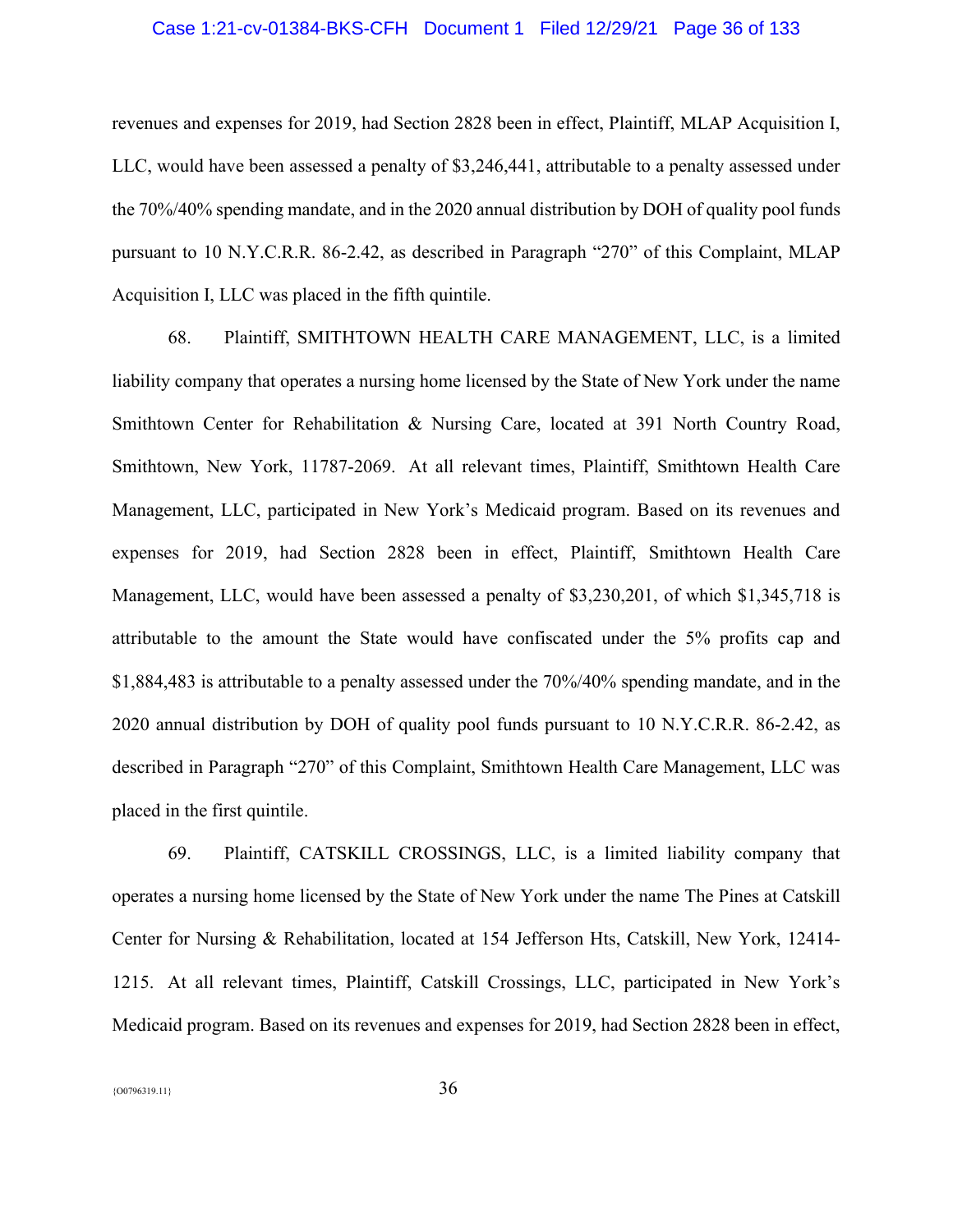# Case 1:21-cv-01384-BKS-CFH Document 1 Filed 12/29/21 Page 37 of 133

Plaintiff, Catskill Crossings, LLC, would have been assessed a penalty of \$3,138,685, of which \$1,788,756 is attributable to the amount the State would have confiscated under the 5% profits cap and \$1,349,929 is attributable to a penalty assessed under the 70%/40% spending mandate, and in the 2020 annual distribution by DOH of quality pool funds pursuant to 10 N.Y.C.R.R. 86-2.42, as described in Paragraph "270" of this Complaint, Catskill Crossings, LLC was placed in the second quintile.

70. Plaintiff, SHORE VIEW ACQUISITION I, LLC, is a limited liability company that operates a nursing home licensed by the State of New York under the name Shore View Nursing and Rehabilitation Center, located at 2865 Brighton Third Street, Brooklyn, New York, 11235- 6798. At all relevant times, Plaintiff, Shore View Acquisition I, LLC, participated in New York's Medicaid program. Based on its revenues and expenses for 2019, had Section 2828 been in effect, Plaintiff, Shore View Acquisition I, LLC, would have been assessed a penalty of \$3,037,361, attributable to a penalty assessed under the 70%/40% spending mandate, and in the 2020 annual distribution by DOH of quality pool funds pursuant to 10 N.Y.C.R.R. 86-2.42, as described in Paragraph "270" of this Complaint, Shore View Acquisition I, LLC was placed in the fifth quintile.

71. Plaintiff, GRANDELL REHABILITATION AND NURSING CENTER INC, a corporation, operates a nursing home licensed by the State of New York under the name Grandell Rehabilitation and Nursing Center, located at 645 West Broadway, Long Beach, New York, 11561-2920. At all relevant times, Plaintiff, Grandell Rehabilitation and Nursing Center Inc, participated in New York's Medicaid program. Based on its revenues and expenses for 2019, had Section 2828 been in effect, Plaintiff, Grandell Rehabilitation and Nursing Center Inc, would have been assessed a penalty of \$3,033,594, of which \$2,024,831 is attributable to the amount the State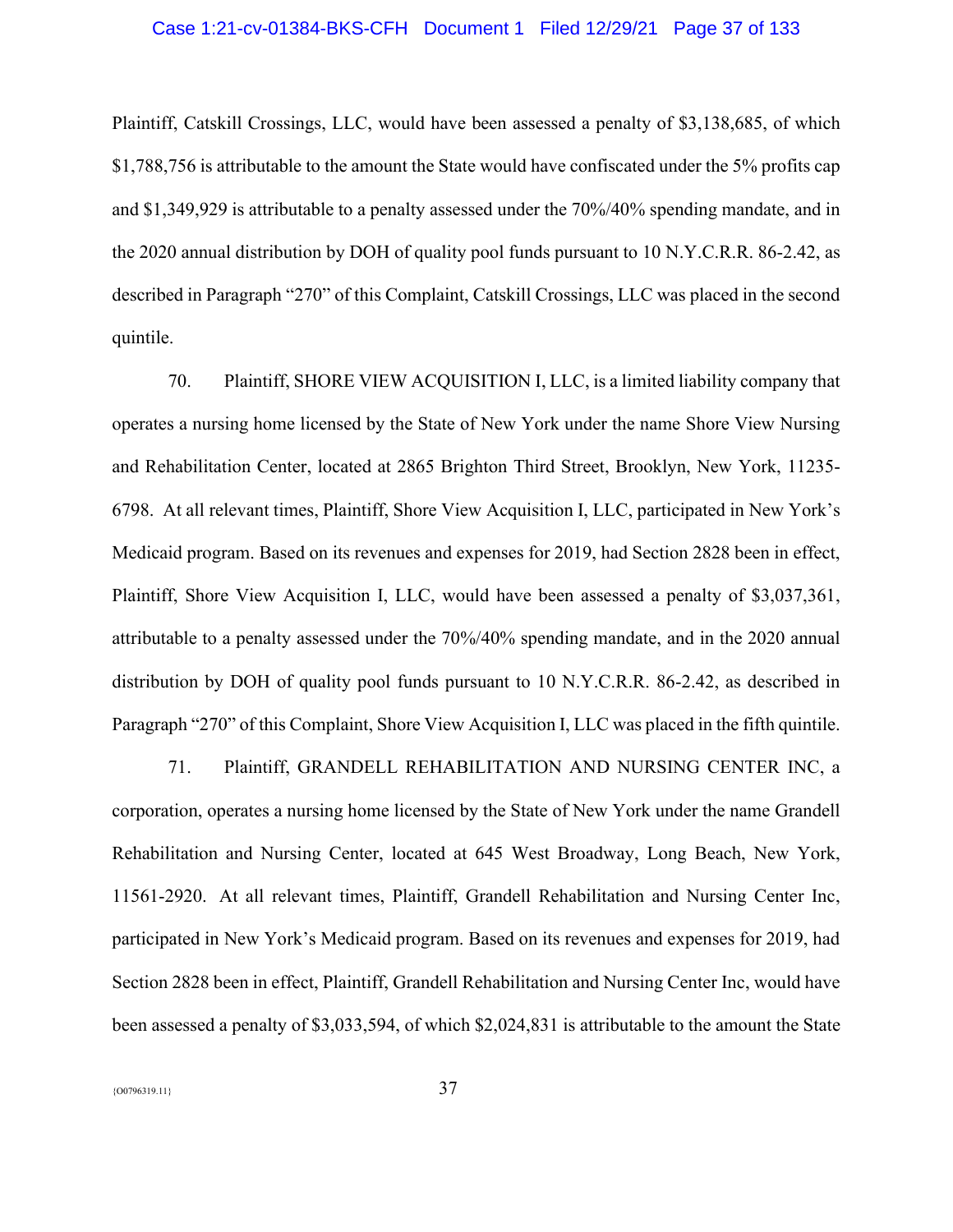# Case 1:21-cv-01384-BKS-CFH Document 1 Filed 12/29/21 Page 38 of 133

would have confiscated under the 5% profits cap and \$1,008,763 is attributable to a penalty assessed under the 70%/40% spending mandate, and in the 2020 annual distribution by DOH of quality pool funds pursuant to 10 N.Y.C.R.R. 86-2.42, as described in Paragraph "270" of this Complaint, Grandell Rehabilitation and Nursing Center Inc was placed in the fifth quintile.

72. Plaintiff, PARKVIEW CARE AND REHABILITATION CENTER, a corporation, operates a nursing home licensed by the State of New York under the name Parkview Care and Rehabilitation Center, located at 5353 Merrick Road, Massapequa, New York, 11758-6282. At all relevant times, Plaintiff, Parkview Care and Rehabilitation Center, participated in New York's Medicaid program. Based on its revenues and expenses for 2019, had Section 2828 been in effect, Plaintiff, Parkview Care and Rehabilitation Center, would have been assessed a penalty of \$3,019,728, of which \$2,282,832 is attributable to the amount the State would have confiscated under the 5% profits cap and \$736,896 is attributable to a penalty assessed under the 70%/40% spending mandate, and in the 2020 annual distribution by DOH of quality pool funds pursuant to 10 N.Y.C.R.R. 86-2.42, as described in Paragraph "270" of this Complaint, Parkview Care and Rehabilitation Center was placed in the fourth quintile.

73. Plaintiff, MEADOWBROOK CARE CENTER INC., a corporation, operates a nursing home licensed by the State of New York under the name Meadowbrook Care Center, located at 320 W. Merrick Road, Freeport, New York, 11520-3248. At all relevant times, Plaintiff, Meadowbrook Care Center Inc., participated in New York's Medicaid program. Based on its revenues and expenses for 2019, had Section 2828 been in effect, Plaintiff, Meadowbrook Care Center Inc., would have been assessed a penalty of \$2,978,742, of which \$2,452,942 is attributable to the amount the State would have confiscated under the 5% profits cap and \$525,800 is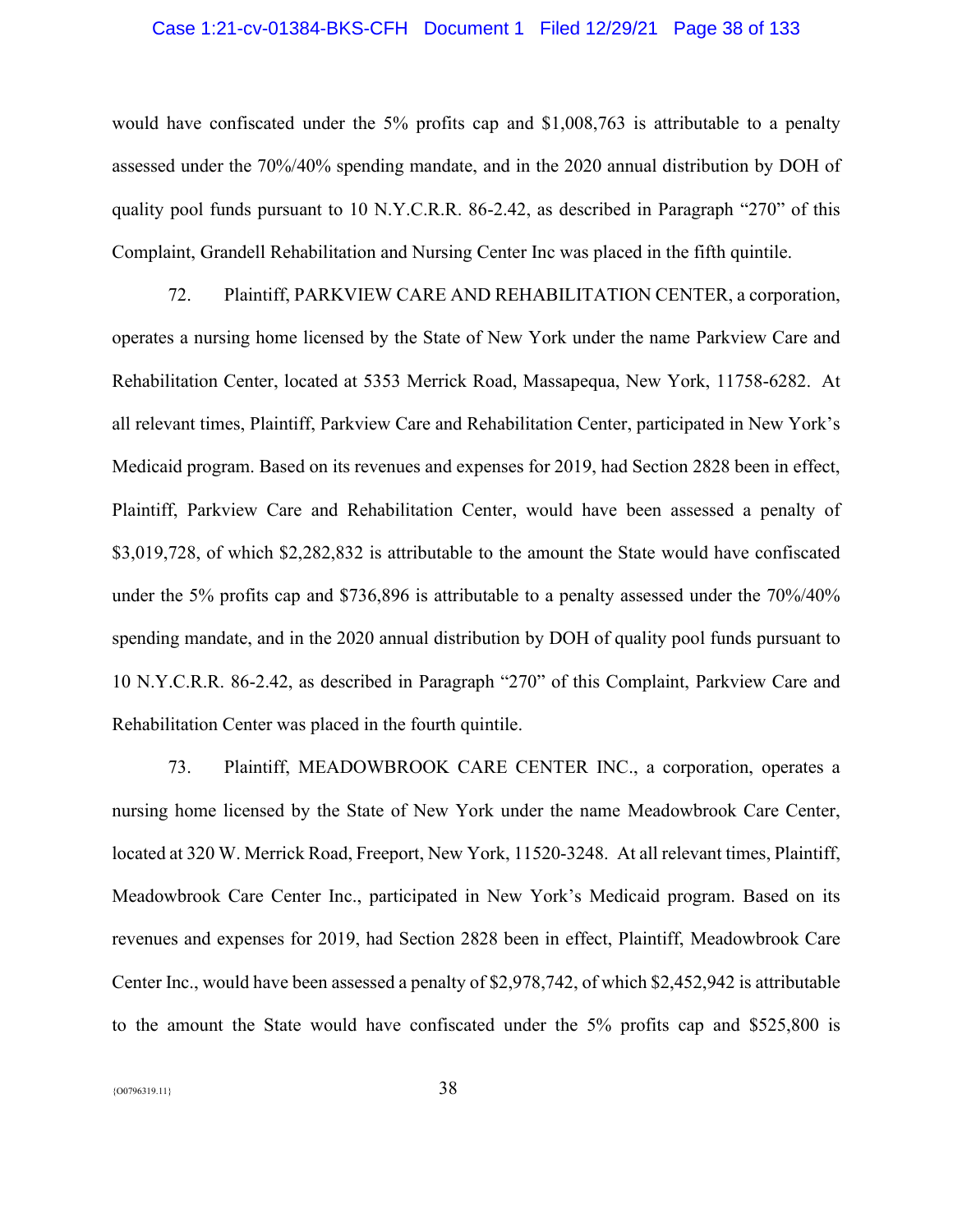# Case 1:21-cv-01384-BKS-CFH Document 1 Filed 12/29/21 Page 39 of 133

attributable to a penalty assessed under the 70%/40% spending mandate, and in the 2020 annual distribution by DOH of quality pool funds pursuant to 10 N.Y.C.R.R. 86-2.42, as described in Paragraph "270" of this Complaint, Meadowbrook Care Center Inc. was placed in the third quintile.

74. Plaintiff, OPTIMA CARE SMITHTOWN LLC, is a limited liability company that operates a nursing home licensed by the State of New York under the name Brookside Multicare Center, located at 7 Route 25A, Smithtown, New York, 11787. At all relevant times, Plaintiff, Optima Care Smithtown LLC, participated in New York's Medicaid program. Based on its revenues and expenses for 2019, had Section 2828 been in effect, Plaintiff, Optima Care Smithtown LLC, would have been assessed a penalty of \$2,928,935, of which \$1,028,030 is attributable to the amount the State would have confiscated under the 5% profits cap and \$1,900,906 is attributable to a penalty assessed under the 70%/40% spending mandate, and in the 2020 annual distribution by DOH of quality pool funds pursuant to 10 N.Y.C.R.R. 86-2.42, as described in Paragraph "270" of this Complaint, Optima Care Smithtown LLC was placed in the third quintile.

75. Plaintiff, CLR SCHENECTADY LLC, is a limited liability company that operates a nursing home licensed by the State of New York under the name Schenectady Center for Rehabilitation and Nursing, located at 526 Altamont Avenue, Schenectady, New York, 12303- 1039. At all relevant times, Plaintiff, CLR Schenectady LLC, participated in New York's Medicaid program. Based on its revenues and expenses for 2019, had Section 2828 been in effect, Plaintiff, CLR Schenectady LLC, would have been assessed a penalty of \$2,909,349, attributable to a penalty assessed under the 70%/40% spending mandate, and in the 2020 annual distribution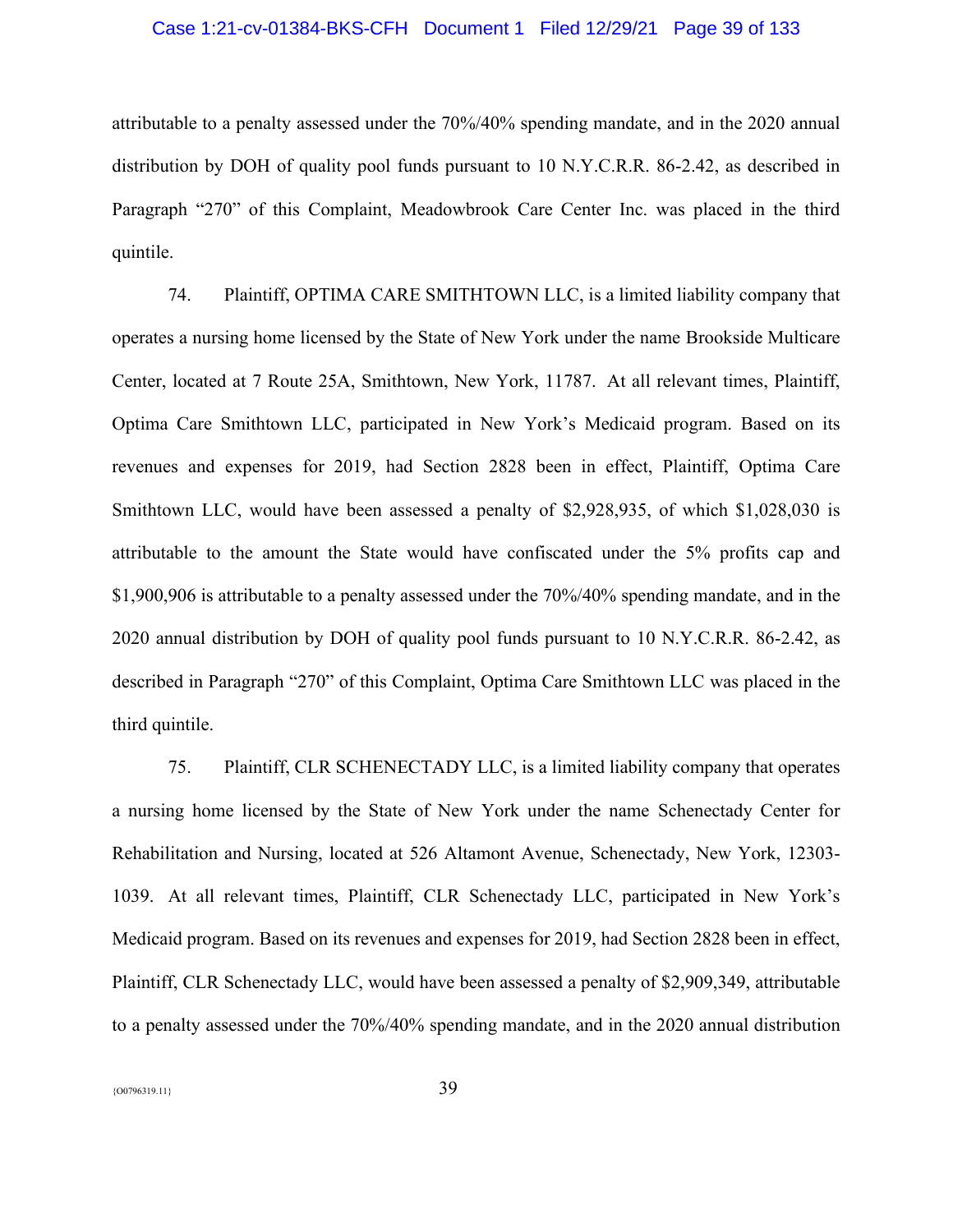#### Case 1:21-cv-01384-BKS-CFH Document 1 Filed 12/29/21 Page 40 of 133

by DOH of quality pool funds pursuant to 10 N.Y.C.R.R. 86-2.42, as described in Paragraph "270" of this Complaint, CLR Schenectady LLC was placed in the fourth quintile.

76. Plaintiff, MANHATTANVILLE SBV LLC, is a limited liability company that operates a nursing home licensed by the State of New York under the name Manhattanville Health Care Center, located at 311 West 231st Street, Bronx, New York, 10463. At all relevant times, Plaintiff, Manhattanville SBV LLC, participated in New York's Medicaid program. Based on its revenues and expenses for 2019, had Section 2828 been in effect, Plaintiff, Manhattanville SBV LLC, would have been assessed a penalty of \$2,837,919, of which \$1,856,524 is attributable to the amount the State would have confiscated under the 5% profits cap and \$981,395 is attributable to a penalty assessed under the 70%/40% spending mandate, and in the 2020 annual distribution by DOH of quality pool funds pursuant to 10 N.Y.C.R.R. 86-2.42, as described in Paragraph "270" of this Complaint, Manhattanville SBV LLC was placed in the third quintile.

77. Plaintiff, BAY PARK CENTER FOR NURSING & REHABILITATION, LLC, is a limited liability company that operates a nursing home licensed by the State of New York under the name Pinnacle Multicare Nursing & Rehabilitation Center, located at 801 Co-op City Blvd, Bronx, New York, 10471. At all relevant times, Plaintiff, Bay Park Center for Nursing & Rehabilitation, LLC, participated in New York's Medicaid program. Based on its revenues and expenses for 2019, had Section 2828 been in effect, Plaintiff, Bay Park Center for Nursing & Rehabilitation, LLC, would have been assessed a penalty of \$2,795,176, of which \$1,592,368 is attributable to the amount the State would have confiscated under the 5% profits cap and \$1,202,808 is attributable to a penalty assessed under the 70%/40% spending mandate, and in the 2020 annual distribution by DOH of quality pool funds pursuant to 10 N.Y.C.R.R. 86-2.42, as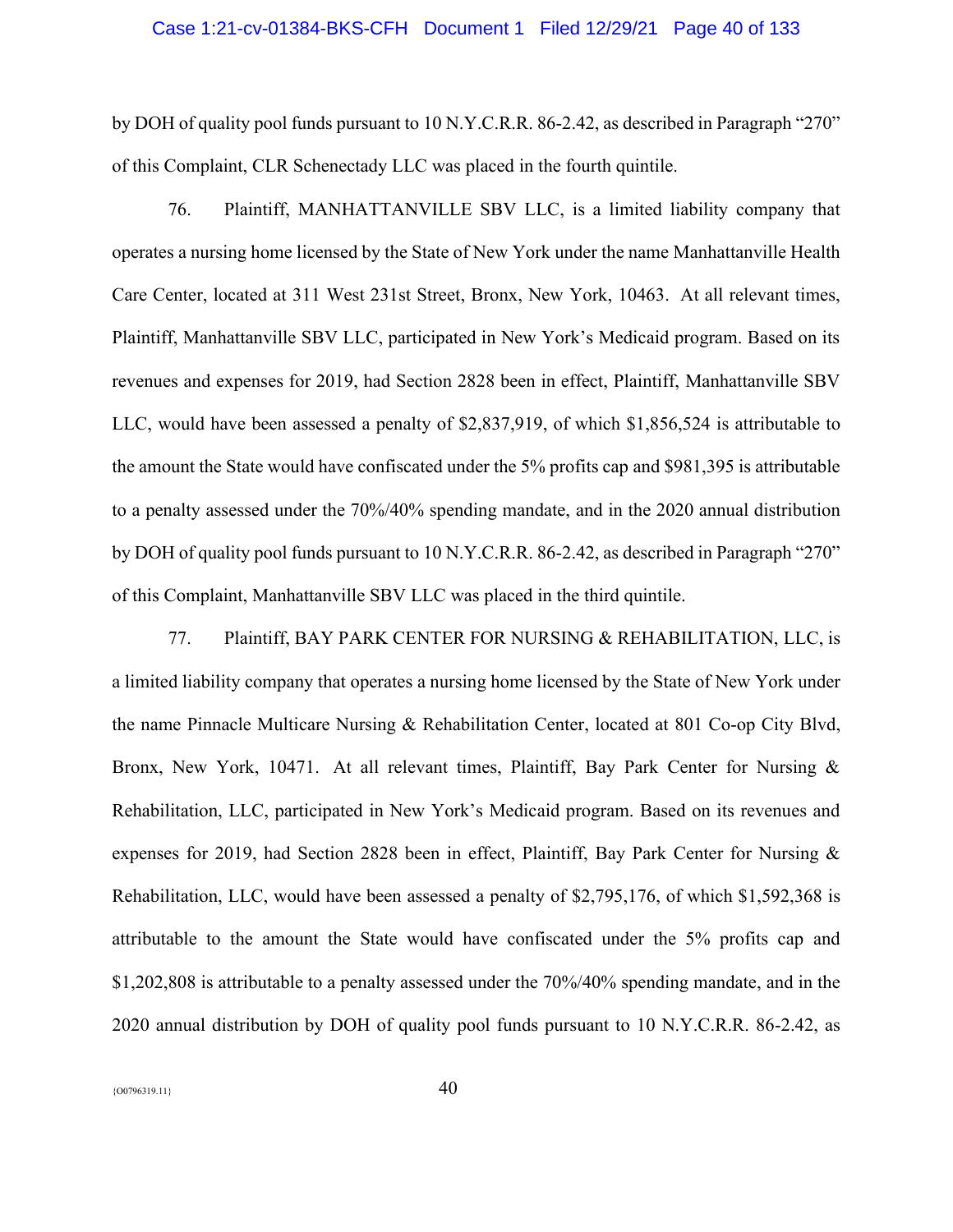# Case 1:21-cv-01384-BKS-CFH Document 1 Filed 12/29/21 Page 41 of 133

described in Paragraph "270" of this Complaint, Bay Park Center for Nursing & Rehabilitation, LLC was placed in the fourth quintile.

78. Plaintiff, OCEAN GARDENS NURSING FACILITY, INC., a corporation, operates a nursing home licensed by the State of New York under the name Horizon Care Center, located at 6411 Beach Channel Drive, Arverne, New York, 11692-1412. At all relevant times, Plaintiff, Ocean Gardens Nursing Facility, Inc., participated in New York's Medicaid program. Based on its revenues and expenses for 2019, had Section 2828 been in effect, Plaintiff, Ocean Gardens Nursing Facility, Inc., would have been assessed a penalty of \$2,778,601, of which \$1,102,658 is attributable to the amount the State would have confiscated under the 5% profits cap and \$1,675,943 is attributable to a penalty assessed under the 70%/40% spending mandate, and in the 2020 annual distribution by DOH of quality pool funds pursuant to 10 N.Y.C.R.R. 86-2.42, as described in Paragraph "270" of this Complaint, Ocean Gardens Nursing Facility, Inc. was placed in the fourth quintile.

79. Plaintiff, ST. JOHNSVILLE REHABILITATION AND NURSING CENTER INC., a corporation, operates a nursing home licensed by the State of New York under the name St. Johnsville Rehabilitation and Nursing Center, located at 7 Timmerman Avenue, St. Johnsville, New York, 13452-1035. At all relevant times, Plaintiff, St. Johnsville Rehabilitation and Nursing Center Inc., participated in New York's Medicaid program. Based on its revenues and expenses for 2019, had Section 2828 been in effect, Plaintiff, St. Johnsville Rehabilitation and Nursing Center Inc., would have been assessed a penalty of \$2,712,864, of which \$2,461,556 is attributable to the amount the State would have confiscated under the 5% profits cap and \$251,308 is attributable to a penalty assessed under the 70%/40% spending mandate, and in the 2020 annual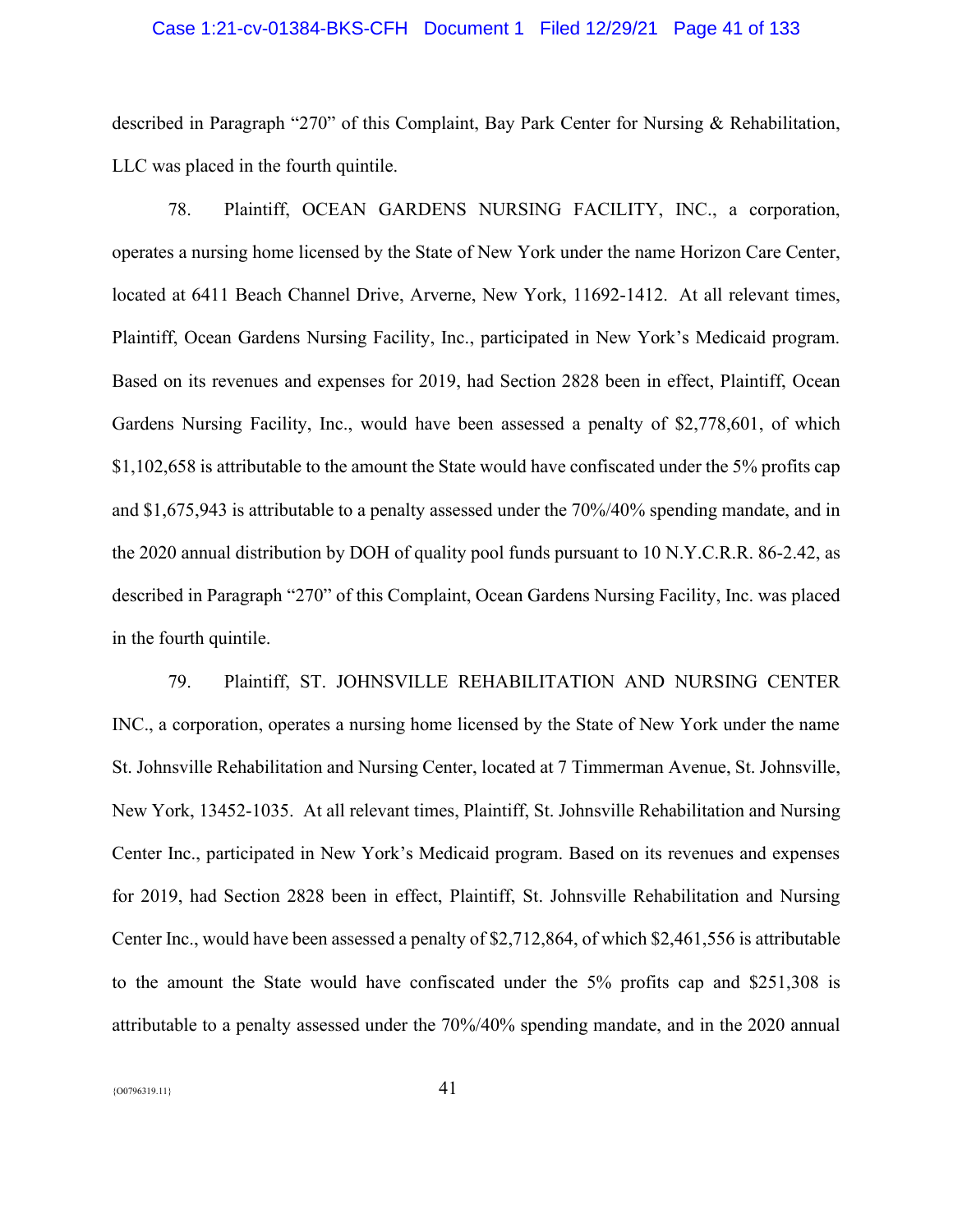# Case 1:21-cv-01384-BKS-CFH Document 1 Filed 12/29/21 Page 42 of 133

distribution by DOH of quality pool funds pursuant to 10 N.Y.C.R.R. 86-2.42, as described in Paragraph "270" of this Complaint, St. Johnsville Rehabilitation and Nursing Center Inc. was placed in the second quintile.

80. Plaintiff, FOREST VIEW NURSING HOME, INC., a corporation, operates a nursing home licensed by the State of New York under the name Forest View Center for Rehabilitation and Nursing, located at 71-20 110th Street, Forest Hills, New York, 11375- 4844. At all relevant times, Plaintiff, Forest View Nursing Home, Inc., participated in New York's Medicaid program. Based on its revenues and expenses for 2019, had Section 2828 been in effect, Plaintiff, Forest View Nursing Home, Inc., would have been assessed a penalty of \$2,673,196, of which \$1,208,223 is attributable to the amount the State would have confiscated under the 5% profits cap and \$1,464,973 is attributable to a penalty assessed under the 70%/40% spending mandate, and in the 2020 annual distribution by DOH of quality pool funds pursuant to 10 N.Y.C.R.R. 86-2.42, as described in Paragraph "270" of this Complaint, Forest View Nursing Home, Inc. was placed in the third quintile.

81. Plaintiff, GOLD CREST CARE CENTER, a corporation, operates a nursing home licensed by the State of New York under the name Gold Crest Care Center, located at 2316 Bruner Avenue, Bronx, New York, 10469-6323. At all relevant times, Plaintiff, Gold Crest Care Center, participated in New York's Medicaid program. Based on its revenues and expenses for 2019, had Section 2828 been in effect, Plaintiff, Gold Crest Care Center, would have been assessed a penalty of \$2,630,101, of which \$1,327,206 is attributable to the amount the State would have confiscated under the 5% profits cap and \$1,302,895 is attributable to a penalty assessed under the 70%/40% spending mandate, and in the 2020 annual distribution by DOH of quality pool funds pursuant to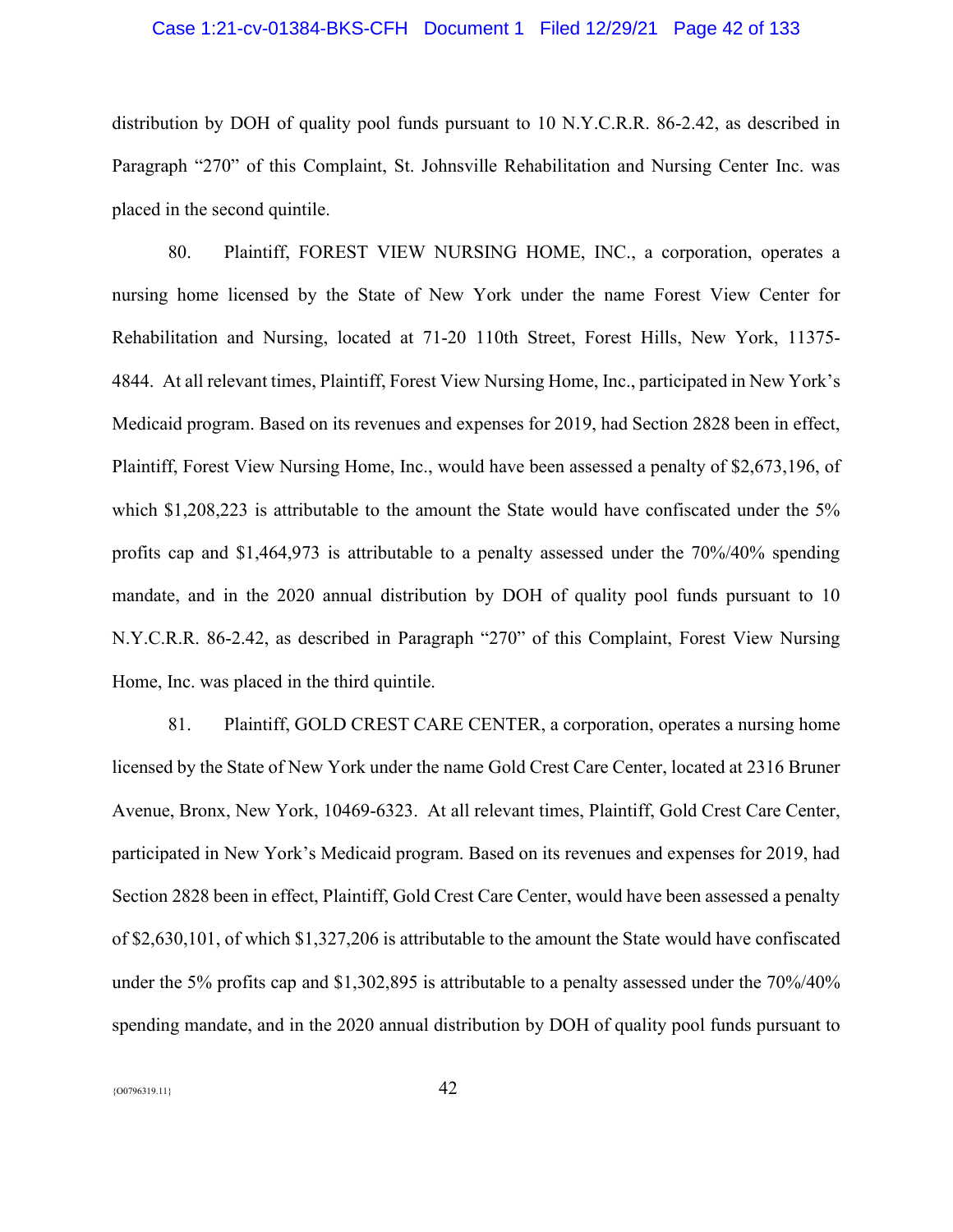# Case 1:21-cv-01384-BKS-CFH Document 1 Filed 12/29/21 Page 43 of 133

10 N.Y.C.R.R. 86-2.42, as described in Paragraph "270" of this Complaint, Gold Crest Care Center was placed in the third quintile.

82. Plaintiff, SALEM ACQUISITION I LLC, is a limited liability company that operates a nursing home licensed by the State of New York under the name Salem Hills Rehabilitation and Health Care Center, located at 539 Rte 22, Purdys, New York, 10578-0539. At all relevant times, Plaintiff, Salem Acquisition I LLC, participated in New York's Medicaid program. Based on its revenues and expenses for 2019, had Section 2828 been in effect, Plaintiff, Salem Acquisition I LLC, would have been assessed a penalty of \$2,600,866, of which \$1,163,251 is attributable to the amount the State would have confiscated under the 5% profits cap and \$1,437,615 is attributable to a penalty assessed under the 70%/40% spending mandate, and in the 2020 annual distribution by DOH of quality pool funds pursuant to 10 N.Y.C.R.R. 86-2.42, as described in Paragraph "270" of this Complaint, Salem Acquisition I LLC was placed in the first quintile.

83. Plaintiff, RALEX SERVICES, a corporation, operates a nursing home licensed by the State of New York under the name Ralex Services, located at 490 Pelham Road, New Rochelle, New York, 10805-1801. At all relevant times, Plaintiff, Ralex Services, participated in New York's Medicaid program. Based on its revenues and expenses for 2019, had Section 2828 been in effect, Plaintiff, Ralex Services, would have been assessed a penalty of \$2,550,567, of which \$492,182 is attributable to the amount the State would have confiscated under the 5% profits cap and \$2,058,384 is attributable to a penalty assessed under the 70%/40% spending mandate, and in the 2020 annual distribution by DOH of quality pool funds pursuant to 10 N.Y.C.R.R. 86-2.42, as described in Paragraph "270" of this Complaint, Ralex Services was placed in the fifth quintile.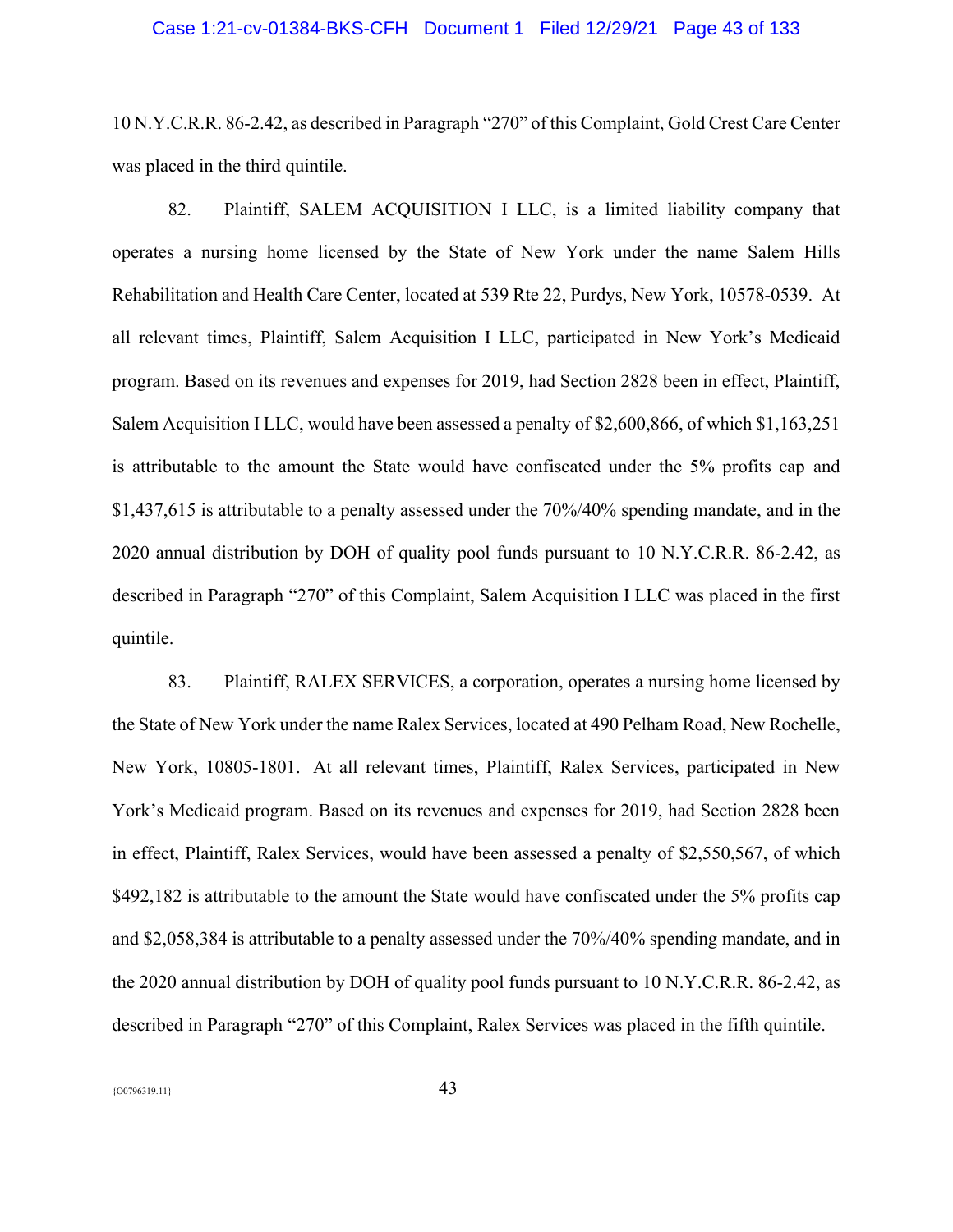#### Case 1:21-cv-01384-BKS-CFH Document 1 Filed 12/29/21 Page 44 of 133

84. Plaintiff, PROSPECT PARK OPERATING LLC, is a limited liability company that operates a nursing home licensed by the State of New York under the name Brooklyn Center for Rehabilitationand Residential, located at 1455 Coney Island Avenue, Brooklyn, New York, 11230-4713. At all relevant times, Plaintiff, Prospect Park Operating LLC, participated in New York's Medicaid program. Based on its revenues and expenses for 2019, had Section 2828 been in effect, Plaintiff, Prospect Park Operating LLC, would have been assessed a penalty of \$2,542,291, attributable to a penalty assessed under the 70%/40% spending mandate, and in the 2020 annual distribution by DOH of quality pool funds pursuant to 10 N.Y.C.R.R. 86-2.42, as described in Paragraph "270" of this Complaint, Prospect Park Operating LLC was placed in the fifth quintile.

85. Plaintiff, QUEENS BOULEVARD EXTENDED CARE FACILITY MANAGEMENT LLC, is a limited liability company that operates a nursing home licensed by the State of New York under the name Queens Boulevard Extended Care Facility, located at 61- 11 Queens Blvd, Woodside, New York, 11377-4965. At all relevant times, Plaintiff, Queens Boulevard Extended Care Facility Management LLC, participated in New York's Medicaid program. Based on its revenues and expenses for 2019, had Section 2828 been in effect, Plaintiff, Queens Boulevard Extended Care Facility Management LLC, would have been assessed a penalty of \$2,490,826, of which \$643,489 is attributable to the amount the State would have confiscated under the 5% profits cap and \$1,847,336 is attributable to a penalty assessed under the 70%/40% spending mandate, and in the 2020 annual distribution by DOH of quality pool funds pursuant to 10 N.Y.C.R.R. 86-2.42, as described in Paragraph "270" of this Complaint, Queens Boulevard Extended Care Facility Management LLC was placed in the fourth quintile.

 ${^{(00796319.11)}}$  44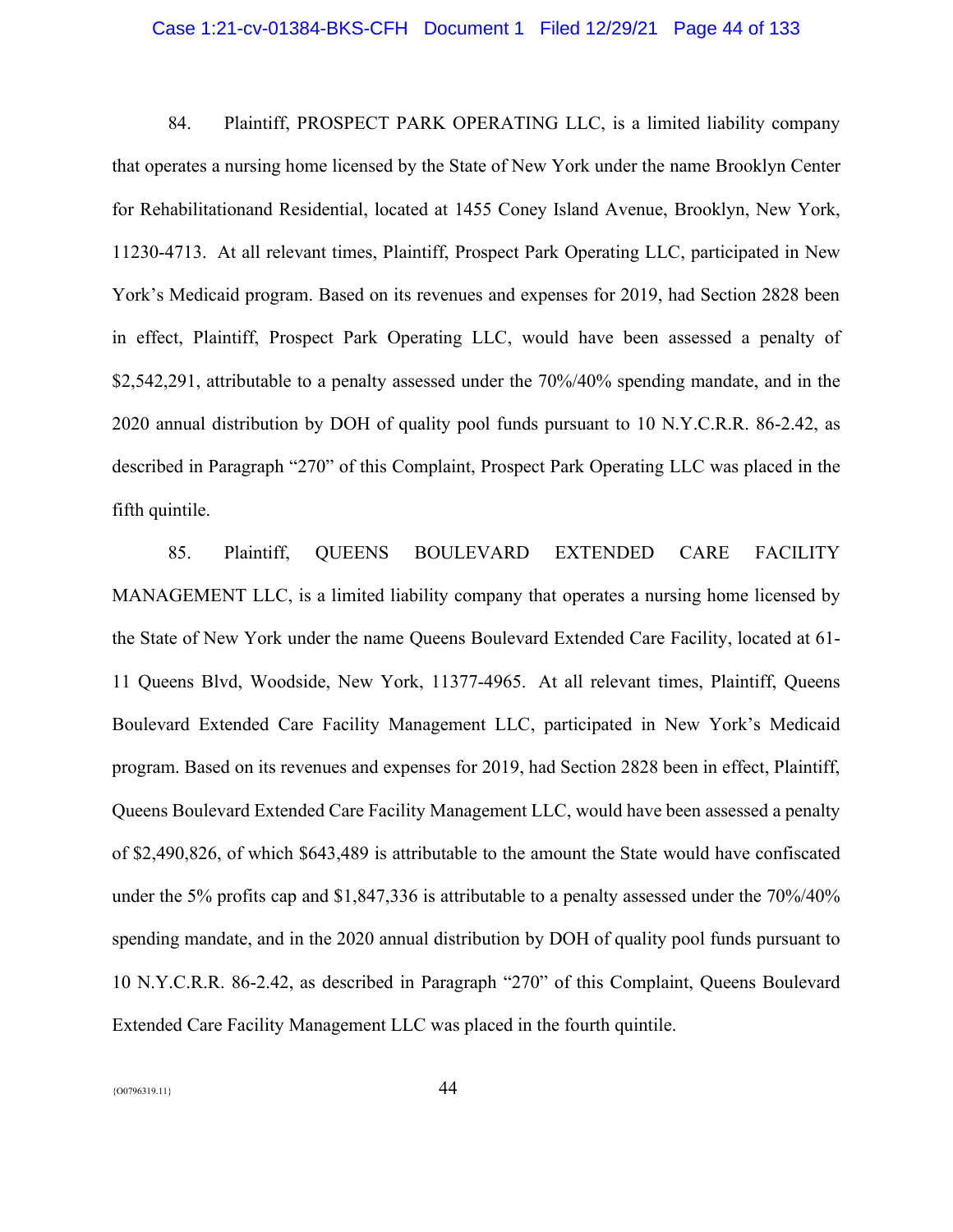#### Case 1:21-cv-01384-BKS-CFH Document 1 Filed 12/29/21 Page 45 of 133

86. Plaintiff, SENECA NURSING & REHABILITATION CENTER, LLC, is a limited liability company that operates a nursing home licensed by the State of New York under the name Seneca Nursing & Rehabilitation Center, LLC, located at 200 Douglas Drive, Waterloo, New York, 13165-1645. At all relevant times, Plaintiff, Seneca Nursing & Rehabilitation Center, LLC, participated in New York's Medicaid program. Based on its revenues and expenses for 2019, had Section 2828 been in effect, Plaintiff, Seneca Nursing & Rehabilitation Center, LLC, would have been assessed a penalty of \$2,451,675, of which \$1,351,044 is attributable to the amount the State would have confiscated under the 5% profits cap and \$1,100,631 is attributable to a penalty assessed under the 70%/40% spending mandate, and in the 2020 annual distribution by DOH of quality pool funds pursuant to 10 N.Y.C.R.R. 86-2.42, as described in Paragraph "270" of this Complaint, Seneca Nursing & Rehabilitation Center, LLC was placed in the fifth quintile.

87. Plaintiff, QUEENS NASSAU NURSING HOME INC., a corporation, operates a nursing home licensed by the State of New York under the name Queens Nassau Nursing Home, located at 520 Beach 19th Street, Far Rockaway, New York, 11691. At all relevant times, Plaintiff, Queens Nassau Nursing Home Inc., participated in New York's Medicaid program. Based on its revenues and expenses for 2019, had Section 2828 been in effect, Plaintiff, Queens Nassau Nursing Home Inc., would have been assessed a penalty of \$2,420,094, of which \$1,753,860 is attributable to the amount the State would have confiscated under the 5% profits cap and \$666,234 is attributable to a penalty assessed under the 70%/40% spending mandate, and in the 2020 annual distribution by DOH of quality pool funds pursuant to 10 N.Y.C.R.R. 86-2.42, as described in Paragraph "270" of this Complaint, Queens Nassau Nursing Home Inc. was placed in the fifth quintile.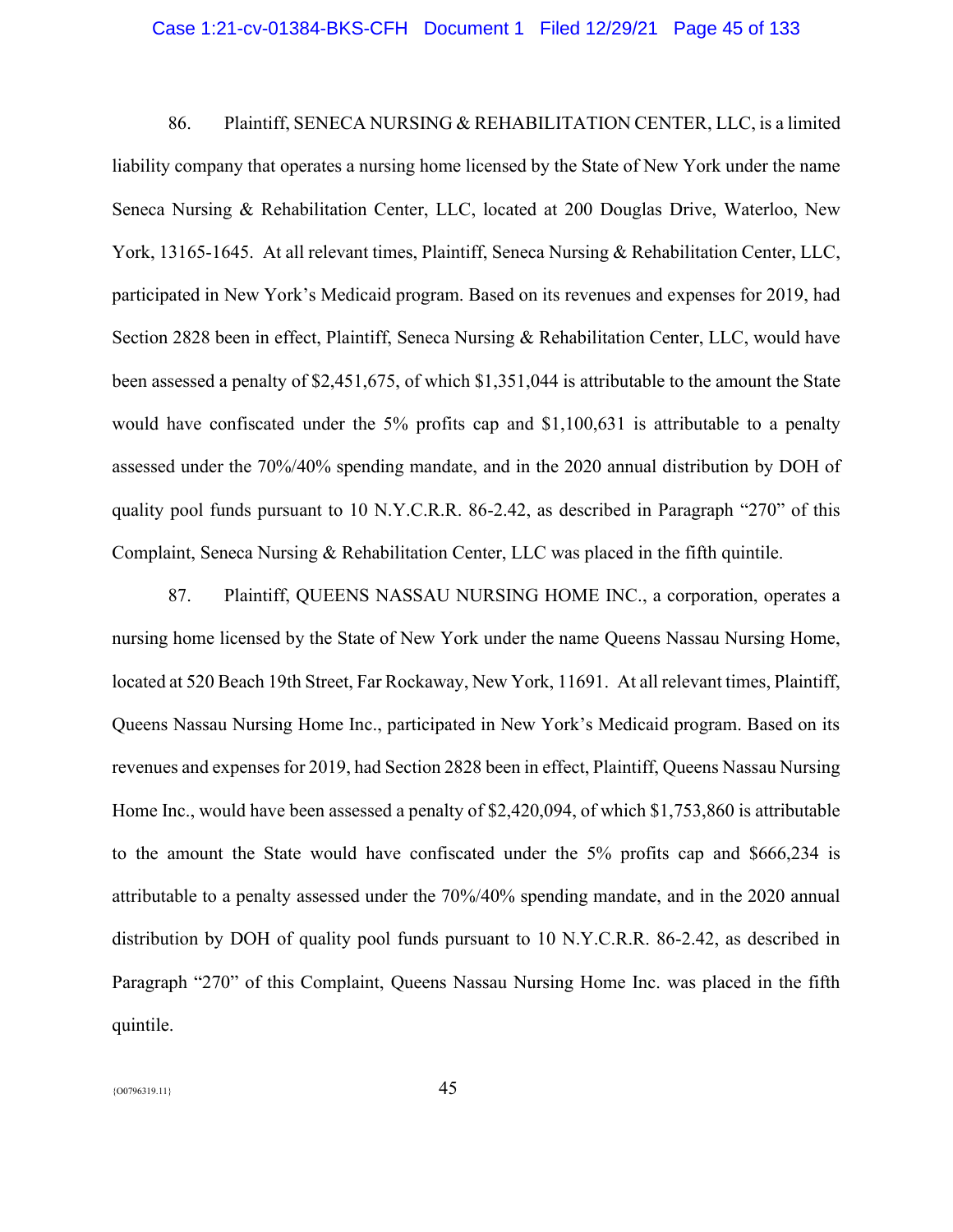#### Case 1:21-cv-01384-BKS-CFH Document 1 Filed 12/29/21 Page 46 of 133

88. Plaintiff, WATERFRONT OPERATIONS ASSOCIATES LLC, is a limited liability company that operates a nursing home licensed by the State of New York under the name Ellicott Center for Rehabilitation and Nursing, located at 200 7th Street, Buffalo, New York, 14201-2161. At all relevant times, Plaintiff, Waterfront Operations Associates LLC, participated in New York's Medicaid program. Based on its revenues and expenses for 2019, had Section 2828 been in effect, Plaintiff, Waterfront Operations Associates LLC, would have been assessed a penalty of \$2,413,491, attributable to a penalty assessed under the 70%/40% spending mandate, and in the 2020 annual distribution by DOH of quality pool funds pursuant to 10 N.Y.C.R.R. 86- 2.42, as described in Paragraph "270" of this Complaint, Waterfront Operations Associates LLC was placed in the fifth quintile.

89. Plaintiff, NEW FRANKLIN REHABILITATION & HEALTH CARE FACILITy LLC, is a limited liability company that operates a nursing home licensed by the State of New York under the name Franklin Center for Rehabilitation and Nursing, located at 14227 Franklin Avenue, Flushing, New York, 11355-2629. At all relevant times, Plaintiff, New Franklin Rehabilitation & Health Care Facility LLC, participated in New York's Medicaid program. Based on its revenues and expenses for 2019, had Section 2828 been in effect, Plaintiff, New Franklin Rehabilitation & Health Care Facility LLC, would have been assessed a penalty of \$2,379,884, of which \$674,652 is attributable to the amount the State would have confiscated under the 5% profits cap and \$1,705,232 is attributable to a penalty assessed under the 70%/40% spending mandate, and in the 2020 annual distribution by DOH of quality pool funds pursuant to 10 N.Y.C.R.R. 86- 2.42, as described in Paragraph "270" of this Complaint, New Franklin Rehabilitation & Health Care Facility LLC was placed in the third quintile.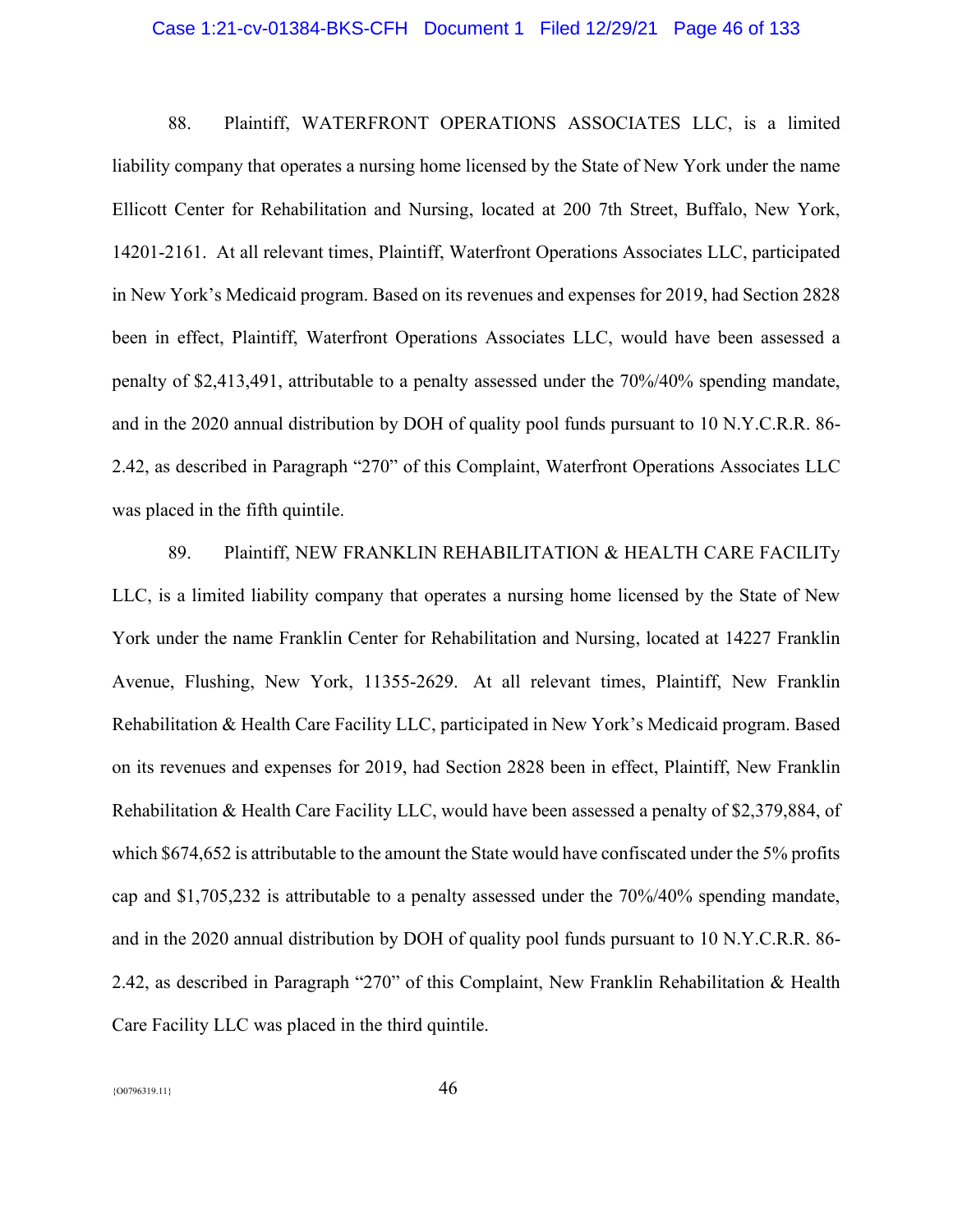### Case 1:21-cv-01384-BKS-CFH Document 1 Filed 12/29/21 Page 47 of 133

90. Plaintiff, WATERVIEW ACQUISITION I LLC, is a limited liability company that operates a nursing home licensed by the State of New York under the name Waterview Hills Rehabilitation and Health Care, located at 537 Route 22 # 257, Purdys, New York, 10578- 2900. At all relevant times, Plaintiff, Waterview Acquisition I LLC, participated in New York's Medicaid program. Based on its revenues and expenses for 2019, had Section 2828 been in effect, Plaintiff, Waterview Acquisition I LLC, would have been assessed a penalty of \$2,334,865, of which \$1,131,641 is attributable to the amount the State would have confiscated under the 5% profits cap and \$1,203,224 is attributable to a penalty assessed under the 70%/40% spending mandate, and in the 2020 annual distribution by DOH of quality pool funds pursuant to 10 N.Y.C.R.R. 86-2.42, as described in Paragraph "270" of this Complaint, Waterview Acquisition I LLC was placed in the third quintile.

91. Plaintiff, MAPLEWOOD NURSING HOME, INC., a corporation, operates a nursing home licensed by the State of New York under the name Maplewood Nursing Home, Inc., located at 100 Daniel Drive, Webster, New York, 14580-2983. At all relevant times, Plaintiff, Maplewood Nursing Home, Inc., participated in New York's Medicaid program. Based on its revenues and expenses for 2019, had Section 2828 been in effect, Plaintiff, Maplewood Nursing Home, Inc., would have been assessed a penalty of \$2,330,970, of which \$1,038,772 is attributable to the amount the State would have confiscated under the 5% profits cap and \$1,292,198 is attributable to a penalty assessed under the 70%/40% spending mandate, and in the 2020 annual distribution by DOH of quality pool funds pursuant to 10 N.Y.C.R.R. 86-2.42, as described in Paragraph "270" of this Complaint, Maplewood Nursing Home, Inc. was placed in the second quintile.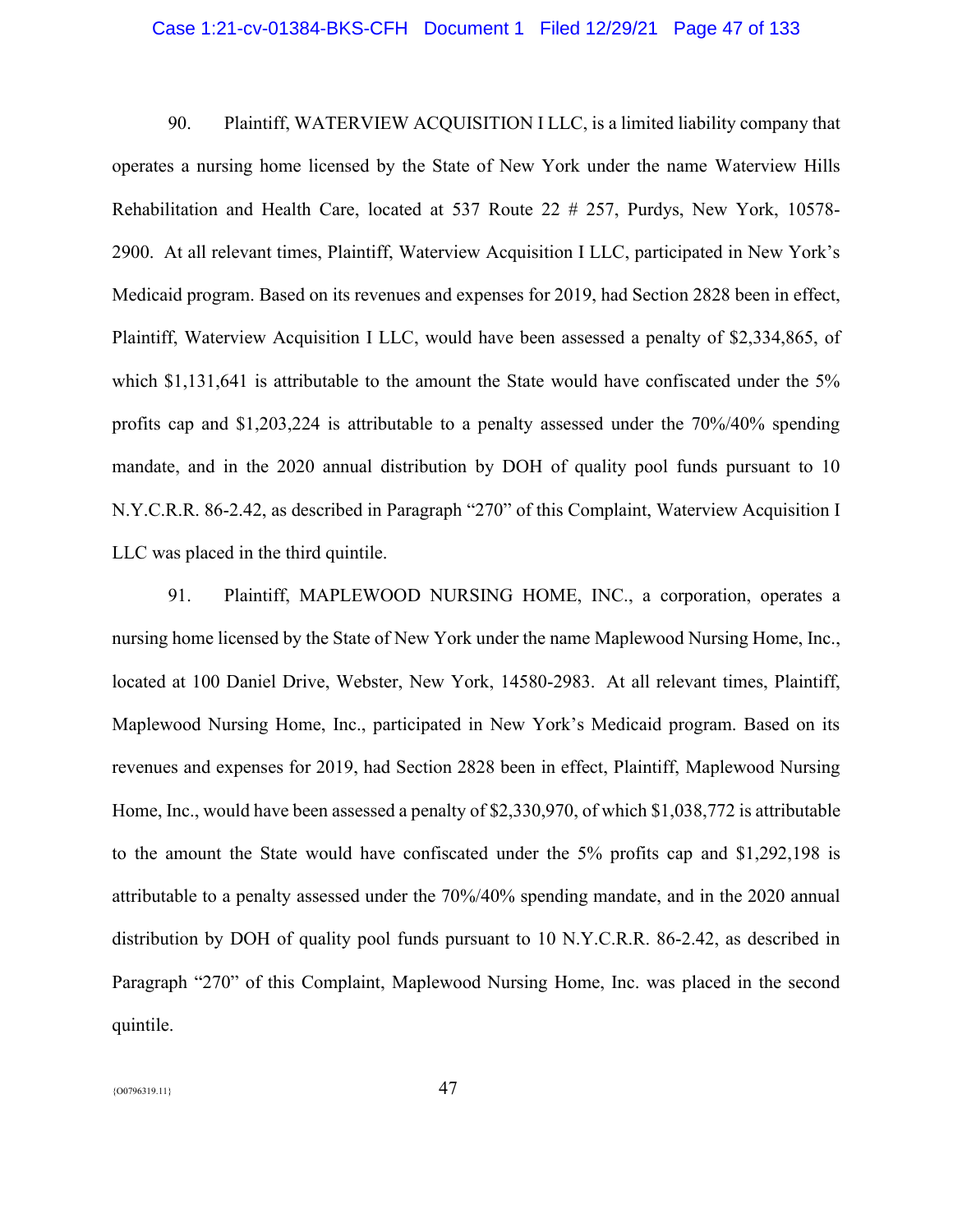#### Case 1:21-cv-01384-BKS-CFH Document 1 Filed 12/29/21 Page 48 of 133

92. Plaintiff, FULTON OPERATIONS ASSOCIATES LLC, is a limited liability company that operates a nursing home licensed by the State of New York under the name Fulton Center for Rehabilitation and Health Care, located at 847 County Highway 122, Gloversville, New York, 12078-6413. At all relevant times, Plaintiff, Fulton Operations Associates LLC, participated in New York's Medicaid program. Based on its revenues and expenses for 2019, had Section 2828 been in effect, Plaintiff, Fulton Operations Associates LLC, would have been assessed a penalty of \$2,294,371, attributable to a penalty assessed under the 70%/40% spending mandate, and in the 2020 annual distribution by DOH of quality pool funds pursuant to 10 N.Y.C.R.R. 86-2.42, as described in Paragraph "270" of this Complaint, Fulton Operations Associates LLC was placed in the second quintile.

93. Plaintiff, SCHNUR OPERATIONS ASSCOIATES LLC, is a limited liability company that operates a nursing home licensed by the State of New York under the name Martine Center for Rehabilitation and Nursing, located at 12 Tibbits Avenue, White Plains, New York, 10606-2438. At all relevant times, Plaintiff, Schnur Operations Asscoiates LLC, participated in New York's Medicaid program. Based on its revenues and expenses for 2019, had Section 2828 been in effect, Plaintiff, Schnur Operations Asscoiates LLC, would have been assessed a penalty of \$2,275,405, attributable to a penalty assessed under the 70%/40% spending mandate, and in the 2020 annual distribution by DOH of quality pool funds pursuant to 10 N.Y.C.R.R. 86-2.42, as described in Paragraph "270" of this Complaint, Schnur Operations Asscoiates LLC was placed in the fifth quintile.

94. Plaintiff, CONCOURSE REHABILITATION & NURSING CENTER INC., a corporation, operates a nursing home licensed by the State of New York under the name Concourse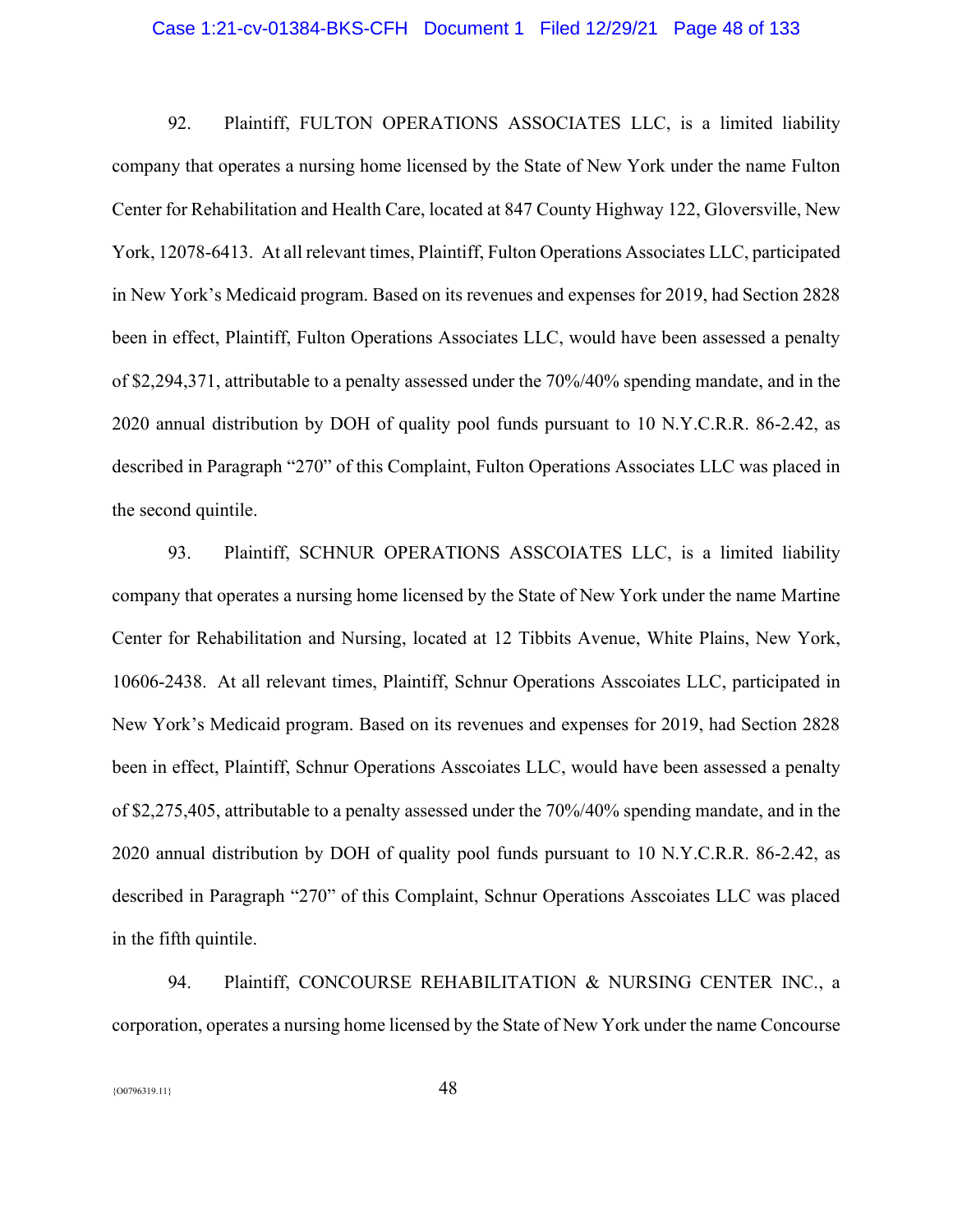# Case 1:21-cv-01384-BKS-CFH Document 1 Filed 12/29/21 Page 49 of 133

Rehabilitation & Nursing Center Inc., located at 1072 Grand Concourse, Bronx, New York, 10456- 3994. At all relevant times, Plaintiff, Concourse Rehabilitation & Nursing Center Inc., participated in New York's Medicaid program. Based on its revenues and expenses for 2019, had Section 2828 been in effect, Plaintiff, Concourse Rehabilitation & Nursing Center Inc., would have been assessed a penalty of \$2,204,385, attributable to a penalty assessed under the 70%/40% spending mandate, and in the 2020 annual distribution by DOH of quality pool funds pursuant to 10 N.Y.C.R.R. 86-2.42, as described in Paragraph "270" of this Complaint, Concourse Rehabilitation & Nursing Center Inc. was placed in the third quintile.

95. Plaintiff, CARDIFF BAY CENTER, LLC, is a limited liability company that operates a nursing home licensed by the State of New York under the name Cardiff Bay Center, located at 50-15 Beach Channel Drive, Far Rockaway, New York, 11691. At all relevant times, Plaintiff, Cardiff Bay Center, LLC, participated in New York's Medicaid program. Based on its revenues and expenses for 2019, had Section 2828 been in effect, Plaintiff, Cardiff Bay Center, LLC, would have been assessed a penalty of \$2,142,339, attributable to a penalty assessed under the 70%/40% spending mandate, and in the 2020 annual distribution by DOH of quality pool funds pursuant to 10 N.Y.C.R.R. 86-2.42, as described in Paragraph "270" of this Complaint, Cardiff Bay Center, LLC was placed in the fifth quintile.

96. Plaintiff, CONCORD NURSING HOME INC, a not-for-profit corporation, operates a nursing home licensed by the State of New York under the name Concord Nursing & Rehabilitation Center, located at 300 Madison Avenue, Brooklyn, New York, 11216-1597. At all relevant times, Plaintiff, Concord Nursing Home Inc, participated in New York's Medicaid program. Based on its revenues and expenses for 2019, had Section 2828 been in effect, Plaintiff,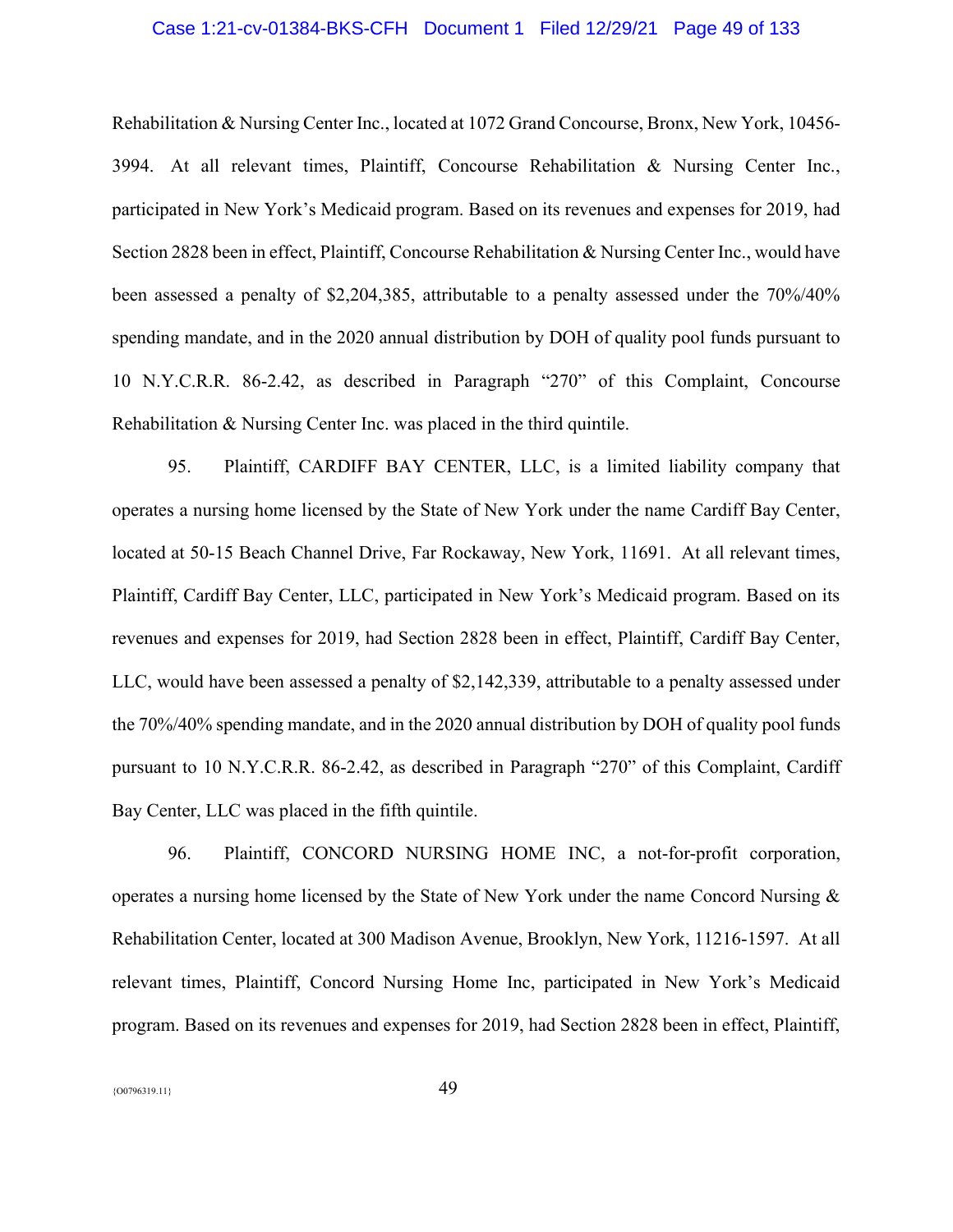# Case 1:21-cv-01384-BKS-CFH Document 1 Filed 12/29/21 Page 50 of 133

Concord Nursing Home Inc, would have been assessed a penalty of \$2,092,414, of which \$370,432 is attributable to the amount the State would have confiscated under the 5% profits cap and \$1,721,982 is attributable to a penalty assessed under the 70%/40% spending mandate, and in the 2020 annual distribution by DOH of quality pool funds pursuant to 10 N.Y.C.R.R. 86-2.42, as described in Paragraph "270" of this Complaint, Concord Nursing Home Inc was placed in the third quintile.

97. Plaintiff, CORTLANDT OPERATIONS LLC, is a limited liability company that operates a nursing home licensed by the State of New York under the name Cortlandt, located at 110 Oregon Road, Cortlandt Manor, New York, 10567-1232. At all relevant times, Plaintiff, Cortlandt Operations LLC, participated in New York's Medicaid program. Based on its revenues and expenses for 2019, had Section 2828 been in effect, Plaintiff, Cortlandt Operations LLC, would have been assessed a penalty of \$2,083,559, of which \$1,064,412 is attributable to the amount the State would have confiscated under the 5% profits cap and \$1,019,147 is attributable to a penalty assessed under the 70%/40% spending mandate, and in the 2020 annual distribution by DOH of quality pool funds pursuant to 10 N.Y.C.R.R. 86-2.42, as described in Paragraph "270" of this Complaint, Cortlandt Operations LLC was placed in the fourth quintile.

98. Plaintiff, PARAGON MANAGEMENT SNF, LLC, is a limited liability company that operates a nursing home licensed by the State of New York under the name Suffolk Restorative Therapy, located at 340 E. Main Street, E. Islip, New York, 11730. At all relevant times, Plaintiff, Paragon Management SNF, LLC, participated in New York's Medicaid program. Based on its revenues and expenses for 2019, had Section 2828 been in effect, Plaintiff, Paragon Management SNF, LLC, would have been assessed a penalty of \$1,969,416, of which \$197,469 is attributable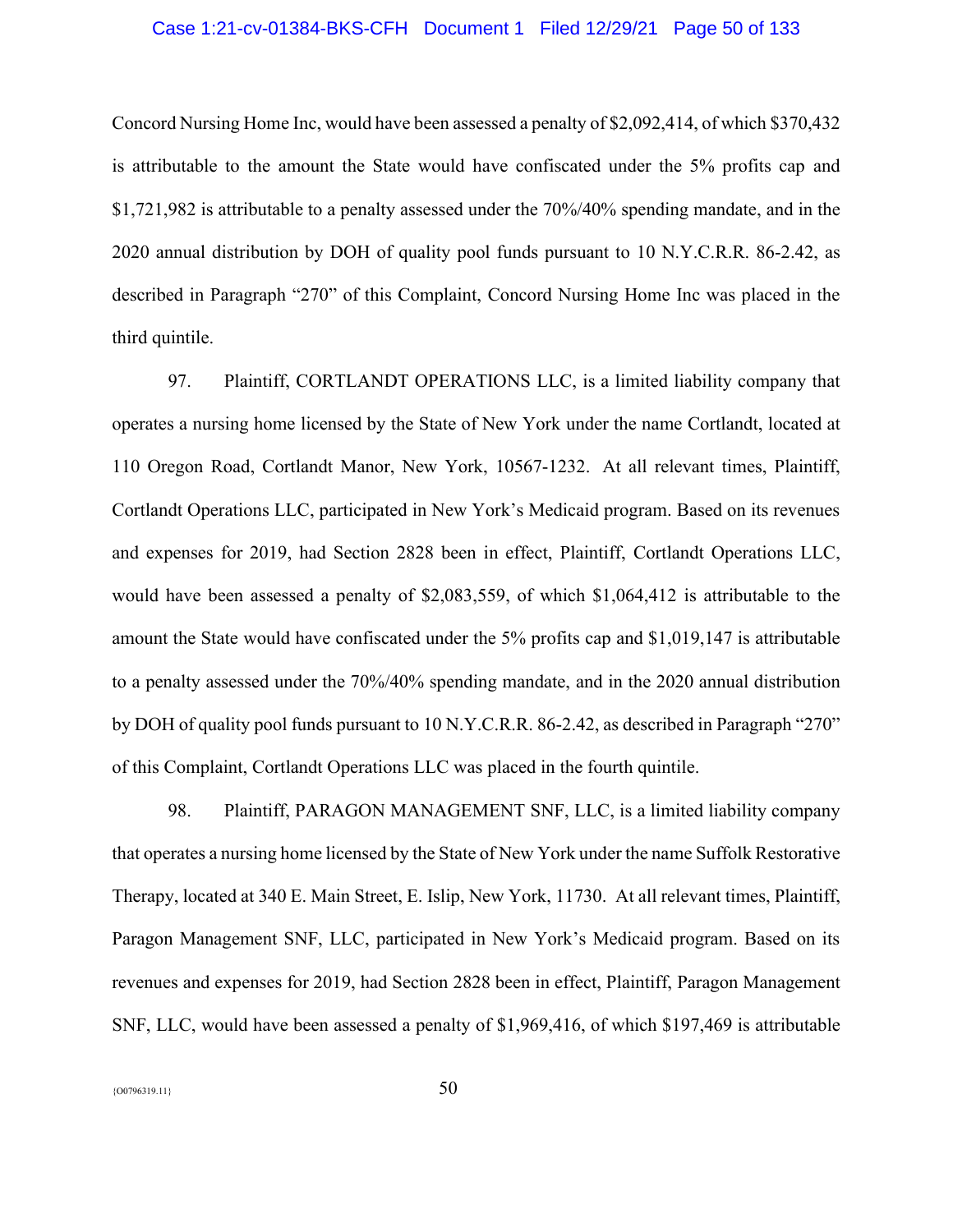# Case 1:21-cv-01384-BKS-CFH Document 1 Filed 12/29/21 Page 51 of 133

to the amount the State would have confiscated under the 5% profits cap and \$1,771,947 is attributable to a penalty assessed under the 70%/40% spending mandate, and in the 2020 annual distribution by DOH of quality pool funds pursuant to 10 N.Y.C.R.R. 86-2.42, as described in Paragraph "270" of this Complaint, Paragon Management SNF, LLC was placed in the fourth quintile.

99. Plaintiff, WARTBURG RECEIVER LLC, is a limited liability company that operates a nursing home licensed by the State of New York under the name Bushwick Center for Rehabilitation and Health Care, located at 50 Sheffield Avenue, Brooklyn, New York, 11207. At all relevant times, Plaintiff, Wartburg Receiver LLC, participated in New York's Medicaid program. Based on its revenues and expenses for 2019, had Section 2828 been in effect, Plaintiff, Wartburg Receiver LLC, would have been assessed a penalty of \$1,965,913, attributable to a penalty assessed under the 70%/40% spending mandate, and in the 2020 annual distribution by DOH of quality pool funds pursuant to 10 N.Y.C.R.R. 86-2.42, as described in Paragraph "270" of this Complaint, Wartburg Receiver LLC was placed in the second quintile.

100. Plaintiff, ROCKAWAY OPERATIONS ASSOCIATES LLC, is a limited liability company that operates a nursing home licensed by the State of New York under the name Far Rockaway Center for Rehabilitaion and Nursing, located at 13-11 Virginia Street, Far Rockaway, New York, 11691. At all relevant times, Plaintiff, Rockaway Operations Associates LLC, participated in New York's Medicaid program. Based on its revenues and expenses for 2019, had Section 2828 been in effect, Plaintiff, Rockaway Operations Associates LLC, would have been assessed a penalty of \$1,963,017, attributable to a penalty assessed under the 70%/40% spending mandate, and in the 2020 annual distribution by DOH of quality pool funds pursuant to 10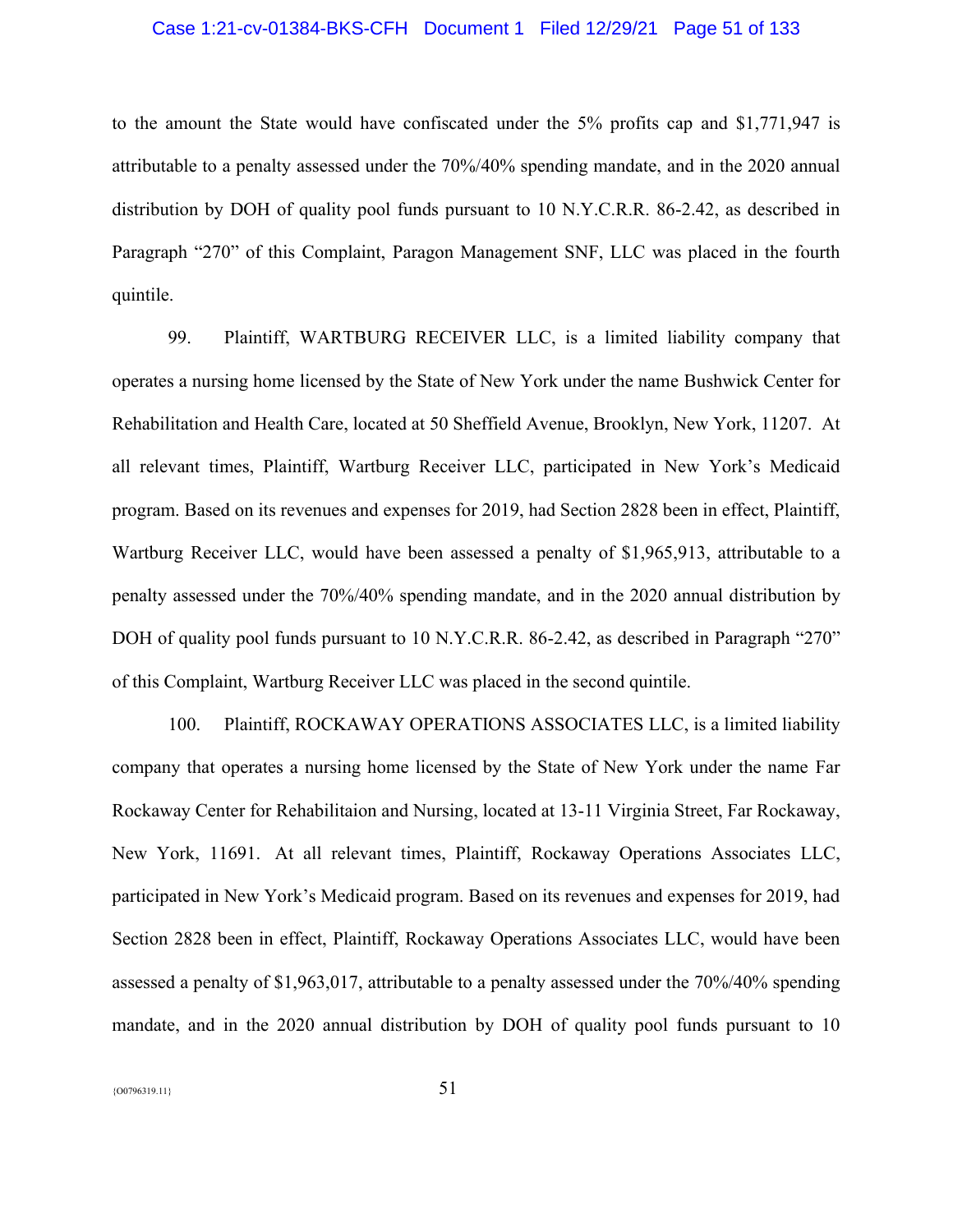# Case 1:21-cv-01384-BKS-CFH Document 1 Filed 12/29/21 Page 52 of 133

N.Y.C.R.R. 86-2.42, as described in Paragraph "270" of this Complaint, Rockaway Operations Associates LLC was placed in the fifth quintile.

101. Plaintiff, SEA CREST ACQUISITION I, LLC, is a limited liability company that operates a nursing home licensed by the State of New York under the name Sea Crest Acquisition I, LLC, located at 3035 West 24th Street, Brooklyn, New York, 11224-2197. At all relevant times, Plaintiff, Sea Crest Acquisition I, LLC, participated in New York's Medicaid program. Based on its revenues and expenses for 2019, had Section 2828 been in effect, Plaintiff, Sea Crest Acquisition I, LLC, would have been assessed a penalty of \$1,936,272, attributable to a penalty assessed under the 70%/40% spending mandate, and in the 2020 annual distribution by DOH of quality pool funds pursuant to 10 N.Y.C.R.R. 86-2.42, as described in Paragraph "270" of this Complaint, Sea Crest Acquisition I, LLC was placed in the fifth quintile.

102. Plaintiff, WEDGEWOOD CARE CENTER INC, a partnership, operates a nursing home licensed by the State of New York under the name Highfield Gardens Care Center of Great Neck, located at 199 Community Drive, Great Neck, New York, 11021-5502. At all relevant times, Plaintiff, Wedgewood Care Center Inc, participated in New York's Medicaid program. Based on its revenues and expenses for 2019, had Section 2828 been in effect, Plaintiff, Wedgewood Care Center Inc, would have been assessed a penalty of \$1,933,705, of which \$836,736 is attributable to the amount the State would have confiscated under the 5% profits cap and \$1,096,970 is attributable to a penalty assessed under the 70%/40% spending mandate, and in the 2020 annual distribution by DOH of quality pool funds pursuant to 10 N.Y.C.R.R. 86-2.42, as described in Paragraph "270" of this Complaint, Wedgewood Care Center Inc was placed in the fifth quintile.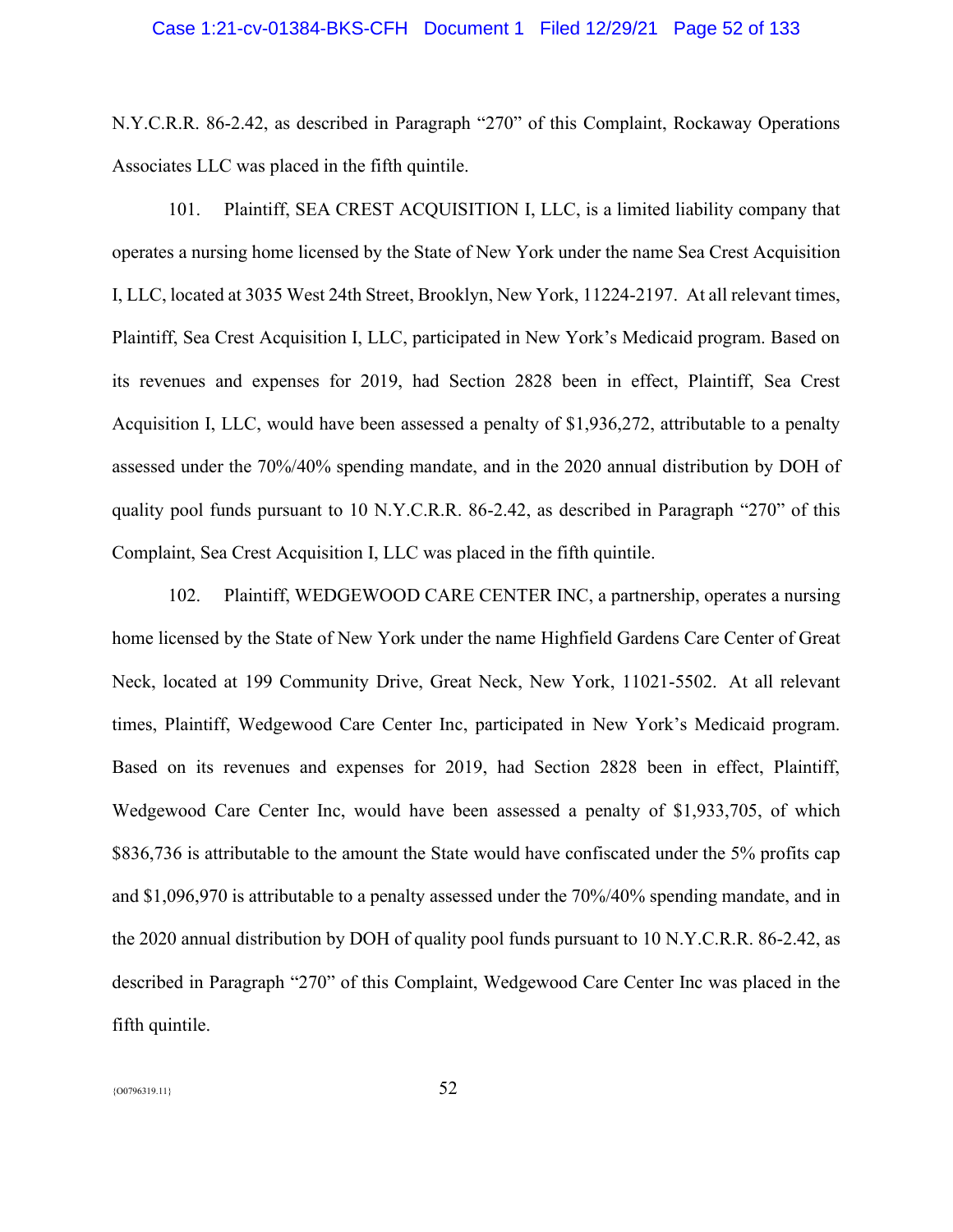#### Case 1:21-cv-01384-BKS-CFH Document 1 Filed 12/29/21 Page 53 of 133

103. Plaintiff, STEUBEN OPERATIONS ASSOCIATES LLC, is a limited liability company that operates a nursing home licensed by the State of New York under the name Steuben Center for Rehabilitation and Nursing, located at 7009 Rumsey Street Ext, Bath, New York, 14810-7826. At all relevant times, Plaintiff, Steuben Operations Associates LLC, participated in New York's Medicaid program. Based on its revenues and expenses for 2019, had Section 2828 been in effect, Plaintiff, Steuben Operations Associates LLC, would have been assessed a penalty of \$1,915,740, attributable to a penalty assessed under the 70%/40% spending mandate, and in the 2020 annual distribution by DOH of quality pool funds pursuant to 10 N.Y.C.R.R. 86-2.42, as described in Paragraph "270" of this Complaint, Steuben Operations Associates LLC was placed in the third quintile.

104. Plaintiff, KING STREET HOME, INC., a corporation, operates a nursing home licensed by the State of New York under the name King Street Home, Inc., located at 787 King Street, Rye Brook, New York, 10573-1899. At all relevant times, Plaintiff, King Street Home, Inc., participated in New York's Medicaid program. Based on its revenues and expenses for 2019, had Section 2828 been in effect, Plaintiff, King Street Home, Inc., would have been assessed a penalty of \$1,880,185, attributable to a penalty assessed under the 70%/40% spending mandate, and in the 2020 annual distribution by DOH of quality pool funds pursuant to 10 N.Y.C.R.R. 86- 2.42, as described in Paragraph "270" of this Complaint, King Street Home, Inc. was placed in the fourth quintile.

105. Plaintiff, MASSAPEQUA CENTER LLC, is a limited liability company that operates a nursing home licensed by the State of New York under the name Massapequa Center Rehabilitation & Nursing, located at 101 Louden Avenue, Amityville, New York, 11701. At all

 ${53}$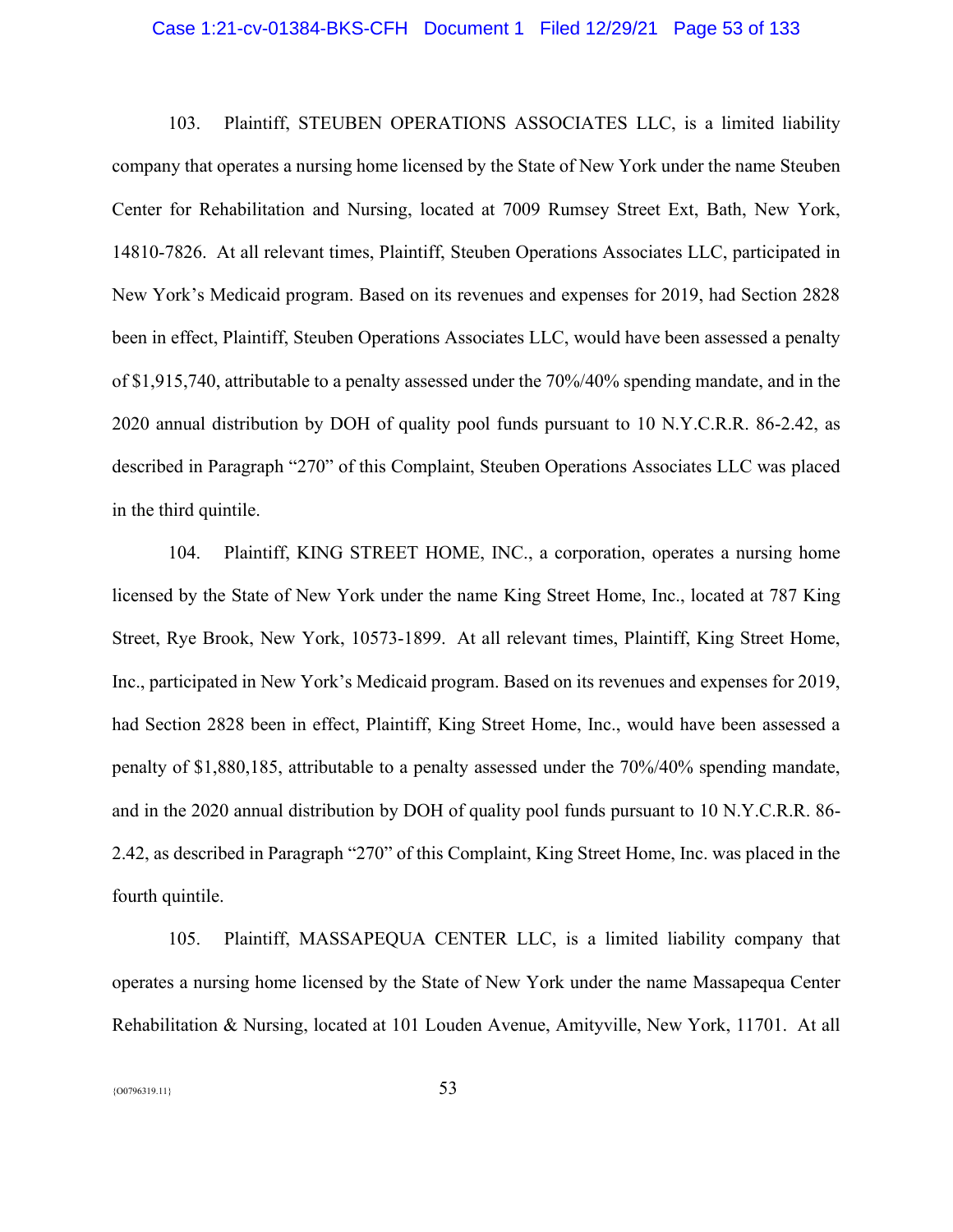# Case 1:21-cv-01384-BKS-CFH Document 1 Filed 12/29/21 Page 54 of 133

relevant times, Plaintiff, Massapequa Center LLC, participated in New York's Medicaid program. Based on its revenues and expenses for 2019, had Section 2828 been in effect, Plaintiff, Massapequa Center LLC, would have been assessed a penalty of \$1,850,222, of which \$789,775 is attributable to the amount the State would have confiscated under the 5% profits cap and \$1,060,447 is attributable to a penalty assessed under the 70%/40% spending mandate, and in the 2020 annual distribution by DOH of quality pool funds pursuant to 10 N.Y.C.R.R. 86-2.42, as described in Paragraph "270" of this Complaint, Massapequa Center LLC was placed in the fifth quintile.

106. Plaintiff, PARK GARDENS REHABILITATION & NURSING CENTER, LLC, is a limited liability company that operates a nursing home licensed by the State of New York under the name Park Gardens Rehabilitation & Nursing Center, located at 6585 Broadway, Bronx, New York, 10471. At all relevant times, Plaintiff, Park Gardens Rehabilitation & Nursing Center, LLC, participated in New York's Medicaid program. Based on its revenues and expenses for 2019, had Section 2828 been in effect, Plaintiff, Park Gardens Rehabilitation & Nursing Center, LLC, would have been assessed a penalty of \$1,799,806, attributable to a penalty assessed under the 70%/40% spending mandate, and in the 2020 annual distribution by DOH of quality pool funds pursuant to 10 N.Y.C.R.R. 86-2.42, as described in Paragraph "270" of this Complaint, Park Gardens Rehabilitation & Nursing Center, LLC was placed in the fourth quintile.

107. Plaintiff, LONG ISLAND CARE CENTER INC., a corporation, operates a nursing home licensed by the State of New York under the name Long Island Care Center, located at 144- 61 38th Avenue, Flushing, New York, 11354. At all relevant times, Plaintiff, Long Island Care Center Inc., participated in New York's Medicaid program. Based on its revenues and expenses

 ${54}$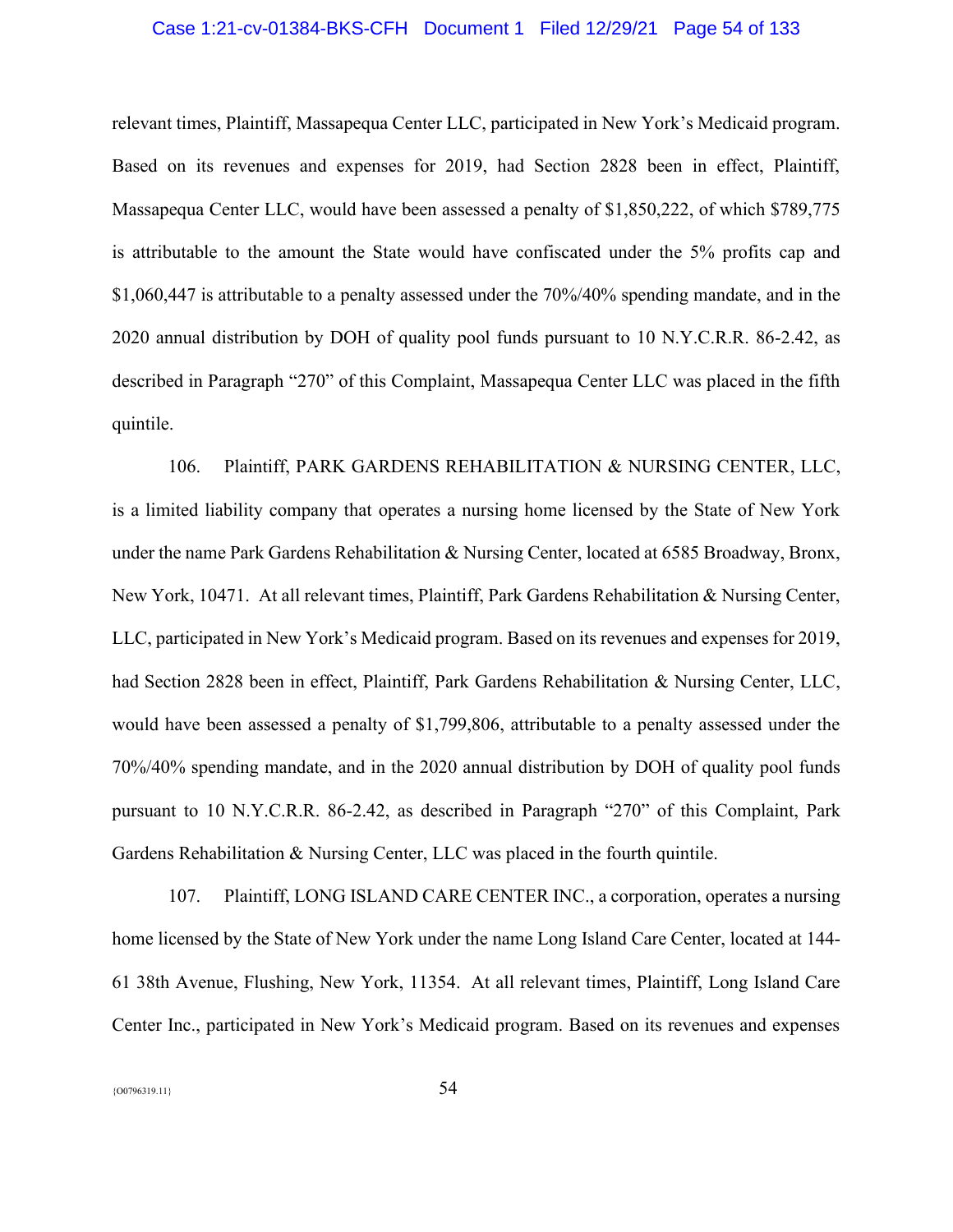# Case 1:21-cv-01384-BKS-CFH Document 1 Filed 12/29/21 Page 55 of 133

for 2019, had Section 2828 been in effect, Plaintiff, Long Island Care Center Inc., would have been assessed a penalty of \$1,754,989, attributable to a penalty assessed under the 70%/40% spending mandate, and in the 2020 annual distribution by DOH of quality pool funds pursuant to 10 N.Y.C.R.R. 86-2.42, as described in Paragraph "270" of this Complaint, Long Island Care Center Inc. was placed in the first quintile.

108. Plaintiff, OCEANVIEW NURSING AND REHABILITATION CENTER LLC, is a limited liability company that operates a nursing home licensed by the State of New York under the name Oceanview Nursing and Rehabilitation Center LLC, located at 315 Beach 9th Street, Far Rockaway, New York, 11691. At all relevant times, Plaintiff, Oceanview Nursing and Rehabilitation Center LLC, participated in New York's Medicaid program. Based on its revenues and expenses for 2019, had Section 2828 been in effect, Plaintiff, Oceanview Nursing and Rehabilitation Center LLC, would have been assessed a penalty of \$1,749,758, of which \$1,167,498 is attributable to the amount the State would have confiscated under the 5% profits cap and \$582,260 is attributable to a penalty assessed under the 70%/40% spending mandate, and in the 2020 annual distribution by DOH of quality pool funds pursuant to 10 N.Y.C.R.R. 86-2.42, as described in Paragraph "270" of this Complaint, Oceanview Nursing and Rehabilitation Center LLC was placed in the fourth quintile.

109. Plaintiff, ROME CENTER LLC, is a limited liability company that operates a nursing home licensed by the State of New York under the name The Grand Rehabilitation and Nursing at Rome, located at 801 N. James Street, Rome, New York, 13440-3524. At all relevant times, Plaintiff, Rome Center LLC, participated in New York's Medicaid program. Based on its revenues and expenses for 2019, had Section 2828 been in effect, Plaintiff, Rome Center LLC,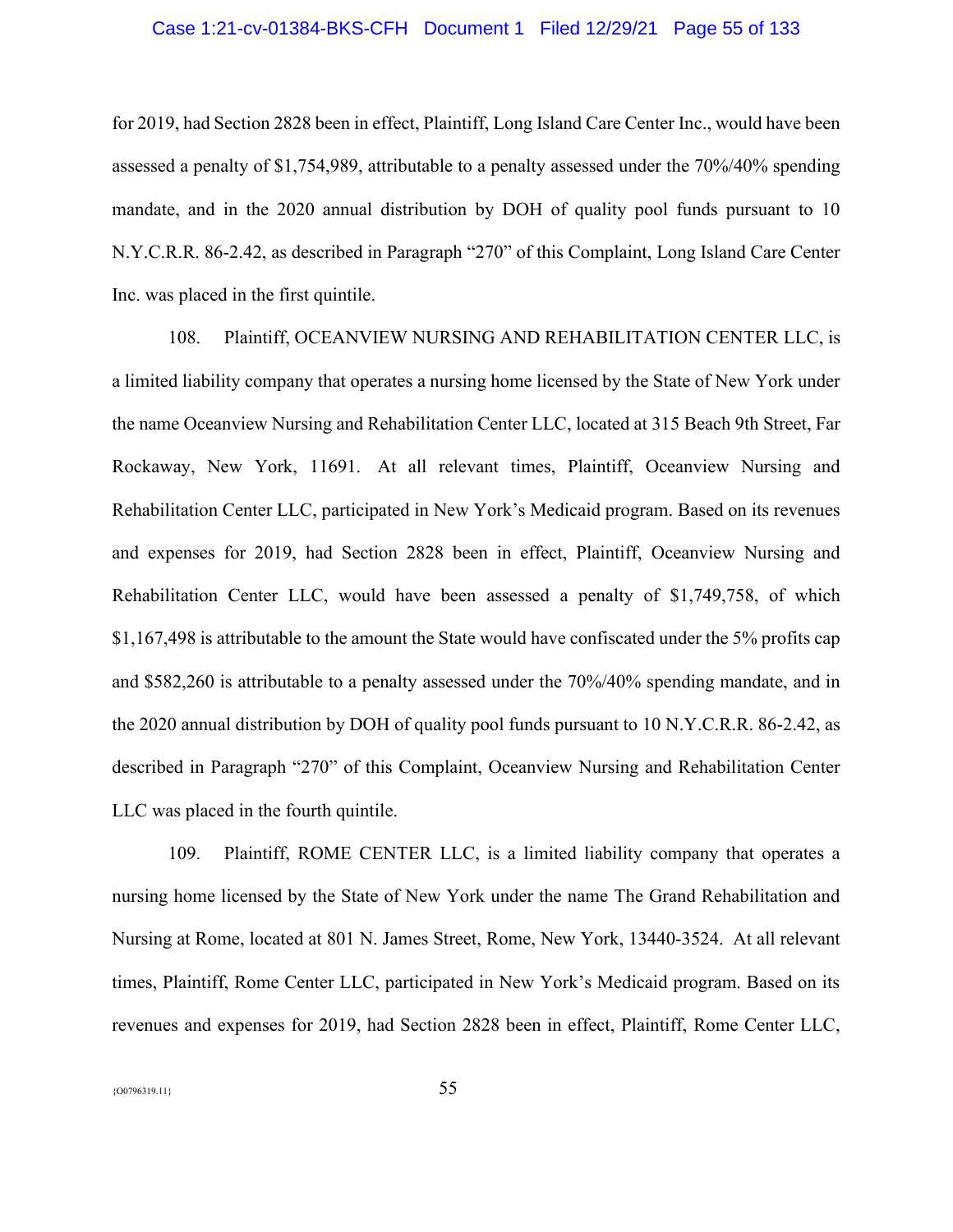## Case 1:21-cv-01384-BKS-CFH Document 1 Filed 12/29/21 Page 56 of 133

would have been assessed a penalty of \$1,730,175, of which \$162,620 is attributable to the amount the State would have confiscated under the 5% profits cap and \$1,567,555 is attributable to a penalty assessed under the 70%/40% spending mandate, and in the 2020 annual distribution by DOH of quality pool funds pursuant to 10 N.Y.C.R.R. 86-2.42, as described in Paragraph "270" of this Complaint, Rome Center LLC was placed in the fifth quintile.

110. Plaintiff, NYACK OPERATING LLC, is a limited liability company that operates a nursing home licensed by the State of New York under the name Nyack Ridge Rehabilitation & Nursing Center, located at 476 Christian Herald Road, Valley Cottage, New York, 10989-2230. At all relevant times, Plaintiff, Nyack Operating LLC, participated in New York's Medicaid program. Based on its revenues and expenses for 2019, had Section 2828 been in effect, Plaintiff, Nyack Operating LLC, would have been assessed a penalty of \$1,692,025, of which \$902,906 is attributable to the amount the State would have confiscated under the 5% profits cap and \$789,119 is attributable to a penalty assessed under the 70%/40% spending mandate, and in the 2020 annual distribution by DOH of quality pool funds pursuant to 10 N.Y.C.R.R. 86-2.42, as described in Paragraph "270" of this Complaint, Nyack Operating LLC was placed in the fifth quintile.

111. Plaintiff, HARRIS HILL NURSING FACILITY, LLC, is a limited liability company that operates a nursing home licensed by the State of New York under the name Harris Hill Nursing Facility, located at 2699 Wehrle Drive, Williamsville, New York, 14221-7332. At all relevant times, Plaintiff, Harris Hill Nursing Facility, LLC, participated in New York's Medicaid program. Based on its revenues and expenses for 2019, had Section 2828 been in effect, Plaintiff, Harris Hill Nursing Facility, LLC, would have been assessed a penalty of \$1,674,358, of which \$330,103 is attributable to the amount the State would have confiscated under the 5% profits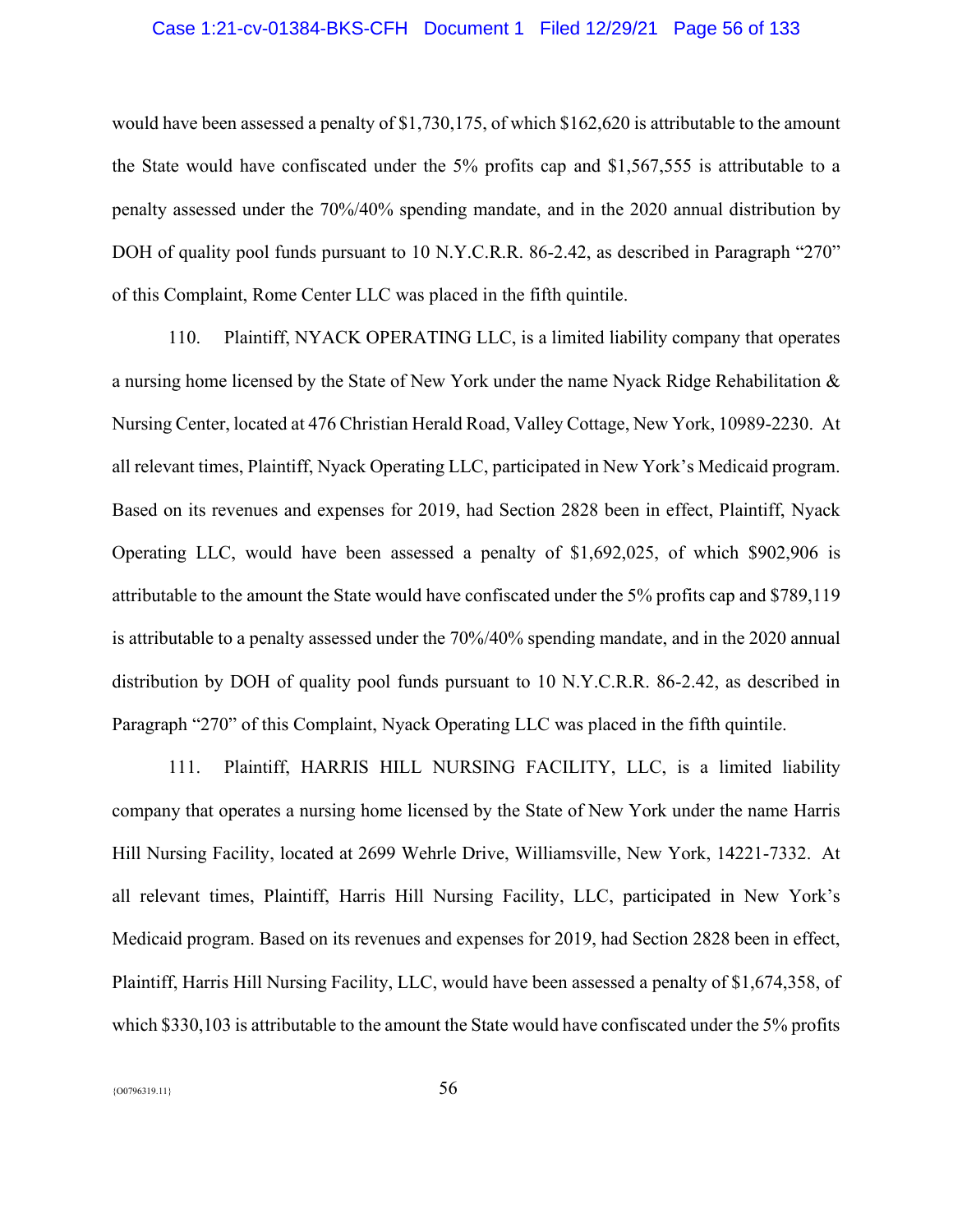# Case 1:21-cv-01384-BKS-CFH Document 1 Filed 12/29/21 Page 57 of 133

cap and \$1,344,255 is attributable to a penalty assessed under the 70%/40% spending mandate, and in the 2020 annual distribution by DOH of quality pool funds pursuant to 10 N.Y.C.R.R. 86- 2.42, as described in Paragraph "270" of this Complaint, Harris Hill Nursing Facility, LLC was placed in the first quintile.

112. Plaintiff, TERRACE ACQUISITION II, LLC, is a limited liability company that operates a nursing home licensed by the State of New York under the name Fordham Nursing & Rehabilitation Center, located at 2678 Kingsbridge Terrace, Bronx, New York, 10463. At all relevant times, Plaintiff, Terrace Acquisition II, LLC, participated in New York's Medicaid program. Based on its revenues and expenses for 2019, had Section 2828 been in effect, Plaintiff, Terrace Acquisition II, LLC, would have been assessed a penalty of \$1,673,329, attributable to a penalty assessed under the 70%/40% spending mandate, and in the 2020 annual distribution by DOH of quality pool funds pursuant to 10 N.Y.C.R.R. 86-2.42, as described in Paragraph "270" of this Complaint, Terrace Acquisition II, LLC was placed in the fourth quintile.

113. Plaintiff, CNH OPERATING LLC, is a limited liability company that operates a nursing home licensed by the State of New York under the name Chateau, located at 3457 Nostrand Avenue, Brooklyn, New York, 11229-5194. At all relevant times, Plaintiff, CNH Operating LLC, participated in New York's Medicaid program. Based on its revenues and expenses for 2019, had Section 2828 been in effect, Plaintiff, CNH Operating LLC, would have been assessed a penalty of \$1,655,092, attributable to a penalty assessed under the 70%/40% spending mandate, and in the 2020 annual distribution by DOH of quality pool funds pursuant to 10 N.Y.C.R.R. 86-2.42, as described in Paragraph "270" of this Complaint, CNH Operating LLC was placed in the third quintile.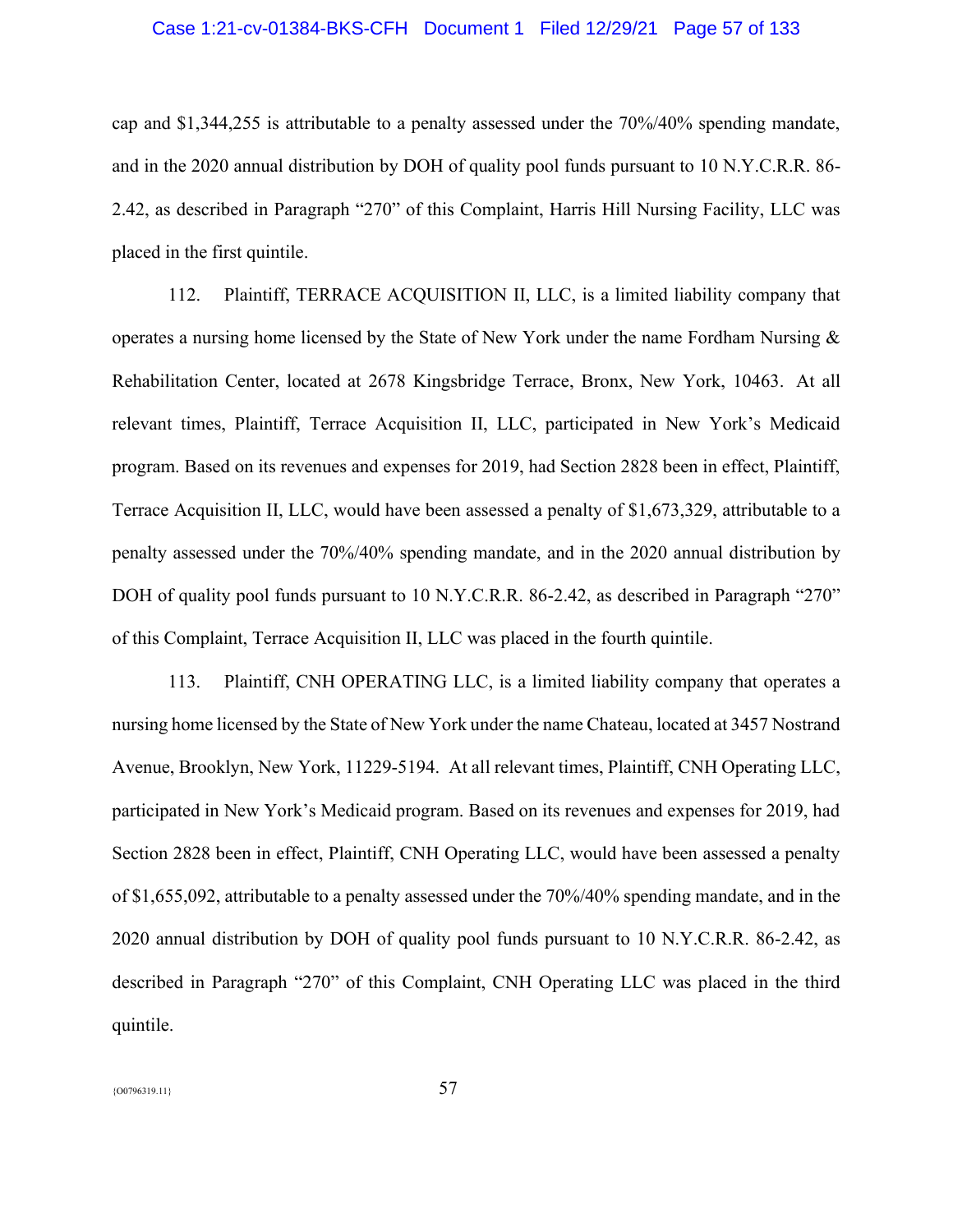#### Case 1:21-cv-01384-BKS-CFH Document 1 Filed 12/29/21 Page 58 of 133

114. Plaintiff, OAKWOOD OPERATING CO., LLC, is a limited liability company that operates a nursing home licensed by the State of New York under the name Affinity Skilled Living and Rehabilitation Center, located at 305 Locust Avenue, Oakdale, New York, 11769-1652. At all relevant times, Plaintiff, Oakwood Operating Co., LLC, participated in New York's Medicaid program. Based on its revenues and expenses for 2019, had Section 2828 been in effect, Plaintiff, Oakwood Operating Co., LLC, would have been assessed a penalty of \$1,642,319, attributable to a penalty assessed under the 70%/40% spending mandate, and in the 2020 annual distribution by DOH of quality pool funds pursuant to 10 N.Y.C.R.R. 86-2.42, as described in Paragraph "270" of this Complaint, Oakwood Operating Co., LLC was placed in the fifth quintile.

115. Plaintiff, ONTARIO OPERATIONS ASSOCIATES LLC, is a limited liability company that operates a nursing home licensed by the State of New York under the name Ontario Center for Rehabilitation and Nursing, located at 3062 County Complex Drive, Canandaigua, New York, 14424. At all relevant times, Plaintiff, Ontario Operations Associates LLC, participated in New York's Medicaid program. Based on its revenues and expenses for 2019, had Section 2828 been in effect, Plaintiff, Ontario Operations Associates LLC, would have been assessed a penalty of \$1,549,480, attributable to a penalty assessed under the 70%/40% spending mandate, and in the 2020 annual distribution by DOH of quality pool funds pursuant to 10 N.Y.C.R.R. 86-2.42, as described in Paragraph "270" of this Complaint, Ontario Operations Associates LLC was placed in the fourth quintile.

116. Plaintiff, CONESUS LAKE NURSING HOME, LLC, is a limited liability company that operates a nursing home licensed by the State of New York under the name Conesus Lake Nursing Home, LLC, located at 6131 Big Tree Road, Livonia, New York, 14487-9608. At

 ${58}$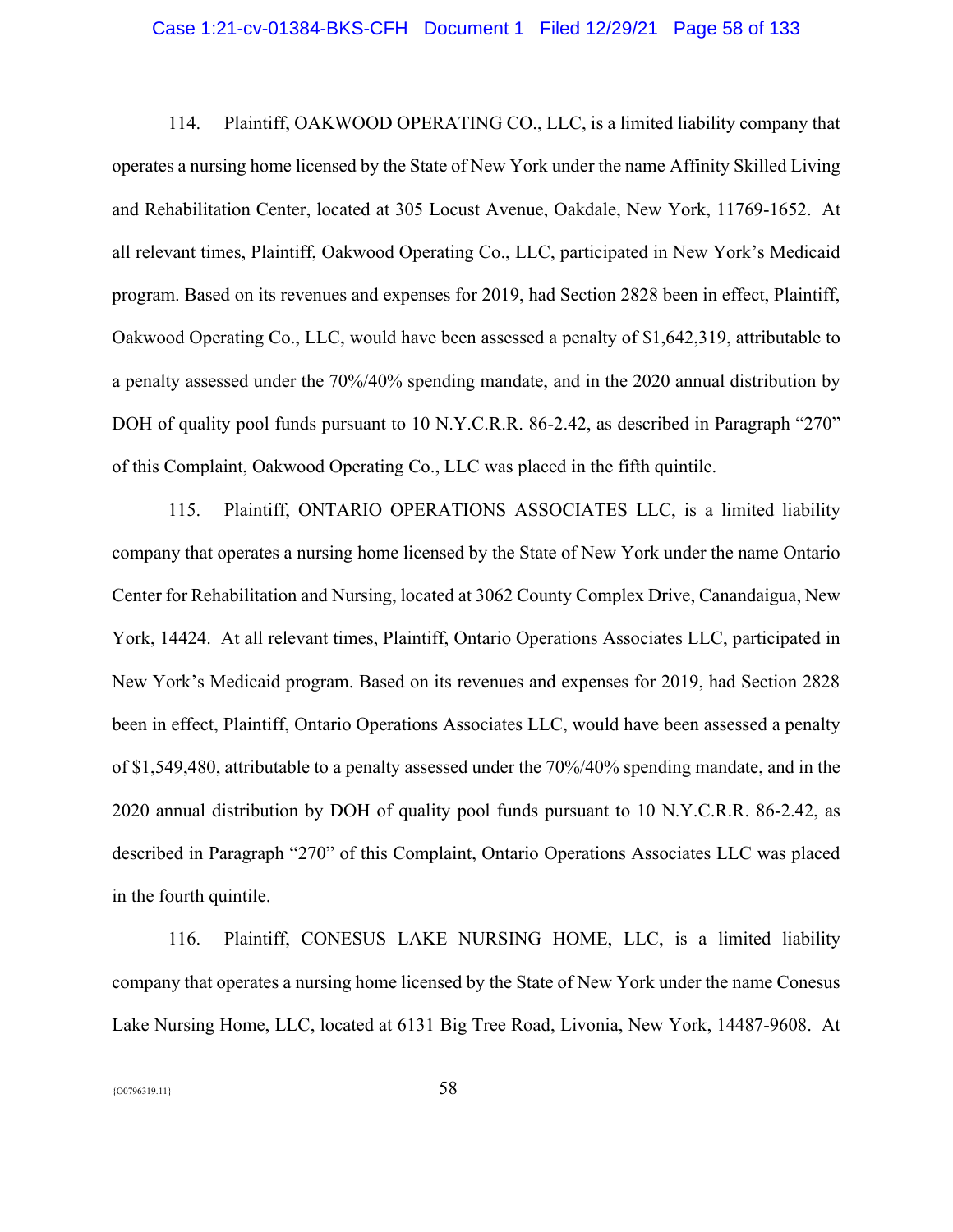# Case 1:21-cv-01384-BKS-CFH Document 1 Filed 12/29/21 Page 59 of 133

all relevant times, Plaintiff, Conesus Lake Nursing Home, LLC, participated in New York's Medicaid program. Based on its revenues and expenses for 2019, had Section 2828 been in effect, Plaintiff, Conesus Lake Nursing Home, LLC, would have been assessed a penalty of \$1,540,442, of which \$738,244 is attributable to the amount the State would have confiscated under the 5% profits cap and \$802,197 is attributable to a penalty assessed under the 70%/40% spending mandate, and in the 2020 annual distribution by DOH of quality pool funds pursuant to 10 N.Y.C.R.R. 86-2.42, as described in Paragraph "270" of this Complaint, Conesus Lake Nursing Home, LLC was placed in the first quintile.

117. Plaintiff, PORT CHESTER OPERATING LLC, is a limited liability company that operates a nursing home licensed by the State of New York under the name Enclave, located at 1000 High Street, Port Chester, New York, 10573-4402. At all relevant times, Plaintiff, Port Chester Operating LLC, participated in New York's Medicaid program. Based on its revenues and expenses for 2019, had Section 2828 been in effect, Plaintiff, Port Chester Operating LLC, would have been assessed a penalty of \$1,538,662, of which \$20,923 is attributable to the amount the State would have confiscated under the 5% profits cap and \$1,517,739 is attributable to a penalty assessed under the 70%/40% spending mandate, and in the 2020 annual distribution by DOH of quality pool funds pursuant to 10 N.Y.C.R.R. 86-2.42, as described in Paragraph "270" of this Complaint, Port Chester Operating LLC was placed in the fourth quintile.

118. Plaintiff, OPTIMA CARE WHITE PLAINS LLC, is a limited liability company that operates a nursing home licensed by the State of New York under the name White Plains Center for Nursing, located at 220 West Post Road, White Plains, New York, 10606. At all relevant times, Plaintiff, Optima Care White Plains LLC, participated in New York's Medicaid

 ${59}$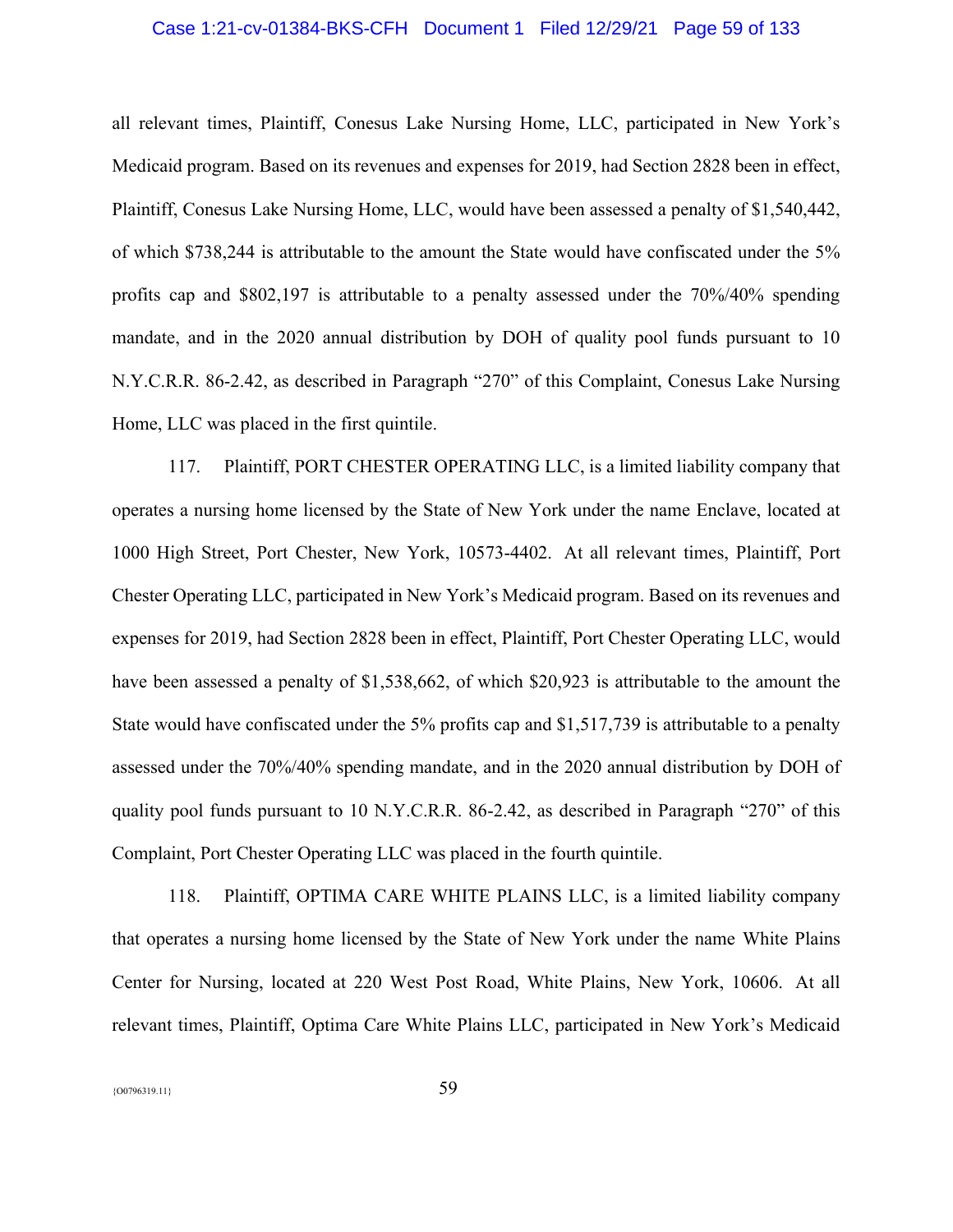# Case 1:21-cv-01384-BKS-CFH Document 1 Filed 12/29/21 Page 60 of 133

program. Based on its revenues and expenses for 2019, had Section 2828 been in effect, Plaintiff, Optima Care White Plains LLC, would have been assessed a penalty of \$1,534,256, of which \$256,240 is attributable to the amount the State would have confiscated under the 5% profits cap and \$1,278,016 is attributable to a penalty assessed under the 70%/40% spending mandate, and in the 2020 annual distribution by DOH of quality pool funds pursuant to 10 N.Y.C.R.R. 86-2.42, as described in Paragraph "270" of this Complaint, Optima Care White Plains LLC was placed in the fourth quintile.

119. Plaintiff, BRONX CENTER FOR REHABILITATION AND HEALTHCARE LLC, is a limited liability company that operates a nursing home licensed by the State of New York under the name Bronx Center for Rehabilitation & Health Care, located at 1010 Underhill Avenue, Bronx, New York, 10472-6012. At all relevant times, Plaintiff, Bronx Center for Rehabilitation and Healthcare LLC, participated in New York's Medicaid program. Based on its revenues and expenses for 2019, had Section 2828 been in effect, Plaintiff, Bronx Center for Rehabilitation and Healthcare LLC, would have been assessed a penalty of \$1,495,496, attributable to a penalty assessed under the 70%/40% spending mandate, and in the 2020 annual distribution by DOH of quality pool funds pursuant to 10 N.Y.C.R.R. 86-2.42, as described in Paragraph "270" of this Complaint, Bronx Center for Rehabilitation and Healthcare LLC was placed in the second quintile.

120. Plaintiff, UNION PLAZA NURSING HOME INC., a corporation, operates a nursing home licensed by the State of New York under the name Union Plaza Care Center, located at 33-23 Union Street, Flushing, New York, 11354-3050. At all relevant times, Plaintiff, Union Plaza Nursing Home Inc., participated in New York's Medicaid program. Based on its revenues

 ${60^{796319.11}}$  60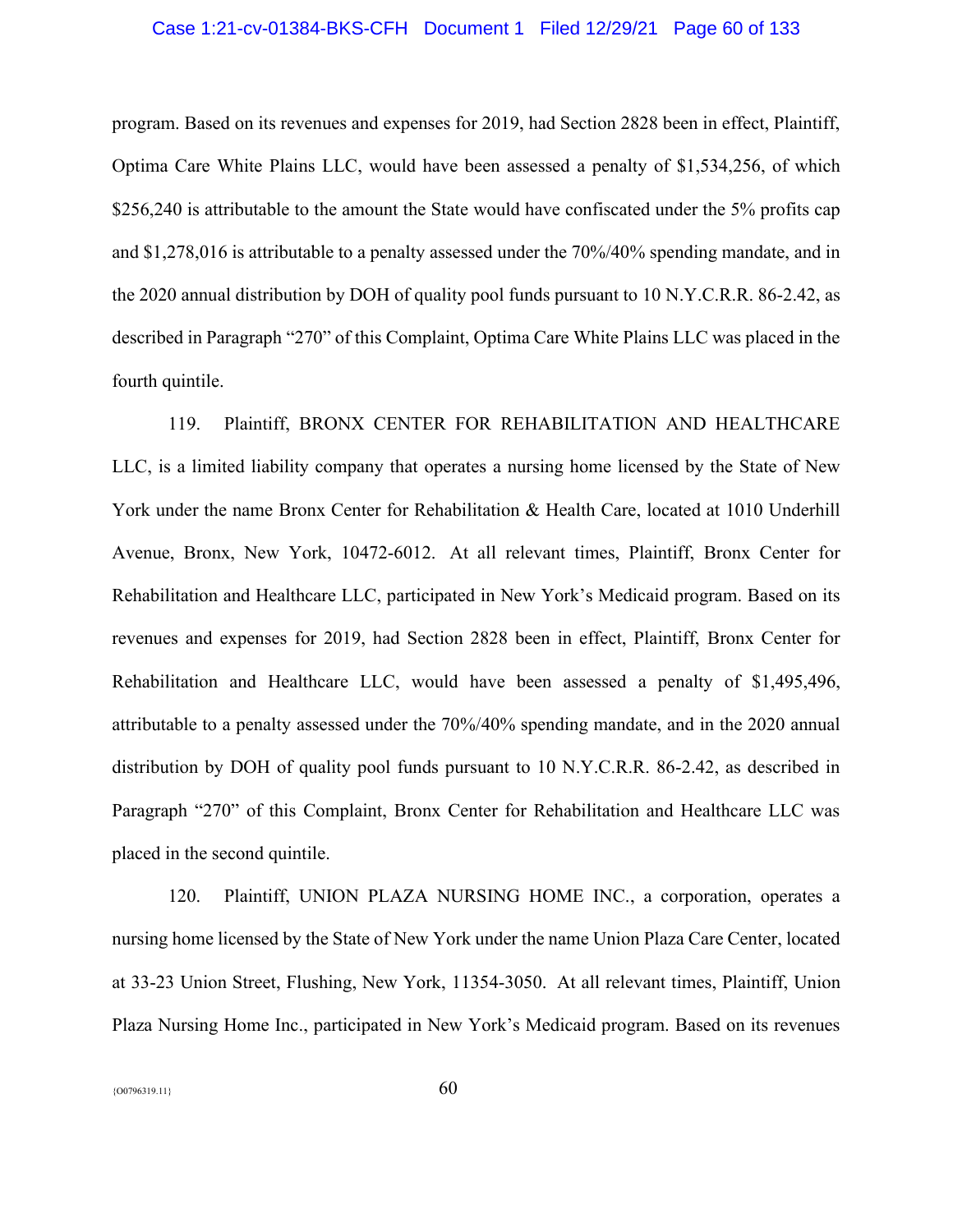# Case 1:21-cv-01384-BKS-CFH Document 1 Filed 12/29/21 Page 61 of 133

and expenses for 2019, had Section 2828 been in effect, Plaintiff, Union Plaza Nursing Home Inc., would have been assessed a penalty of \$1,485,183, of which \$373,983 is attributable to the amount the State would have confiscated under the 5% profits cap and \$1,111,200 is attributable to a penalty assessed under the 70%/40% spending mandate, and in the 2020 annual distribution by DOH of quality pool funds pursuant to 10 N.Y.C.R.R. 86-2.42, as described in Paragraph "270" of this Complaint, Union Plaza Nursing Home Inc. was placed in the third quintile.

121. Plaintiff, OASIS REHABILITATION AND NURSING LLC, is a limited liability company that operates a nursing home licensed by the State of New York under the name Oasis Rehabilitation and Nursing LLC, located at 6 Frowein Road, Center Moriches, New York, 11934. At all relevant times, Plaintiff, Oasis Rehabilitation and Nursing LLC, participated in New York's Medicaid program. Based on its revenues and expenses for 2019, had Section 2828 been in effect, Plaintiff, Oasis Rehabilitation and Nursing LLC, would have been assessed a penalty of \$1,484,966, attributable to a penalty assessed under the 70%/40% spending mandate, and in the 2020 annual distribution by DOH of quality pool funds pursuant to 10 N.Y.C.R.R. 86-2.42, as described in Paragraph "270" of this Complaint, Oasis Rehabilitation and Nursing LLC was placed in the second quintile.

122. Plaintiff, OPTIMA CARE LITTLE NECK LLC, is a limited liability company that operates a nursing home licensed by the State of New York under the name Little Neck Care Center, located at 260-19 Nassau Blvd, Little Neck, New York, 11362-2294. At all relevant times, Plaintiff, Optima Care Little Neck LLC, participated in New York's Medicaid program. Based on its revenues and expenses for 2019, had Section 2828 been in effect, Plaintiff, Optima Care Little Neck LLC, would have been assessed a penalty of \$1,454,134, of which \$451,921 is attributable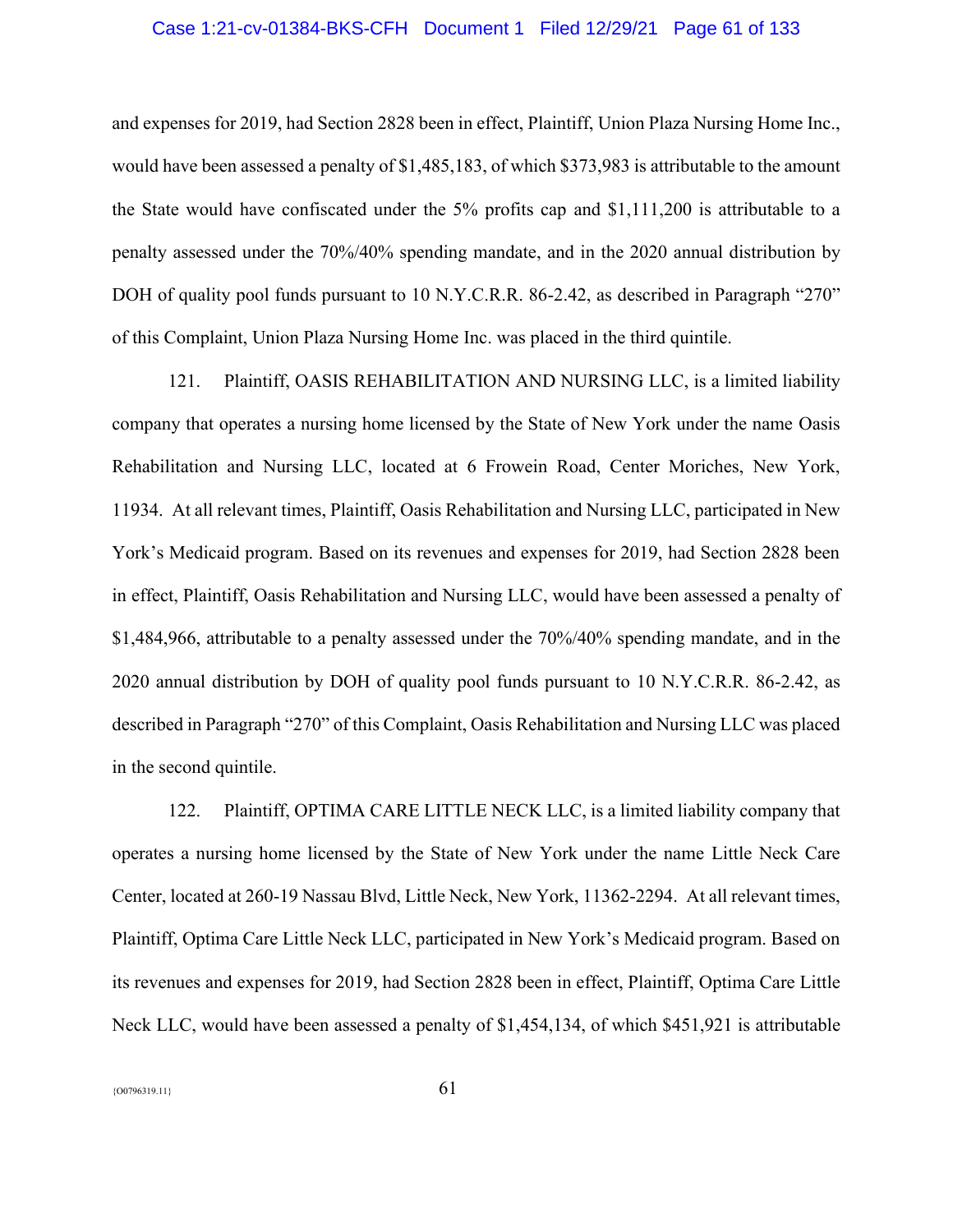# Case 1:21-cv-01384-BKS-CFH Document 1 Filed 12/29/21 Page 62 of 133

to the amount the State would have confiscated under the 5% profits cap and \$1,002,212 is attributable to a penalty assessed under the 70%/40% spending mandate, and in the 2020 annual distribution by DOH of quality pool funds pursuant to 10 N.Y.C.R.R. 86-2.42, as described in Paragraph "270" of this Complaint, Optima Care Little Neck LLC was placed in the fourth quintile.

123. Plaintiff, WELLSVILLE MANOR LLC, is a limited liability company that operates a nursing home licensed by the State of New York under the name Wellsville Manor Care Center, located at 4192A Bolivar Road, Wellsville, New York, 14895-9325. At all relevant times, Plaintiff, Wellsville Manor LLC, participated in New York's Medicaid program. Based on its revenues and expenses for 2019, had Section 2828 been in effect, Plaintiff, Wellsville Manor LLC, would have been assessed a penalty of \$1,445,927, of which \$692,751 is attributable to the amount the State would have confiscated under the 5% profits cap and \$753,177 is attributable to a penalty assessed under the 70%/40% spending mandate, and in the 2020 annual distribution by DOH of quality pool funds pursuant to 10 N.Y.C.R.R. 86-2.42, as described in Paragraph "270" of this Complaint, Wellsville Manor LLC was placed in the second quintile.

124. Plaintiff, ABRAHAM OPERATIONS ASSOCIATES LLC, is a limited liability company that operates a nursing home licensed by the State of New York under the name Beth Abraham Center for Rehabilitation and Nursing, located at 612 Allerton Avenue, Bronx, New York, 10467-7495. At all relevant times, Plaintiff, Abraham Operations Associates LLC, participated in New York's Medicaid program. Based on its revenues and expenses for 2019, had Section 2828 been in effect, Plaintiff, Abraham Operations Associates LLC, would have been assessed a penalty of \$1,415,432, attributable to a penalty assessed under the 70%/40% spending mandate, and in the 2020 annual distribution by DOH of quality pool funds pursuant to 10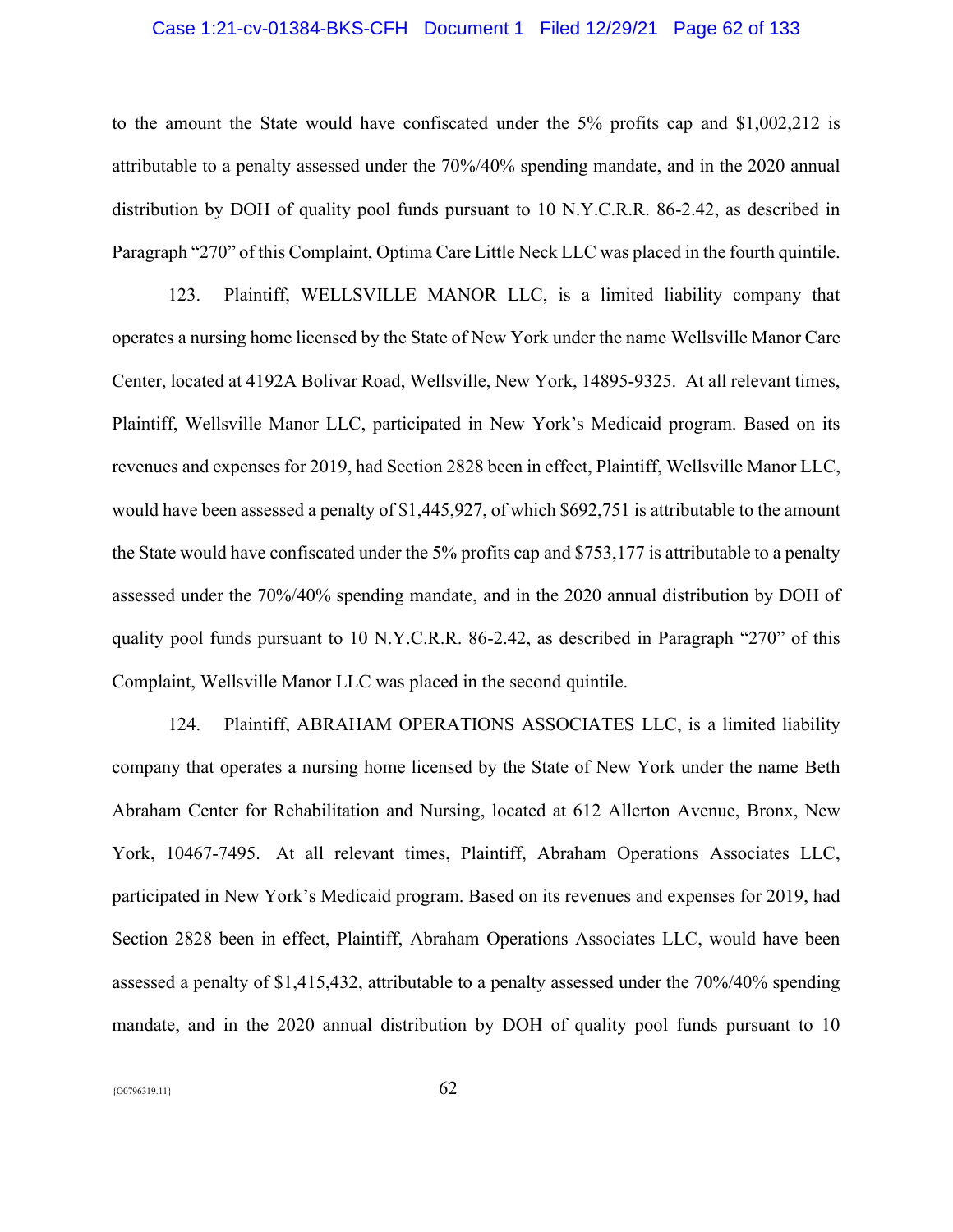# Case 1:21-cv-01384-BKS-CFH Document 1 Filed 12/29/21 Page 63 of 133

N.Y.C.R.R. 86-2.42, as described in Paragraph "270" of this Complaint, Abraham Operations Associates LLC was placed in the third quintile.

125. Plaintiff, TEN BROECK CENTER FOR REHABILITATION AND NURSING, a partnership, operates a nursing home licensed by the State of New York under the name Ten Broeck Center for Rehabilitation and Nursing, located at One Commons Drive, Lake Katrine, New York, 12449-5149. At all relevant times, Plaintiff, Ten Broeck Center for Rehabilitation and Nursing, participated in New York's Medicaid program. Based on its revenues and expenses for 2019, had Section 2828 been in effect, Plaintiff, Ten Broeck Center for Rehabilitation and Nursing, would have been assessed a penalty of \$1,415,406, attributable to a penalty assessed under the 70%/40% spending mandate, and in the 2020 annual distribution by DOH of quality pool funds pursuant to 10 N.Y.C.R.R. 86-2.42, as described in Paragraph "270" of this Complaint, Ten Broeck Center for Rehabilitation and Nursing was placed in the fourth quintile.

126. Plaintiff, 4800 BEAR ROAD OPERATING COMPANY, LLC, is a limited liability company that operates a nursing home licensed by the State of New York under the name ElderWood at Liverpool, located at 4800 Bear Road, Liverpool, New York, 13088-4604. At all relevant times, Plaintiff, 4800 Bear Road Operating Company, LLC, participated in New York's Medicaid program. Based on its revenues and expenses for 2019, had Section 2828 been in effect, Plaintiff, 4800 Bear Road Operating Company, LLC, would have been assessed a penalty of \$1,391,715, of which \$462,075 is attributable to the amount the State would have confiscated under the 5% profits cap and \$929,640 is attributable to a penalty assessed under the 70%/40% spending mandate, and in the 2020 annual distribution by DOH of quality pool funds pursuant to 10 N.Y.C.R.R. 86-2.42, as described in Paragraph "270" of this Complaint, 4800 Bear Road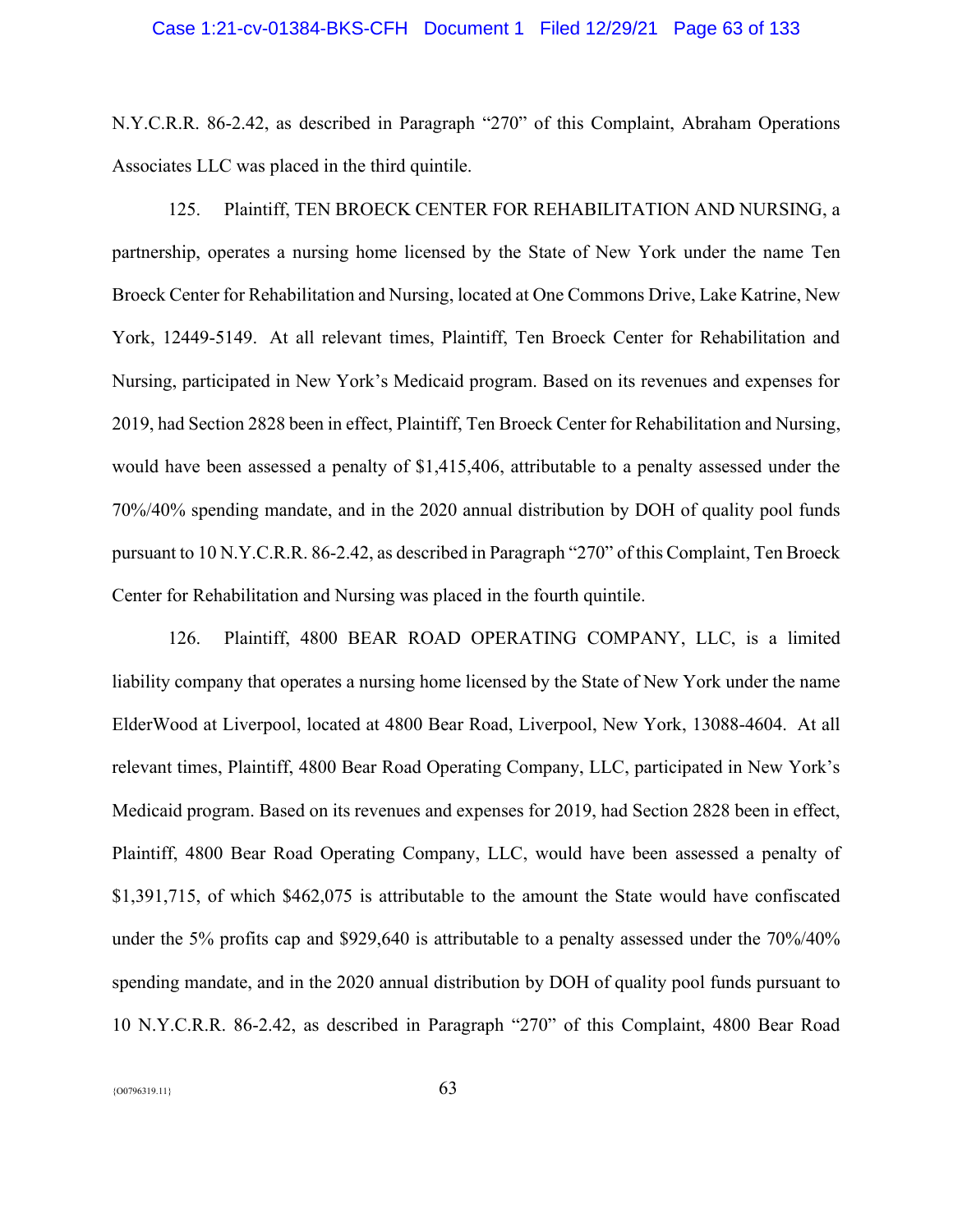Operating Company, LLC was placed in the second quintile.

127. Plaintiff, PINE HAVEN OPERATING LLC, is a limited liability company that operates a nursing home licensed by the State of New York under the name Pine Haven Home, located at PO Box 785, 201 Main Street, Philmont, New York, 12565-0785. At all relevant times, Plaintiff, Pine Haven Operating LLC, participated in New York's Medicaid program. Based on its revenues and expenses for 2019, had Section 2828 been in effect, Plaintiff, Pine Haven Operating LLC, would have been assessed a penalty of \$1,322,392, of which \$855,080 is attributable to the amount the State would have confiscated under the 5% profits cap and \$467,312 is attributable to a penalty assessed under the 70%/40% spending mandate, and in the 2020 annual distribution by DOH of quality pool funds pursuant to 10 N.Y.C.R.R. 86-2.42, as described in Paragraph "270" of this Complaint, Pine Haven Operating LLC was placed in the third quintile.

128. Plaintiff, ESSEX OPERATIONS ASSOCIATES LLC, is a limited liability company that operates a nursing home licensed by the State of New York under the name Essex Center for Rehabilitation and Healthcare, located at 81 Park Street, Elizabethtown, New York, 12932-0127. At all relevant times, Plaintiff, Essex Operations Associates LLC, participated in New York's Medicaid program. Based on its revenues and expenses for 2019, had Section 2828 been in effect, Plaintiff, Essex Operations Associates LLC, would have been assessed a penalty of \$1,316,284, attributable to a penalty assessed under the 70%/40% spending mandate, and in the 2020 annual distribution by DOH of quality pool funds pursuant to 10 N.Y.C.R.R. 86-2.42, as described in Paragraph "270" of this Complaint, Essex Operations Associates LLC was placed in the fifth quintile.

129. Plaintiff, GUILDERLAND OPERATOR, LLC, is a limited liability company that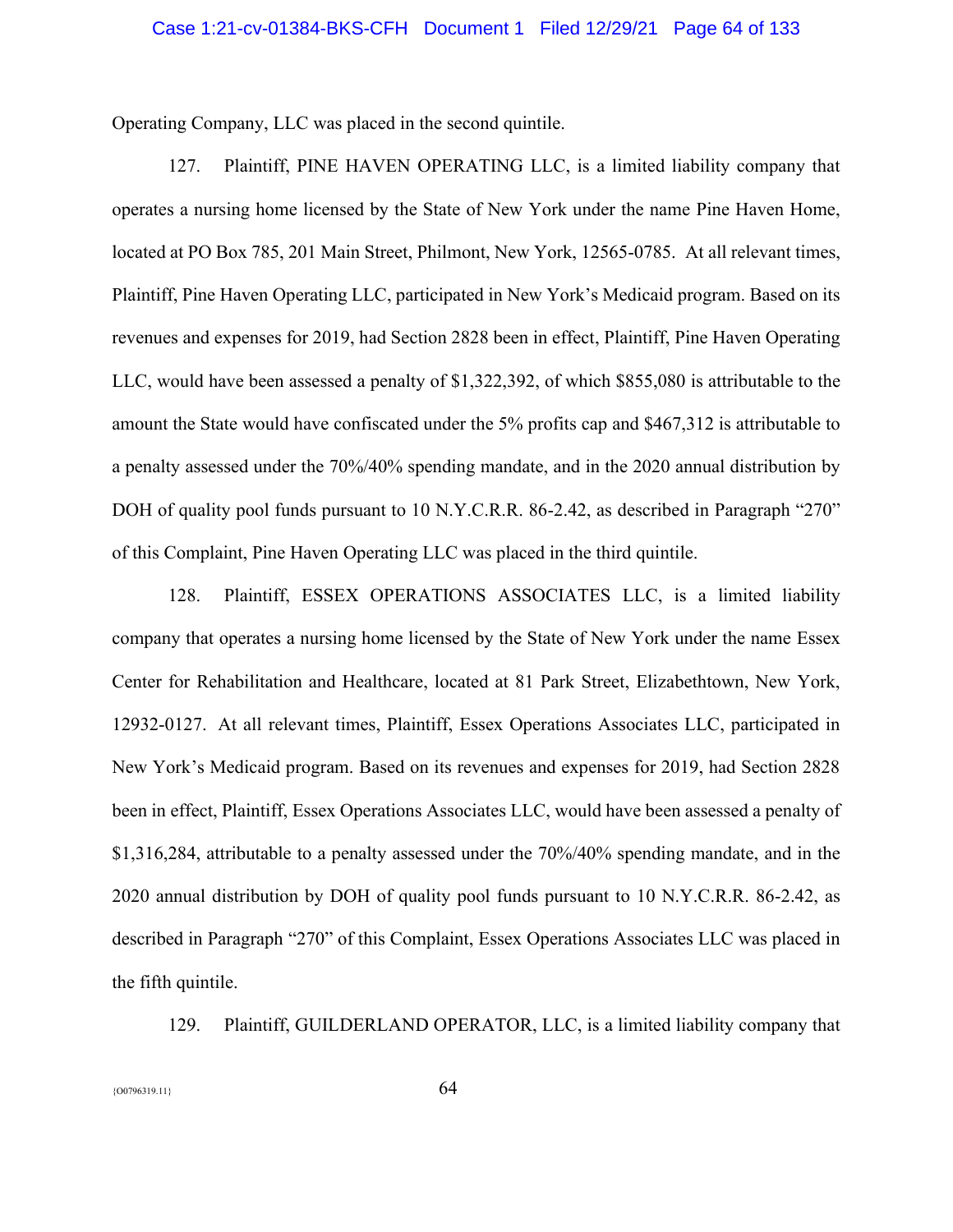# Case 1:21-cv-01384-BKS-CFH Document 1 Filed 12/29/21 Page 65 of 133

operates a nursing home licensed by the State of New York under the name The Grand Rehabilitation and Nursing at Guilderland, located at 428 State Route 146, Altamont, New York, 12009-4409. At all relevant times, Plaintiff, Guilderland Operator, LLC, participated in New York's Medicaid program. Based on its revenues and expenses for 2019, had Section 2828 been in effect, Plaintiff, Guilderland Operator, LLC, would have been assessed a penalty of \$1,253,313, attributable to a penalty assessed under the 70%/40% spending mandate, and in the 2020 annual distribution by DOH of quality pool funds pursuant to 10 N.Y.C.R.R. 86-2.42, as described in Paragraph "270" of this Complaint, Guilderland Operator, LLC was placed in the fifth quintile.

130. Plaintiff, NORWEGIAN CHRISTIAN HOME AND HEALTH CENTER, a notfor-profit corporation, operates a nursing home licensed by the State of New York under the name Norwegian Christian Home and Health Center, located at 1250 67th Street, Brooklyn, New York, 11219. At all relevant times, Plaintiff, Norwegian Christian Home and Health Center, participated in New York's Medicaid program. Based on its revenues and expenses for 2019, had Section 2828 been in effect, Plaintiff, Norwegian Christian Home and Health Center, would have been assessed a penalty of \$1,211,744, attributable to a penalty assessed under the 70%/40% spending mandate, and in the 2020 annual distribution by DOH of quality pool funds pursuant to 10 N.Y.C.R.R. 86- 2.42, as described in Paragraph "270" of this Complaint, Norwegian Christian Home and Health Center was placed in the fifth quintile.

131. Plaintiff, AMERIFALLS, LLC, is a limited liability company that operates a nursing home licensed by the State of New York under the name Niagara Rehabilitation & Nursing Center, located at 822 Cedar Avenue, Niagara Falls, New York, 14301-1136. At all relevant times, Plaintiff, Amerifalls, LLC, participated in New York's Medicaid program. Based on its revenues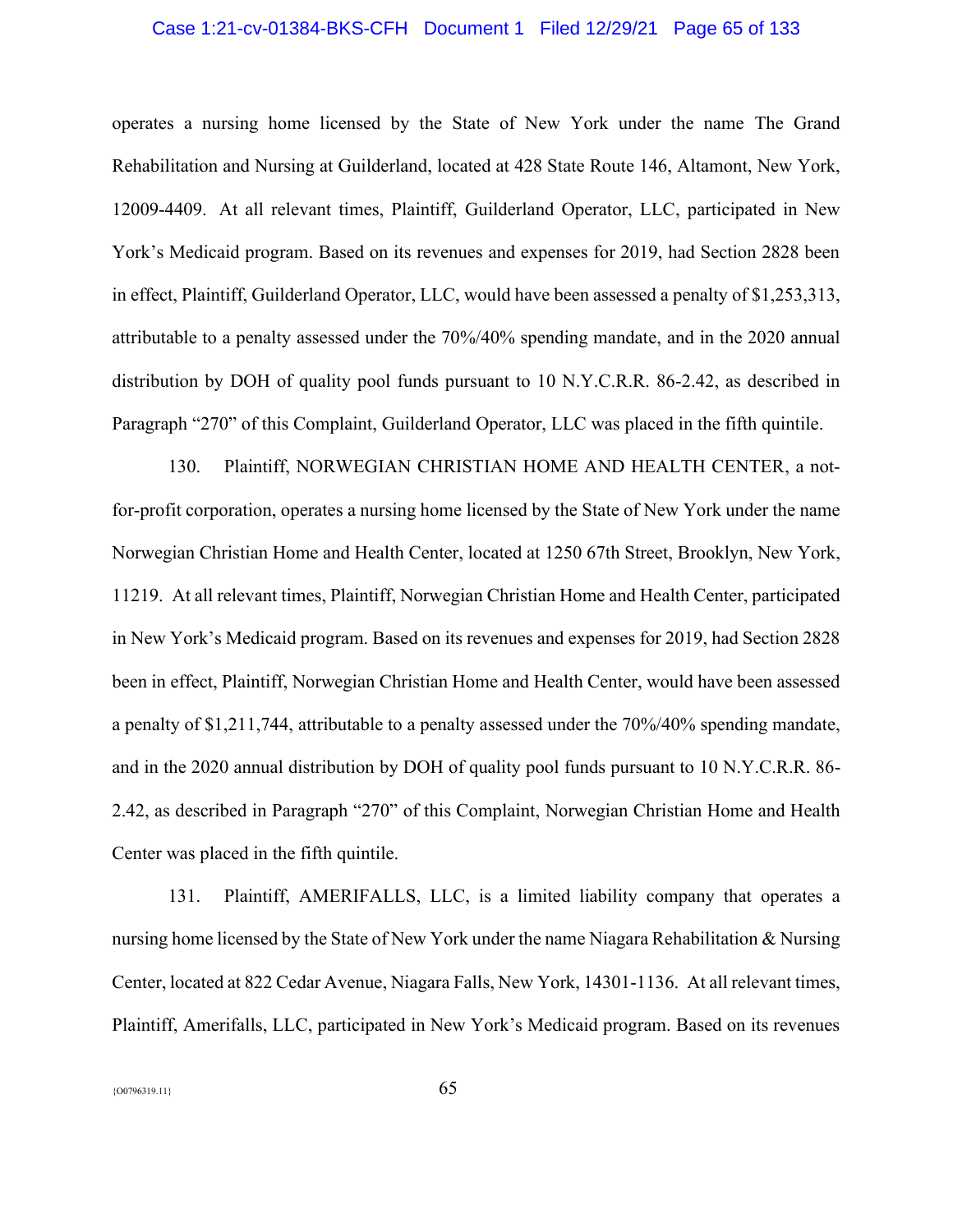# Case 1:21-cv-01384-BKS-CFH Document 1 Filed 12/29/21 Page 66 of 133

and expenses for 2019, had Section 2828 been in effect, Plaintiff, Amerifalls, LLC, would have been assessed a penalty of \$1,185,656, attributable to a penalty assessed under the 70%/40% spending mandate, and in the 2020 annual distribution by DOH of quality pool funds pursuant to 10 N.Y.C.R.R. 86-2.42, as described in Paragraph "270" of this Complaint, Amerifalls, LLC was placed in the fifth quintile.

132. Plaintiff, TOWNHOUSE OPERATING CO., LLC, is a limited liability company that operates a nursing home licensed by the State of New York under the name Townhouse Center for Rehabilitation and Nursing, located at 755 Hempstead Turnpike, Uniondale, New York, 11553- 1100. At all relevant times, Plaintiff, Townhouse Operating Co., LLC, participated in New York's Medicaid program. Based on its revenues and expenses for 2019, had Section 2828 been in effect, Plaintiff, Townhouse Operating Co., LLC, would have been assessed a penalty of \$1,161,495, of which \$916,634 is attributable to the amount the State would have confiscated under the 5% profits cap and \$244,860 is attributable to a penalty assessed under the 70%/40% spending mandate, and in the 2020 annual distribution by DOH of quality pool funds pursuant to 10 N.Y.C.R.R. 86-2.42, as described in Paragraph "270" of this Complaint, Townhouse Operating Co., LLC was placed in the third quintile.

133. Plaintiff, BARNWELL OPERATIONS ASSOCIATES, LLC, is a limited liability company that operates a nursing home licensed by the State of New York under the name The Grand Healthcare Rehabilitation and Nursing at Barnwell, located at 3230 Church Street, Valatie, New York, 12184-2303. At all relevant times, Plaintiff, Barnwell Operations Associates, LLC, participated in New York's Medicaid program. Based on its revenues and expenses for 2019, had Section 2828 been in effect, Plaintiff, Barnwell Operations Associates, LLC, would have been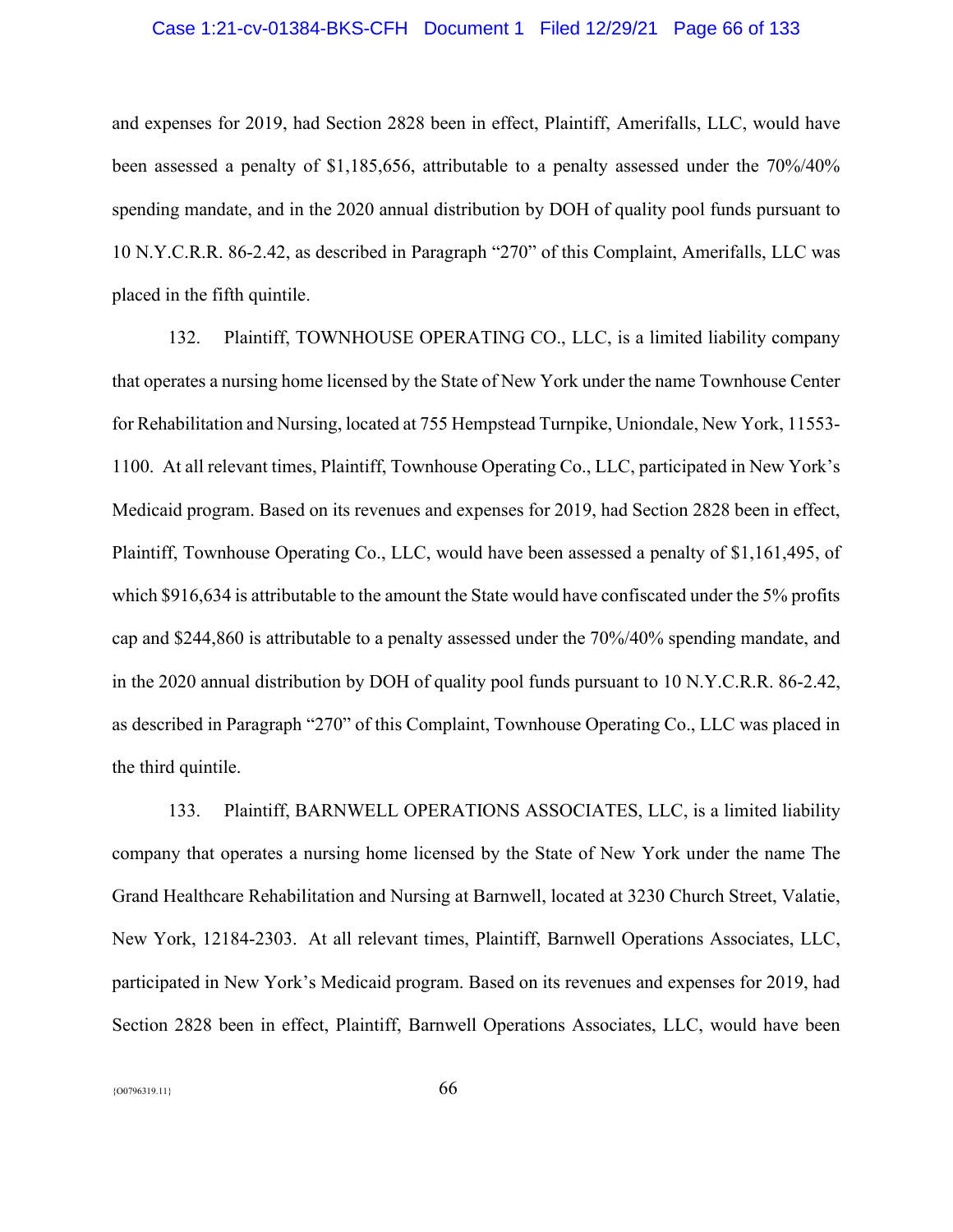# Case 1:21-cv-01384-BKS-CFH Document 1 Filed 12/29/21 Page 67 of 133

assessed a penalty of \$1,159,019, attributable to a penalty assessed under the 70%/40% spending mandate, and in the 2020 annual distribution by DOH of quality pool funds pursuant to 10 N.Y.C.R.R. 86-2.42, as described in Paragraph "270" of this Complaint, Barnwell Operations Associates, LLC was placed in the fifth quintile.

134. Plaintiff, LEONARD RUSS & LINDA MEYER RUSS, PARTNERS, a partnership, operates a nursing home licensed by the State of New York under the name Bayberry Nursing Home, located at 40 Keogh Lane, New Rochelle, New York, 10805-1308. At all relevant times, Plaintiff, Leonard Russ & Linda Meyer Russ, Partners, participated in New York's Medicaid program. Based on its revenues and expenses for 2019, had Section 2828 been in effect, Plaintiff, Leonard Russ & Linda Meyer Russ, Partners, would have been assessed a penalty of \$1,157,520, of which \$73,883 is attributable to the amount the State would have confiscated under the 5% profits cap and \$1,083,637 is attributable to a penalty assessed under the 70%/40% spending mandate, and in the 2020 annual distribution by DOH of quality pool funds pursuant to 10 N.Y.C.R.R. 86-2.42, as described in Paragraph "270" of this Complaint, Leonard Russ & Linda Meyer Russ, Partners was placed in the second quintile.

135. Plaintiff, ATLANTICARE MANAGEMENT LLC, is a limited liability company that operates a nursing home licensed by the State of New York under the name Putnam Ridge, located at 46 Mt. Ebo Road North, Brewster, New York, 10509-3600. At all relevant times, Plaintiff, Atlanticare Management LLC, participated in New York's Medicaid program. Based on its revenues and expenses for 2019, had Section 2828 been in effect, Plaintiff, Atlanticare Management LLC, would have been assessed a penalty of \$1,144,358, attributable to a penalty assessed under the 70%/40% spending mandate, and in the 2020 annual distribution by DOH of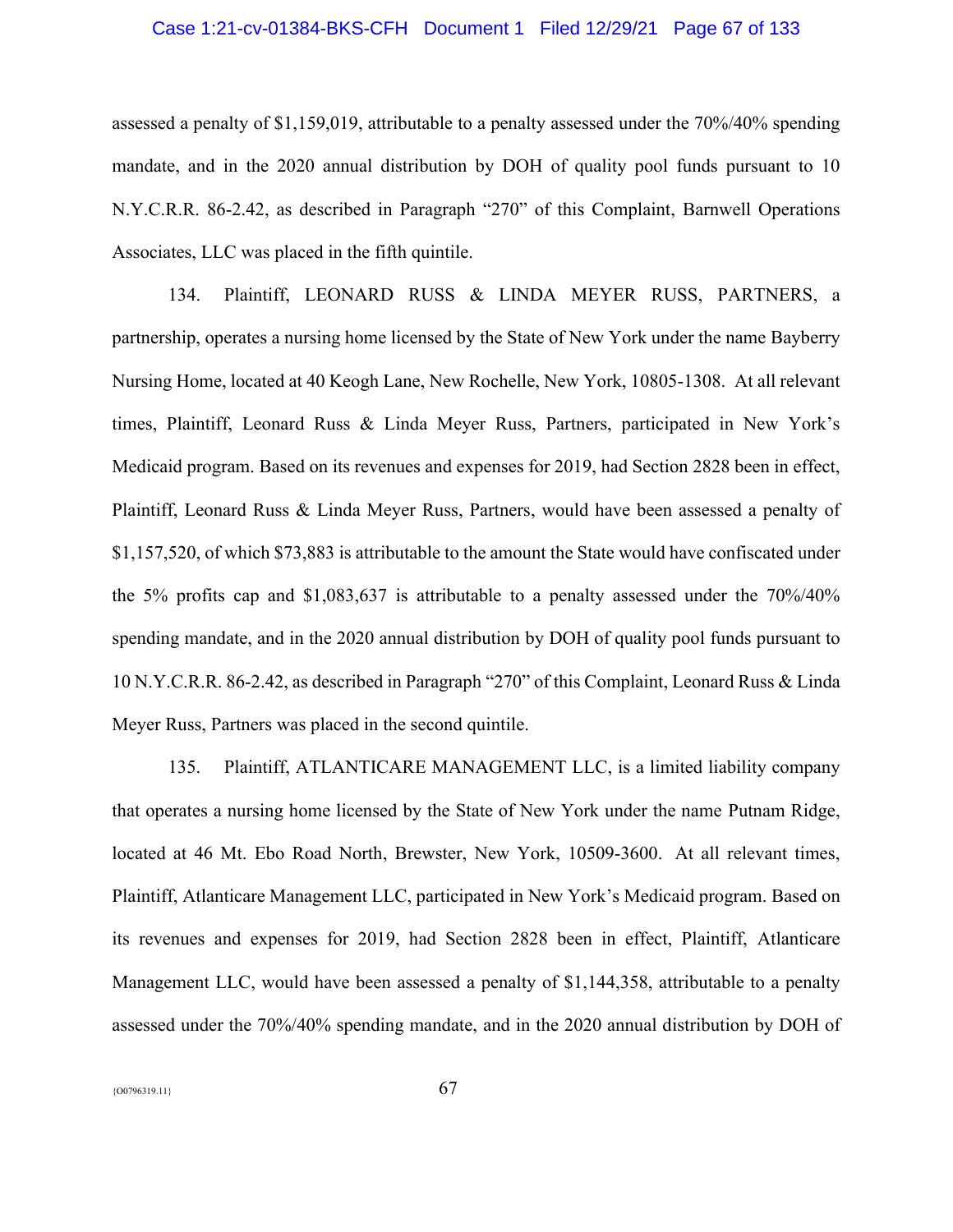### Case 1:21-cv-01384-BKS-CFH Document 1 Filed 12/29/21 Page 68 of 133

quality pool funds pursuant to 10 N.Y.C.R.R. 86-2.42, as described in Paragraph "270" of this Complaint, Atlanticare Management LLC was placed in the fifth quintile.

136. Plaintiff, BERKSHIRE NURSING HOME LLC, is a limited liability company that operates a nursing home licensed by the State of New York under the name Berkshire Nursing & Rehabilitation Center, located at 10 Berkshire Road, West Babylon, New York, 11704. At all relevant times, Plaintiff, Berkshire Nursing Home LLC, participated in New York's Medicaid program. Based on its revenues and expenses for 2019, had Section 2828 been in effect, Plaintiff, Berkshire Nursing Home LLC, would have been assessed a penalty of \$1,136,538 attributable to the amount the State would have confiscated under the 5% profits cap, and in the 2020 annual distribution by DOH of quality pool funds pursuant to 10 N.Y.C.R.R. 86-2.42, as described in Paragraph "270" of this Complaint, Berkshire Nursing Home LLC was placed in the fourth quintile.

137. Plaintiff, PROSPECT ACQUISITION I LLC, is a limited liability company that operates a nursing home licensed by the State of New York under the name Prospect Acquisition I LLC, located at 727 Classon Avenue, Brooklyn, New York, 11238. At all relevant times, Plaintiff, Prospect Acquisition I LLC, participated in New York's Medicaid program. Based on its revenues and expenses for 2019, had Section 2828 been in effect, Plaintiff, Prospect Acquisition I LLC, would have been assessed a penalty of \$1,132,967, attributable to a penalty assessed under the 70%/40% spending mandate, and in the 2020 annual distribution by DOH of quality pool funds pursuant to 10 N.Y.C.R.R. 86-2.42, as described in Paragraph "270" of this Complaint, Prospect Acquisition I LLC was placed in the fourth quintile.

138. Plaintiff, BETHANY OPERTAING CO. LLC, is a limited liability company that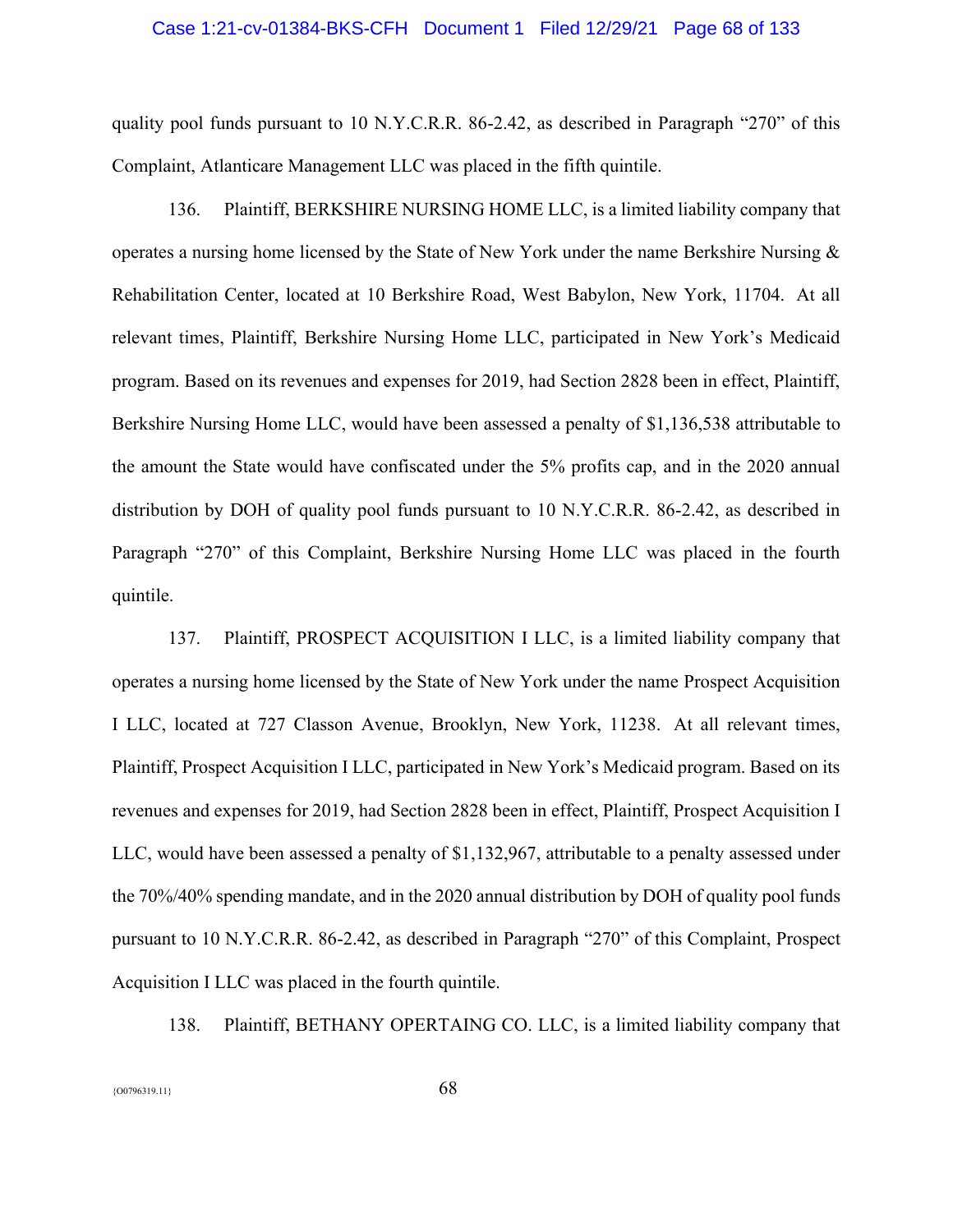# Case 1:21-cv-01384-BKS-CFH Document 1 Filed 12/29/21 Page 69 of 133

operates a nursing home licensed by the State of New York under the name Bethany Skilled Living Center, located at 800 W Chestnut Street, Rome, New York, 13440-2364. At all relevant times, Plaintiff, Bethany Opertaing Co. LLC, participated in New York's Medicaid program. Based on its revenues and expenses for 2019, had Section 2828 been in effect, Plaintiff, Bethany Opertaing Co. LLC, would have been assessed a penalty of \$1,115,253, of which \$604,469 is attributable to the amount the State would have confiscated under the 5% profits cap and \$510,784 is attributable to a penalty assessed under the 70%/40% spending mandate, and in the 2020 annual distribution by DOH of quality pool funds pursuant to 10 N.Y.C.R.R. 86-2.42, as described in Paragraph "270" of this Complaint, Bethany Opertaing Co. LLC was placed in the fourth quintile.

139. Plaintiff, GRAND MANOR HEALTH RELATED FACILITY, INC., a corporation, operates a nursing home licensed by the State of New York under the name Grand Manor Nursing & Rehabilitation Center, located at 700 White Plains Road, Bronx, New York, 10473-2696. At all relevant times, Plaintiff, Grand Manor Health Related Facility, Inc., participated in New York's Medicaid program. Based on its revenues and expenses for 2019, had Section 2828 been in effect, Plaintiff, Grand Manor Health Related Facility, Inc., would have been assessed a penalty of \$1,103,812, attributable to a penalty assessed under the 70%/40% spending mandate, and in the 2020 annual distribution by DOH of quality pool funds pursuant to 10 N.Y.C.R.R. 86-2.42, as described in Paragraph "270" of this Complaint, Grand Manor Health Related Facility, Inc. was placed in the fourth quintile.

140. Plaintiff, ST. MARKS BROOKYLN ASSOCIATES L.L.C., is a limited liability company that operates a nursing home licensed by the State of New York under the name Crown Heights Center for Nursing and Rehabilitation, located at 810-20 St Marks Avenue, Brooklyn,

 ${69}$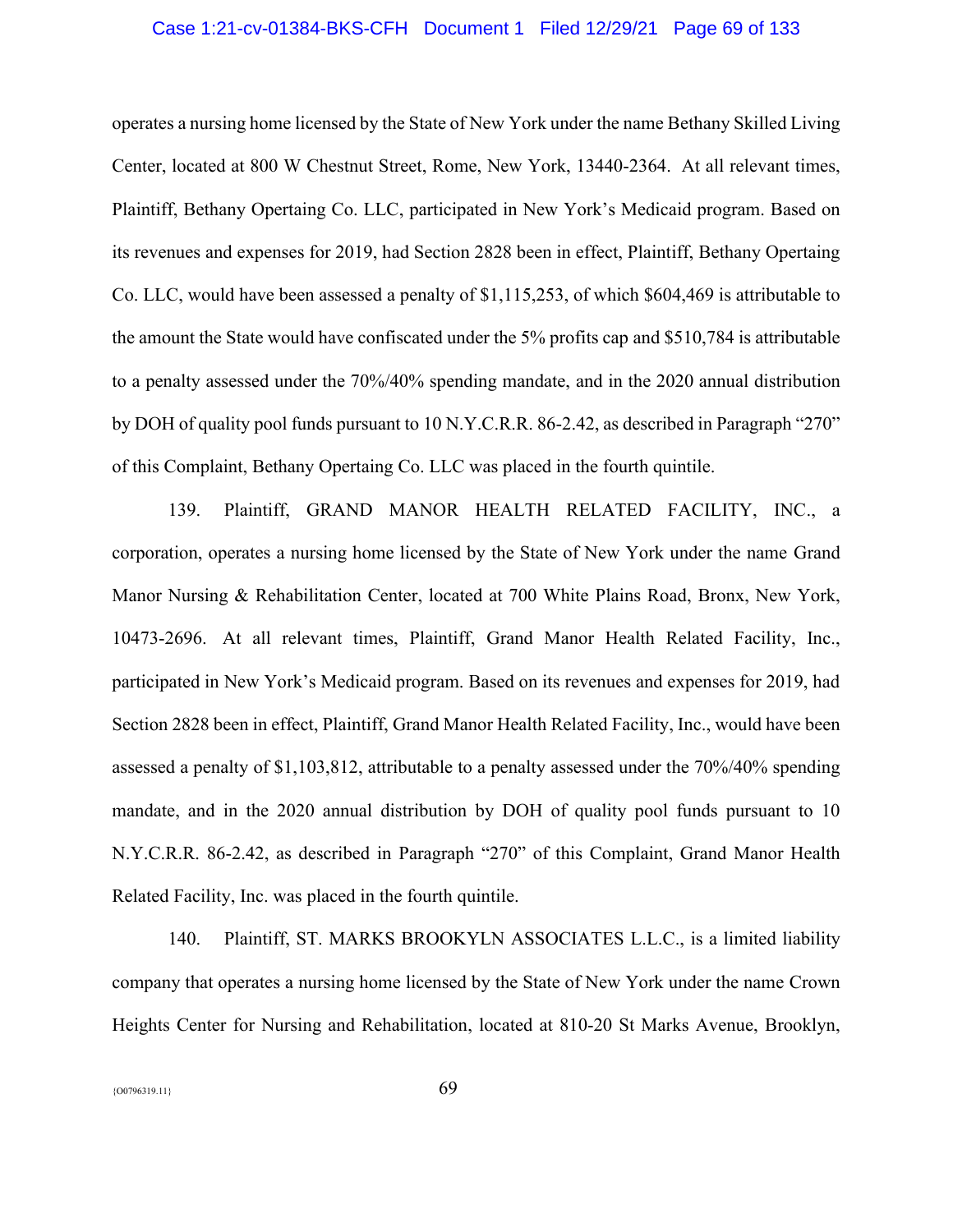# Case 1:21-cv-01384-BKS-CFH Document 1 Filed 12/29/21 Page 70 of 133

New York, 11213. At all relevant times, Plaintiff, St. Marks Brookyln Associates L.L.C., participated in New York's Medicaid program. Based on its revenues and expenses for 2019, had Section 2828 been in effect, Plaintiff, St. Marks Brookyln Associates L.L.C., would have been assessed a penalty of \$1,101,98, attributable to a penalty assessed under the 70%/40% spending mandate, and in the 2020 annual distribution by DOH of quality pool funds pursuant to 10 N.Y.C.R.R. 86-2.42, as described in Paragraph "270" of this Complaint, St. Marks Brookyln Associates L.L.C. was placed in the third quintile.

141. Plaintiff, THE CENTER FOR REHABILITATION AND HEALTHCARE AT DUTCHESS, LLC, is a limited liability company that operates a nursing home licensed by the State of New York under the name The Grand Rehabilitation and Nursing at Pawling, located at 9 Reservoir Road, Pawling, New York, 12564-1715. At all relevant times, Plaintiff, The Center for Rehabilitation and Healthcare at Dutchess, LLC, participated in New York's Medicaid program. Based on its revenues and expenses for 2019, had Section 2828 been in effect, Plaintiff, The Center for Rehabilitation and Healthcare at Dutchess, LLC, would have been assessed a penalty of \$1,074,618, attributable to a penalty assessed under the 70%/40% spending mandate, and in the 2020 annual distribution by DOH of quality pool funds pursuant to 10 N.Y.C.R.R. 86-2.42, as described in Paragraph "270" of this Complaint, The Center for Rehabilitation and Healthcare at Dutchess, LLC was placed in the fifth quintile.

142. Plaintiff, SUTTON PARK CENTER FOR NURSING AND REHABILITATION, LLC, is a limited liability company that operates a nursing home licensed by the State of New York under the name Sutton Park Center for Nursing & Rehabilitation, located at 31 Lockwood Avenue, New Rochelle, New York, 10801. At all relevant times, Plaintiff, Sutton Park Center for

 ${500796319.11}$   $70$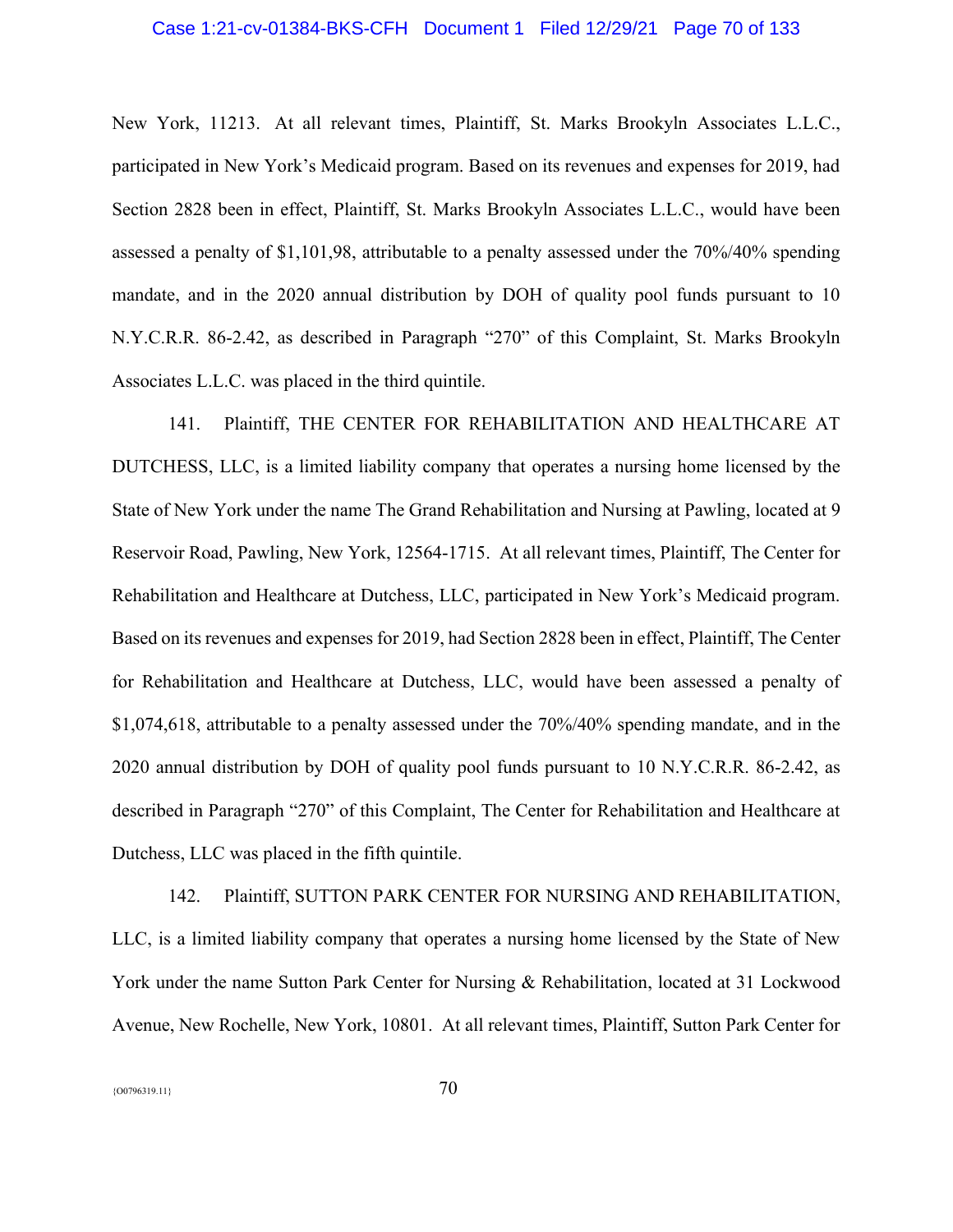# Case 1:21-cv-01384-BKS-CFH Document 1 Filed 12/29/21 Page 71 of 133

Nursing and Rehabilitation, LLC, participated in New York's Medicaid program. Based on its revenues and expenses for 2019, had Section 2828 been in effect, Plaintiff, Sutton Park Center for Nursing and Rehabilitation, LLC, would have been assessed a penalty of \$1,068,463, attributable to a penalty assessed under the 70%/40% spending mandate, and in the 2020 annual distribution by DOH of quality pool funds pursuant to 10 N.Y.C.R.R. 86-2.42, as described in Paragraph "270" of this Complaint, Sutton Park Center for Nursing and Rehabilitation, LLC was placed in the third quintile.

143. Plaintiff, PARK MANOR ACQUISITION II, LLC, is a limited liability company that operates a nursing home licensed by the State of New York under the name Middletown Park Rehabilitation & Health Care Center, located at 121 Dunning Road, Middletown, New York, 10940-2243. At all relevant times, Plaintiff, Park Manor Acquisition II, LLC, participated in New York's Medicaid program. Based on its revenues and expenses for 2019, had Section 2828 been in effect, Plaintiff, Park Manor Acquisition II, LLC, would have been assessed a penalty of \$1,062,337, of which \$450,947 is attributable to the amount the State would have confiscated under the 5% profits cap and \$611,389 is attributable to a penalty assessed under the 70%/40% spending mandate, and in the 2020 annual distribution by DOH of quality pool funds pursuant to 10 N.Y.C.R.R. 86-2.42, as described in Paragraph "270" of this Complaint, Park Manor Acquisition II, LLC was placed in the first quintile.

144. Plaintiff, FIELDSTON OPERATING LLC, is a limited liability company that operates a nursing home licensed by the State of New York under the name Fieldston Lodge Care Center, located at 666 Kappock Street, Bronx, New York, 10463-7704. At all relevant times, Plaintiff, Fieldston Operating LLC, participated in New York's Medicaid program. Based on its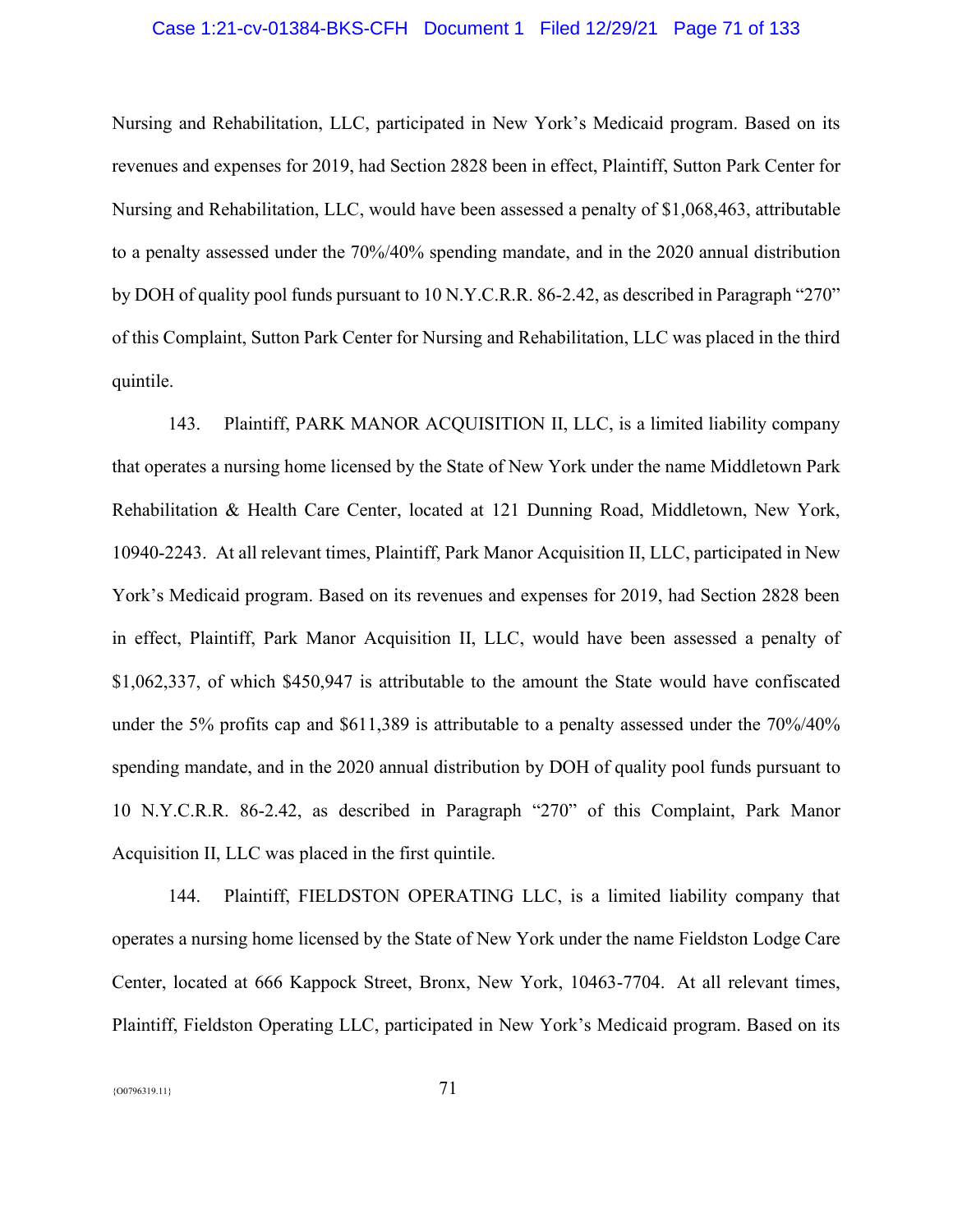# Case 1:21-cv-01384-BKS-CFH Document 1 Filed 12/29/21 Page 72 of 133

revenues and expenses for 2019, had Section 2828 been in effect, Plaintiff, Fieldston Operating LLC, would have been assessed a penalty of \$1,052,002, attributable to a penalty assessed under the 70%/40% spending mandate, and in the 2020 annual distribution by DOH of quality pool funds pursuant to 10 N.Y.C.R.R. 86-2.42, as described in Paragraph "270" of this Complaint, Fieldston Operating LLC was placed in the second quintile.

145. Plaintiff, PAVILLION OPERATIONS LLC, is a limited liability company that operates a nursing home licensed by the State of New York under the name Corning Center for Rehabilitation and Healthcare, located at 205 E. First Street, Corning, New York, 14830-2809. At all relevant times, Plaintiff, Pavillion Operations LLC, participated in New York's Medicaid program. Based on its revenues and expenses for 2019, had Section 2828 been in effect, Plaintiff, Pavillion Operations LLC, would have been assessed a penalty of \$1,014,277, attributable to a penalty assessed under the 70%/40% spending mandate, and in the 2020 annual distribution by DOH of quality pool funds pursuant to 10 N.Y.C.R.R. 86-2.42, as described in Paragraph "270" of this Complaint, Pavillion Operations LLC was placed in the fourth quintile.

146. Plaintiff, SUSQUEHANNA NURSING & REHABILITATION CENTER LLC, is a limited liability company that operates a nursing home licensed by the State of New York under the name Susquehanna Nursing & Rehabilitation Center, located at 282 Riverside Drive, Johnson City, New York, 13790-2774. At all relevant times, Plaintiff, Susquehanna Nursing & Rehabilitation Center LLC, participated in New York's Medicaid program. Based on its revenues and expenses for 2019, had Section 2828 been in effect, Plaintiff, Susquehanna Nursing & Rehabilitation Center LLC, would have been assessed a penalty of \$1,002,804, attributable to a penalty assessed under the 70%/40% spending mandate, and in the 2020 annual distribution by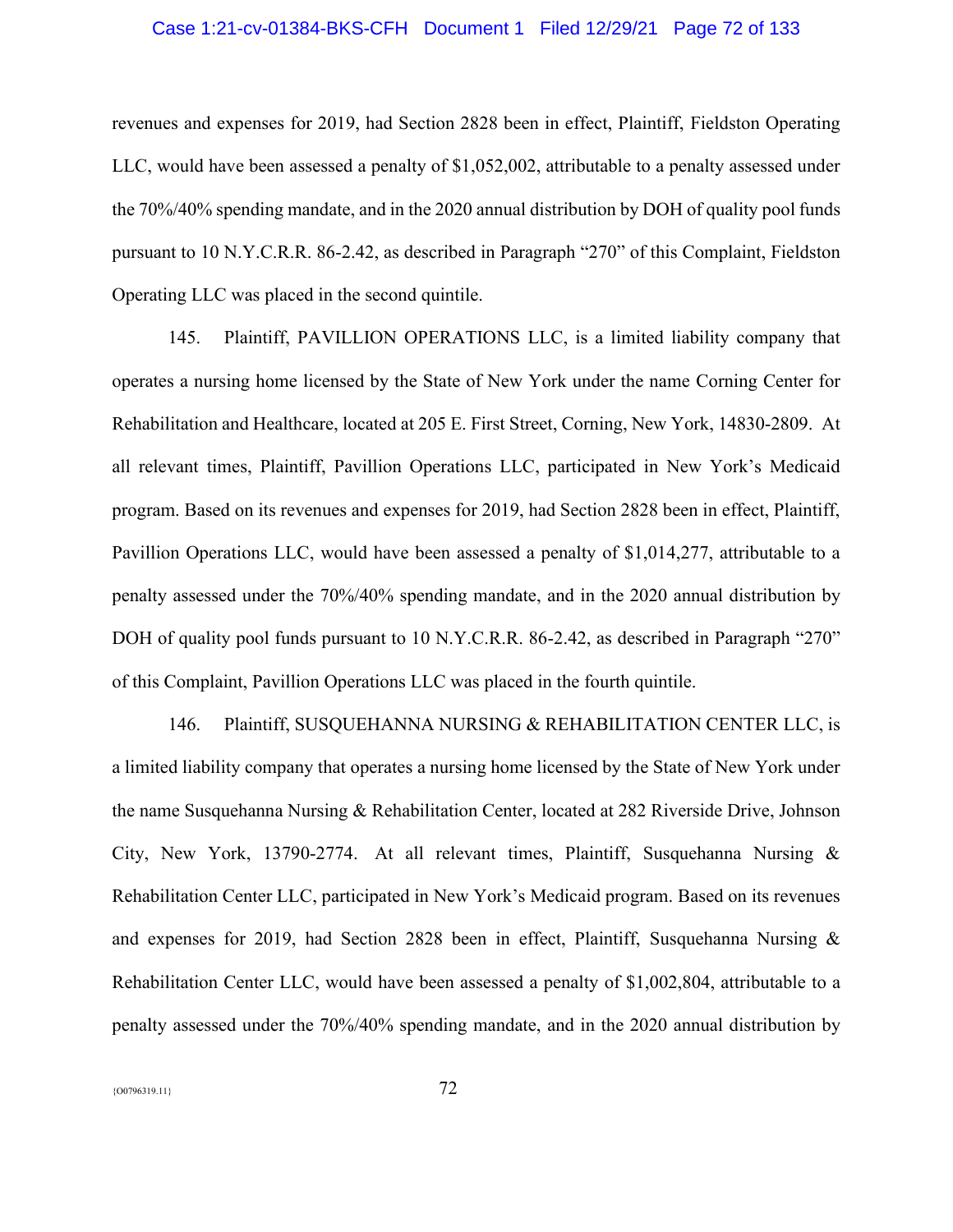# Case 1:21-cv-01384-BKS-CFH Document 1 Filed 12/29/21 Page 73 of 133

DOH of quality pool funds pursuant to 10 N.Y.C.R.R. 86-2.42, as described in Paragraph "270" of this Complaint, Susquehanna Nursing & Rehabilitation Center LLC was placed in the second quintile.

147. Plaintiff, 225 BENNETT ROAD OPERATING COMPANY, LLC, is a limited liability company that operates a nursing home licensed by the State of New York under the name ElderWood at Cheektowaga, located at 225 Bennett Road, Cheektowaga, New York, 14227- 1528. At all relevant times, Plaintiff, 225 Bennett Road Operating Company, LLC, participated in New York's Medicaid program. Based on its revenues and expenses for 2019, had Section 2828 been in effect, Plaintiff, 225 Bennett Road Operating Company, LLC, would have been assessed a penalty of \$999,718, attributable to a penalty assessed under the 70%/40% spending mandate, and in the 2020 annual distribution by DOH of quality pool funds pursuant to 10 N.Y.C.R.R. 86- 2.42, as described in Paragraph "270" of this Complaint, 225 Bennett Road Operating Company, LLC was placed in the fourth quintile.

148. Plaintiff, HARLEM CENTER FOR NURSING AND REHABILITATION, LLC, is a limited liability company that operates a nursing home licensed by the State of New York under the name Harlem Center for Nursing and Rehabilitation, located at 30 West 138th Street, New York, New York, 10037-1710. At all relevant times, Plaintiff, Harlem Center for Nursing and Rehabilitation, LLC, participated in New York's Medicaid program. Based on its revenues and expenses for 2019, had Section 2828 been in effect, Plaintiff, Harlem Center for Nursing and Rehabilitation, LLC, would have been assessed a penalty of \$999,666, attributable to a penalty assessed under the 70%/40% spending mandate, and in the 2020 annual distribution by DOH of quality pool funds pursuant to 10 N.Y.C.R.R. 86-2.42, as described in Paragraph "270" of this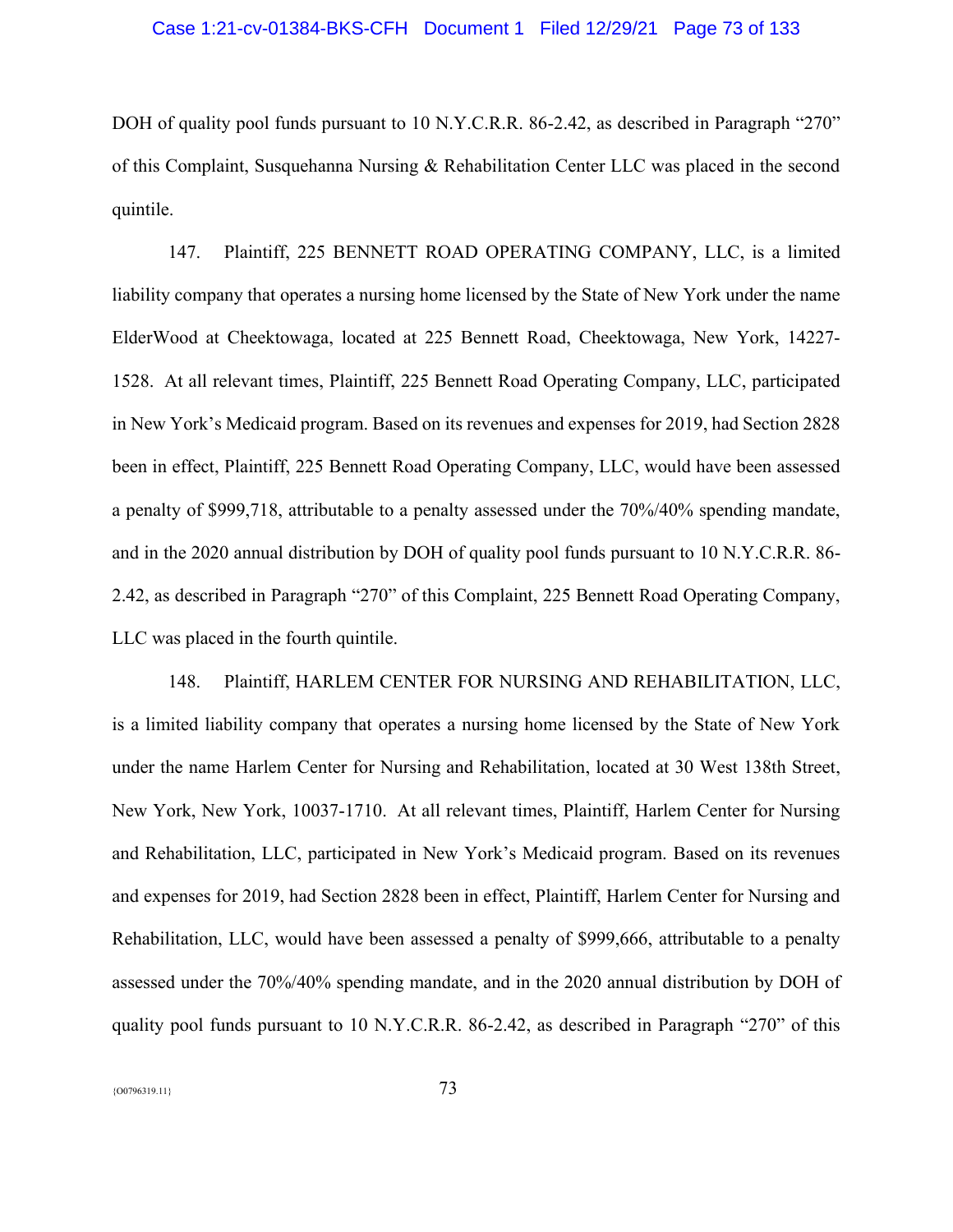# Case 1:21-cv-01384-BKS-CFH Document 1 Filed 12/29/21 Page 74 of 133

Complaint, Harlem Center for Nursing and Rehabilitation, LLC was placed in the second quintile.

149. Plaintiff, SUFFOLK CENTER RECEIVER, LLC, is a limited liability company that operates a nursing home licensed by the State of New York under the name Suffolk Center for Rehabilitation and Nursing, located at 25 Schoenfeld Blvd, Patchogue, New York, 11772- 2999. At all relevant times, Plaintiff, Suffolk Center Receiver, LLC, participated in New York's Medicaid program. Based on its revenues and expenses for 2019, had Section 2828 been in effect, Plaintiff, Suffolk Center Receiver, LLC, would have been assessed a penalty of \$974,272, attributable to a penalty assessed under the 70%/40% spending mandate, and in the 2020 annual distribution by DOH of quality pool funds pursuant to 10 N.Y.C.R.R. 86-2.42, as described in Paragraph "270" of this Complaint, Suffolk Center Receiver, LLC was placed in the fifth quintile.

150. Plaintiff, 1818 COMO PARK BOULEVARD OPERATING COMPANY, LLC, is a limited liability company that operates a nursing home licensed by the State of New York under the name ElderWood At Lancaster, located at 1818 Como Park Blvd, Lancaster, New York, 14086-2824. At all relevant times, Plaintiff, 1818 Como Park Boulevard Operating Company, LLC, participated in New York's Medicaid program. Based on its revenues and expenses for 2019, had Section 2828 been in effect, Plaintiff, 1818 Como Park Boulevard Operating Company, LLC, would have been assessed a penalty of \$970,604, of which \$210,061 is attributable to the amount the State would have confiscated under the 5% profits cap and \$760,544 is attributable to a penalty assessed under the 70%/40% spending mandate, and in the 2020 annual distribution by DOH of quality pool funds pursuant to 10 N.Y.C.R.R. 86-2.42, as described in Paragraph "270" of this Complaint, 1818 Como Park Boulevard Operating Company, LLC was placed in the first quintile.

151. Plaintiff, NEW YORK REHABILITATION CARE MGMT, LLC, is a limited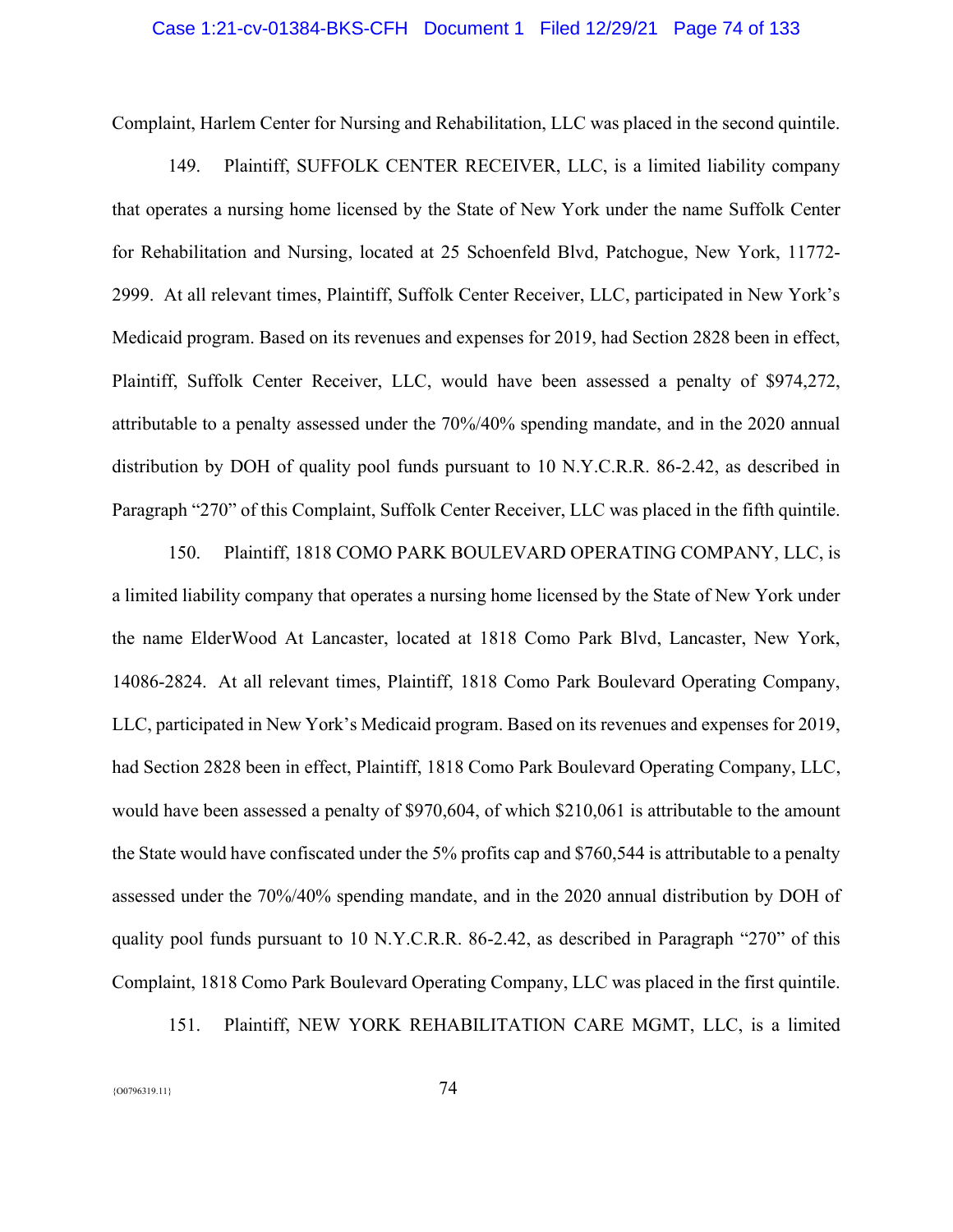# Case 1:21-cv-01384-BKS-CFH Document 1 Filed 12/29/21 Page 75 of 133

liability company that operates a nursing home licensed by the State of New York under the name New York Center for Rehabilitation & Nursing, located at 26-13 21st Street, Astoria, New York, 11102. At all relevant times, Plaintiff, New York Rehabilitation Care Mgmt, LLC, participated in New York's Medicaid program. Based on its revenues and expenses for 2019, had Section 2828 been in effect, Plaintiff, New York Rehabilitation Care Mgmt, LLC, would have been assessed a penalty of \$961,384, attributable to a penalty assessed under the 70%/40% spending mandate, and in the 2020 annual distribution by DOH of quality pool funds pursuant to 10 N.Y.C.R.R. 86-2.42, as described in Paragraph "270" of this Complaint, New York Rehabilitation Care Mgmt, LLC was placed in the third quintile.

152. Plaintiff, BRIDGEWATER CENTER FOR REHABILITATION AND NURSING, LLC, is a limited liability company that operates a nursing home licensed by the State of New York under the name Bridgewater Center For Rehabilitation and Nursing, LLC, located at 159-163 Front Street, Binghamton, New York, 13905-3103. At all relevant times, Plaintiff, Bridgewater Center For Rehabilitation and Nursing, LLC, participated in New York's Medicaid program. Based on its revenues and expenses for 2019, had Section 2828 been in effect, Plaintiff, Bridgewater Center For Rehabilitation and Nursing, LLC, would have been assessed a penalty of \$955,609, attributable to a penalty assessed under the 70%/40% spending mandate, and in the 2020 annual distribution by DOH of quality pool funds pursuant to 10 N.Y.C.R.R. 86-2.42, as described in Paragraph "270" of this Complaint, Bridgewater Center For Rehabilitation and Nursing, LLC was placed in the fifth quintile.

153. Plaintiff, HUDSON WIDE HEALTHCARE, a partnership, operates a nursing home licensed by the State of New York under the name Renaissance Rehabilitation and Nursing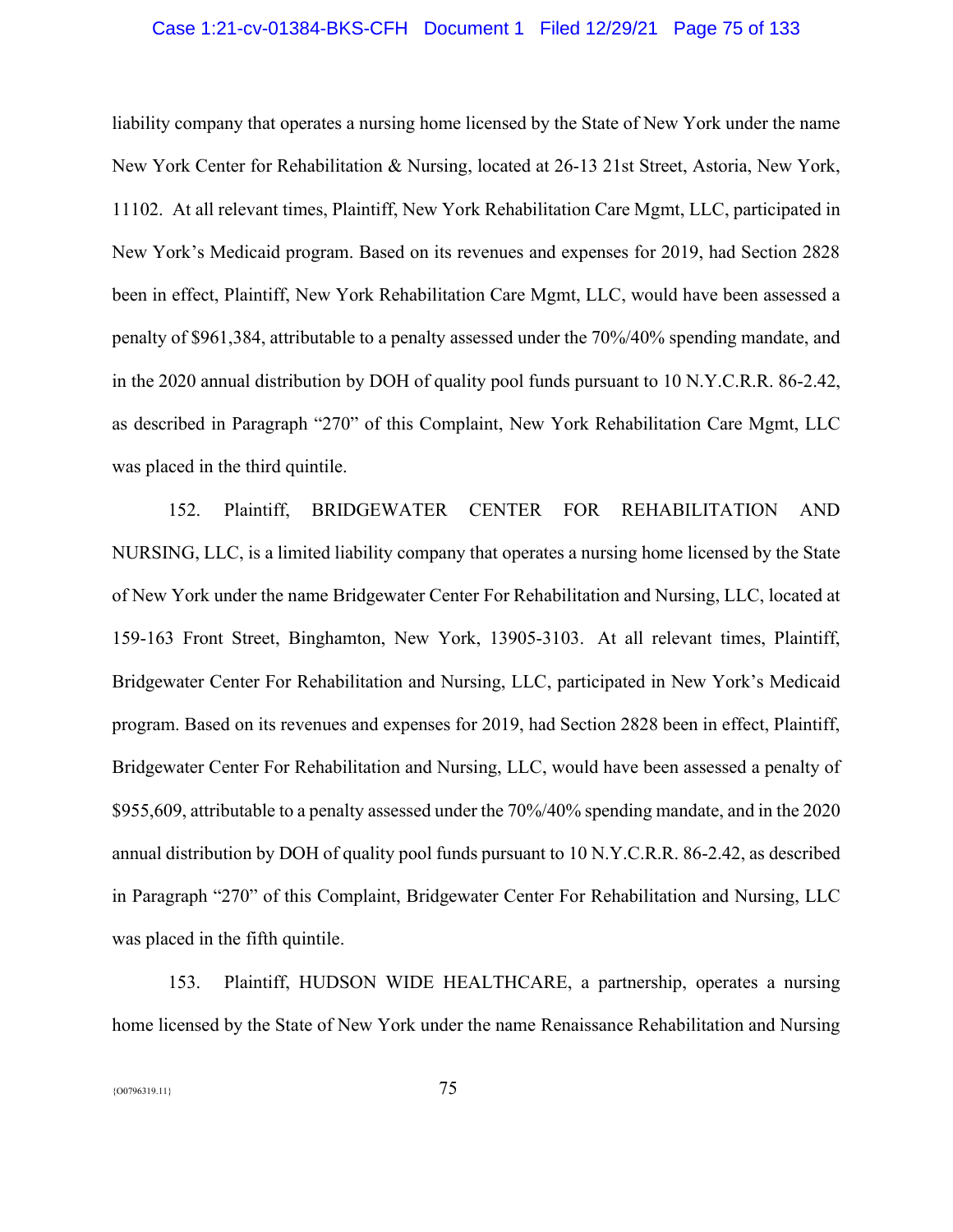# Case 1:21-cv-01384-BKS-CFH Document 1 Filed 12/29/21 Page 76 of 133

Care Center, located at 4975 Albany Post Road, Staatsburg, New York, 12580-6049. At all relevant times, Plaintiff, Hudson Wide Healthcare, participated in New York's Medicaid program. Based on its revenues and expenses for 2019, had Section 2828 been in effect, Plaintiff, Hudson Wide Healthcare, would have been assessed a penalty of \$943,546, attributable to a penalty assessed under the 70%/40% spending mandate, and in the 2020 annual distribution by DOH of quality pool funds pursuant to 10 N.Y.C.R.R. 86-2.42, as described in Paragraph "270" of this Complaint, Hudson Wide Healthcare was placed in the fifth quintile.

154. Plaintiff, EASTCHESTER REHABILITATION & HEALTH CARE CENTER, is a limited liability company that operates a nursing home licensed by the State of New York under the name Eastchester Rehabilitation & Health Care Center, located at 2700 Eastchester Road, Bronx, New York, 10469-5923. At all relevant times, Plaintiff, Eastchester Rehabilitation & Health Care Center, participated in New York's Medicaid program. Based on its revenues and expenses for 2019, had Section 2828 been in effect, Plaintiff, Eastchester Rehabilitation & Health Care Center, would have been assessed a penalty of \$934,355, attributable to a penalty assessed under the 70%/40% spending mandate, and in the 2020 annual distribution by DOH of quality pool funds pursuant to 10 N.Y.C.R.R. 86-2.42, as described in Paragraph "270" of this Complaint, Eastchester Rehabilitation & Health Care Center was placed in the fourth quintile.

155. Plaintiff, HRNC, LLC, is a limited liability company that operates a nursing home licensed by the State of New York under the name Highland Park Rehabilitation and Nursing Center, located at 160 Seneca Street, Wellsville, New York, 14895-1368. At all relevant times, Plaintiff, HRNC, LLC, participated in New York's Medicaid program. Based on its revenues and expenses for 2019, had Section 2828 been in effect, Plaintiff, HRNC, LLC, would have been

 ${76}$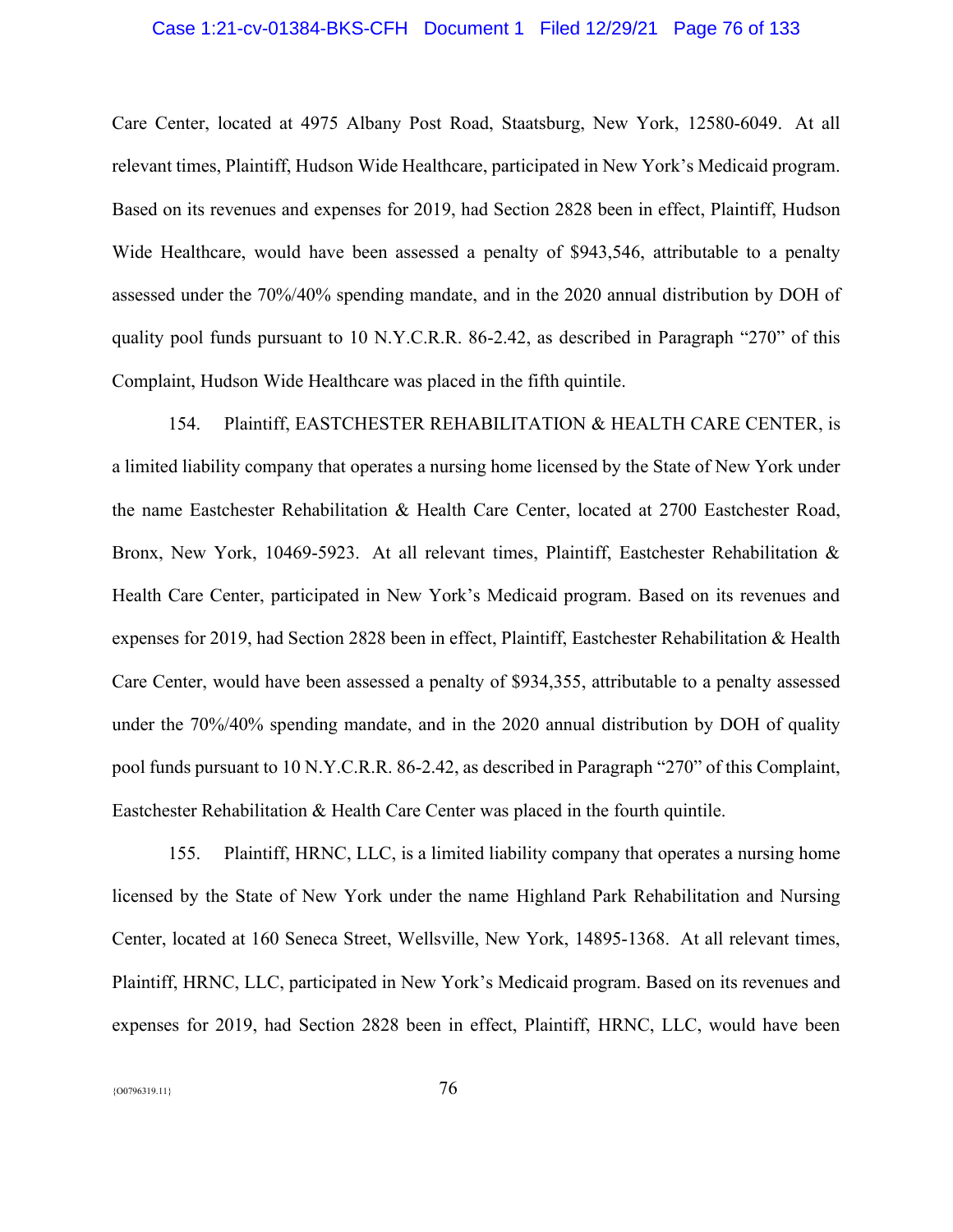## Case 1:21-cv-01384-BKS-CFH Document 1 Filed 12/29/21 Page 77 of 133

assessed a penalty of \$932,899, of which \$418,715 is attributable to the amount the State would have confiscated under the 5% profits cap and \$514,184 is attributable to a penalty assessed under the 70%/40% spending mandate, and in the 2020 annual distribution by DOH of quality pool funds pursuant to 10 N.Y.C.R.R. 86-2.42, as described in Paragraph "270" of this Complaint, HRNC, LLC was placed in the first quintile.

156. Plaintiff, SKY VIEW REHABILITATION AND HEALTH CARE CENTER LLC, is a limited liability company that operates a nursing home licensed by the State of New York under the name Sky View Rehabilitation and Health Care Center, located at 1280 Albany Post Road, Croton-on-Hudson, New York, 10520-9809. At all relevant times, Plaintiff, Sky View Rehabilitation and Health Care Center LLC, participated in New York's Medicaid program. Based on its revenues and expenses for 2019, had Section 2828 been in effect, Plaintiff, Sky View Rehabilitation and Health Care Center LLC, would have been assessed a penalty of \$926,226, attributable to a penalty assessed under the 70%/40% spending mandate, and in the 2020 annual distribution by DOH of quality pool funds pursuant to 10 N.Y.C.R.R. 86-2.42, as described in Paragraph "270" of this Complaint, Sky View Rehabilitation and Health Care Center LLC was placed in the fourth quintile.

157. Plaintiff, WESTGATE OPERATIONS ASSOCIATES LLC, is a limited liability company that operates a nursing home licensed by the State of New York under the name Rochester Center for Rehabilitation and Nursing, located at 525 Beahan Road, Rochester, New York, 14624. At all relevant times, Plaintiff, Westgate Operations Associates LLC, participated in New York's Medicaid program. Based on its revenues and expenses for 2019, had Section 2828 been in effect, Plaintiff, Westgate Operations Associates LLC, would have been assessed a penalty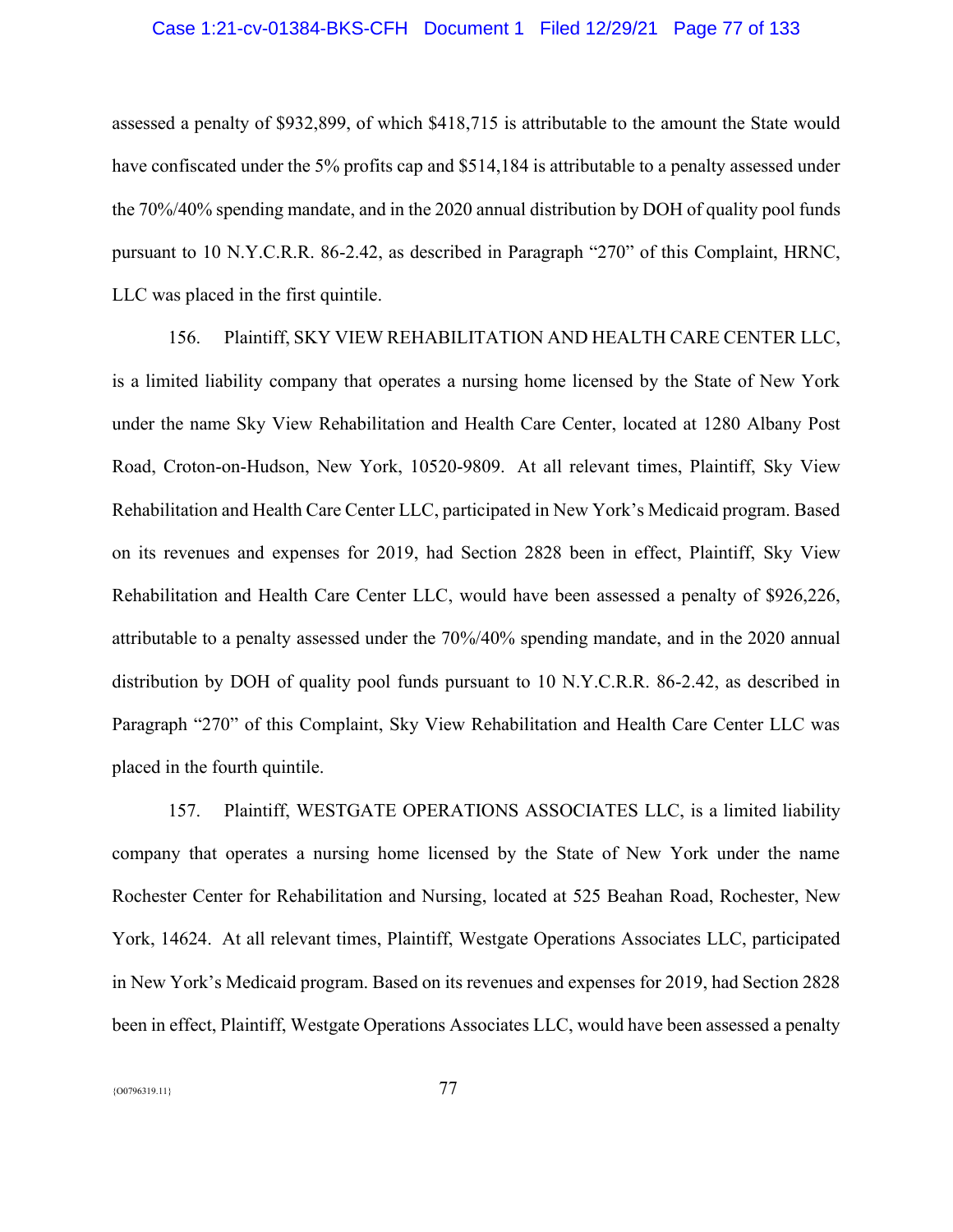# Case 1:21-cv-01384-BKS-CFH Document 1 Filed 12/29/21 Page 78 of 133

of \$907,127, attributable to a penalty assessed under the 70%/40% spending mandate, and in the 2020 annual distribution by DOH of quality pool funds pursuant to 10 N.Y.C.R.R. 86-2.42, as described in Paragraph "270" of this Complaint, Westgate Operations Associates LLC was placed in the fifth quintile.

158. Plaintiff, L&A OPERATIONAL LLC, is a limited liability company that operates a nursing home licensed by the State of New York under the name Luxor Nursing and Rehabilitation at Sayville, located at 300 Broadway Avenue, Sayville, New York, 11782-1628. At all relevant times, Plaintiff, L&A Operational LLC, participated in New York's Medicaid program. Based on its revenues and expenses for 2019, had Section 2828 been in effect, Plaintiff, L&A Operational LLC, would have been assessed a penalty of \$896,085, attributable to a penalty assessed under the 70%/40% spending mandate, and in the 2020 annual distribution by DOH of quality pool funds pursuant to 10 N.Y.C.R.R. 86-2.42, as described in Paragraph "270" of this Complaint, L&A Operational LLC was placed in the fifth quintile.

159. Plaintiff, ROCKAWAY CARE CENTER, LLC, is a limited liability company that operates a nursing home licensed by the State of New York under the name Rockaway Care Center, located at 353 Beach 48th Street, Edgemere, New York, 11691. At all relevant times, Plaintiff, Rockaway Care Center, LLC, participated in New York's Medicaid program. Based on its revenues and expenses for 2019, had Section 2828 been in effect, Plaintiff, Rockaway Care Center, LLC, would have been assessed a penalty of \$872,506, attributable to a penalty assessed under the 70%/40% spending mandate, and in the 2020 annual distribution by DOH of quality pool funds pursuant to 10 N.Y.C.R.R. 86-2.42, as described in Paragraph "270" of this Complaint, Rockaway Care Center, LLC was placed in the fourth quintile.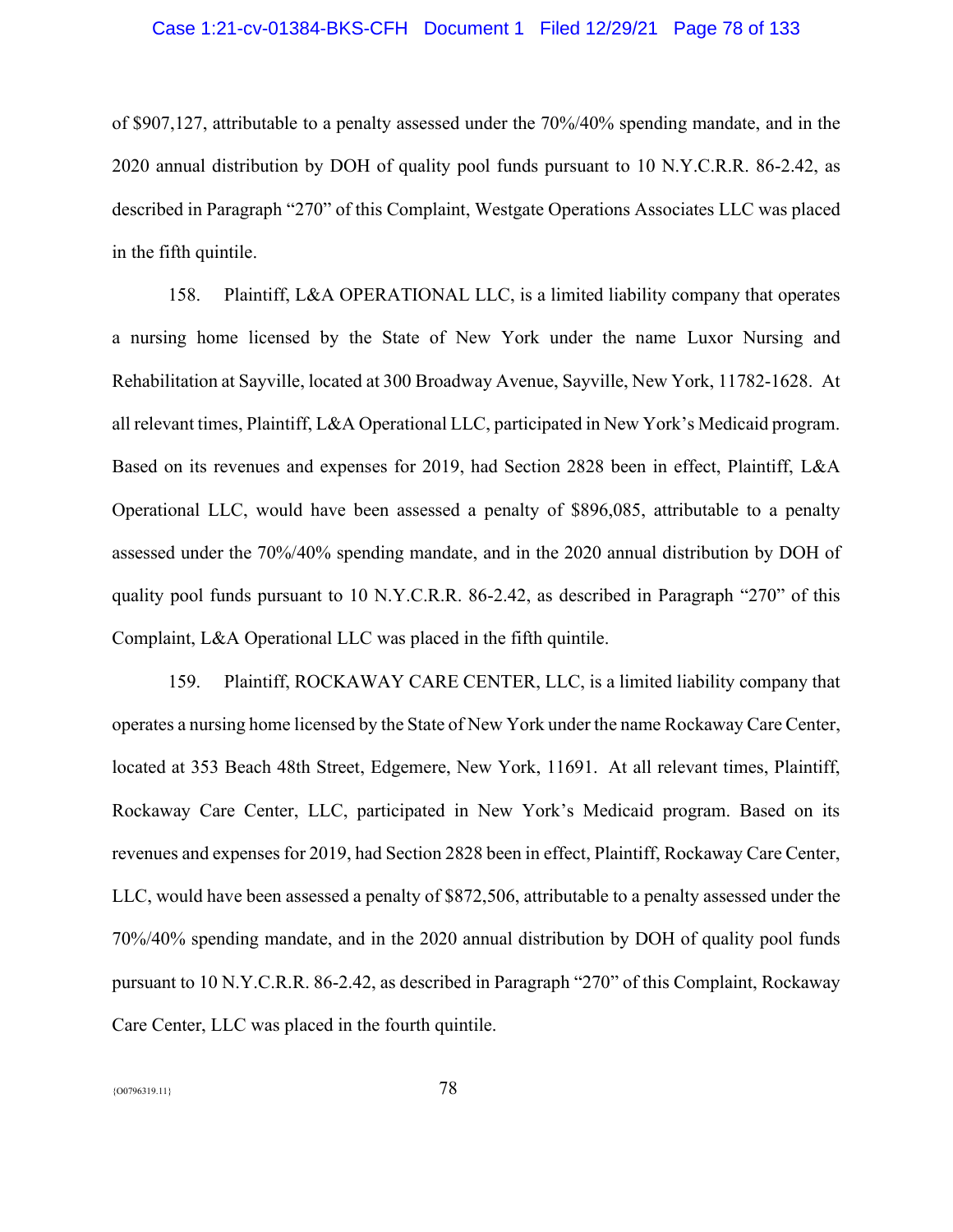#### Case 1:21-cv-01384-BKS-CFH Document 1 Filed 12/29/21 Page 79 of 133

160. Plaintiff, NORTHERN METROPOLITAN RESIDENTIAL HEALTH CARE, a not-for-profit corporation, operates a nursing home licensed by the State of New York under the name Northern Metropolitan Residential Health Care, located at 225 Maple Avenue, Monsey, New York, 10952-2715. At all relevant times, Plaintiff, Northern Metropolitan Residential Health Care, participated in New York's Medicaid program. Based on its revenues and expenses for 2019, had Section 2828 been in effect, Plaintiff, Northern Metropolitan Residential Health Care, would have been assessed a penalty of \$839,507, of which \$107,079 is attributable to the amount the State would have confiscated under the 5% profits cap and \$732,428 is attributable to a penalty assessed under the 70%/40% spending mandate, and in the 2020 annual distribution by DOH of quality pool funds pursuant to 10 N.Y.C.R.R. 86-2.42, as described in Paragraph "270" of this Complaint, Northern Metropolitan Residential Health Care was placed in the fifth quintile.

161. Plaintiff, CPRNC, LLC, is a limited liability company that operates a nursing home licensed by the State of New York under the name CPRNC, LLC, located at 116 Martin Luther King East, Syracuse, New York, 13205-1110. At all relevant times, Plaintiff, CPRNC, LLC, participated in New York's Medicaid program. Based on its revenues and expenses for 2019, had Section 2828 been in effect, Plaintiff, CPRNC, LLC, would have been assessed a penalty of \$805,111, attributable to a penalty assessed under the 70%/40% spending mandate, and in the 2020 annual distribution by DOH of quality pool funds pursuant to 10 N.Y.C.R.R. 86-2.42, as described in Paragraph "270" of this Complaint, CPRNC, LLC was placed in the first quintile.

162. Plaintiff, HIGHLAND NURSING HOME, INC., a corporation, operates a nursing home licensed by the State of New York under the name Highland Nursing Home, located at 182 Highland Road, Massena, New York, 13662-3281. At all relevant times, Plaintiff, Highland

{O0796319.11} 79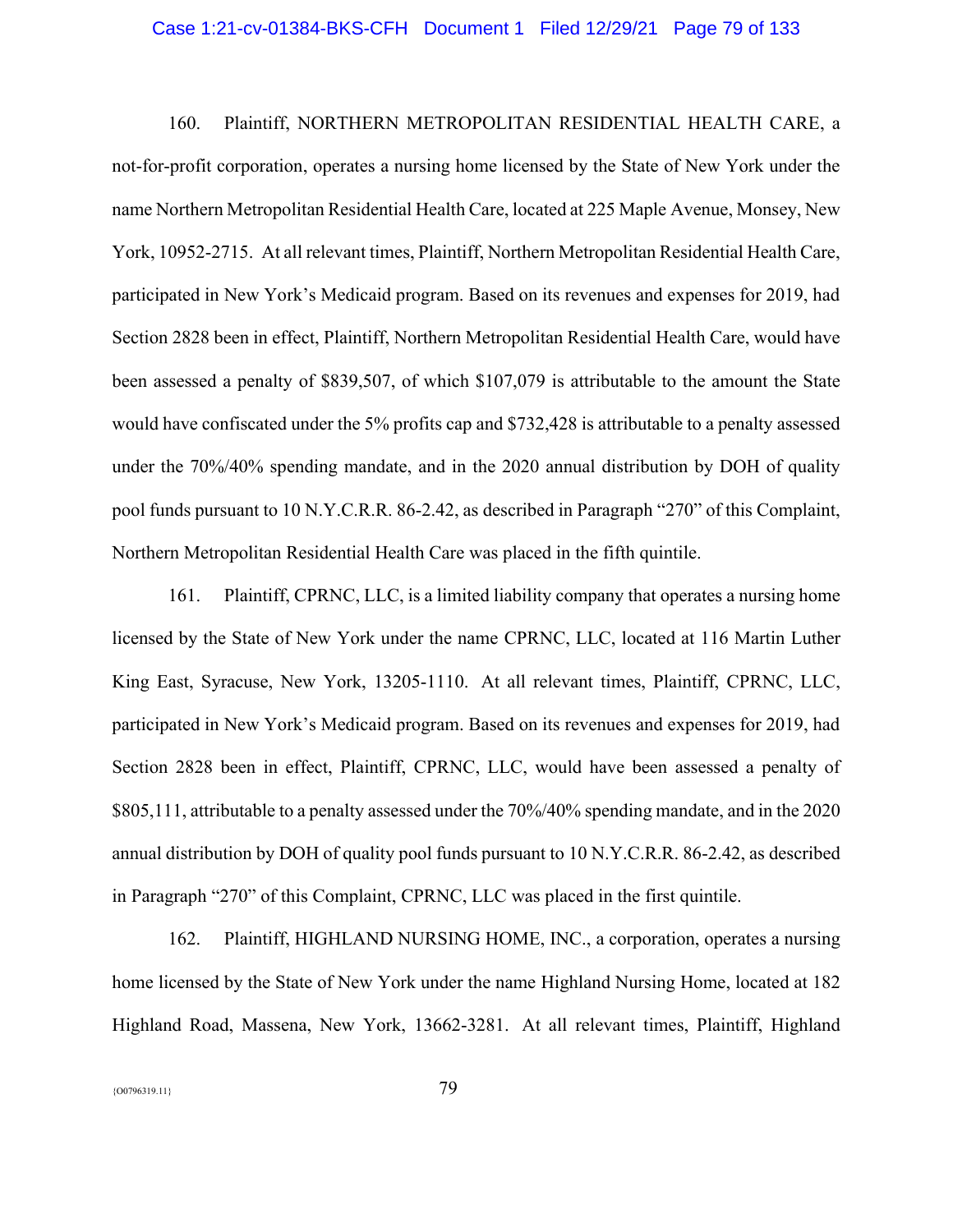# Case 1:21-cv-01384-BKS-CFH Document 1 Filed 12/29/21 Page 80 of 133

Nursing Home, Inc., participated in New York's Medicaid program. Based on its revenues and expenses for 2019, had Section 2828 been in effect, Plaintiff, Highland Nursing Home, Inc., would have been assessed a penalty of \$799,815, attributable to a penalty assessed under the  $70\%/40\%$ spending mandate, and in the 2020 annual distribution by DOH of quality pool funds pursuant to 10 N.Y.C.R.R. 86-2.42, as described in Paragraph "270" of this Complaint, Highland Nursing Home, Inc. was placed in the third quintile.

163. Plaintiff, OAK HILL OPERATING CO LLC, is a limited liability company that operates a nursing home licensed by the State of New York under the name Oak Hill Manor, located at 602 Hudson Street, Ithaca, New York, 14850. At all relevant times, Plaintiff, Oak Hill Operating Co LLC, participated in New York's Medicaid program. Based on its revenues and expenses for 2019, had Section 2828 been in effect, Plaintiff, Oak Hill Operating Co LLC, would have been assessed a penalty of \$791,876, attributable to a penalty assessed under the 70%/40% spending mandate, and in the 2020 annual distribution by DOH of quality pool funds pursuant to 10 N.Y.C.R.R. 86-2.42, as described in Paragraph "270" of this Complaint, Oak Hill Operating Co LLC was placed in the fourth quintile.

164. Plaintiff, ABSOLUT CENTER FOR NURSING AND REHABILITATION AT ALLEGANY LLC, is a limited liability company that operates a nursing home licensed by the State of New York under the name Absolut Center for Nursing and Rehabilitation at Allegany LLC, located at 2178 North 5th Street, Allegany, New York, 14706. At all relevant times, Plaintiff, Absolut Center for Nursing and Rehabilitation at Allegany LLC, participated in New York's Medicaid program. Based on its revenues and expenses for 2019, had Section 2828 been in effect, Plaintiff, Absolut Center for Nursing and Rehabilitation at Allegany LLC, would have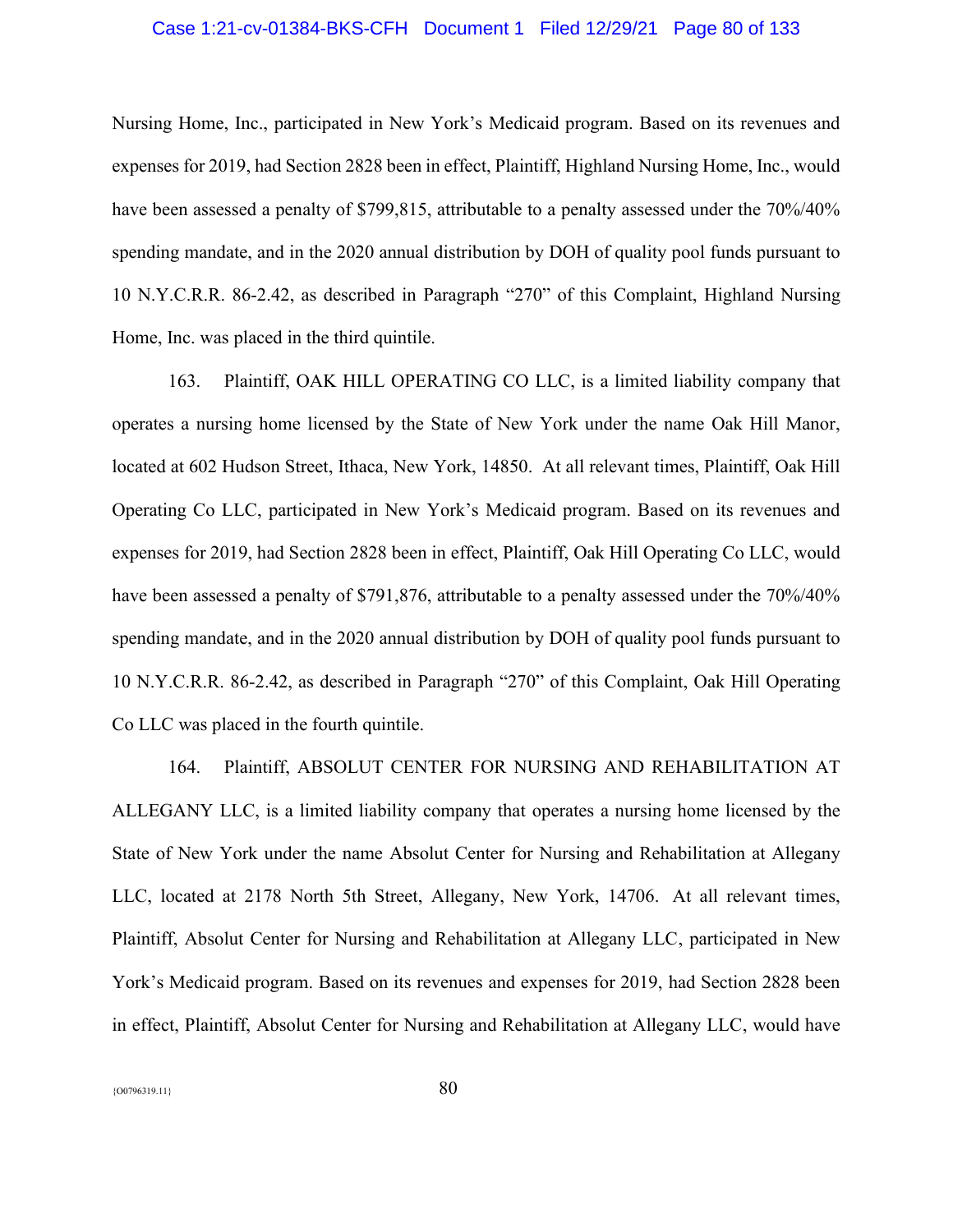# Case 1:21-cv-01384-BKS-CFH Document 1 Filed 12/29/21 Page 81 of 133

been assessed a penalty of \$785,433, of which \$306,899 is attributable to the amount the State would have confiscated under the 5% profits cap and \$478,534 is attributable to a penalty assessed under the 70%/40% spending mandate, and in the 2020 annual distribution by DOH of quality pool funds pursuant to 10 N.Y.C.R.R. 86-2.42, as described in Paragraph "270" of this Complaint, Absolut Center for Nursing and Rehabilitation at Allegany LLC was placed in the first quintile.

165. Plaintiff, CLR CARTHAGE LLC, is a limited liability company that operates a nursing home licensed by the State of New York under the name Carthage Center for Rehabilitation and Nursing, located at 1045 West Street, Carthage, New York, 13619-9790. At all relevant times, Plaintiff, CLR Carthage LLC, participated in New York's Medicaid program. Based on its revenues and expenses for 2019, had Section 2828 been in effect, Plaintiff, CLR Carthage LLC, would have been assessed a penalty of \$777,073, of which \$267,478 is attributable to the amount the State would have confiscated under the 5% profits cap and \$509,596 is attributable to a penalty assessed under the 70%/40% spending mandate, and in the 2020 annual distribution by DOH of quality pool funds pursuant to 10 N.Y.C.R.R. 86-2.42, as described in Paragraph "270" of this Complaint, CLR Carthage LLC was placed in the fourth quintile.

166. Plaintiff, WILLIAMSBURG SERVICES, LLC, is a limited liability company that operates a nursing home licensed by the State of New York under the name Bedford Center for Nursing and Rehabilitation, located at 40 Heyward Street, Brooklyn, New York, 11249. At all relevant times, Plaintiff, Williamsburg Services, LLC, participated in New York's Medicaid program. Based on its revenues and expenses for 2019, had Section 2828 been in effect, Plaintiff, Williamsburg Services, LLC, would have been assessed a penalty of \$773,646, of which \$224,827 is attributable to the amount the State would have confiscated under the 5% profits cap and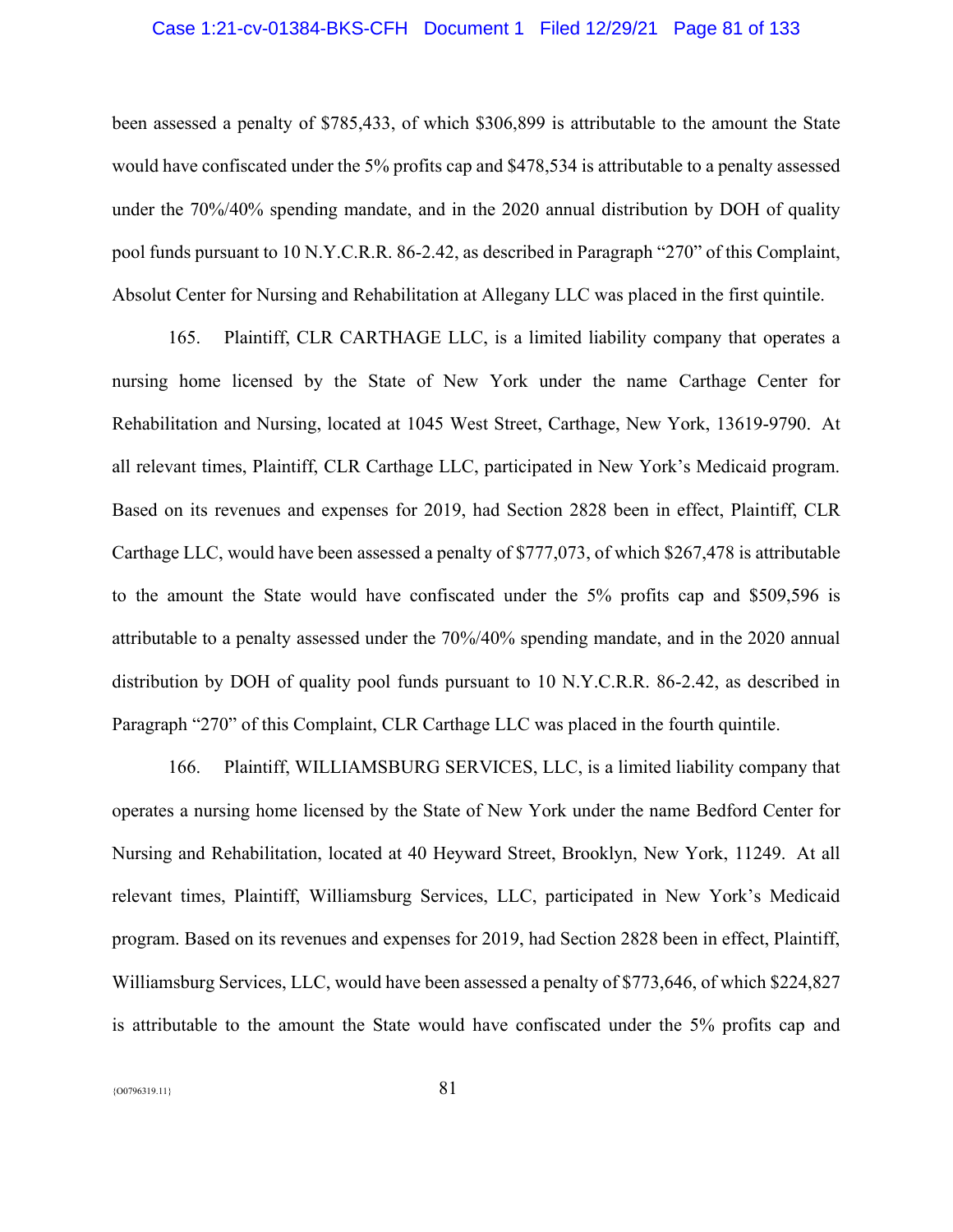# Case 1:21-cv-01384-BKS-CFH Document 1 Filed 12/29/21 Page 82 of 133

\$548,819 is attributable to a penalty assessed under the 70%/40% spending mandate, and in the 2020 annual distribution by DOH of quality pool funds pursuant to 10 N.Y.C.R.R. 86-2.42, as described in Paragraph "270" of this Complaint, Williamsburg Services, LLC was placed in the second quintile.

167. Plaintiff, OTSEGO SNF OPERATIONS ASSOCIATES LLC, is a limited liability company that operates a nursing home licensed by the State of New York under the name Cooperstown Center for Rehabilitation and Nursing, located at 128 Phoenix Mills Cross Road, Cooperstown, New York, 13326. At all relevant times, Plaintiff, Otsego SNF Operations Associates LLC, participated in New York's Medicaid program. Based on its revenues and expenses for 2019, had Section 2828 been in effect, Plaintiff, Otsego SNF Operations Associates LLC, would have been assessed a penalty of \$764,192, attributable to a penalty assessed under the 70%/40% spending mandate, and in the 2020 annual distribution by DOH of quality pool funds pursuant to 10 N.Y.C.R.R. 86-2.42, as described in Paragraph "270" of this Complaint, Otsego SNF Operations Associates LLC was placed in the none listed quintile.

168. Plaintiff, GOLDEN GATE REHABILITATION AND HEALTH CARE CENTER LLC, is a limited liability company that operates a nursing home licensed by the State of New York under the name Golden Gate Rehabilitation and Health Care Center, located at 191 Bradley Avenue, Staten Island, New York, 10314-5196. At all relevant times, Plaintiff, Golden Gate Rehabilitation and Health Care Center LLC, participated in New York's Medicaid program. Based on its revenues and expenses for 2019, had Section 2828 been in effect, Plaintiff, Golden Gate Rehabilitation and Health Care Center LLC, would have been assessed a penalty of \$761,575, attributable to a penalty assessed under the 70%/40% spending mandate, and in the 2020 annual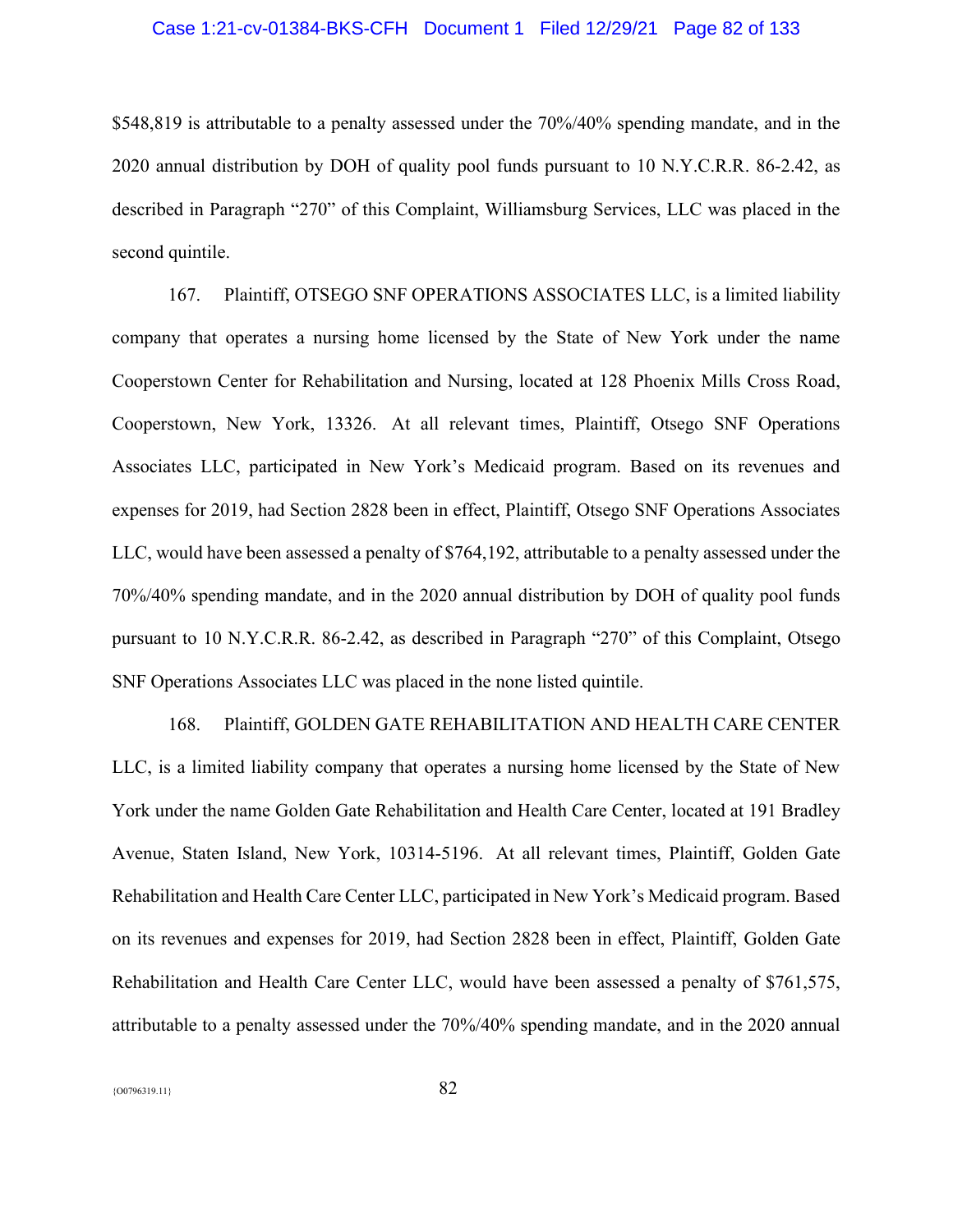# Case 1:21-cv-01384-BKS-CFH Document 1 Filed 12/29/21 Page 83 of 133

distribution by DOH of quality pool funds pursuant to 10 N.Y.C.R.R. 86-2.42, as described in Paragraph "270" of this Complaint, Golden Gate Rehabilitation and Health Care Center LLC was placed in the fourth quintile.

169. Plaintiff, 185 OLD MILITARY ROAD OPERATING COMPANY, LLC, is a limited liability company that operates a nursing home licensed by the State of New York under the name Elderwood of Uihlein at Lake Placid, located at 185 Old Military Road, Lake Placid, New York, 12946-1792. At all relevant times, Plaintiff, 185 Old Military Road Operating Company, LLC, participated in New York's Medicaid program. Based on its revenues and expenses for 2019, had Section 2828 been in effect, Plaintiff, 185 Old Military Road Operating Company, LLC, would have been assessed a penalty of \$749,253, attributable to a penalty assessed under the 70%/40% spending mandate, and in the 2020 annual distribution by DOH of quality pool funds pursuant to 10 N.Y.C.R.R. 86-2.42, as described in Paragraph "270" of this Complaint, 185 Old Military Road Operating Company, LLC was placed in the third quintile.

170. Plaintiff, DITMAS PARK REHABILITATION & CARE CENTER LLC, is a limited liability company that operates a nursing home licensed by the State of New York under the name Ditmas Park Care Center, located at 2107 Ditmas Avenue, Brooklyn, New York, 11226- 6903. At all relevant times, Plaintiff, Ditmas Park Rehabilitation & Care Center LLC, participated in New York's Medicaid program. Based on its revenues and expenses for 2019, had Section 2828 been in effect, Plaintiff, Ditmas Park Rehabilitation & Care Center LLC, would have been assessed a penalty of \$721,012, attributable to a penalty assessed under the 70%/40% spending mandate, and in the 2020 annual distribution by DOH of quality pool funds pursuant to 10 N.Y.C.R.R. 86- 2.42, as described in Paragraph "270" of this Complaint, Ditmas Park Rehabilitation & Care Center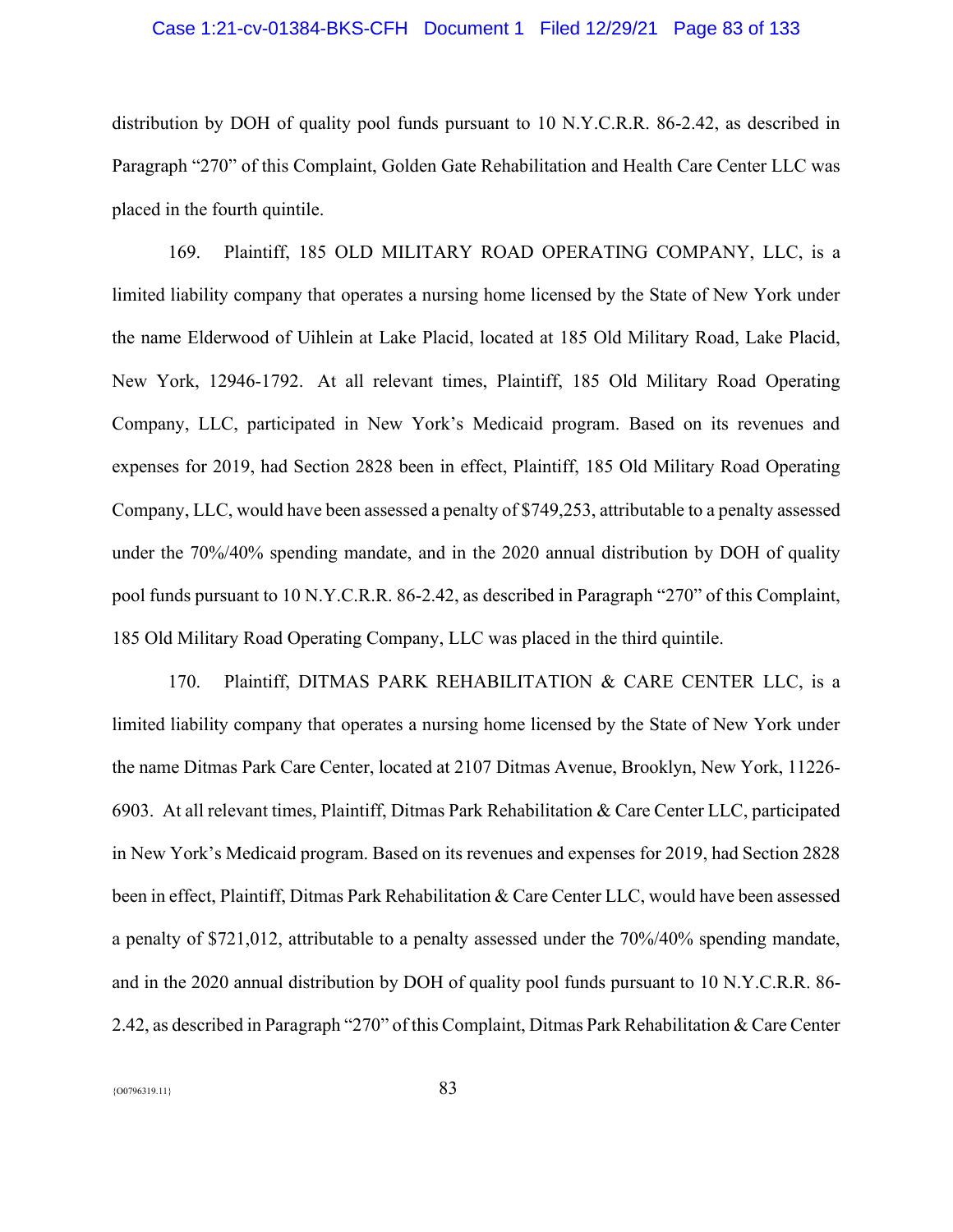LLC was placed in the third quintile.

171. Plaintiff, JSSG HEALTHCARE, LLC, is a limited liability company that operates a nursing home licensed by the State of New York under the name JSSG Healthcare, LLC, located at 168 West Main Street, Springville, New York, 14141-1099. At all relevant times, Plaintiff, JSSG Healthcare, LLC, participated in New York's Medicaid program. Based on its revenues and expenses for 2019, had Section 2828 been in effect, Plaintiff, JSSG Healthcare, LLC, would have been assessed a penalty of \$720,888, attributable to a penalty assessed under the 70%/40% spending mandate, and in the 2020 annual distribution by DOH of quality pool funds pursuant to 10 N.Y.C.R.R. 86-2.42, as described in Paragraph "270" of this Complaint, JSSG Healthcare, LLC was placed in the second quintile.

172. Plaintiff, 2600 NIAGARA FALLS BOULEVARD OPERATING COMPANY, LLC, is a limited liability company that operates a nursing home licensed by the State of New York under the name ElderWood at Wheatfield, located at 2600 Niagara Falls Blvd, Niagara Falls, New York, 14304-4560. At all relevant times, Plaintiff, 2600 Niagara Falls Boulevard Operating Company, LLC, participated in New York's Medicaid program. Based on its revenues and expenses for 2019, had Section 2828 been in effect, Plaintiff, 2600 Niagara Falls Boulevard Operating Company, LLC, would have been assessed a penalty of \$698,377, attributable to a penalty assessed under the 70%/40% spending mandate, and in the 2020 annual distribution by DOH of quality pool funds pursuant to 10 N.Y.C.R.R. 86-2.42, as described in Paragraph "270" of this Complaint, 2600 Niagara Falls Boulevard Operating Company, LLC was placed in the second quintile.

173. Plaintiff, CHITTENANGO CENTER, LLC, is a limited liability company that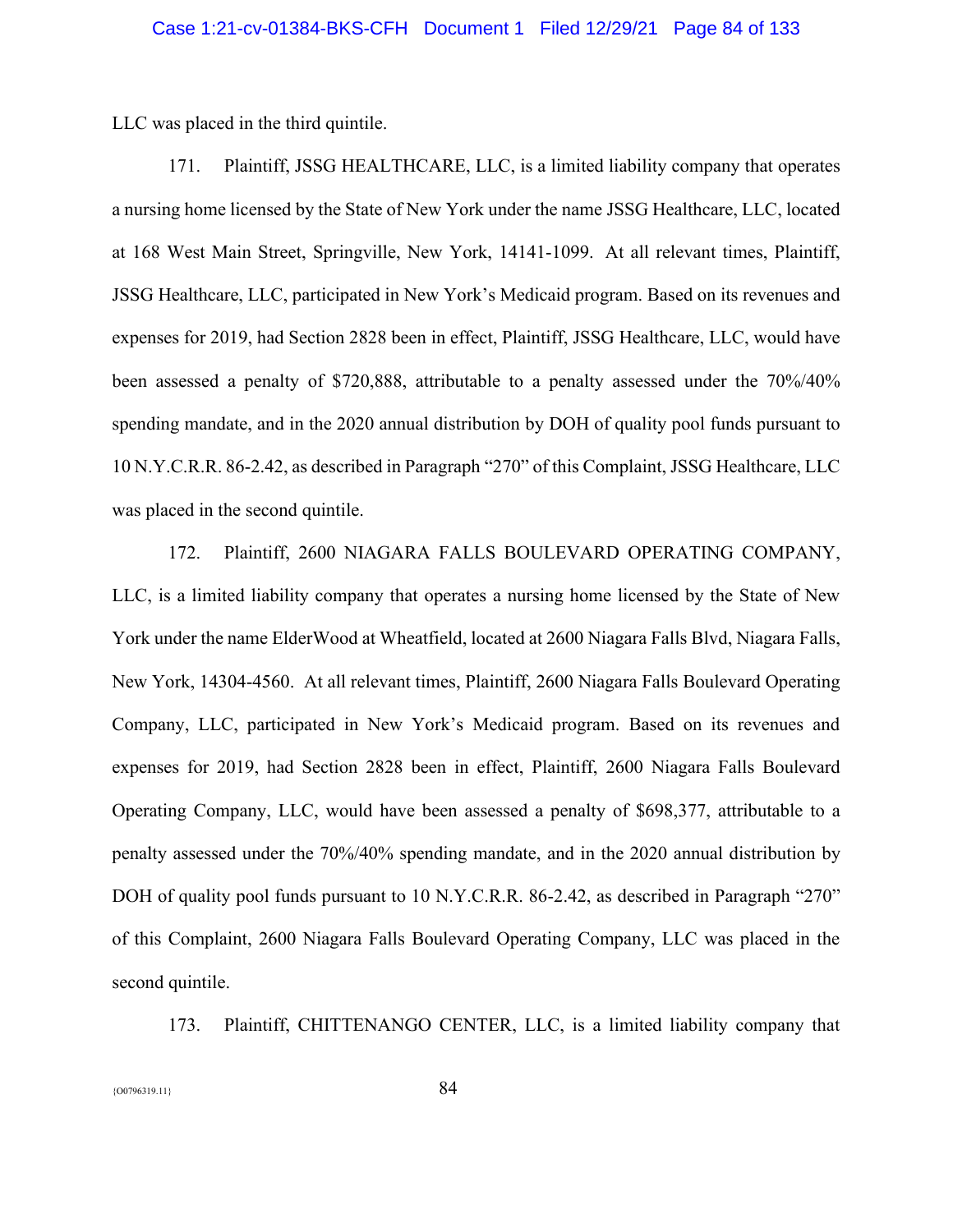# Case 1:21-cv-01384-BKS-CFH Document 1 Filed 12/29/21 Page 85 of 133

operates a nursing home licensed by the State of New York under the name The Grand Rehabilitation and Nursing at Chittenango, located at 331 Russell Street, Chittenango, New York, 13037-1201. At all relevant times, Plaintiff, Chittenango Center, LLC, participated in New York's Medicaid program. Based on its revenues and expenses for 2019, had Section 2828 been in effect, Plaintiff, Chittenango Center, LLC, would have been assessed a penalty of \$672,639, attributable to a penalty assessed under the 70%/40% spending mandate, and in the 2020 annual distribution by DOH of quality pool funds pursuant to 10 N.Y.C.R.R. 86-2.42, as described in Paragraph "270" of this Complaint, Chittenango Center, LLC was placed in the fourth quintile.

174. Plaintiff, CCRNC, LLC, is a limited liability company that operates a nursing home licensed by the State of New York under the name CCRNC, LLC, located at 28 Kellogg Road, Cortland, New York, 13045. At all relevant times, Plaintiff, CCRNC, LLC, participated in New York's Medicaid program. Based on its revenues and expenses for 2019, had Section 2828 been in effect, Plaintiff, CCRNC, LLC, would have been assessed a penalty of \$660,045, attributable to a penalty assessed under the 70%/40% spending mandate, and in the 2020 annual distribution by DOH of quality pool funds pursuant to 10 N.Y.C.R.R. 86-2.42, as described in Paragraph "270" of this Complaint, CCRNC, LLC was placed in the first quintile.

175. Plaintiff, CGSR, INC., a corporation, operates a nursing home licensed by the State of New York under the name Meadowbrook Healthcare, located at 154 Prospect Avenue, Plattsburgh, New York, 12901-1302. At all relevant times, Plaintiff, CGSR, Inc., participated in New York's Medicaid program. Based on its revenues and expenses for 2019, had Section 2828 been in effect, Plaintiff, CGSR, Inc., would have been assessed a penalty of \$656,505, attributable to a penalty assessed under the 70%/40% spending mandate, and in the 2020 annual distribution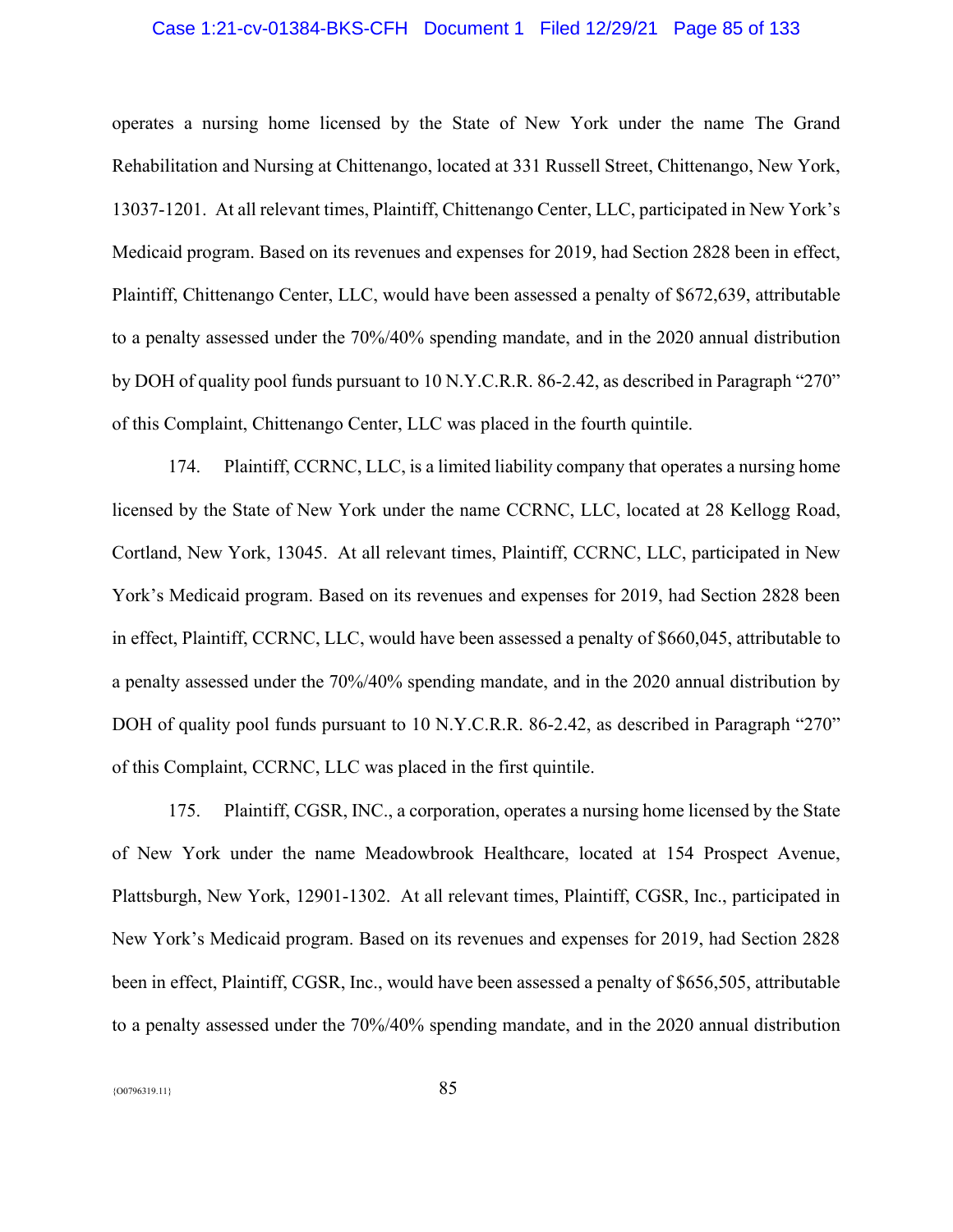#### Case 1:21-cv-01384-BKS-CFH Document 1 Filed 12/29/21 Page 86 of 133

by DOH of quality pool funds pursuant to 10 N.Y.C.R.R. 86-2.42, as described in Paragraph "270" of this Complaint, CGSR, Inc. was placed in the third quintile.

176. Plaintiff, THE BRIGHTONIAN, INC., a corporation, operates a nursing home licensed by the State of New York under the name The Brightonian, Inc., located at 1919 Elmwood Avenue, Rochester, New York, 14620-3398. At all relevant times, Plaintiff, The Brightonian, Inc., participated in New York's Medicaid program. Based on its revenues and expenses for 2019, had Section 2828 been in effect, Plaintiff, The Brightonian, Inc., would have been assessed a penalty of \$627,647, of which \$153,823 is attributable to the amount the State would have confiscated under the 5% profits cap and \$473,823 is attributable to a penalty assessed under the 70%/40% spending mandate, and in the 2020 annual distribution by DOH of quality pool funds pursuant to 10 N.Y.C.R.R. 86-2.42, as described in Paragraph "270" of this Complaint, The Brightonian, Inc. was placed in the fifth quintile.

177. Plaintiff, CSRNC, LLC, is a limited liability company that operates a nursing home licensed by the State of New York under the name CSRNC, LLC, located at 302 Swart Hill Road, Amsterdam, New York, 12010-7081. At all relevant times, Plaintiff, CSRNC, LLC, participated in New York's Medicaid program. Based on its revenues and expenses for 2019, had Section 2828 been in effect, Plaintiff, CSRNC, LLC, would have been assessed a penalty of \$620,054, attributable to a penalty assessed under the 70%/40% spending mandate, and in the 2020 annual distribution by DOH of quality pool funds pursuant to 10 N.Y.C.R.R. 86-2.42, as described in Paragraph "270" of this Complaint, CSRNC, LLC was placed in the fourth quintile.

178. Plaintiff, SUNNYSIDE CARE CENTER LLC, is a limited liability company that operates a nursing home licensed by the State of New York under the name Sunnyside Care Center,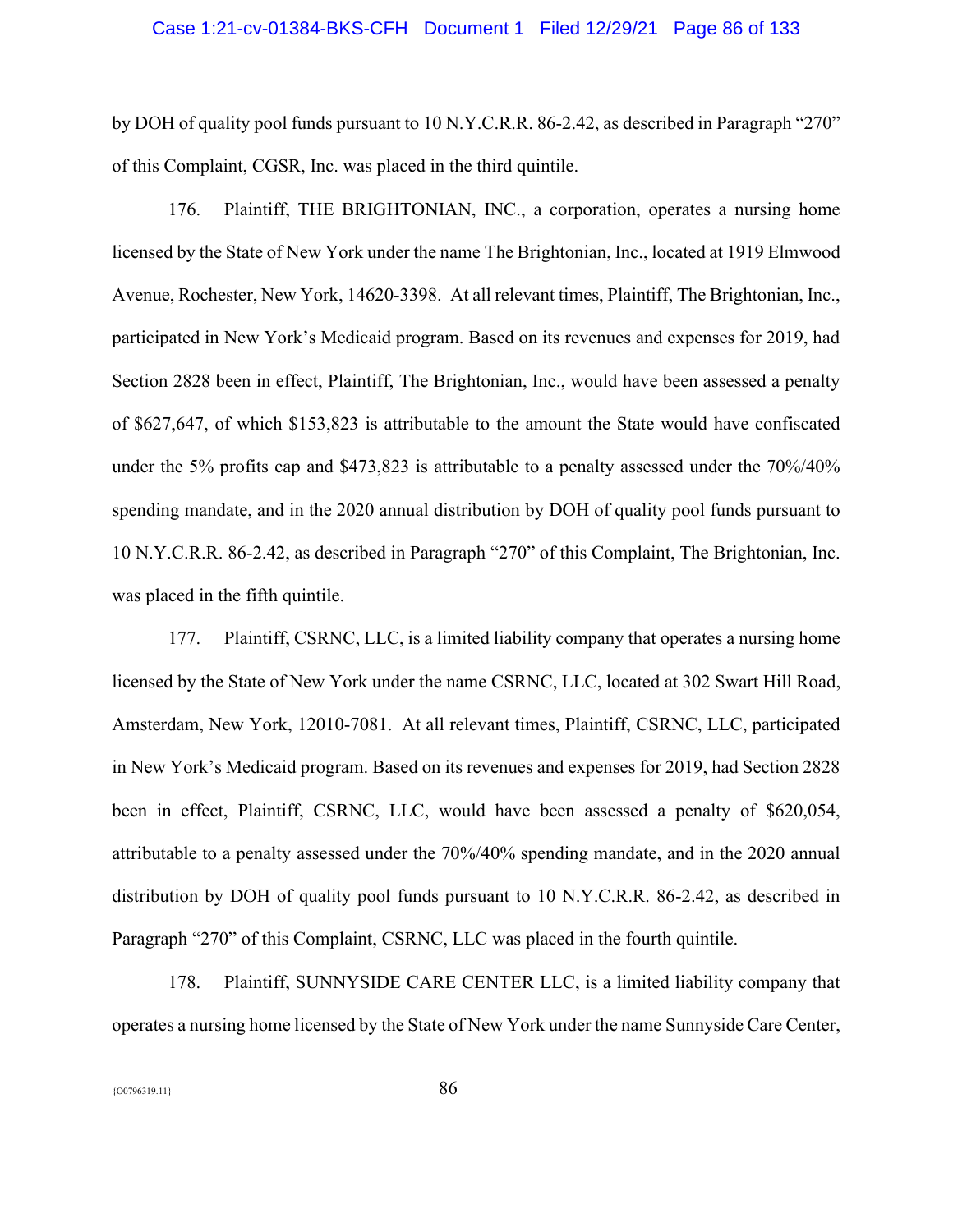# Case 1:21-cv-01384-BKS-CFH Document 1 Filed 12/29/21 Page 87 of 133

located at 7000 Collamer Road, East Syracuse, New York, 13057-9764. At all relevant times, Plaintiff, Sunnyside Care Center LLC, participated in New York's Medicaid program. Based on its revenues and expenses for 2019, had Section 2828 been in effect, Plaintiff, Sunnyside Care Center LLC, would have been assessed a penalty of \$606,508, attributable to a penalty assessed under the 70%/40% spending mandate, and in the 2020 annual distribution by DOH of quality pool funds pursuant to 10 N.Y.C.R.R. 86-2.42, as described in Paragraph "270" of this Complaint, Sunnyside Care Center LLC was placed in the fifth quintile.

179. Plaintiff, COSDEN LLC, is a limited liability company that operates a nursing home licensed by the State of New York under the name Palatine Nursing Home, located at 154 Lafayette Street, Palatine Bridge, New York, 13428-9715. At all relevant times, Plaintiff, Cosden LLC, participated in New York's Medicaid program. Based on its revenues and expenses for 2019, had Section 2828 been in effect, Plaintiff, Cosden LLC, would have been assessed a penalty of \$602,863, of which \$215,793 is attributable to the amount the State would have confiscated under the 5% profits cap and \$387,069 is attributable to a penalty assessed under the 70%/40% spending mandate, and in the 2020 annual distribution by DOH of quality pool funds pursuant to 10 N.Y.C.R.R. 86-2.42, as described in Paragraph "270" of this Complaint, Cosden LLC was placed in the first quintile.

180. Plaintiff, WINDSOR PARK NURSING HOME LLC, is a limited liability company that operates a nursing home licensed by the State of New York under the name Windsor Park Nursing Home, located at 212-40 Hillside Avenue, Queens Village, New York, 11427-1897. At all relevant times, Plaintiff, Windsor Park Nursing Home LLC, participated in New York's Medicaid program. Based on its revenues and expenses for 2019, had Section 2828 been in effect,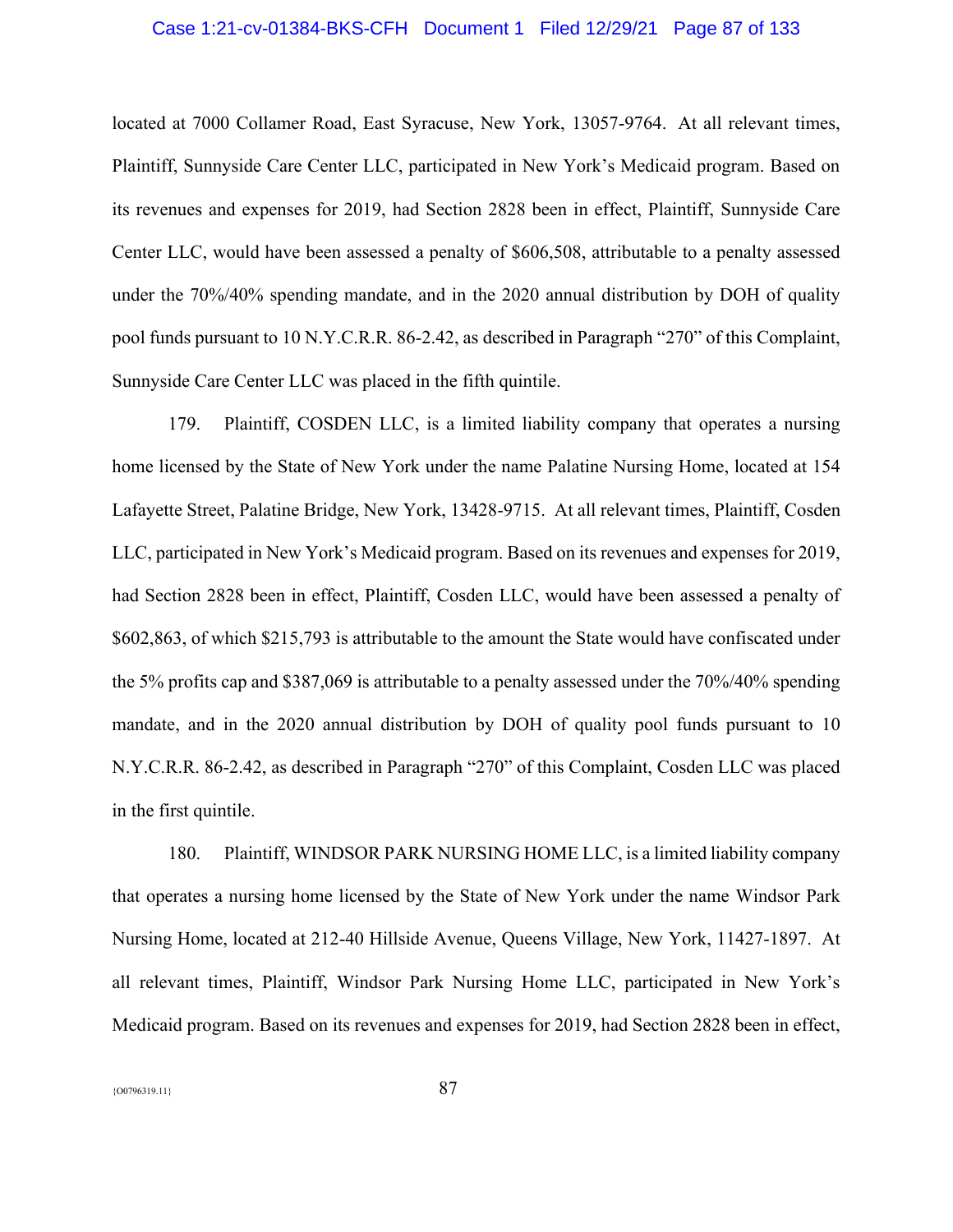# Case 1:21-cv-01384-BKS-CFH Document 1 Filed 12/29/21 Page 88 of 133

Plaintiff, Windsor Park Nursing Home LLC, would have been assessed a penalty of \$594,353, of which \$56,412 is attributable to the amount the State would have confiscated under the 5% profits cap and \$537,941 is attributable to a penalty assessed under the 70%/40% spending mandate, and in the 2020 annual distribution by DOH of quality pool funds pursuant to 10 N.Y.C.R.R. 86-2.42, as described in Paragraph "270" of this Complaint, Windsor Park Nursing Home LLC was placed in the third quintile.

181. Plaintiff, OCEANSIDE CARE CENTER INC, a corporation, operates a nursing home licensed by the State of New York under the name Oceanside Care Center, located at 2914 Lincoln Avenue, Oceanside, New York, 11572-2141. At all relevant times, Plaintiff, Oceanside Care Center Inc, participated in New York's Medicaid program. Based on its revenues and expenses for 2019, had Section 2828 been in effect, Plaintiff, Oceanside Care Center Inc, would have been assessed a penalty of \$591,528, of which \$427,992 is attributable to the amount the State would have confiscated under the 5% profits cap and \$163,536 is attributable to a penalty assessed under the 70%/40% spending mandate, and in the 2020 annual distribution by DOH of quality pool funds pursuant to 10 N.Y.C.R.R. 86-2.42, as described in Paragraph "270" of this Complaint, Oceanside Care Center Inc was placed in the fourth quintile.

182. Plaintiff, ORNC LLC, is a limited liability company that operates a nursing home licensed by the State of New York under the name Chestnut Park Rehabilitation and Nursing Center, located at 330 Chestnut Street, Oneonta, New York, 13820-1212. At all relevant times, Plaintiff, ORNC LLC, participated in New York's Medicaid program. Based on its revenues and expenses for 2019, had Section 2828 been in effect, Plaintiff, ORNC LLC, would have been assessed a penalty of \$581,783, of which \$49,024 is attributable to the amount the State would

 ${88}$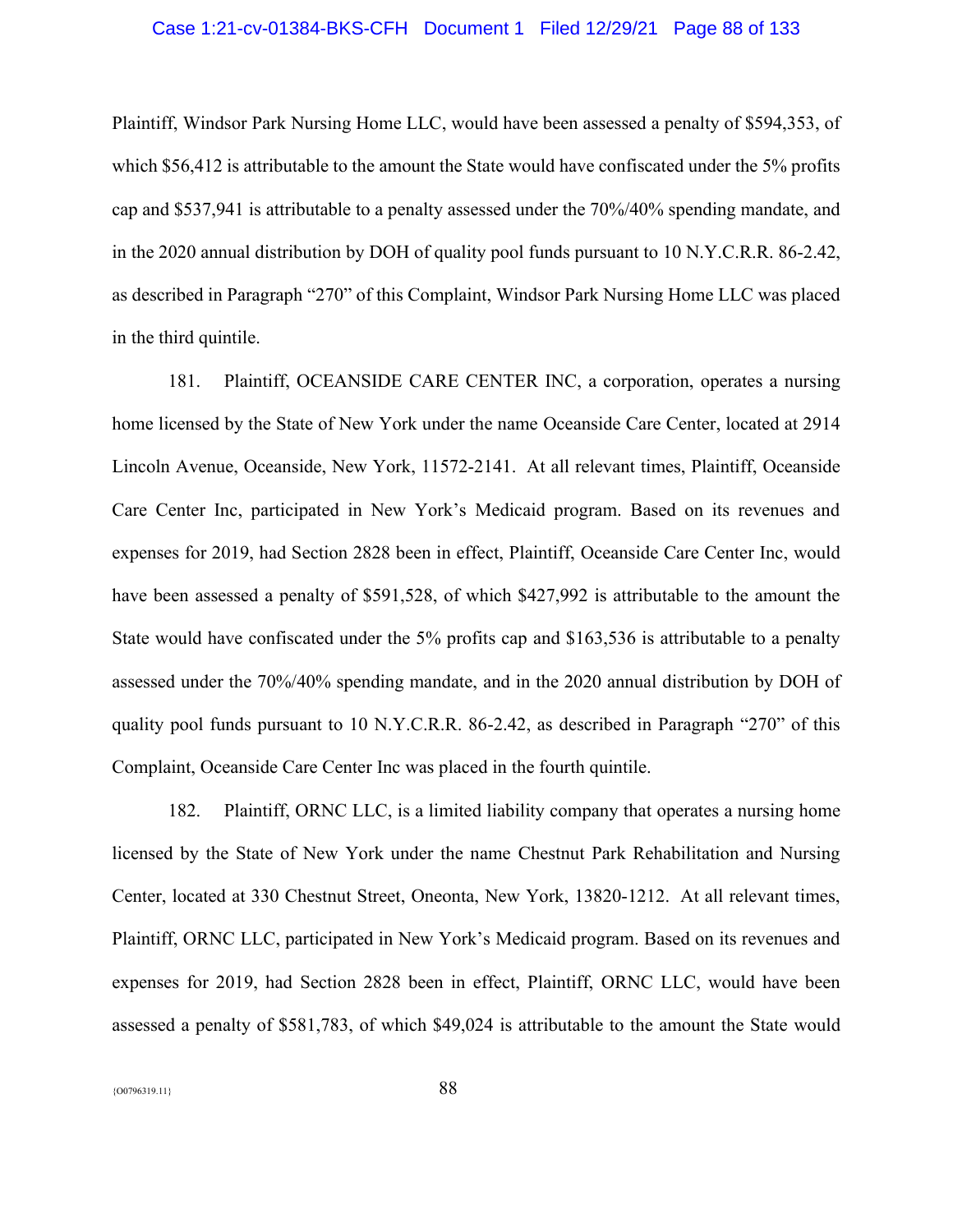# Case 1:21-cv-01384-BKS-CFH Document 1 Filed 12/29/21 Page 89 of 133

have confiscated under the 5% profits cap and \$532,759 is attributable to a penalty assessed under the 70%/40% spending mandate, and in the 2020 annual distribution by DOH of quality pool funds pursuant to 10 N.Y.C.R.R. 86-2.42, as described in Paragraph "270" of this Complaint, ORNC LLC was placed in the fifth quintile.

183. Plaintiff, WASHINGTON OPERATIONS ASSOCIATES LLC, is a limited liability company that operates a nursing home licensed by the State of New York under the name Washington Center for Rehabilitation and Healthcare, located at 4573 State Route 40, Argyle, New York, 12809. At all relevant times, Plaintiff, Washington Operations Associates LLC, participated in New York's Medicaid program. Based on its revenues and expenses for 2019, had Section 2828 been in effect, Plaintiff, Washington Operations Associates LLC, would have been assessed a penalty of \$576,770, attributable to a penalty assessed under the 70%/40% spending mandate, and in the 2020 annual distribution by DOH of quality pool funds pursuant to 10 N.Y.C.R.R. 86-2.42, as described in Paragraph "270" of this Complaint, Washington Operations Associates LLC was placed in the fourth quintile.

184. Plaintiff, HAVEN MANOR HEALTH CARE CENTER LLC, is a limited liability company that operates a nursing home licensed by the State of New York under the name Haven Manor Health Care Center, located at 1441 Gateway Blvd, Far Rockaway, New York, 11691- 4316. At all relevant times, Plaintiff, Haven Manor Health Care Center LLC, participated in New York's Medicaid program. Based on its revenues and expenses for 2019, had Section 2828 been in effect, Plaintiff, Haven Manor Health Care Center LLC, would have been assessed a penalty of \$568,838, attributable to a penalty assessed under the 70%/40% spending mandate, and in the 2020 annual distribution by DOH of quality pool funds pursuant to 10 N.Y.C.R.R. 86-2.42, as described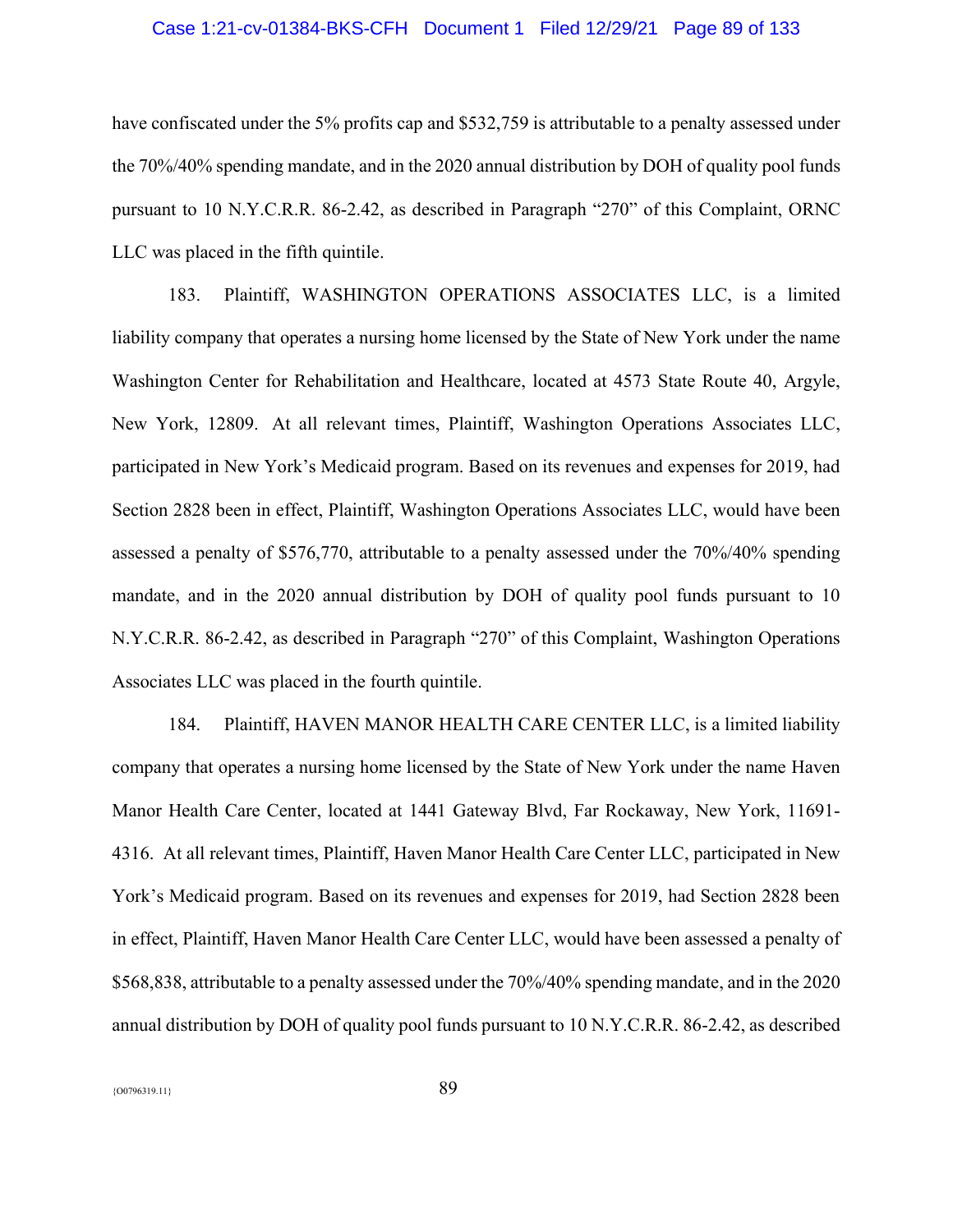### Case 1:21-cv-01384-BKS-CFH Document 1 Filed 12/29/21 Page 90 of 133

in Paragraph "270" of this Complaint, Haven Manor Health Care Center LLC was placed in the first quintile.

185. Plaintiff, SUNSET NURSING AND REHABILITATION, INC., a corporation, operates a nursing home licensed by the State of New York under the name Sunset Nursing and Rehabilitation, Inc., located at 232 Academy Street, Boonville, New York, 13309-1394. At all relevant times, Plaintiff, Sunset Nursing and Rehabilitation, Inc., participated in New York's Medicaid program. Based on its revenues and expenses for 2019, had Section 2828 been in effect, Plaintiff, Sunset Nursing and Rehabilitation, Inc., would have been assessed a penalty of \$565,783, of which \$66,988 is attributable to the amount the State would have confiscated under the 5% profits cap and \$498,796 is attributable to a penalty assessed under the 70%/40% spending mandate, and in the 2020 annual distribution by DOH of quality pool funds pursuant to 10 N.Y.C.R.R. 86-2.42, as described in Paragraph "270" of this Complaint, Sunset Nursing and Rehabilitation, Inc. was placed in the second quintile.

186. Plaintiff, NEW VANDERBILT REHABILITATION AND CARE CENTER INC., a corporation, operates a nursing home licensed by the State of New York under the name New Vanderbilt Rehabilitation and Care Center, located at 135 Vanderbilt Avenue, Staten Island, New York, 10304-2697. At all relevant times, Plaintiff, New Vanderbilt Rehabilitation and Care Center Inc., participated in New York's Medicaid program. Based on its revenues and expenses for 2019, had Section 2828 been in effect, Plaintiff, New Vanderbilt Rehabilitation and Care Center Inc., would have been assessed a penalty of \$559,188, attributable to a penalty assessed under the 70%/40% spending mandate, and in the 2020 annual distribution by DOH of quality pool funds pursuant to 10 N.Y.C.R.R. 86-2.42, as described in Paragraph "270" of this Complaint, New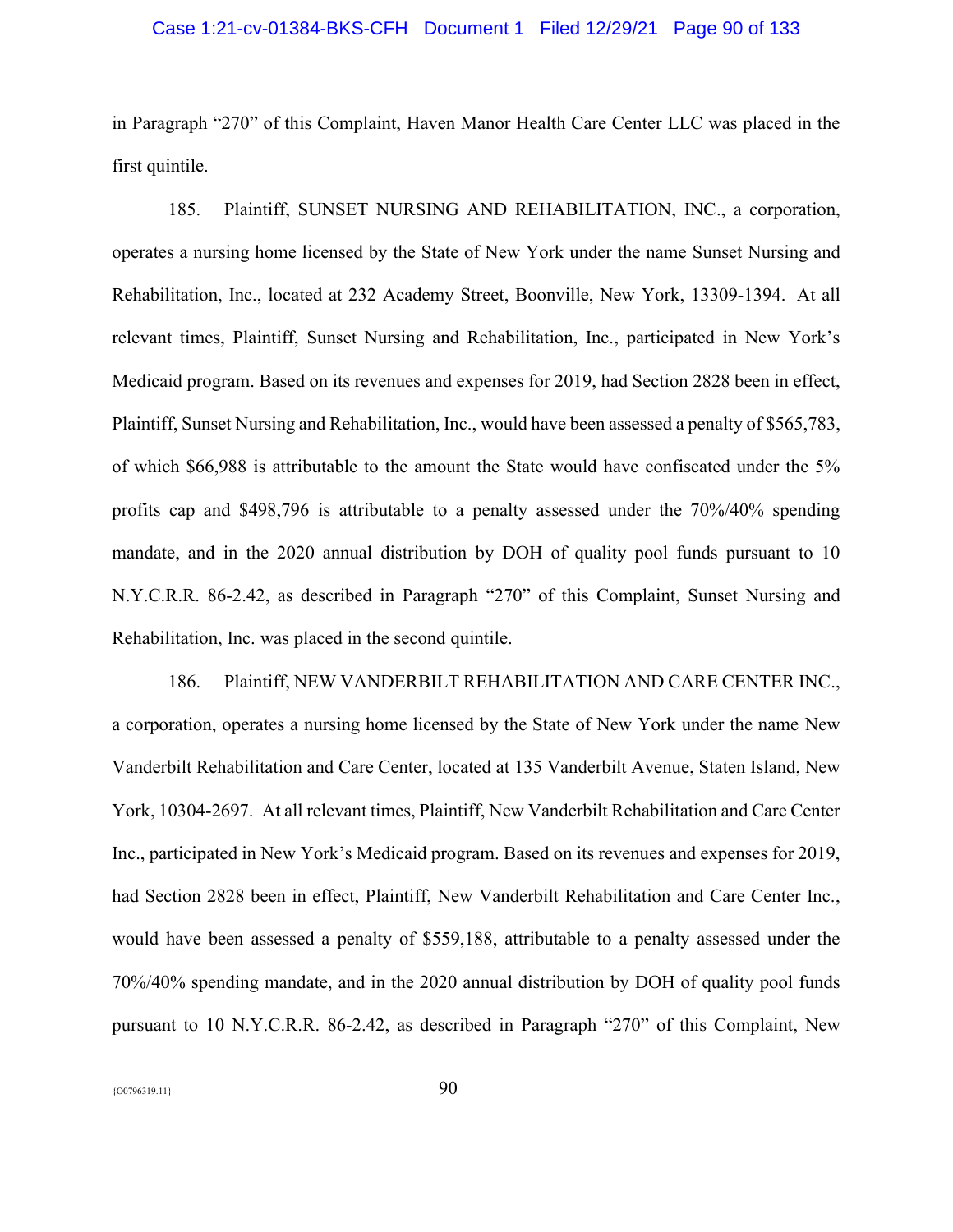### Case 1:21-cv-01384-BKS-CFH Document 1 Filed 12/29/21 Page 91 of 133

Vanderbilt Rehabilitation and Care Center Inc. was placed in the fourth quintile.

187. Plaintiff, KINGSWAY ARMS NURSING CENTER INC., a corporation, operates a nursing home licensed by the State of New York under the name Kingsway Arms Nursing Center Inc., located at 323 Kings Road, Schenectady, New York, 12304-3645. At all relevant times, Plaintiff, Kingsway Arms Nursing Center Inc., participated in New York's Medicaid program. Based on its revenues and expenses for 2019, had Section 2828 been in effect, Plaintiff, Kingsway Arms Nursing Center Inc., would have been assessed a penalty of \$557,150, attributable to a penalty assessed under the 70%/40% spending mandate, and in the 2020 annual distribution by DOH of quality pool funds pursuant to 10 N.Y.C.R.R. 86-2.42, as described in Paragraph "270" of this Complaint, Kingsway Arms Nursing Center Inc. was placed in the first quintile.

188. Plaintiff, UTICA OPERATIONS ASSOCIATES LLC, is a limited liability company that operates a nursing home licensed by the State of New York under the name Oneida Center for Rehabilitation & Nursing, located at 1445 Kemble Street, Utica, New York, 13501. At all relevant times, Plaintiff, Utica Operations Associates LLC, participated in New York's Medicaid program. Based on its revenues and expenses for 2019, had Section 2828 been in effect, Plaintiff, Utica Operations Associates LLC, would have been assessed a penalty of \$531,864, attributable to a penalty assessed under the 70%/40% spending mandate, and in the 2020 annual distribution by DOH of quality pool funds pursuant to 10 N.Y.C.R.R. 86-2.42, as described in Paragraph "270" of this Complaint, Utica Operations Associates LLC was placed in the fourth quintile.

189. Plaintiff, EXCEL AT WOODBURY FOR REHABILITATION AND NURSING, LLC, is a limited liability company that operates a nursing home licensed by the State of New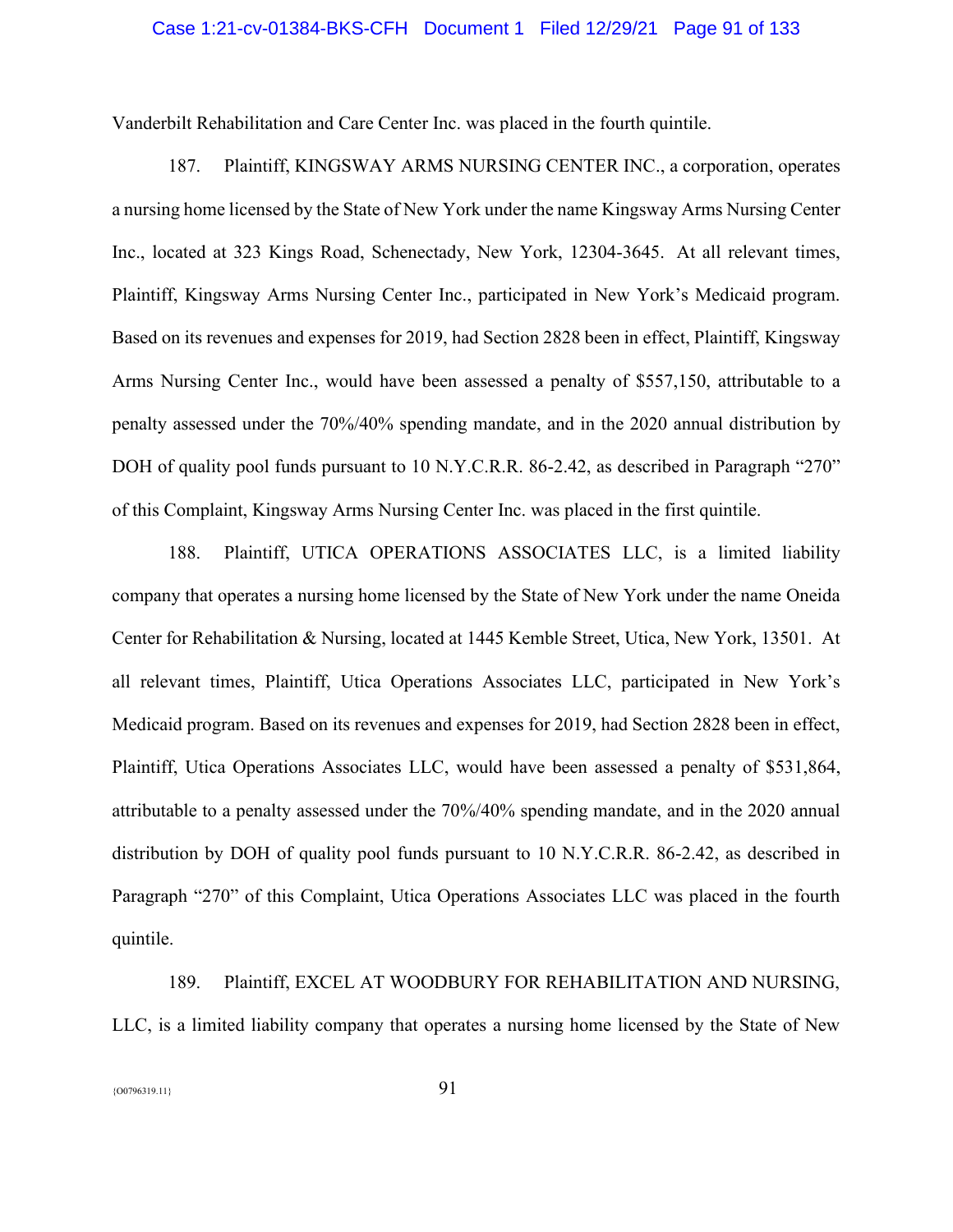# Case 1:21-cv-01384-BKS-CFH Document 1 Filed 12/29/21 Page 92 of 133

York under the name Excel at Woodbury, located at 8533 Jericho Turnpike, Woodbury, New York, 11797. At all relevant times, Plaintiff, Excel at Woodbury for Rehabilitation and Nursing, LLC, participated in New York's Medicaid program. Based on its revenues and expenses for 2019, had Section 2828 been in effect, Plaintiff, Excel at Woodbury for Rehabilitation and Nursing, LLC, would have been assessed a penalty of \$519,484, attributable to a penalty assessed under the 70%/40% spending mandate, and in the 2020 annual distribution by DOH of quality pool funds pursuant to 10 N.Y.C.R.R. 86-2.42, as described in Paragraph "270" of this Complaint, Excel at Woodbury for Rehabilitation and Nursing, LLC was placed in the first quintile.

190. Plaintiff, ECRNC, LLC, is a limited liability company that operates a nursing home licensed by the State of New York under the name ECRNC, LLC, located at 1070 Luther Road, East Greenbush, New York, 12061-4020. At all relevant times, Plaintiff, ECRNC, LLC, participated in New York's Medicaid program. Based on its revenues and expenses for 2019, had Section 2828 been in effect, Plaintiff, ECRNC, LLC, would have been assessed a penalty of \$517,139, attributable to a penalty assessed under the 70%/40% spending mandate, and in the 2020 annual distribution by DOH of quality pool funds pursuant to 10 N.Y.C.R.R. 86-2.42, as described in Paragraph "270" of this Complaint, ECRNC, LLC was placed in the fourth quintile.

191. Plaintiff, UNIVERSITY NURSING HOME, LLC, is a limited liability company that operates a nursing home licensed by the State of New York under the name University Center for Rehabilitation and Nursing, located at 2505 Grand Avenue, Bronx, New York, 10468-4297. At all relevant times, Plaintiff, University Nursing Home, LLC, participated in New York's Medicaid program. Based on its revenues and expenses for 2019, had Section 2828 been in effect, Plaintiff, University Nursing Home, LLC, would have been assessed a penalty of \$513,260, attributable to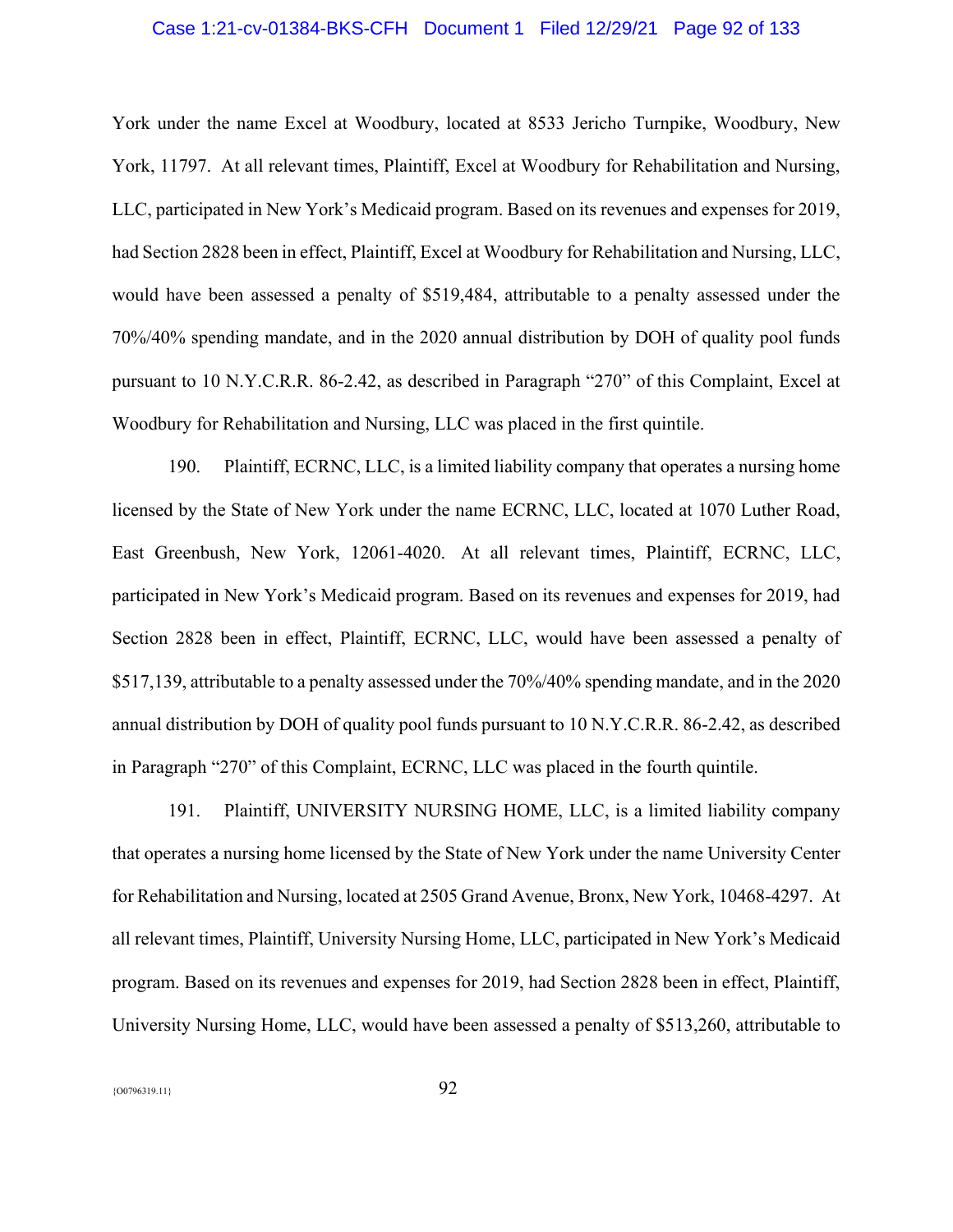### Case 1:21-cv-01384-BKS-CFH Document 1 Filed 12/29/21 Page 93 of 133

a penalty assessed under the 70%/40% spending mandate, and in the 2020 annual distribution by DOH of quality pool funds pursuant to 10 N.Y.C.R.R. 86-2.42, as described in Paragraph "270" of this Complaint, University Nursing Home, LLC was placed in the fourth quintile.

192. Plaintiff, NEWARK MANOR NURSING HOME, INC., a corporation, operates a nursing home licensed by the State of New York under the name Newark Manor Nursing Home, Inc., located at 222 W. Pearl Street, Newark, New York, 14513-1099. At all relevant times, Plaintiff, Newark Manor Nursing Home, Inc., participated in New York's Medicaid program. Based on its revenues and expenses for 2019, had Section 2828 been in effect, Plaintiff, Newark Manor Nursing Home, Inc., would have been assessed a penalty of \$502,943, of which \$133,316 is attributable to the amount the State would have confiscated under the 5% profits cap and \$369,627 is attributable to a penalty assessed under the 70%/40% spending mandate, and in the 2020 annual distribution by DOH of quality pool funds pursuant to 10 N.Y.C.R.R. 86-2.42, as described in Paragraph "270" of this Complaint, Newark Manor Nursing Home, Inc. was placed in the fifth quintile.

193. Plaintiff, AVON NURSING HOME, LLC, is a limited liability company that operates a nursing home licensed by the State of New York under the name Avon Nursing Home, LLC, located at 215 Clinton Street, Avon, New York, 14414-1413. At all relevant times, Plaintiff, Avon Nursing Home, LLC, participated in New York's Medicaid program. Based on its revenues and expenses for 2019, had Section 2828 been in effect, Plaintiff, Avon Nursing Home, LLC, would have been assessed a penalty of \$496,860, of which \$220,220 is attributable to the amount the State would have confiscated under the 5% profits cap and \$276,640 is attributable to a penalty assessed under the 70%/40% spending mandate, and in the 2020 annual distribution by DOH of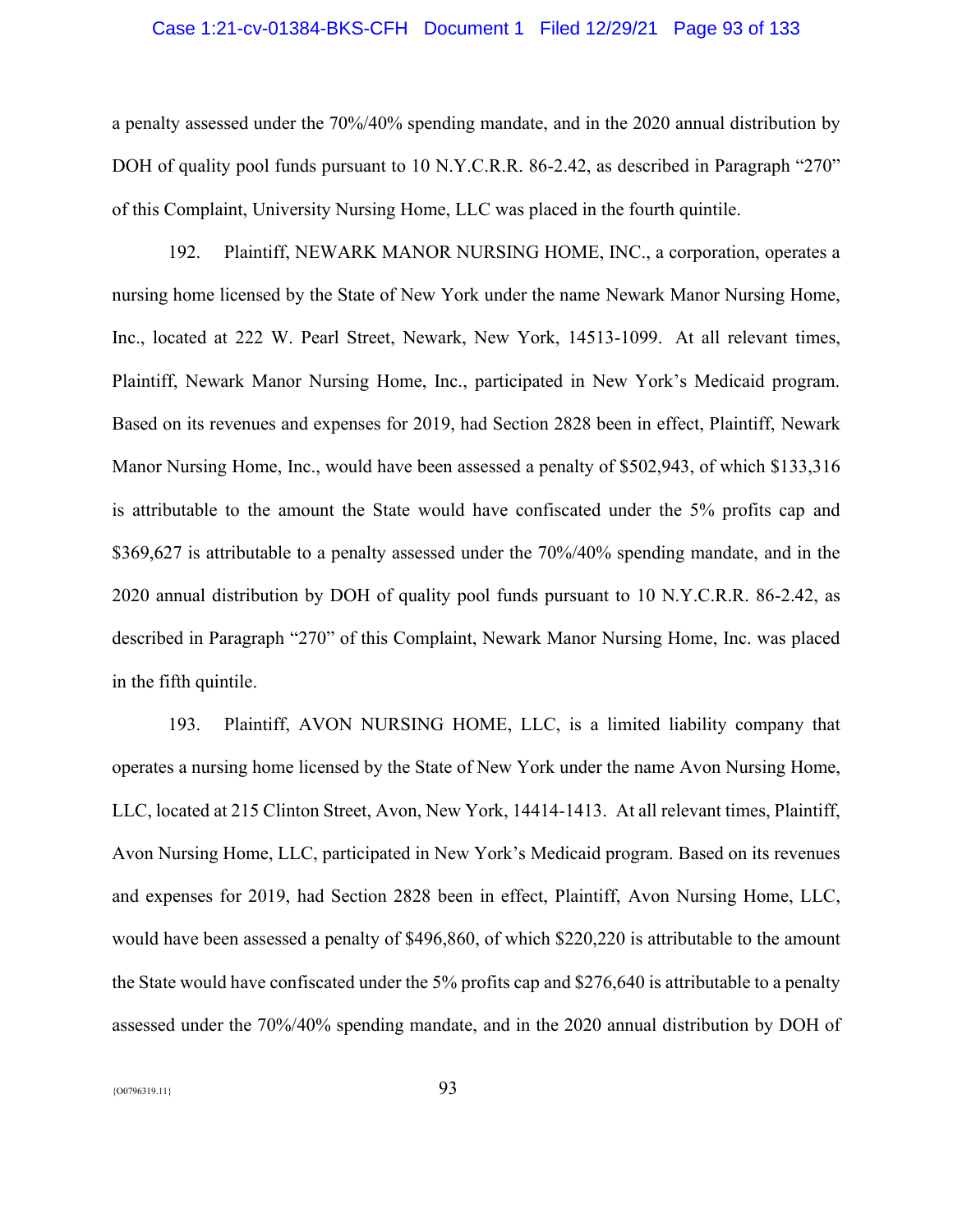### Case 1:21-cv-01384-BKS-CFH Document 1 Filed 12/29/21 Page 94 of 133

quality pool funds pursuant to 10 N.Y.C.R.R. 86-2.42, as described in Paragraph "270" of this Complaint, Avon Nursing Home, LLC was placed in the second quintile.

194. Plaintiff, ABSOLUT CENTER FOR NURSING AND REHABILITATION AT GASPORT LLC, is a limited liability company that operates a nursing home licensed by the State of New York under the name Absolut Center for Nursing and Rehabilitation at Gasport LLC, located at 4540 Lincoln Drive, Gasport, New York, 14067. At all relevant times, Plaintiff, Absolut Center for Nursing and Rehabilitation at Gasport LLC, participated in New York's Medicaid program. Based on its revenues and expenses for 2019, had Section 2828 been in effect, Plaintiff, Absolut Center for Nursing and Rehabilitation at Gasport LLC, would have been assessed a penalty of \$481,746, attributable to a penalty assessed under the 70%/40% spending mandate, and in the 2020 annual distribution by DOH of quality pool funds pursuant to 10 N.Y.C.R.R. 86-2.42, as described in Paragraph "270" of this Complaint, Absolut Center for Nursing and Rehabilitation at Gasport LLC was placed in the fourth quintile.

195. Plaintiff, SURGE REHABILITATION AND NURSING, LLC, is a limited liability company that operates a nursing home licensed by the State of New York under the name Surge Rehabilitation & Nursing, located at 49 Oakcrest Avenue, Middle Island, New York, 1195. At all relevant times, Plaintiff, Surge Rehabilitation and Nursing, LLC, participated in New York's Medicaid program. Based on its revenues and expenses for 2019, had Section 2828 been in effect, Plaintiff, Surge Rehabilitation and Nursing, LLC, would have been assessed a penalty of \$478,614, attributable to a penalty assessed under the 70%/40% spending mandate, and in the 2020 annual distribution by DOH of quality pool funds pursuant to 10 N.Y.C.R.R. 86-2.42, as described in Paragraph "270" of this Complaint, Surge Rehabilitation and Nursing, LLC was placed in the third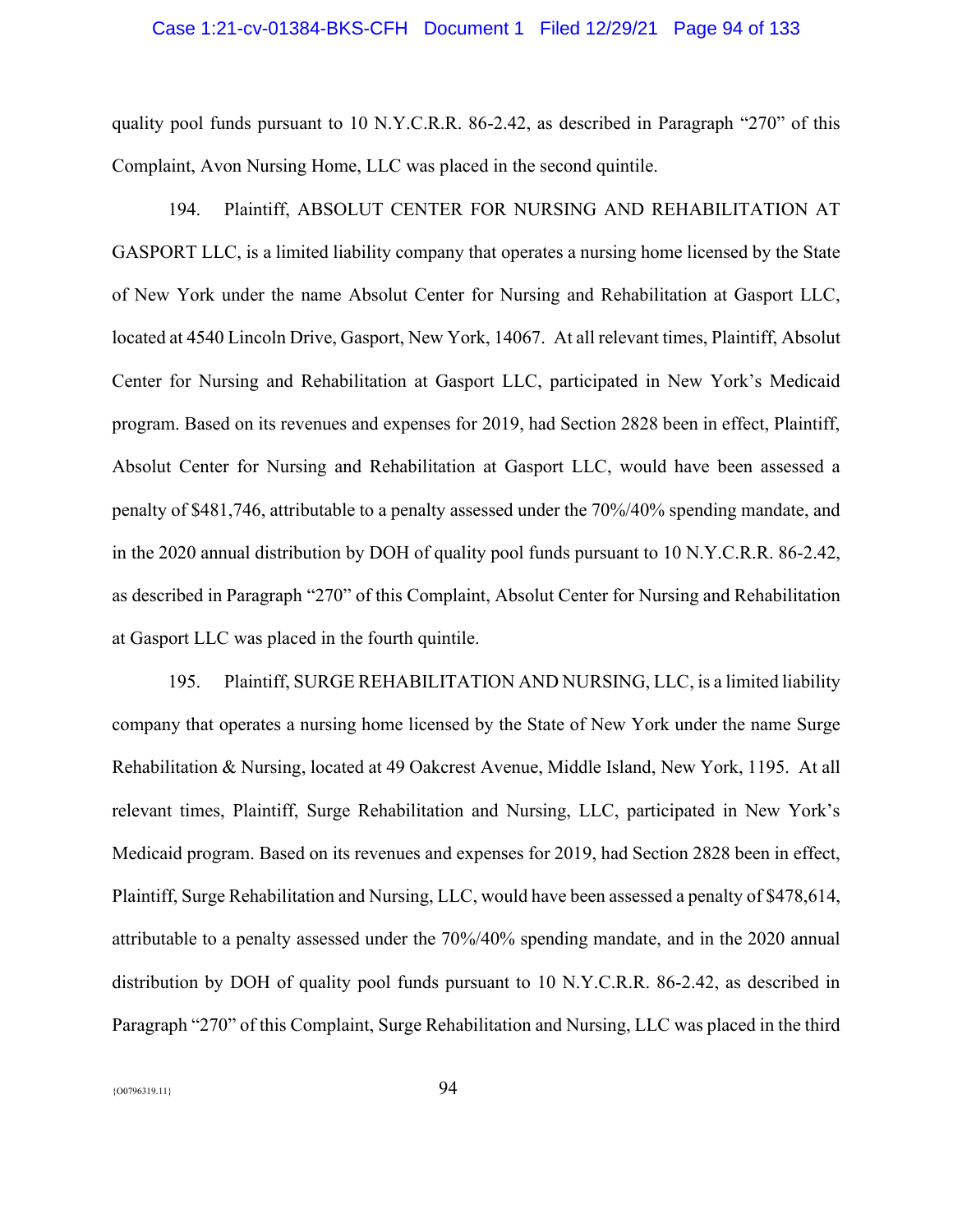quintile.

196. Plaintiff, HILLSIDE MANOR REHABILITATION AND EXTENDED CARE CENTER LLC, is a limited liability company that operates a nursing home licensed by the State of New York under the name Hillside Manor Rehabilitation and Extended Care Center LLC, located at 182-15 Hillside Avenue, Jamaica Estates, New York, 11432-4853. At all relevant times, Plaintiff, Hillside Manor Rehabilitation and Extended Care Center LLC, participated in New York's Medicaid program. Based on its revenues and expenses for 2019, had Section 2828 been in effect, Plaintiff, Hillside Manor Rehabilitation and Extended Care Center LLC, would have been assessed a penalty of \$473,134, of which \$226,868 is attributable to the amount the State would have confiscated under the 5% profits cap and \$246,266 is attributable to a penalty assessed under the 70%/40% spending mandate, and in the 2020 annual distribution by DOH of quality pool funds pursuant to 10 N.Y.C.R.R. 86-2.42, as described in Paragraph "270" of this Complaint, Hillside Manor Rehabilitation and Extended Care Center LLC was placed in the first quintile.

197. Plaintiff, CARILLON NURSING AND REHABILITATION CENTER, LLC, is a limited liability company that operates a nursing home licensed by the State of New York under the name Carillon Nursing and Rehabilitation Center, LLC, located at 830 Park Avenue, Huntington, New York, 11743-4599. At all relevant times, Plaintiff, Carillon Nursing and Rehabilitation Center, LLC, participated in New York's Medicaid program. Based on its revenues and expenses for 2019, had Section 2828 been in effect, Plaintiff, Carillon Nursing and Rehabilitation Center, LLC, would have been assessed a penalty of \$470,659, attributable to a penalty assessed under the 70%/40% spending mandate, and in the 2020 annual distribution by DOH of quality pool funds pursuant to 10 N.Y.C.R.R. 86-2.42, as described in Paragraph "270"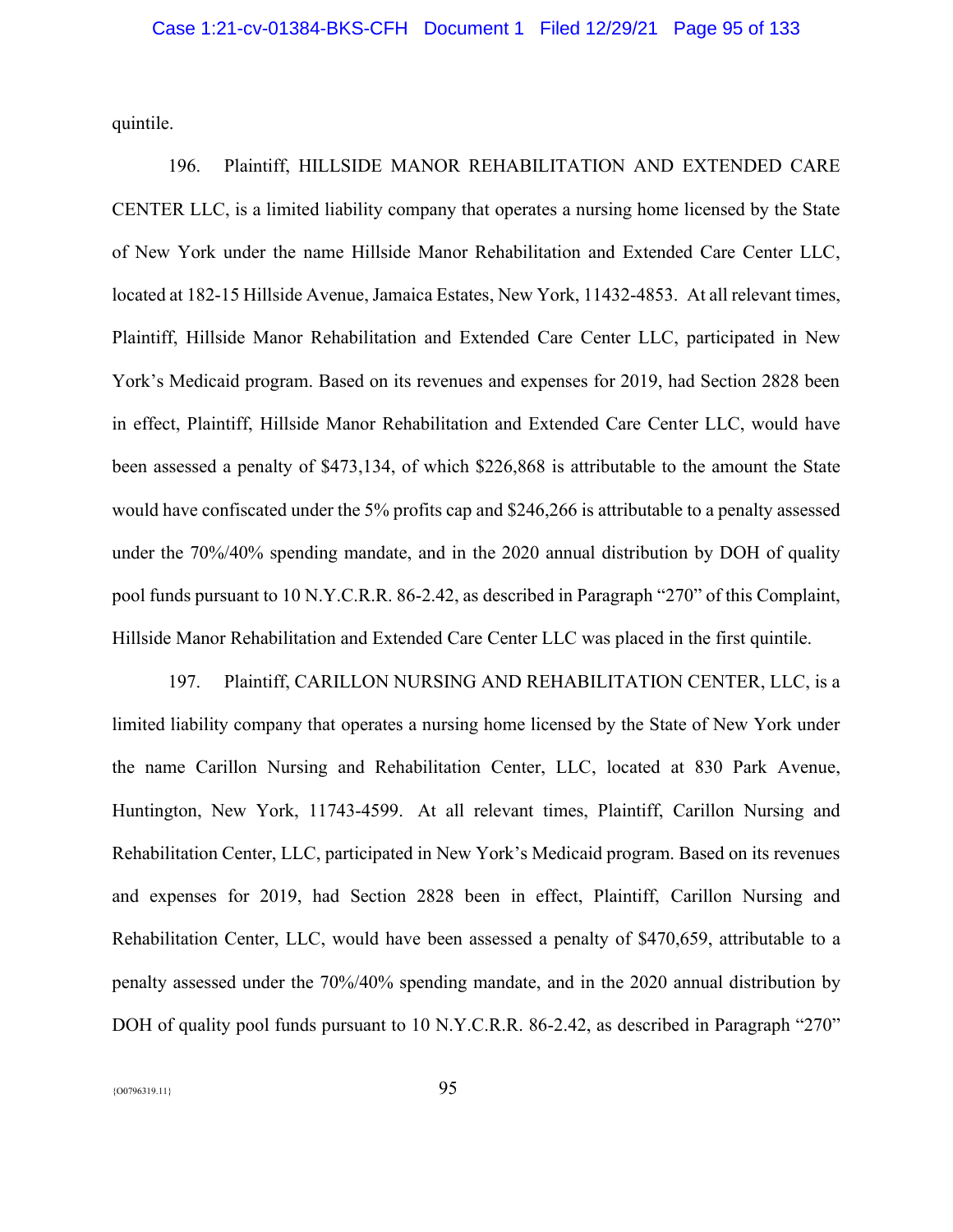### Case 1:21-cv-01384-BKS-CFH Document 1 Filed 12/29/21 Page 96 of 133

of this Complaint, Carillon Nursing and Rehabilitation Center, LLC was placed in the first quintile.

198. Plaintiff, VALLEY VIEW MANOR, LLC, is a limited liability company that operates a nursing home licensed by the State of New York under the name Valley View Manor Nursing Home, located at 40 Park Street, Norwich, New York, 13815-1556. At all relevant times, Plaintiff, Valley View Manor, LLC, participated in New York's Medicaid program. Based on its revenues and expenses for 2019, had Section 2828 been in effect, Plaintiff, Valley View Manor, LLC, would have been assessed a penalty of \$469,544, attributable to a penalty assessed under the 70%/40% spending mandate, and in the 2020 annual distribution by DOH of quality pool funds pursuant to 10 N.Y.C.R.R. 86-2.42, as described in Paragraph "270" of this Complaint, Valley View Manor, LLC was placed in the second quintile.

199. Plaintiff, MAXIMUS 909 OPERATIONS, LLC, is a limited liability company that operates a nursing home licensed by the State of New York under the name Lockport Rehab and Health Care Center, located at 909 Lincoln Avenue, Lockport, New York, 14094-6142. At all relevant times, Plaintiff, Maximus 909 Operations, LLC, participated in New York's Medicaid program. Based on its revenues and expenses for 2019, had Section 2828 been in effect, Plaintiff, Maximus 909 Operations, LLC, would have been assessed a penalty of \$466,431, attributable to a penalty assessed under the 70%/40% spending mandate, and in the 2020 annual distribution by DOH of quality pool funds pursuant to 10 N.Y.C.R.R. 86-2.42, as described in Paragraph "270" of this Complaint, Maximus 909 Operations, LLC was placed in the first quintile.

200. Plaintiff, IR OPERATIONS ASSOCIATES LLC, is a limited liability company that operates a nursing home licensed by the State of New York under the name Granville Center for Rehabilitation and Nursing, located at 17 Madison Street, Granville, New York, 12832-

 ${96}$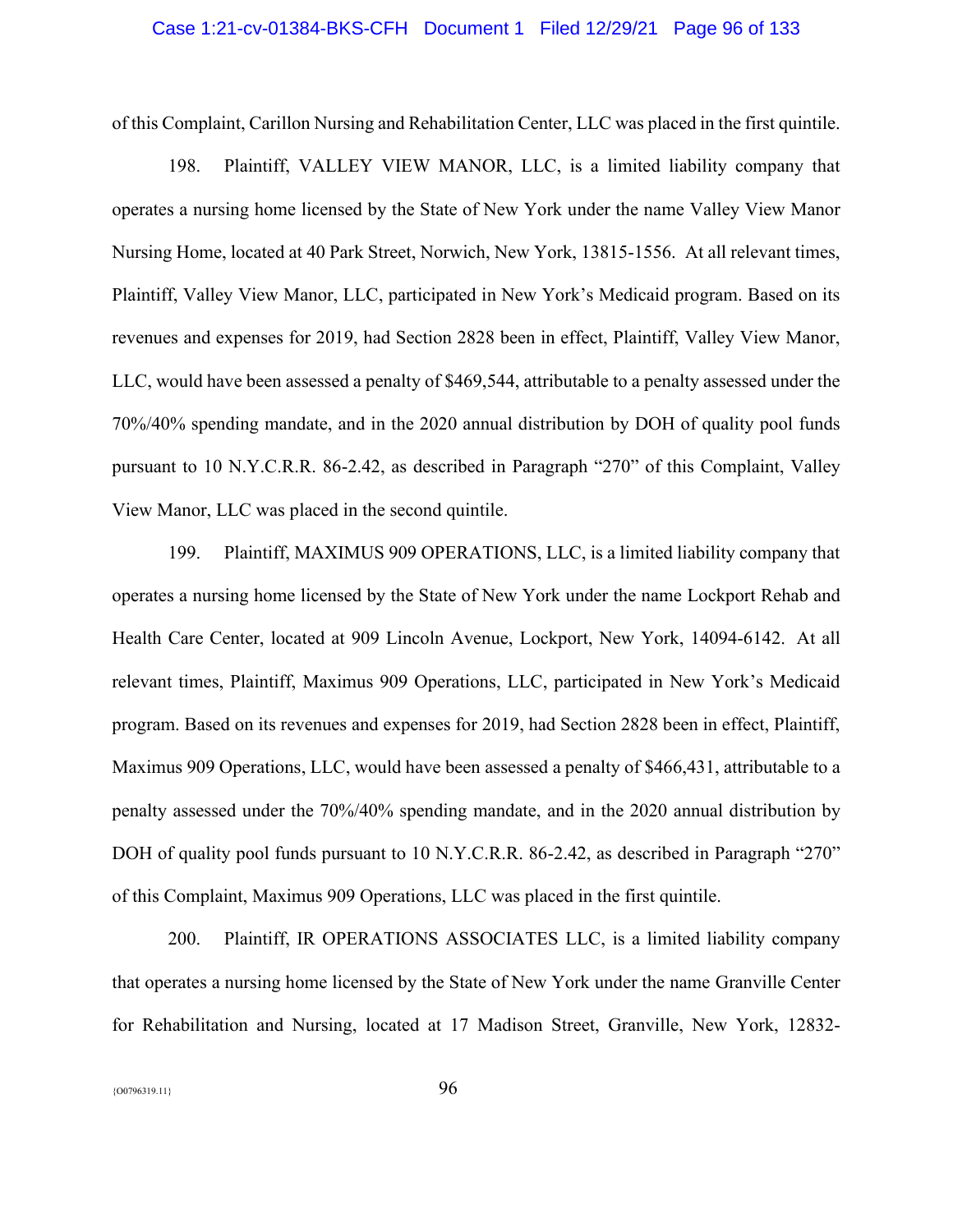# Case 1:21-cv-01384-BKS-CFH Document 1 Filed 12/29/21 Page 97 of 133

1221. At all relevant times, Plaintiff, IR Operations Associates LLC, participated in New York's Medicaid program. Based on its revenues and expenses for 2019, had Section 2828 been in effect, Plaintiff, IR Operations Associates LLC, would have been assessed a penalty of \$452,312, attributable to a penalty assessed under the 70%/40% spending mandate, and in the 2020 annual distribution by DOH of quality pool funds pursuant to 10 N.Y.C.R.R. 86-2.42, as described in Paragraph "270" of this Complaint, IR Operations Associates LLC was placed in the fifth quintile.

201. Plaintiff, 2850 GRAND ISLAND BOULEVARD OPERATING COMPANY, LLC, is a limited liability company that operates a nursing home licensed by the State of New York under the name ElderWood at Grand Island, located at 2850 Grand Island Blvd, Grand Island, New York, 14072-1251. At all relevant times, Plaintiff, 2850 Grand Island Boulevard Operating Company, LLC, participated in New York's Medicaid program. Based on its revenues and expenses for 2019, had Section 2828 been in effect, Plaintiff, 2850 Grand Island Boulevard Operating Company, LLC, would have been assessed a penalty of \$438,459, attributable to a penalty assessed under the 70%/40% spending mandate, and in the 2020 annual distribution by DOH of quality pool funds pursuant to 10 N.Y.C.R.R. 86-2.42, as described in Paragraph "270" of this Complaint, 2850 Grand Island Boulevard Operating Company, LLC was placed in the first quintile.

202. Plaintiff, HOLLIS PARK MANOR NURSING HOME INC., a corporation, operates a nursing home licensed by the State of New York under the name Hollis Park Manor, located at 191-06 Hillside Avenue, Hollis, New York, 11423-1942. At all relevant times, Plaintiff, Hollis Park Manor Nursing Home Inc., participated in New York's Medicaid program. Based on its revenues and expenses for 2019, had Section 2828 been in effect, Plaintiff, Hollis Park Manor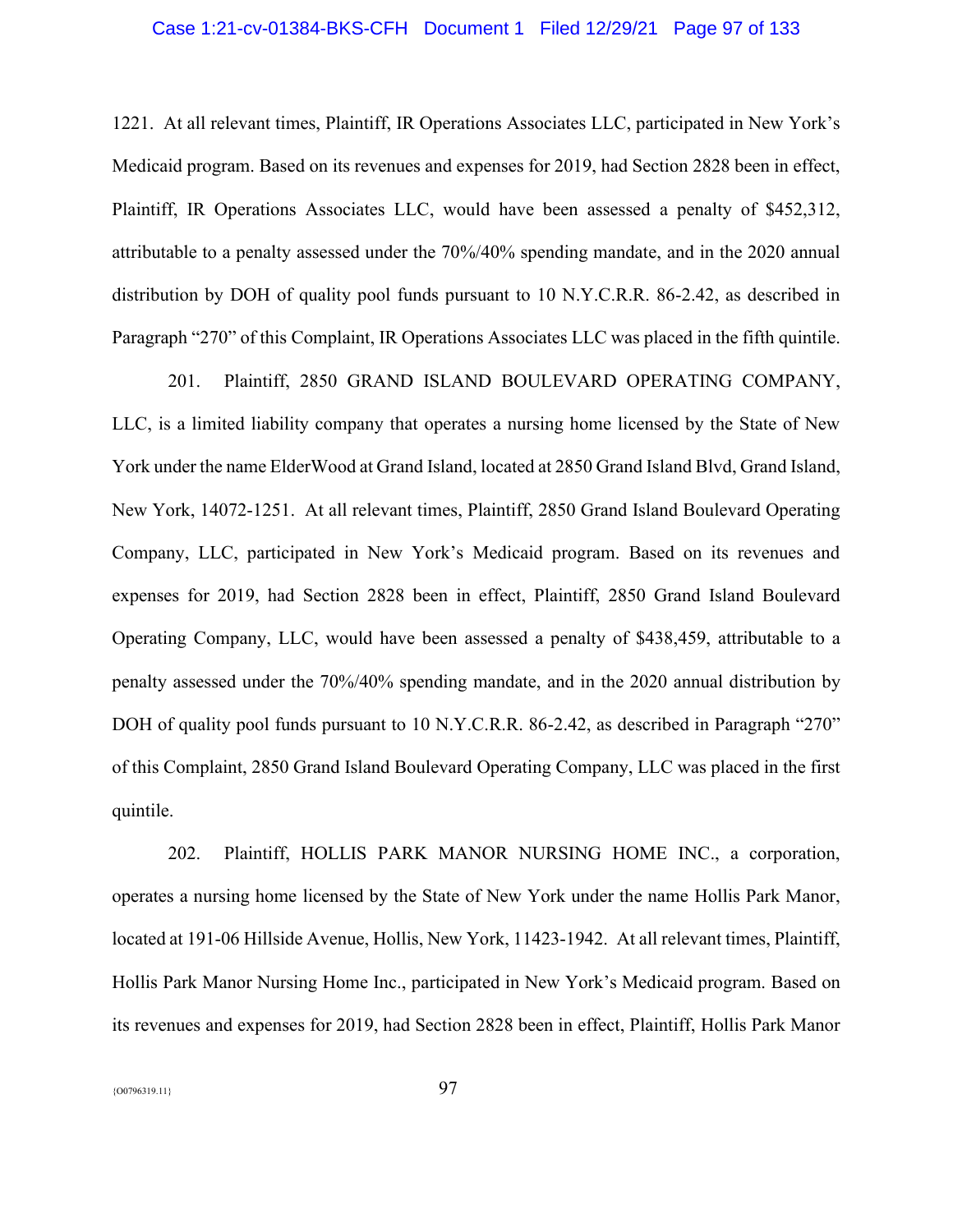# Case 1:21-cv-01384-BKS-CFH Document 1 Filed 12/29/21 Page 98 of 133

Nursing Home Inc., would have been assessed a penalty of \$434,432, attributable to a penalty assessed under the 70%/40% spending mandate, and in the 2020 annual distribution by DOH of quality pool funds pursuant to 10 N.Y.C.R.R. 86-2.42, as described in Paragraph "270" of this Complaint, Hollis Park Manor Nursing Home Inc. was placed in the fifth quintile.

203. Plaintiff, TROY DIAMOND OPERATING LLC, is a limited liability company that operates a nursing home licensed by the State of New York under the name The Diamond Hill Nursing and Rehabilitation Center, located at 100 New Turnpike Road, Troy, New York, 12182. At all relevant times, Plaintiff, Troy Diamond Operating LLC, participated in New York's Medicaid program. Based on its revenues and expenses for 2019, had Section 2828 been in effect, Plaintiff, Troy Diamond Operating LLC, would have been assessed a penalty of \$423,844, attributable to a penalty assessed under the 70%/40% spending mandate, and in the 2020 annual distribution by DOH of quality pool funds pursuant to 10 N.Y.C.R.R. 86-2.42, as described in Paragraph "270" of this Complaint, Troy Diamond Operating LLC was placed in the fifth quintile.

204. Plaintiff, COLONIAL PARK REHABILITATION AND NURSING CENTER, a partnership, operates a nursing home licensed by the State of New York under the name Colonial Park Rehabilitation and Nursing Center, located at 950 Floyd Avenue, Rome, New York, 13440- 4535. At all relevant times, Plaintiff, Colonial Park Rehabilitation and Nursing Center, participated in New York's Medicaid program. Based on its revenues and expenses for 2019, had Section 2828 been in effect, Plaintiff, Colonial Park Rehabilitation and Nursing Center, would have been assessed a penalty of \$423,110, attributable to a penalty assessed under the  $70\%/40\%$ spending mandate, and in the 2020 annual distribution by DOH of quality pool funds pursuant to 10 N.Y.C.R.R. 86-2.42, as described in Paragraph "270" of this Complaint, Colonial Park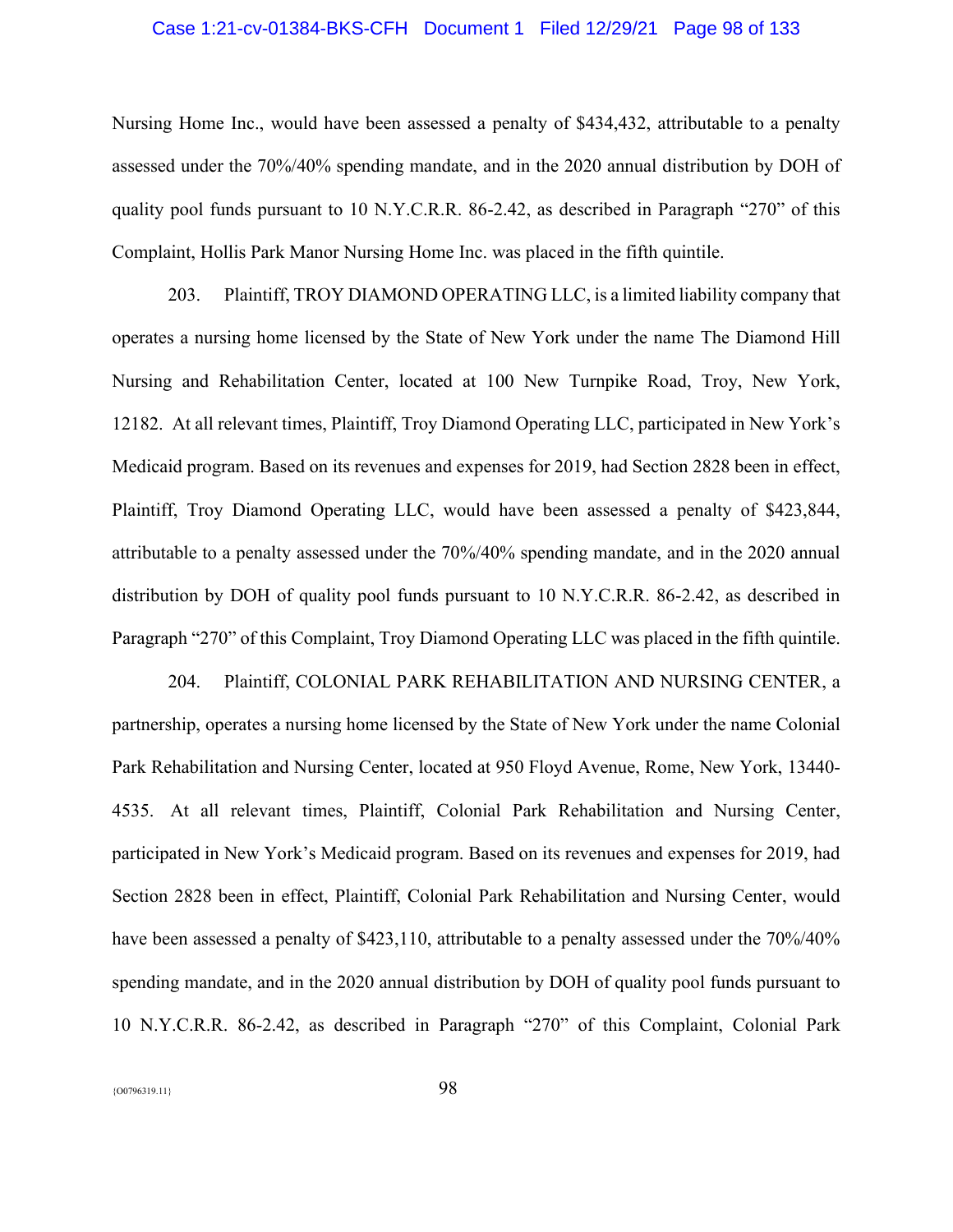### Case 1:21-cv-01384-BKS-CFH Document 1 Filed 12/29/21 Page 99 of 133

Rehabilitation and Nursing Center was placed in the second quintile.

205. Plaintiff, CLR GLENS FALLS LLC, is a limited liability company that operates a nursing home licensed by the State of New York under the name Glens Falls Center for Rehabilitation and Nursing, located at 152 Sherman Avenue, Glens Falls, New York, 12801. At all relevant times, Plaintiff, CLR Glens Falls LLC, participated in New York's Medicaid program. Based on its revenues and expenses for 2019, had Section 2828 been in effect, Plaintiff, CLR Glens Falls LLC, would have been assessed a penalty of \$412,535, of which \$34,736 is attributable to the amount the State would have confiscated under the 5% profits cap and \$377,799 is attributable to a penalty assessed under the 70%/40% spending mandate, and in the 2020 annual distribution by DOH of quality pool funds pursuant to 10 N.Y.C.R.R. 86-2.42, as described in Paragraph "270" of this Complaint, CLR Glens Falls LLC was placed in the fifth quintile.

206. Plaintiff, NEW GLEN OAKS NURSING HOME, INC., a corporation, operates a nursing home licensed by the State of New York under the name New Glen Oaks Nursing Home, located at 260-01 79th Avenue, Glen Oaks, New York, 11004. At all relevant times, Plaintiff, New Glen Oaks Nursing Home, Inc., participated in New York's Medicaid program. Based on its revenues and expenses for 2019, had Section 2828 been in effect, Plaintiff, New Glen Oaks Nursing Home, Inc., would have been assessed a penalty of \$408,281, of which \$314,810 is attributable to the amount the State would have confiscated under the 5% profits cap and \$93,472 is attributable to a penalty assessed under the 70%/40% spending mandate, and in the 2020 annual distribution by DOH of quality pool funds pursuant to 10 N.Y.C.R.R. 86-2.42, as described in Paragraph "270" of this Complaint, New Glen Oaks Nursing Home, Inc. was placed in the first quintile.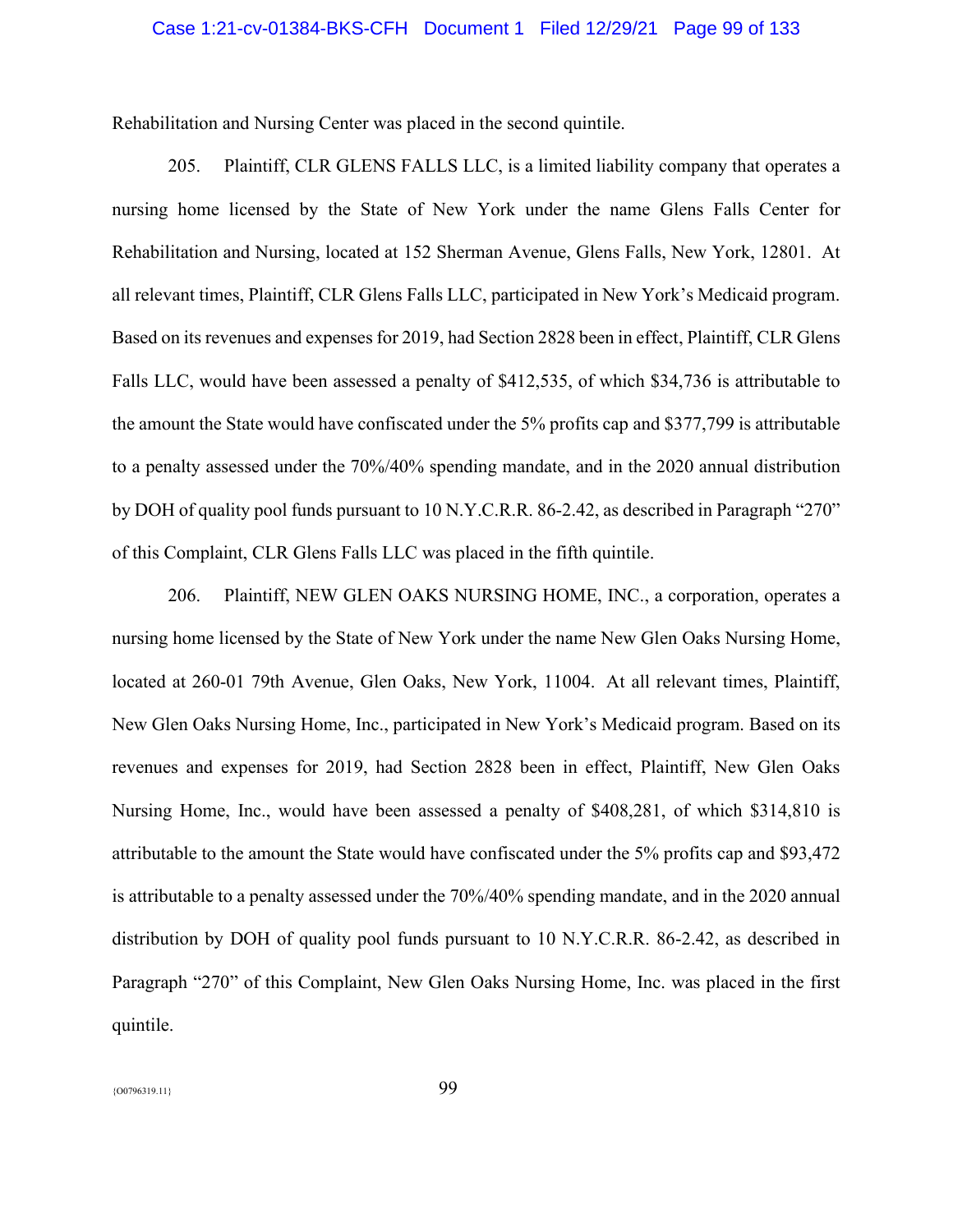### Case 1:21-cv-01384-BKS-CFH Document 1 Filed 12/29/21 Page 100 of 133

207. Plaintiff, CLR TROY LLC, is a limited liability company that operates a nursing home licensed by the State of New York under the name Troy Center for Rehabilitation and Nursing, located at 49 Marvin Avenue, Troy, New York, 12180. At all relevant times, Plaintiff, CLR Troy LLC, participated in New York's Medicaid program. Based on its revenues and expenses for 2019, had Section 2828 been in effect, Plaintiff, CLR Troy LLC, would have been assessed a penalty of \$337,599, of which \$27,434 is attributable to the amount the State would have confiscated under the 5% profits cap and \$310,166 is attributable to a penalty assessed under the 70%/40% spending mandate, and in the 2020 annual distribution by DOH of quality pool funds pursuant to 10 N.Y.C.R.R. 86-2.42, as described in Paragraph "270" of this Complaint, CLR Troy LLC was placed in the fifth quintile.

208. Plaintiff, BRONX HARBOR HEALTH CARE COMPLEX, INC., a corporation, operates a nursing home licensed by the State of New York under the name Kings Harbor Multicare Center, located at 2000 E. Gun Hill Road, Bronx, New York, 10469-6016. At all relevant times, Plaintiff, Bronx Harbor Health Care Complex, Inc., participated in New York's Medicaid program. Based on its revenues and expenses for 2019, had Section 2828 been in effect, Plaintiff, Bronx Harbor Health Care Complex, Inc., would have been assessed a penalty of \$327,014 attributable to the amount the State would have confiscated under the 5% profits cap, and in the 2020 annual distribution by DOH of quality pool funds pursuant to 10 N.Y.C.R.R. 86- 2.42, as described in Paragraph "270" of this Complaint, Bronx Harbor Health Care Complex, Inc. was placed in the first quintile.

209. Plaintiff, 5775 MAELOU DRIVE OPERATING COMPANY, LLC, is a limited liability company that operates a nursing home licensed by the State of New York under the name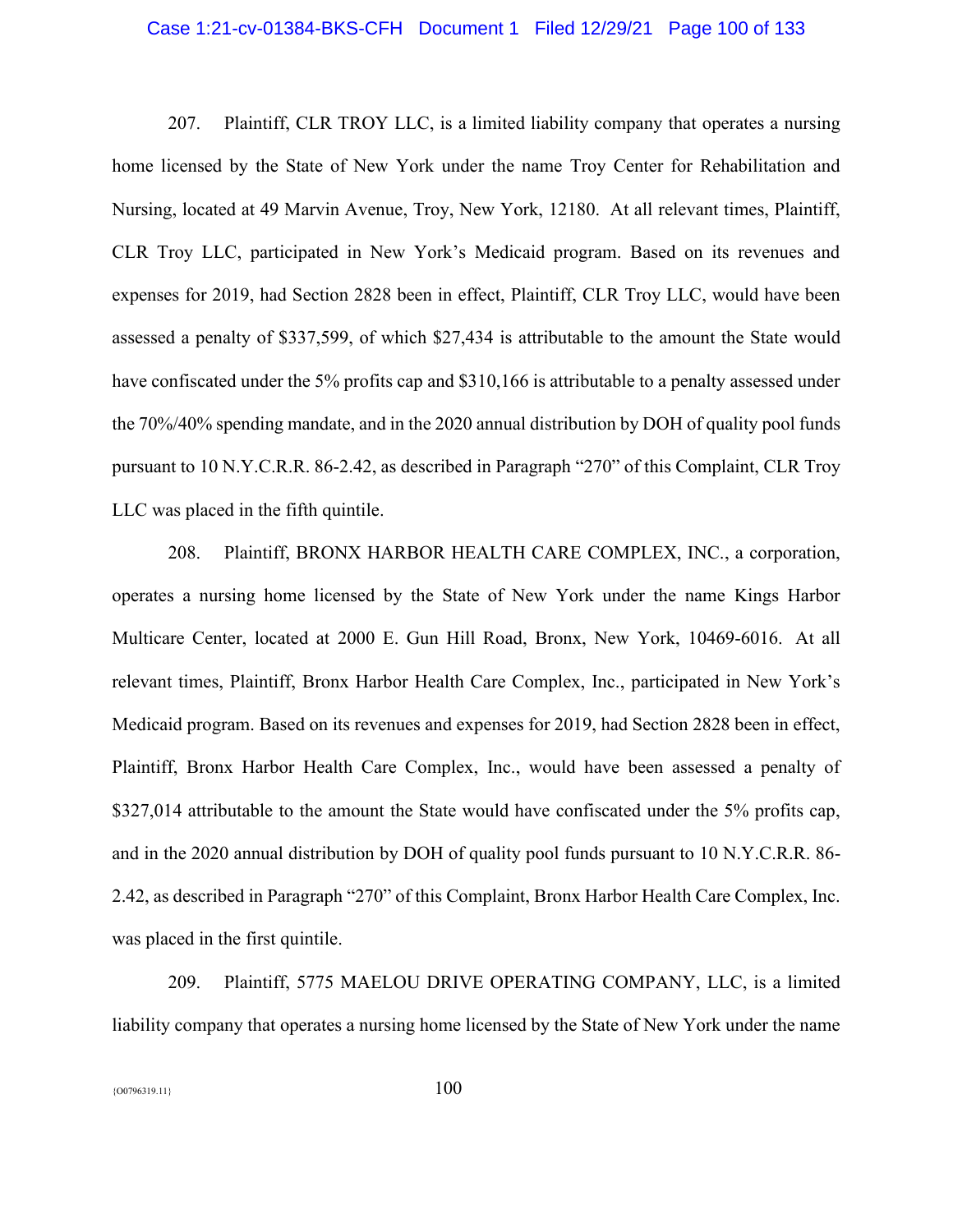### Case 1:21-cv-01384-BKS-CFH Document 1 Filed 12/29/21 Page 101 of 133

ElderWood at Hamburg, located at 5775 Maelou Drive, Hamburg, New York, 14075-7419. At all relevant times, Plaintiff, 5775 Maelou Drive Operating Company, LLC, participated in New York's Medicaid program. Based on its revenues and expenses for 2019, had Section 2828 been in effect, Plaintiff, 5775 Maelou Drive Operating Company, LLC, would have been assessed a penalty of \$324,786, attributable to a penalty assessed under the 70%/40% spending mandate, and in the 2020 annual distribution by DOH of quality pool funds pursuant to 10 N.Y.C.R.R. 86-2.42, as described in Paragraph "270" of this Complaint, 5775 Maelou Drive Operating Company, LLC was placed in the third quintile.

210. Plaintiff, 4459 BAILEY AVENUE OPERATING COMPANY, LLC, is a limited liability company that operates a nursing home licensed by the State of New York under the name ElderWood at Amherst, located at 4459 Bailey Avenue, Amherst, New York, 14226-2129. At all relevant times, Plaintiff, 4459 Bailey Avenue Operating Company, LLC, participated in New York's Medicaid program. Based on its revenues and expenses for 2019, had Section 2828 been in effect, Plaintiff, 4459 Bailey Avenue Operating Company, LLC, would have been assessed a penalty of \$309,334, attributable to a penalty assessed under the 70%/40% spending mandate, and in the 2020 annual distribution by DOH of quality pool funds pursuant to 10 N.Y.C.R.R. 86-2.42, as described in Paragraph "270" of this Complaint, 4459 Bailey Avenue Operating Company, LLC was placed in the second quintile.

211. Plaintiff, MONTGOMERY OPERATING CO LLC, is a limited liability company that operates a nursing home licensed by the State of New York under the name Montgomery Nursing and Rehabilitation Center, located at 2817 Albany Post Road, Montgomery, New York, 12549-2132. At all relevant times, Plaintiff, Montgomery Operating Co LLC, participated in New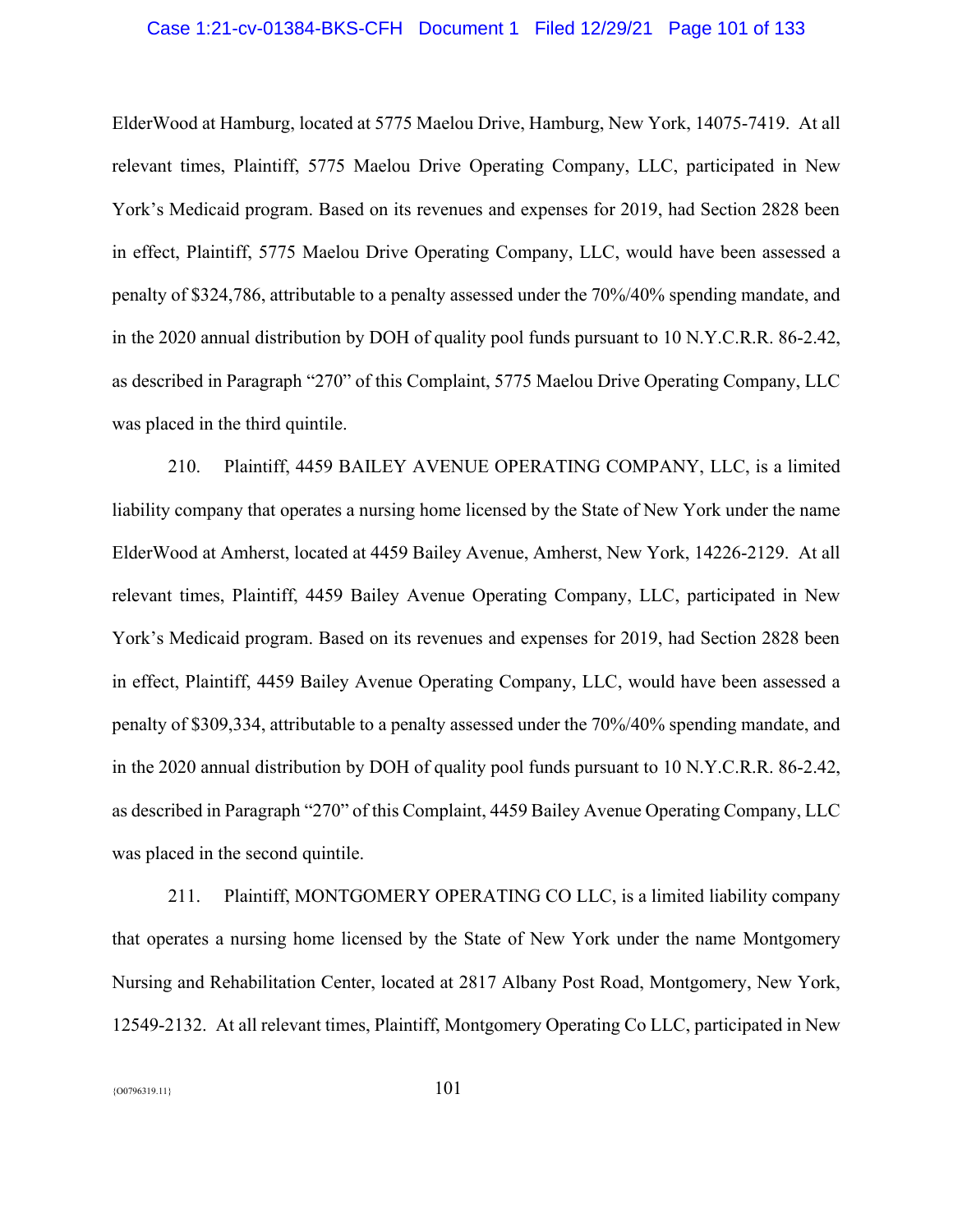# Case 1:21-cv-01384-BKS-CFH Document 1 Filed 12/29/21 Page 102 of 133

York's Medicaid program. Based on its revenues and expenses for 2019, had Section 2828 been in effect, Plaintiff, Montgomery Operating Co LLC, would have been assessed a penalty of \$289,559, attributable to a penalty assessed under the 70%/40% spending mandate, and in the 2020 annual distribution by DOH of quality pool funds pursuant to 10 N.Y.C.R.R. 86-2.42, as described in Paragraph "270" of this Complaint, Montgomery Operating Co LLC was placed in the fifth quintile.

212. Plaintiff, CLR NEW PALTZ LLC, is a limited liability company that operates a nursing home licensed by the State of New York under the name New Paltz Center for Rehabilitation and Nursing, located at 1 Jansen Road PO Box 909, New Paltz, New York, 12561- 3811. At all relevant times, Plaintiff, CLR New Paltz LLC, participated in New York's Medicaid program. Based on its revenues and expenses for 2019, had Section 2828 been in effect, Plaintiff, CLR New Paltz LLC, would have been assessed a penalty of \$258,606, of which \$33,074 is attributable to the amount the State would have confiscated under the 5% profits cap and \$225,532 is attributable to a penalty assessed under the 70%/40% spending mandate, and in the 2020 annual distribution by DOH of quality pool funds pursuant to 10 N.Y.C.R.R. 86-2.42, as described in Paragraph "270" of this Complaint, CLR New Paltz LLC was placed in the fifth quintile.

213. Plaintiff, WOODSIDE MANOR NURSING HOME, INC., a corporation, operates a nursing home licensed by the State of New York under the name Woodside Manor Nursing Home, Inc., located at 2425 Clinton Avenue South, Rochester, New York, 14618-2646. At all relevant times, Plaintiff, Woodside Manor Nursing Home, Inc., participated in New York's Medicaid program. Based on its revenues and expenses for 2019, had Section 2828 been in effect, Plaintiff, Woodside Manor Nursing Home, Inc., would have been assessed a penalty of \$255,358,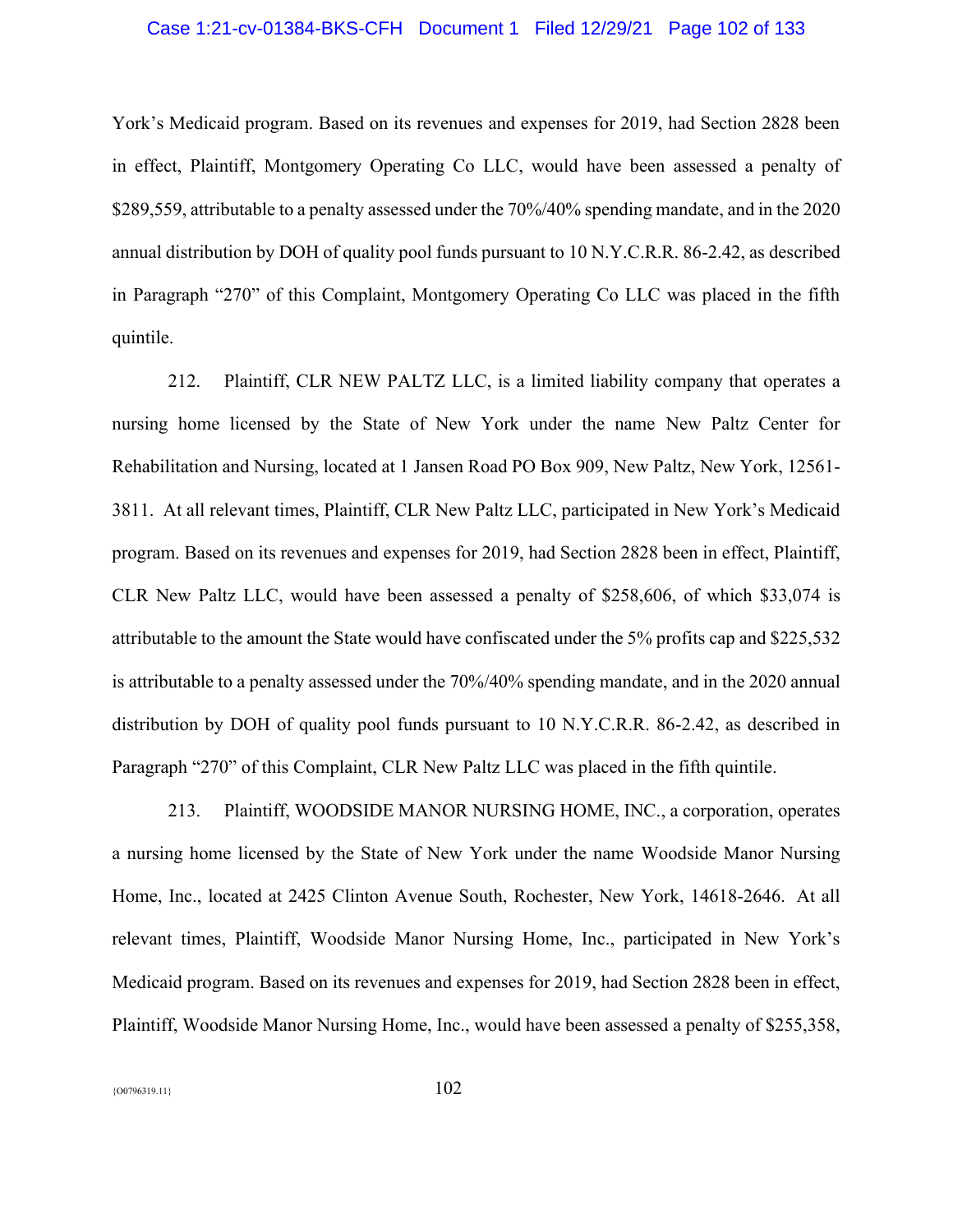### Case 1:21-cv-01384-BKS-CFH Document 1 Filed 12/29/21 Page 103 of 133

attributable to a penalty assessed under the 70%/40% spending mandate, and in the 2020 annual distribution by DOH of quality pool funds pursuant to 10 N.Y.C.R.R. 86-2.42, as described in Paragraph "270" of this Complaint, Woodside Manor Nursing Home, Inc. was placed in the fourth quintile.

214. Plaintiff, WESLEY GARDENS CORPORATION, a not-for-profit corporation, operates a nursing home licensed by the State of New York under the name Wesley Gardens, located at 3 Upton Park, Rochester, New York, 14607. At all relevant times, Plaintiff, Wesley Gardens Corporation, participated in New York's Medicaid program. Based on its revenues and expenses for 2019, had Section 2828 been in effect, Plaintiff, Wesley Gardens Corporation, would have been assessed a penalty of \$251,953, attributable to a penalty assessed under the 70%/40% spending mandate, and in the 2020 annual distribution by DOH of quality pool funds pursuant to 10 N.Y.C.R.R. 86-2.42, as described in Paragraph "270" of this Complaint, Wesley Gardens Corporation was placed in the fifth quintile.

215. Plaintiff, PARK NURSING HOME, LLC, is a limited liability company that operates a nursing home licensed by the State of New York under the name Park Nursing Home, located at 128 Beach 115th Street, Rockaway Park, New York, 11694. At all relevant times, Plaintiff, Park Nursing Home, LLC, participated in New York's Medicaid program. Based on its revenues and expenses for 2019, had Section 2828 been in effect, Plaintiff, Park Nursing Home, LLC, would have been assessed a penalty of \$244,853, attributable to a penalty assessed under the 70%/40% spending mandate, and in the 2020 annual distribution by DOH of quality pool funds pursuant to 10 N.Y.C.R.R. 86-2.42, as described in Paragraph "270" of this Complaint, Park Nursing Home, LLC was placed in the fourth quintile.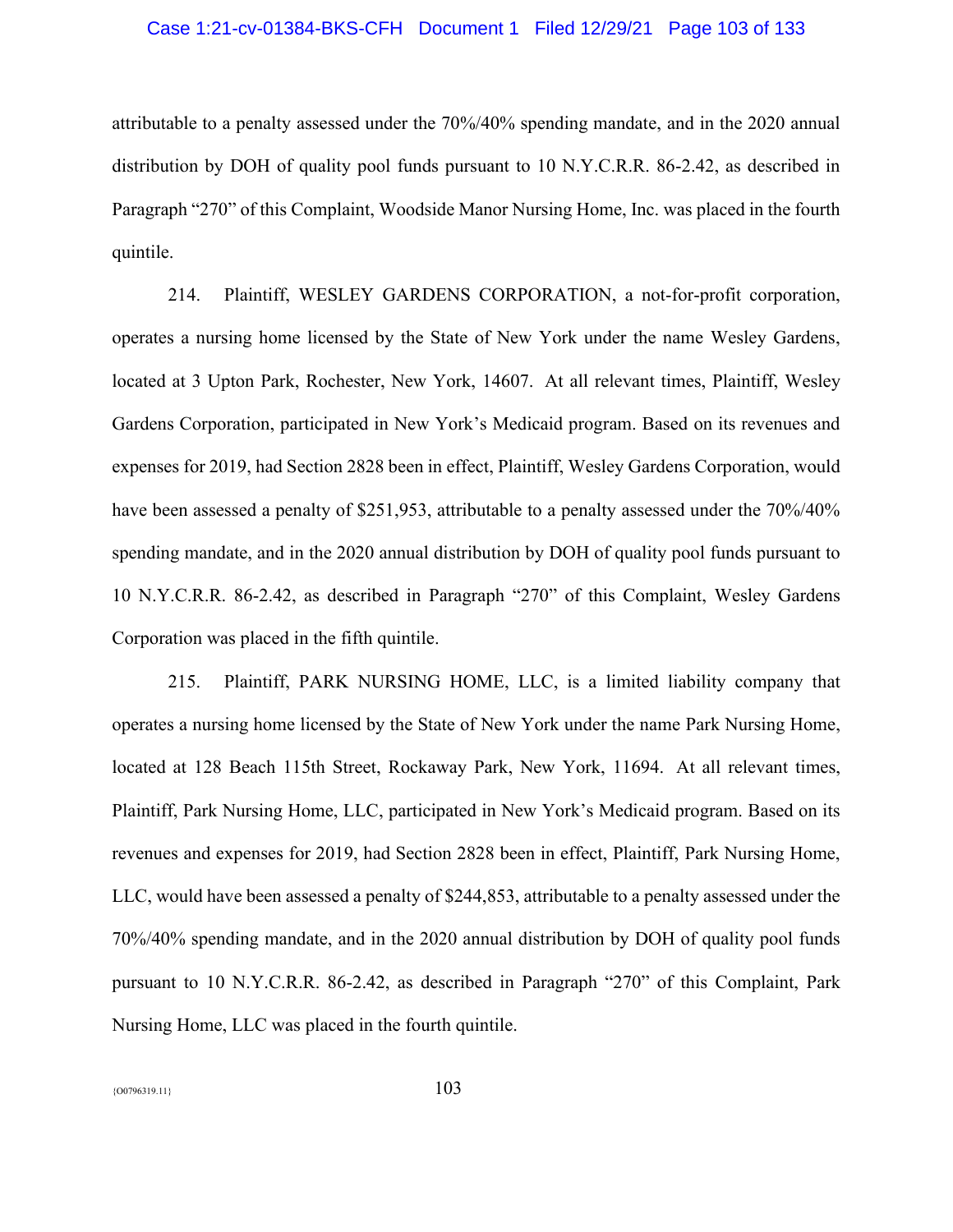#### Case 1:21-cv-01384-BKS-CFH Document 1 Filed 12/29/21 Page 104 of 133

216. Plaintiff, NORTHGATE HEALTH CARE FACILITY, LLC, is a limited liability company that operates a nursing home licensed by the State of New York under the name Northgate Health Care Facility, located at 7264 Nash Road, North Tonawanda, New York, 14120- 1598. At all relevant times, Plaintiff, Northgate Health Care Facility, LLC, participated in New York's Medicaid program. Based on its revenues and expenses for 2019, had Section 2828 been in effect, Plaintiff, Northgate Health Care Facility, LLC, would have been assessed a penalty of \$242,995, attributable to a penalty assessed under the 70%/40% spending mandate, and in the 2020 annual distribution by DOH of quality pool funds pursuant to 10 N.Y.C.R.R. 86-2.42, as described in Paragraph "270" of this Complaint, Northgate Health Care Facility, LLC was placed in the first quintile.

217. Plaintiff, GARDEN GATE HEALTH CARE FACILITY, LLC, is a limited liability company that operates a nursing home licensed by the State of New York under the name Garden Gate Health Care Facility, located at 2365 Union Road, Cheektowaga, New York, 14227-2234. At all relevant times, Plaintiff, Garden Gate Health Care Facility, LLC, participated in New York's Medicaid program. Based on its revenues and expenses for 2019, had Section 2828 been in effect, Plaintiff, Garden Gate Health Care Facility, LLC, would have been assessed a penalty of \$240,647, attributable to a penalty assessed under the 70%/40% spending mandate, and in the 2020 annual distribution by DOH of quality pool funds pursuant to 10 N.Y.C.R.R. 86-2.42, as described in Paragraph "270" of this Complaint, Garden Gate Health Care Facility, LLC was placed in the first quintile.

218. Plaintiff, EAST HAVEN NURSING AND REHABILITATION CENTER, LLC, is a limited liability company that operates a nursing home licensed by the State of New York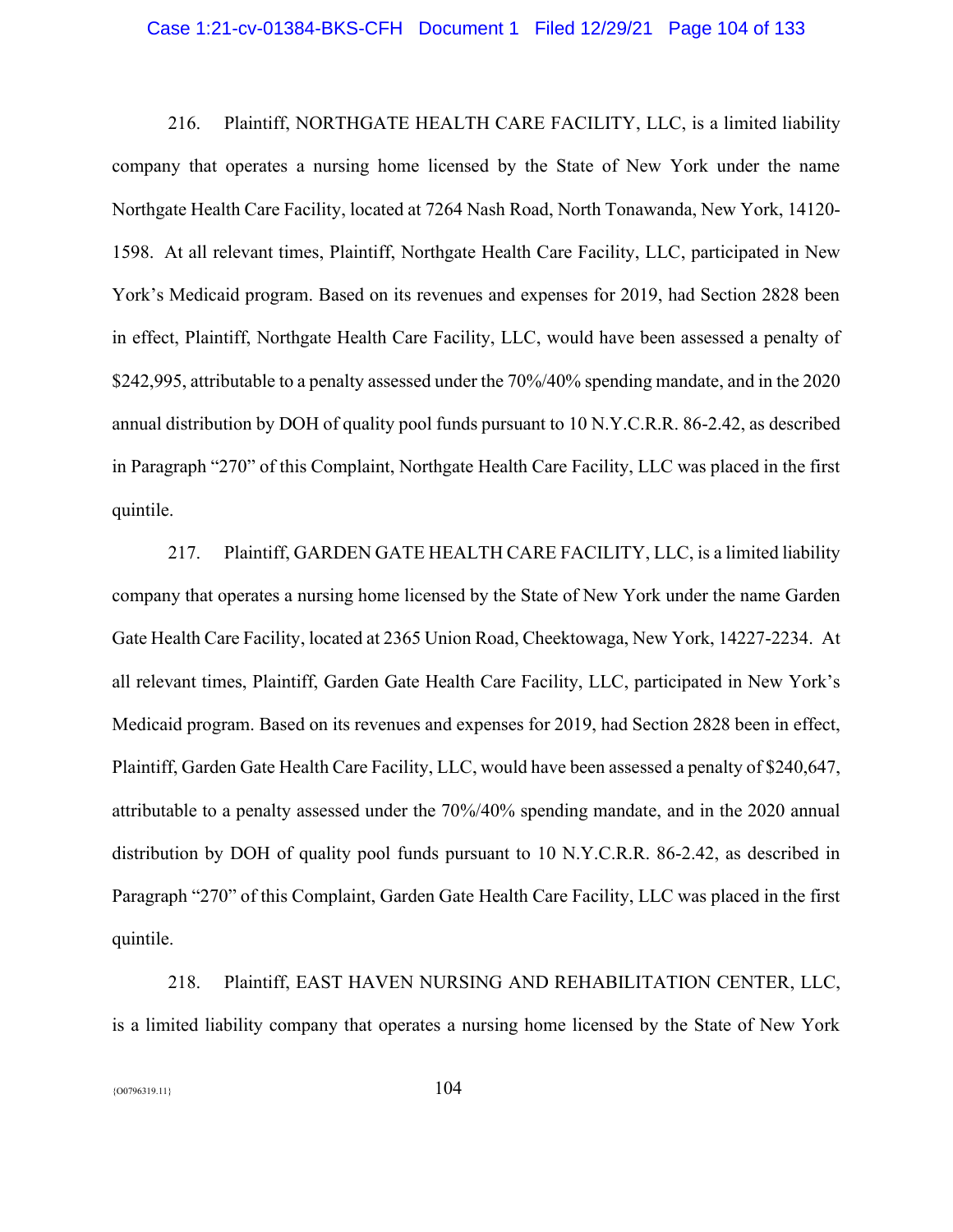# Case 1:21-cv-01384-BKS-CFH Document 1 Filed 12/29/21 Page 105 of 133

under the name East Haven Nursing and Rehabilitation Center, located at 2323 Eastchester Road, Bronx, New York, 10469-5910. At all relevant times, Plaintiff, East Haven Nursing and Rehabilitation Center, LLC, participated in New York's Medicaid program. Based on its revenues and expenses for 2019, had Section 2828 been in effect, Plaintiff, East Haven Nursing and Rehabilitation Center, LLC, would have been assessed a penalty of \$239,251, attributable to a penalty assessed under the 70%/40% spending mandate, and in the 2020 annual distribution by DOH of quality pool funds pursuant to 10 N.Y.C.R.R. 86-2.42, as described in Paragraph "270" of this Complaint, East Haven Nursing and Rehabilitation Center, LLC was placed in the fourth quintile.

219. Plaintiff, WILLIAMSBRIDGE MANOR NURSING HOME, LLC, is a limited liability company that operates a nursing home licensed by the State of New York under the name Williamsbridge Center for Rehabilitation and Nursing, located at 1540 Tomlinson Avenue, Bronx, New York, 10461-1527. At all relevant times, Plaintiff, Williamsbridge Manor Nursing Home, LLC, participated in New York's Medicaid program. Based on its revenues and expenses for 2019, had Section 2828 been in effect, Plaintiff, Williamsbridge Manor Nursing Home, LLC, would have been assessed a penalty of \$239,217, attributable to a penalty assessed under the 70%/40% spending mandate, and in the 2020 annual distribution by DOH of quality pool funds pursuant to 10 N.Y.C.R.R. 86-2.42, as described in Paragraph "270" of this Complaint, Williamsbridge Manor Nursing Home, LLC was placed in the fourth quintile.

220. Plaintiff, HORNELL GARDENS, LLC, is a limited liability company that operates a nursing home licensed by the State of New York under the name Hornell Gardens, LLC, located at 434 Monroe Avenue, Hornell, New York, 14843-2236. At all relevant times, Plaintiff, Hornell

 ${105}$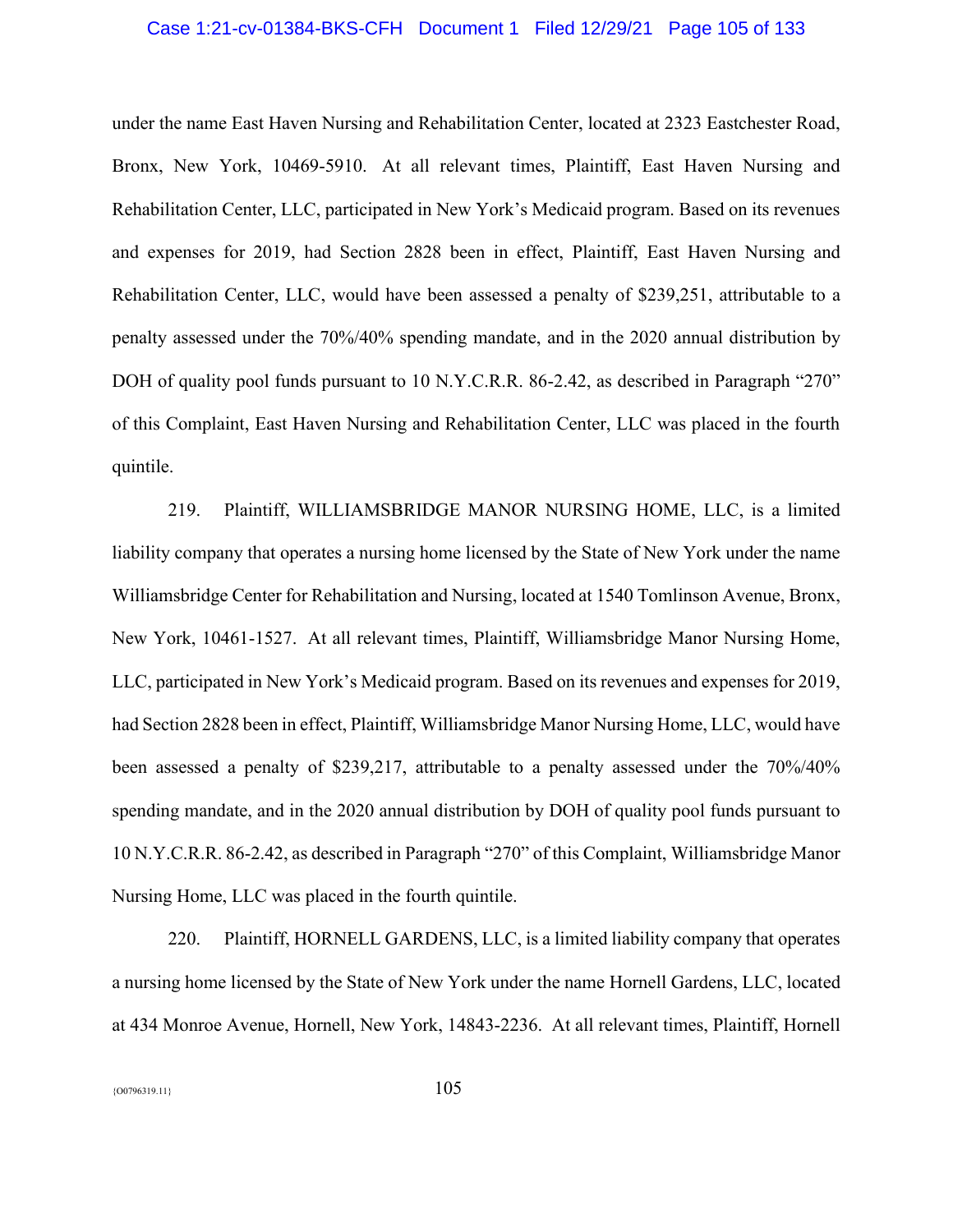# Case 1:21-cv-01384-BKS-CFH Document 1 Filed 12/29/21 Page 106 of 133

Gardens, LLC, participated in New York's Medicaid program. Based on its revenues and expenses for 2019, had Section 2828 been in effect, Plaintiff, Hornell Gardens, LLC, would have been assessed a penalty of \$233,865, attributable to a penalty assessed under the 70%/40% spending mandate, and in the 2020 annual distribution by DOH of quality pool funds pursuant to 10 N.Y.C.R.R. 86-2.42, as described in Paragraph "270" of this Complaint, Hornell Gardens, LLC was placed in the third quintile.

221. Plaintiff, SUNHARBOR ACQUISITION I, LLC, is a limited liability company that operates a nursing home licensed by the State of New York under the name Sunharbor Manor, located at 255 Warner Avenue, Roslyn Heights, New York, 11577. At all relevant times, Plaintiff, Sunharbor Acquisition I, LLC, participated in New York's Medicaid program. Based on its revenues and expenses for 2019, had Section 2828 been in effect, Plaintiff, Sunharbor Acquisition I, LLC, would have been assessed a penalty of \$231,616, attributable to a penalty assessed under the 70%/40% spending mandate, and in the 2020 annual distribution by DOH of quality pool funds pursuant to 10 N.Y.C.R.R. 86-2.42, as described in Paragraph "270" of this Complaint, Sunharbor Acquisition I, LLC was placed in the fifth quintile.

222. Plaintiff, WATERVIEW NURSING CARE CENTER INC., a corporation, operates a nursing home licensed by the State of New York under the name Waterview Nursing Care Center, located at 119-15 27th Avenue, Flushing, New York, 11354-1094. At all relevant times, Plaintiff, Waterview Nursing Care Center Inc., participated in New York's Medicaid program. Based on its revenues and expenses for 2019, had Section 2828 been in effect, Plaintiff, Waterview Nursing Care Center Inc., would have been assessed a penalty of \$230,316, attributable to a penalty assessed under the 70%/40% spending mandate, and in the 2020 annual distribution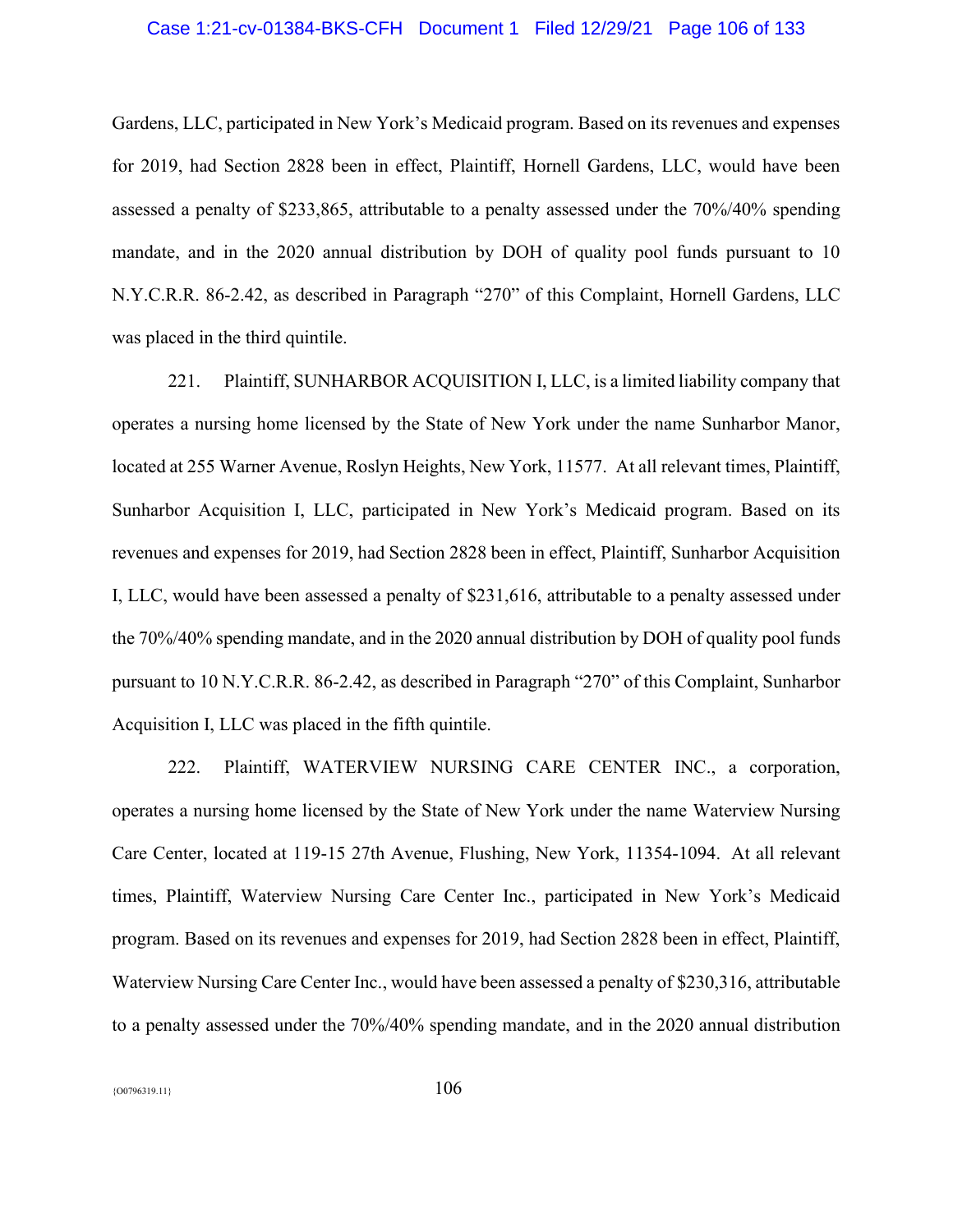#### Case 1:21-cv-01384-BKS-CFH Document 1 Filed 12/29/21 Page 107 of 133

by DOH of quality pool funds pursuant to 10 N.Y.C.R.R. 86-2.42, as described in Paragraph "270" of this Complaint, Waterview Nursing Care Center Inc. was placed in the third quintile.

223. Plaintiff, CLR MINOA LLC, is a limited liability company that operates a nursing home licensed by the State of New York under the name Onondaga Center for Rehabilitation and Nursing, located at 217 East Avenue, Minoa, New York, 13116. At all relevant times, Plaintiff, CLR Minoa LLC, participated in New York's Medicaid program. Based on its revenues and expenses for 2019, had Section 2828 been in effect, Plaintiff, CLR Minoa LLC, would have been assessed a penalty of \$228,891, attributable to a penalty assessed under the 70%/40% spending mandate, and in the 2020 annual distribution by DOH of quality pool funds pursuant to 10 N.Y.C.R.R. 86-2.42, as described in Paragraph "270" of this Complaint, CLR Minoa LLC was placed in the fifth quintile.

224. Plaintiff, LATTA ROAD NURSING HOME WEST, LLC, is a limited liability company that operates a nursing home licensed by the State of New York under the name Latta Road Nursing Home West, LLC, located at 2100 Latta Road, Rochester, New York, 14612- 3728. At all relevant times, Plaintiff, Latta Road Nursing Home West, LLC, participated in New York's Medicaid program. Based on its revenues and expenses for 2019, had Section 2828 been in effect, Plaintiff, Latta Road Nursing Home West, LLC, would have been assessed a penalty of \$214,485, of which \$198,202 is attributable to the amount the State would have confiscated under the 5% profits cap and \$16,284 is attributable to a penalty assessed under the 70%/40% spending mandate, and in the 2020 annual distribution by DOH of quality pool funds pursuant to 10 N.Y.C.R.R. 86-2.42, as described in Paragraph "270" of this Complaint, Latta Road Nursing Home West, LLC was placed in the second quintile.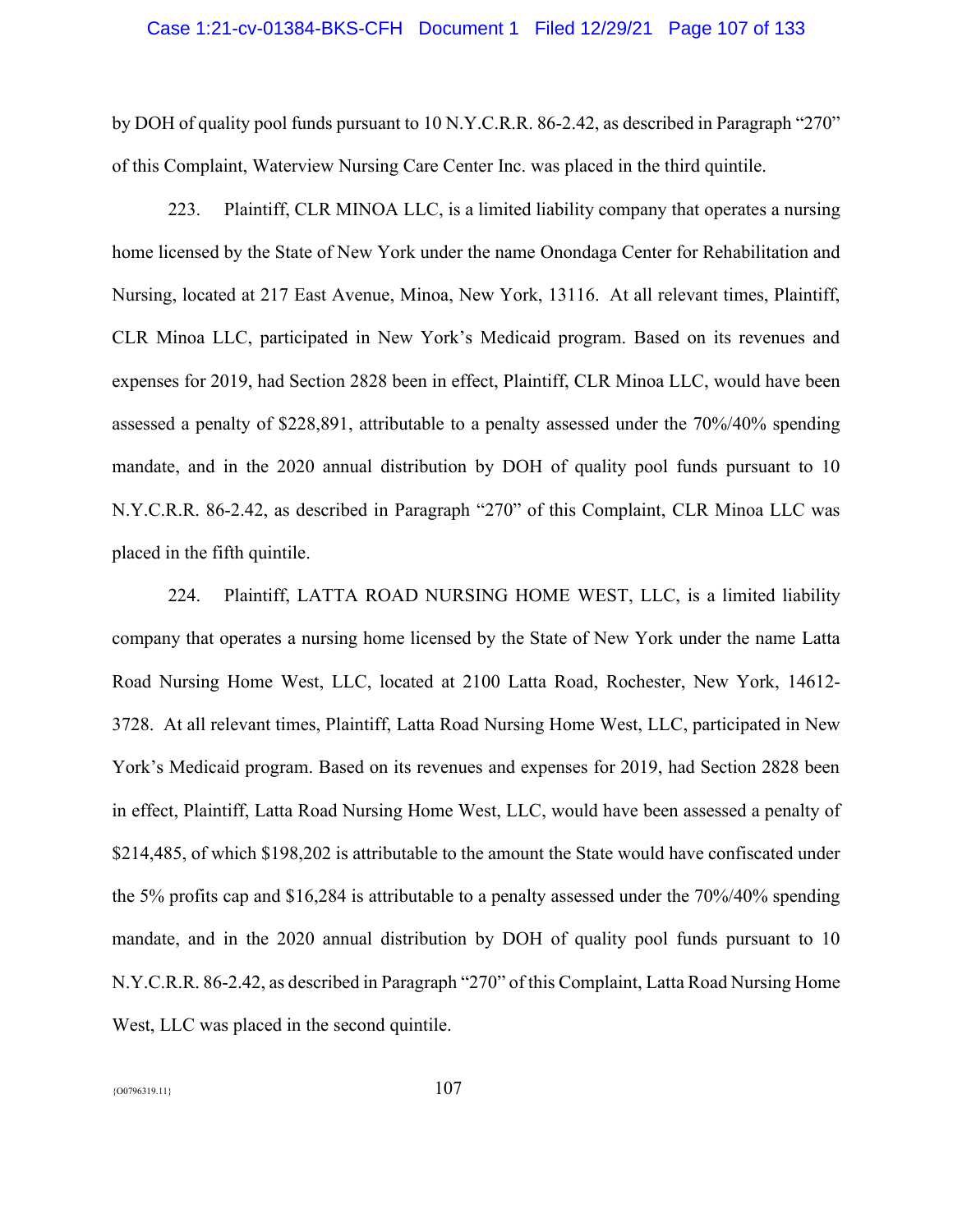### Case 1:21-cv-01384-BKS-CFH Document 1 Filed 12/29/21 Page 108 of 133

225. Plaintiff, FOLTSCARE LLC, a not-for-profit corporation, operates a nursing home licensed by the State of New York under the name FoltsBrook Center Nursing and Rehabilitation, located at 104 N Washington Street, Herkimer, New York, 13350. At all relevant times, Plaintiff, FoltsCare LLC, participated in New York's Medicaid program. Based on its revenues and expenses for 2019, had Section 2828 been in effect, Plaintiff, FoltsCare LLC, would have been assessed a penalty of \$212,352, attributable to a penalty assessed under the 70%/40% spending mandate, and in the 2020 annual distribution by DOH of quality pool funds pursuant to 10 N.Y.C.R.R. 86-2.42, as described in Paragraph "270" of this Complaint, FoltsCare LLC was placed in the fourth quintile.

226. Plaintiff, CLR GRANVILLE LLC, is a limited liability company that operates a nursing home licensed by the State of New York under the name Slate Valley Center for Rehabilitation and Nursing, located at 10421 State Rte 40, Granville, New York, 12832-5713. At all relevant times, Plaintiff, CLR Granville LLC, participated in New York's Medicaid program. Based on its revenues and expenses for 2019, had Section 2828 been in effect, Plaintiff, CLR Granville LLC, would have been assessed a penalty of \$205,147, attributable to a penalty assessed under the 70%/40% spending mandate, and in the 2020 annual distribution by DOH of quality pool funds pursuant to 10 N.Y.C.R.R. 86-2.42, as described in Paragraph "270" of this Complaint, CLR Granville LLC was placed in the fifth quintile.

227. Plaintiff, EAST NORTHPORT RESIDENTIAL HEALTH CARE FACILITY, INC., a corporation, operates a nursing home licensed by the State of New York under the name Huntington Hills Center for Health & Rehabilitation, located at 400 South Service Road, Melville, New York, 11747-3229. At all relevant times, Plaintiff, East Northport Residential Health Care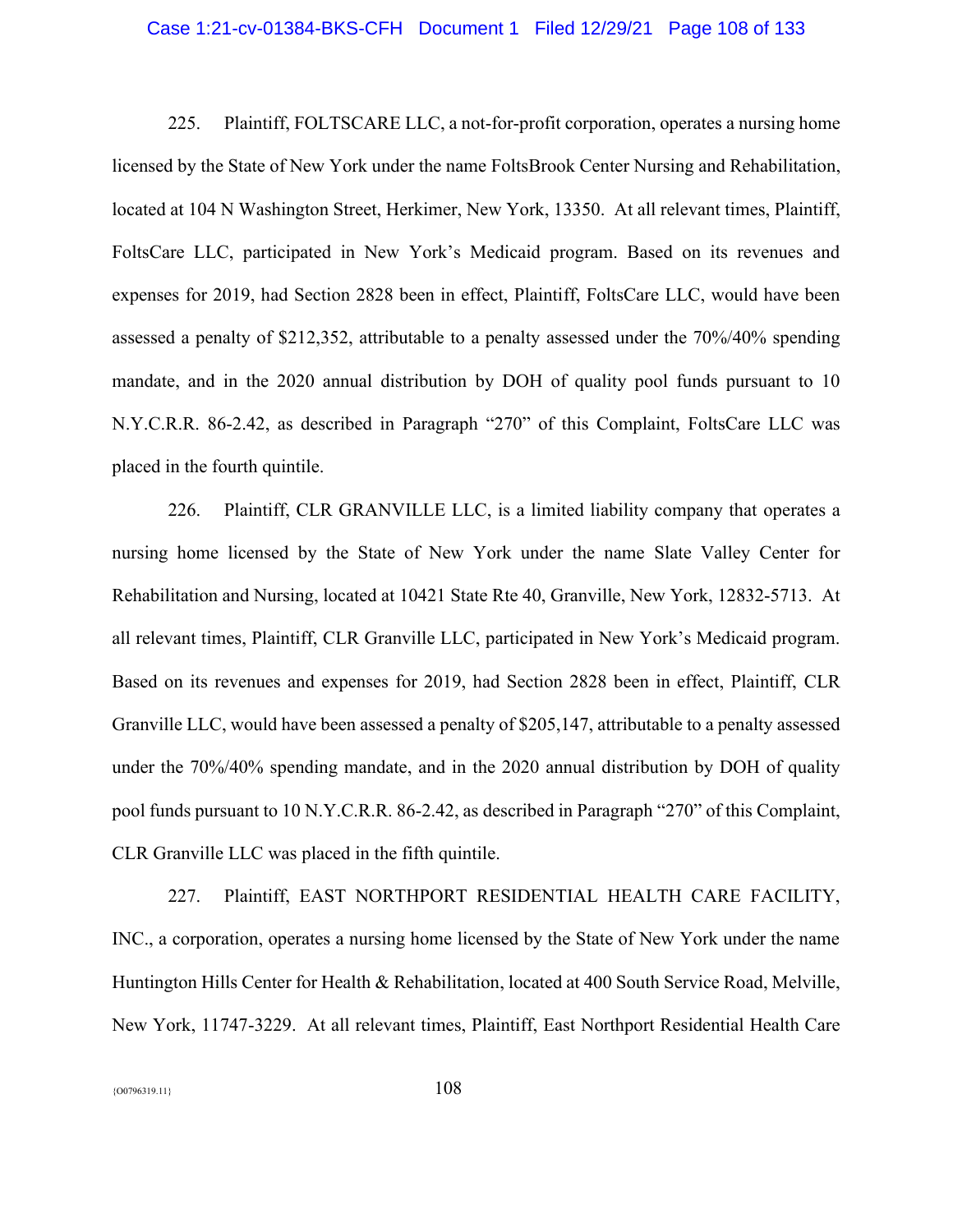### Case 1:21-cv-01384-BKS-CFH Document 1 Filed 12/29/21 Page 109 of 133

Facility, Inc., participated in New York's Medicaid program. Based on its revenues and expenses for 2019, had Section 2828 been in effect, Plaintiff, East Northport Residential Health Care Facility, Inc., would have been assessed a penalty of \$187,492, attributable to the amount the State would have confiscated under the 5% profits cap, and in the 2020 annual distribution by DOH of quality pool funds pursuant to 10 N.Y.C.R.R. 86-2.42, as described in Paragraph "270" of this Complaint, East Northport Residential Health Care Facility, Inc. was placed in the fourth quintile.

228. Plaintiff, ROSCOE REGIONAL HEALTHCARE, LLC, is a limited liability company that operates a nursing home licensed by the State of New York under the name Roscoe Rehabilitation and Nursing, located at 420 Rockland Road, Roscoe, New York, 12776-6450. At all relevant times, Plaintiff, Roscoe Regional Healthcare, LLC, participated in New York's Medicaid program. Based on its revenues and expenses for 2019, had Section 2828 been in effect, Plaintiff, Roscoe Regional Healthcare, LLC, would have been assessed a penalty of \$171,193, attributable to a penalty assessed under the 70%/40% spending mandate, and in the 2020 annual distribution by DOH of quality pool funds pursuant to 10 N.Y.C.R.R. 86-2.42, as described in Paragraph "270" of this Complaint, Roscoe Regional Healthcare, LLC was placed in the first quintile.

229. Plaintiff, EAST SIDE NURSING HOME INC., a corporation, operates a nursing home licensed by the State of New York under the name Eastside Nursing & Rehabilitation Center, located at 62 Prospect Street, Warsaw, New York, 14569-1599. At all relevant times, Plaintiff, East Side Nursing Home Inc., participated in New York's Medicaid program. Based on its revenues and expenses for 2019, had Section 2828 been in effect, Plaintiff, East Side Nursing Home Inc., would have been assessed a penalty of \$167,108, of which \$11,759 is attributable to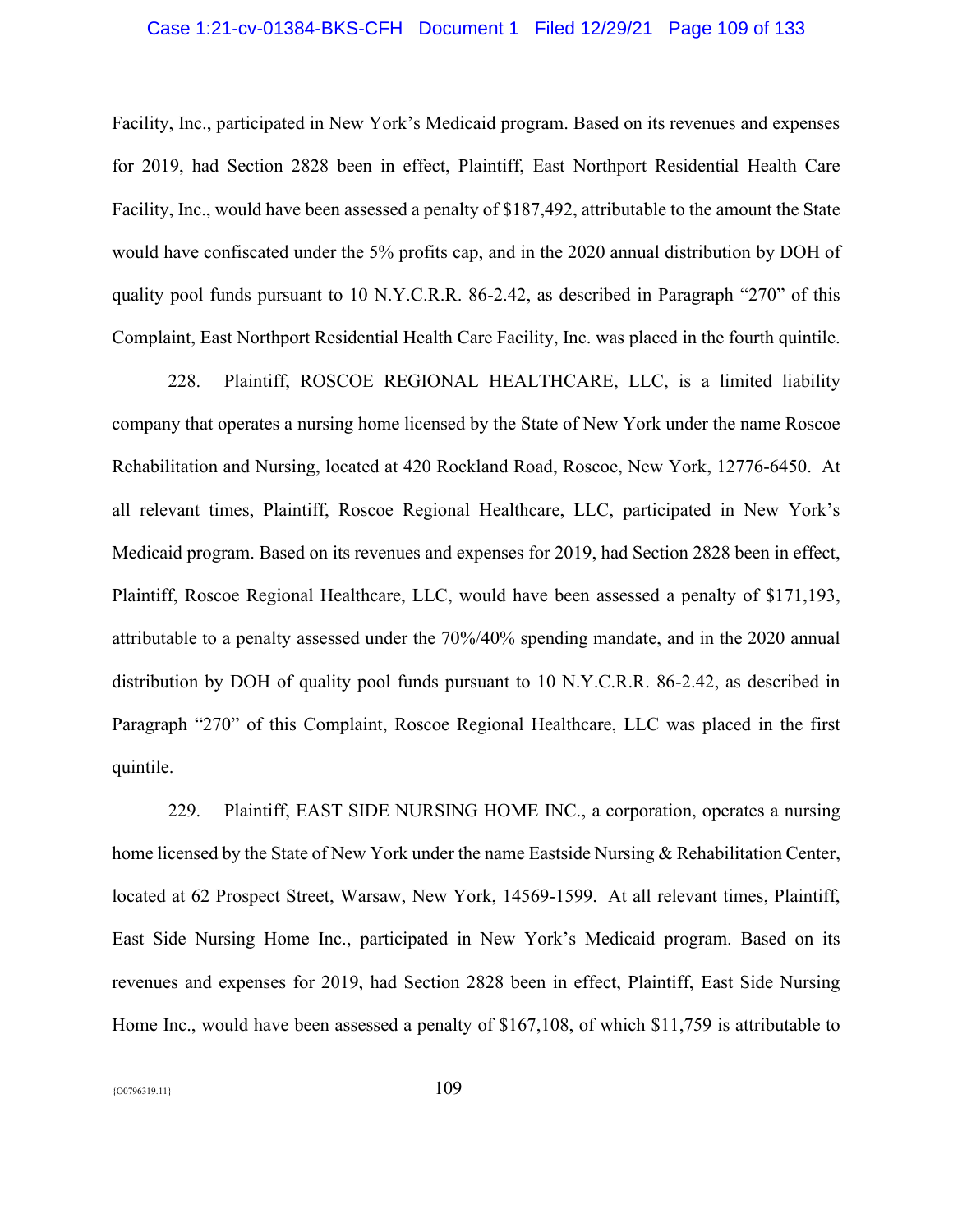### Case 1:21-cv-01384-BKS-CFH Document 1 Filed 12/29/21 Page 110 of 133

the amount the State would have confiscated under the 5% profits cap and \$155,348 is attributable to a penalty assessed under the 70%/40% spending mandate, and in the 2020 annual distribution by DOH of quality pool funds pursuant to 10 N.Y.C.R.R. 86-2.42, as described in Paragraph "270" of this Complaint, East Side Nursing Home Inc. was placed in the second quintile.

230. Plaintiff, REGO PARK NH LTD, a corporation, operates a nursing home licensed by the State of New York under the name Rego Park Health Care, located at 111-26 Corona Avenue, Flushing, New York, 11368-4027. At all relevant times, Plaintiff, Rego Park NH LTD, participated in New York's Medicaid program. Based on its revenues and expenses for 2019, had Section 2828 been in effect, Plaintiff, Rego Park NH LTD, would have been assessed a penalty of \$166,869, attributable to a penalty assessed under the 70%/40% spending mandate, and in the 2020 annual distribution by DOH of quality pool funds pursuant to 10 N.Y.C.R.R. 86-2.42, as described in Paragraph "270" of this Complaint, Rego Park NH LTD was placed in the third quintile.

231. Plaintiff, 170 WEST AVENUE OPERATING COMPANY, LLC, is a limited liability company that operates a nursing home licensed by the State of New York under the name Elderwood of Lakeside at Brockport, located at 170 West Avenue, Brockport, New York, 14420- 1227. At all relevant times, Plaintiff, 170 West Avenue Operating Company, LLC, participated in New York's Medicaid program. Based on its revenues and expenses for 2019, had Section 2828 been in effect, Plaintiff, 170 West Avenue Operating Company, LLC, would have been assessed a penalty of \$154,675, attributable to a penalty assessed under the 70%/40% spending mandate, and in the 2020 annual distribution by DOH of quality pool funds pursuant to 10 N.Y.C.R.R. 86- 2.42, as described in Paragraph "270" of this Complaint, 170 West Avenue Operating Company, LLC was placed in the fifth quintile.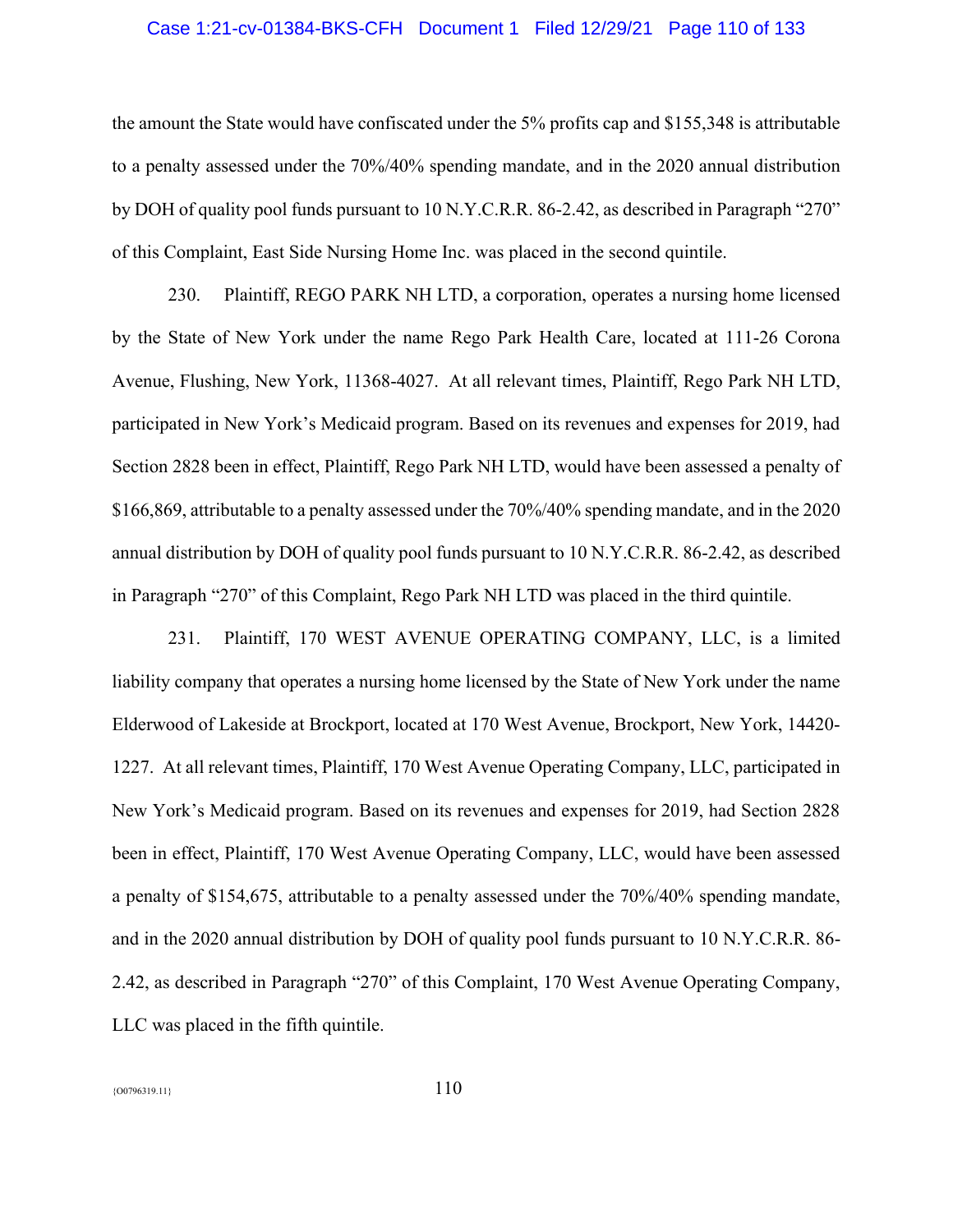#### Case 1:21-cv-01384-BKS-CFH Document 1 Filed 12/29/21 Page 111 of 133

232. Plaintiff, PONTIAC NURSING HOME, a partnership, operates a nursing home licensed by the State of New York under the name Pontiac Care and Rehabilitation Center, located at 303 East River Road, Oswego, New York, 13126-6400. At all relevant times, Plaintiff, Pontiac Nursing Home, participated in New York's Medicaid program. Based on its revenues and expenses for 2019, had Section 2828 been in effect, Plaintiff, Pontiac Nursing Home, would have been assessed a penalty of \$151,876, attributable to a penalty assessed under the 70%/40% spending mandate, and in the 2020 annual distribution by DOH of quality pool funds pursuant to 10 N.Y.C.R.R. 86-2.42, as described in Paragraph "270" of this Complaint, Pontiac Nursing Home was placed in the fifth quintile.

233. Plaintiff, FOREST HILLS CARE CENTER LLC, is a limited liability company that operates a nursing home licensed by the State of New York under the name Forest Hills Care Center, located at 7144 Yellowstone Blvd, Forest Hills, New York, 11375-4114. At all relevant times, Plaintiff, Forest Hills Care Center LLC, participated in New York's Medicaid program. Based on its revenues and expenses for 2019, had Section 2828 been in effect, Plaintiff, Forest Hills Care Center LLC, would have been assessed a penalty of \$146,137, attributable to a penalty assessed under the 70%/40% spending mandate, and in the 2020 annual distribution by DOH of quality pool funds pursuant to 10 N.Y.C.R.R. 86-2.42, as described in Paragraph "270" of this Complaint, Forest Hills Care Center LLC was placed in the second quintile.

234. Plaintiff, 37 NORTH CHEMUNG STREET OPERATING COMPANY, LLC, is a limited liability company that operates a nursing home licensed by the State of New York under the name ElderWood at Waverly, located at 37 N. Chemung Street, Waverly, New York, 14892- 1211. At all relevant times, Plaintiff, 37 North Chemung Street Operating Company, LLC,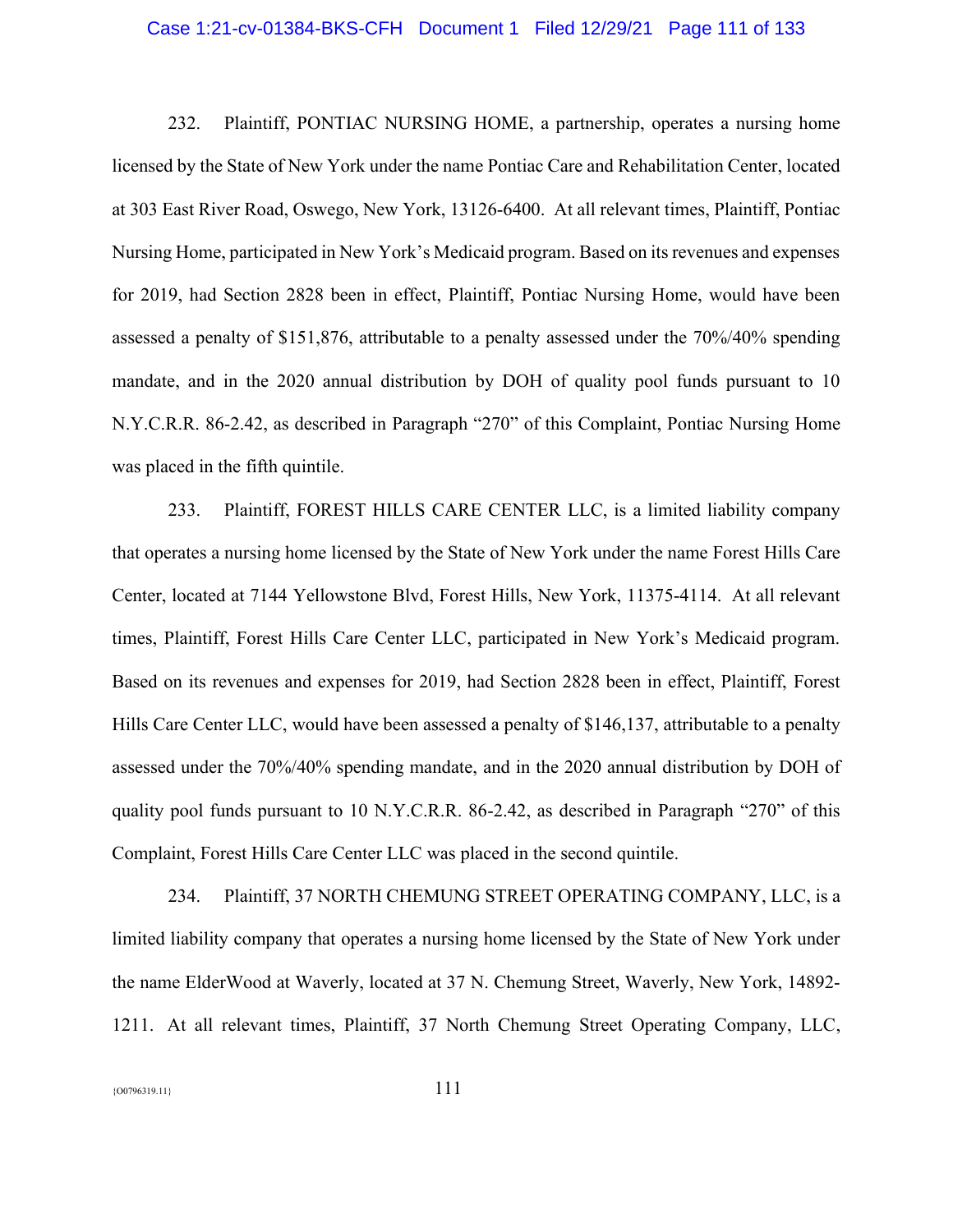### Case 1:21-cv-01384-BKS-CFH Document 1 Filed 12/29/21 Page 112 of 133

participated in New York's Medicaid program. Based on its revenues and expenses for 2019, had Section 2828 been in effect, Plaintiff, 37 North Chemung Street Operating Company, LLC, would have been assessed a penalty of \$142,580, attributable to a penalty assessed under the  $70\%/40\%$ spending mandate, and in the 2020 annual distribution by DOH of quality pool funds pursuant to 10 N.Y.C.R.R. 86-2.42, as described in Paragraph "270" of this Complaint, 37 North Chemung Street Operating Company, LLC was placed in the third quintile.

235. Plaintiff, MORRIS PARK REHABILITATION & NURSING CENTER LLC, is a limited liability company that operates a nursing home licensed by the State of New York under the name Morris Park Rehabilitation & Nursing Center, located at 1235 Pelham Pkwy North, Bronx, New York, 10469-5899. At all relevant times, Plaintiff, Morris Park Rehabilitation & Nursing Center LLC, participated in New York's Medicaid program. Based on its revenues and expenses for 2019, had Section 2828 been in effect, Plaintiff, Morris Park Rehabilitation & Nursing Center LLC, would have been assessed a penalty of \$135,526, attributable to a penalty assessed under the 70%/40% spending mandate, and in the 2020 annual distribution by DOH of quality pool funds pursuant to 10 N.Y.C.R.R. 86-2.42, as described in Paragraph "270" of this Complaint, Morris Park Rehabilitation & Nursing Center LLC was placed in the second quintile.

236. Plaintiff, ELCOR OPERATING COMPANY, LLC, is a limited liability company that operates a nursing home licensed by the State of New York under the name Elcor Nursing and Rehabilitation Center, located at 48 Colonial Drive, Horseheads, New York, 14845-8599. At all relevant times, Plaintiff, Elcor Operating Company, LLC, participated in New York's Medicaid program. Based on its revenues and expenses for 2019, had Section 2828 been in effect, Plaintiff, Elcor Operating Company, LLC, would have been assessed a penalty of \$134,176, attributable to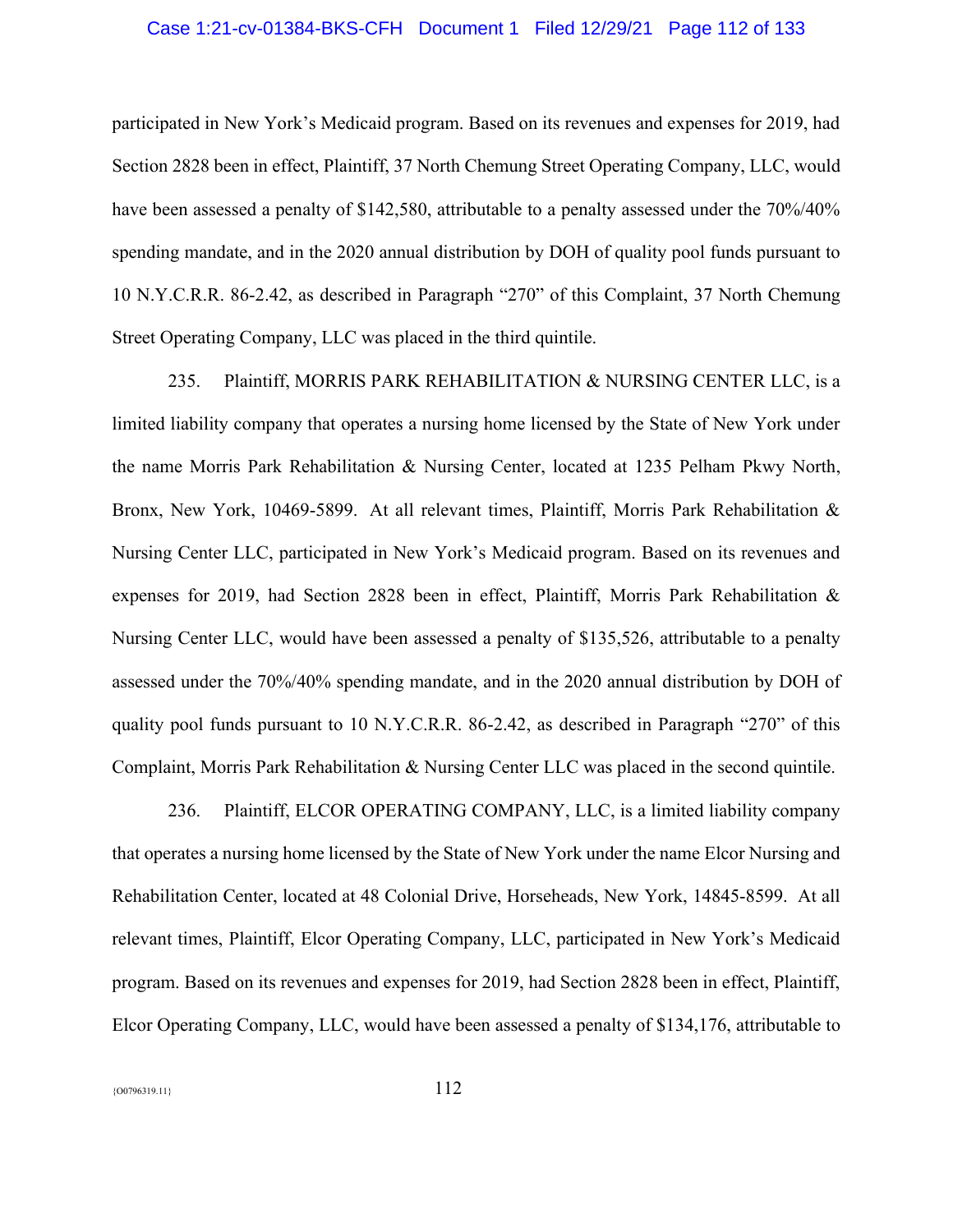#### Case 1:21-cv-01384-BKS-CFH Document 1 Filed 12/29/21 Page 113 of 133

a penalty assessed under the 70%/40% spending mandate, and in the 2020 annual distribution by DOH of quality pool funds pursuant to 10 N.Y.C.R.R. 86-2.42, as described in Paragraph "270" of this Complaint, Elcor Operating Company, LLC was placed in the fifth quintile.

237. Plaintiff, OZONE ACQUISITION LLC, is a limited liability company that operates a nursing home licensed by the State of New York under the name Central Island Healthcare, located at 825 Old Country Road, Plainview, New York, 11803. At all relevant times, Plaintiff, Ozone Acquisition LLC, participated in New York's Medicaid program. Based on its revenues and expenses for 2019, had Section 2828 been in effect, Plaintiff, Ozone Acquisition LLC, would have been assessed a penalty of \$129,940, attributable to the amount the State would have confiscated under the 5% profits cap, and in the 2020 annual distribution by DOH of quality pool funds pursuant to 10 N.Y.C.R.R. 86-2.42, as described in Paragraph "270" of this Complaint, Ozone Acquisition LLC was placed in the second quintile.

238. Plaintiff, NEW CARLTON REHABILITATION & NURSING CENTER LLC, is a limited liability company that operates a nursing home licensed by the State of New York under the name New Carlton Rehabilitation & Nursing Center LLC, located at 40 Carlton Avenue, Brooklyn, New York, 11238. At all relevant times, Plaintiff, New Carlton Rehabilitation & Nursing Center LLC, participated in New York's Medicaid program. Based on its revenues and expenses for 2019, had Section 2828 been in effect, Plaintiff, New Carlton Rehabilitation & Nursing Center LLC, would have been assessed a penalty of \$128,566, attributable to a penalty assessed under the 70%/40% spending mandate, and in the 2020 annual distribution by DOH of quality pool funds pursuant to 10 N.Y.C.R.R. 86-2.42, as described in Paragraph "270" of this Complaint, New Carlton Rehabilitation & Nursing Center LLC was placed in the first quintile.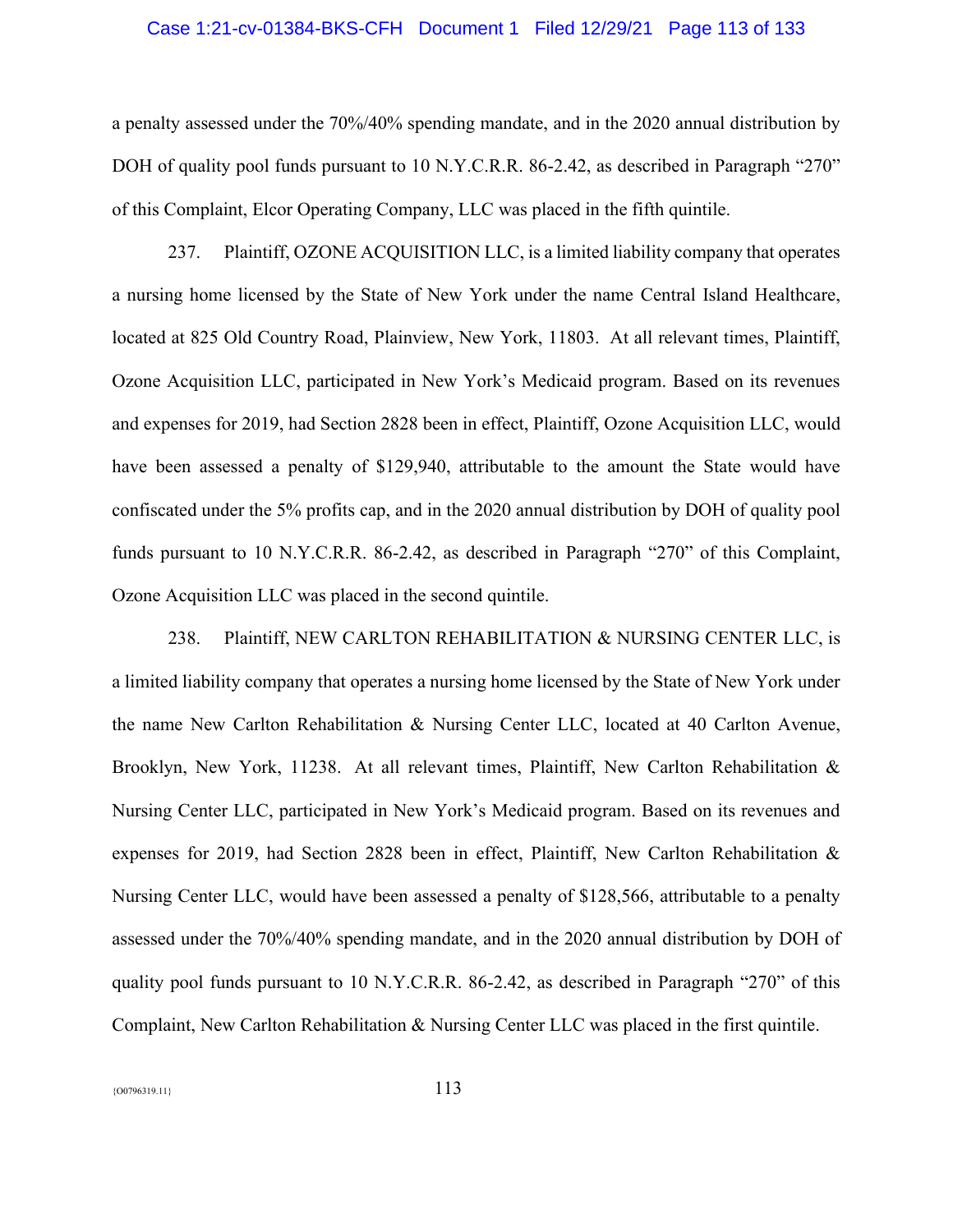#### Case 1:21-cv-01384-BKS-CFH Document 1 Filed 12/29/21 Page 114 of 133

239. Plaintiff, HILAIRE FARM SKILLED LIVING & REHABILITATION CENTER, LLC, is a limited liability company that operates a nursing home licensed by the State of New York under the name Hilaire Rehabilitation and Nursing, located at 9 Hilaire Drive, Huntington, New York, 11743. At all relevant times, Plaintiff, Hilaire Farm Skilled Living & Rehabilitation Center, LLC, participated in New York's Medicaid program. Based on its revenues and expenses for 2019, had Section 2828 been in effect, Plaintiff, Hilaire Farm Skilled Living & Rehabilitation Center, LLC, would have been assessed a penalty of \$127,621, attributable to a penalty assessed under the 70%/40% spending mandate, and in the 2020 annual distribution by DOH of quality pool funds pursuant to 10 N.Y.C.R.R. 86-2.42, as described in Paragraph "270" of this Complaint, Hilaire Farm Skilled Living & Rehabilitation Center, LLC was placed in the fourth quintile.

240. Plaintiff, MEADOW PARK REHABILITATION AND HEALTH CARE CENTER LLC, is a limited liability company that operates a nursing home licensed by the State of New York under the name Meadow Park Rehabilitation and Health Care Center LLC, located at 78-10 164th Street, Flushing, New York, 11366-1229. At all relevant times, Plaintiff, Meadow Park Rehabilitation and Health Care Center LLC, participated in New York's Medicaid program. Based on its revenues and expenses for 2019, had Section 2828 been in effect, Plaintiff, Meadow Park Rehabilitation and Health Care Center LLC, would have been assessed a penalty of \$118,246, attributable to the amount the State would have confiscated under the 5% profits cap, and in the 2020 annual distribution by DOH of quality pool funds pursuant to 10 N.Y.C.R.R. 86-2.42, as described in Paragraph "270" of this Complaint, Meadow Park Rehabilitation and Health Care Center LLC was placed in the third quintile.

241. Plaintiff, ILF OPERATING LLC, is a limited liability company that operates a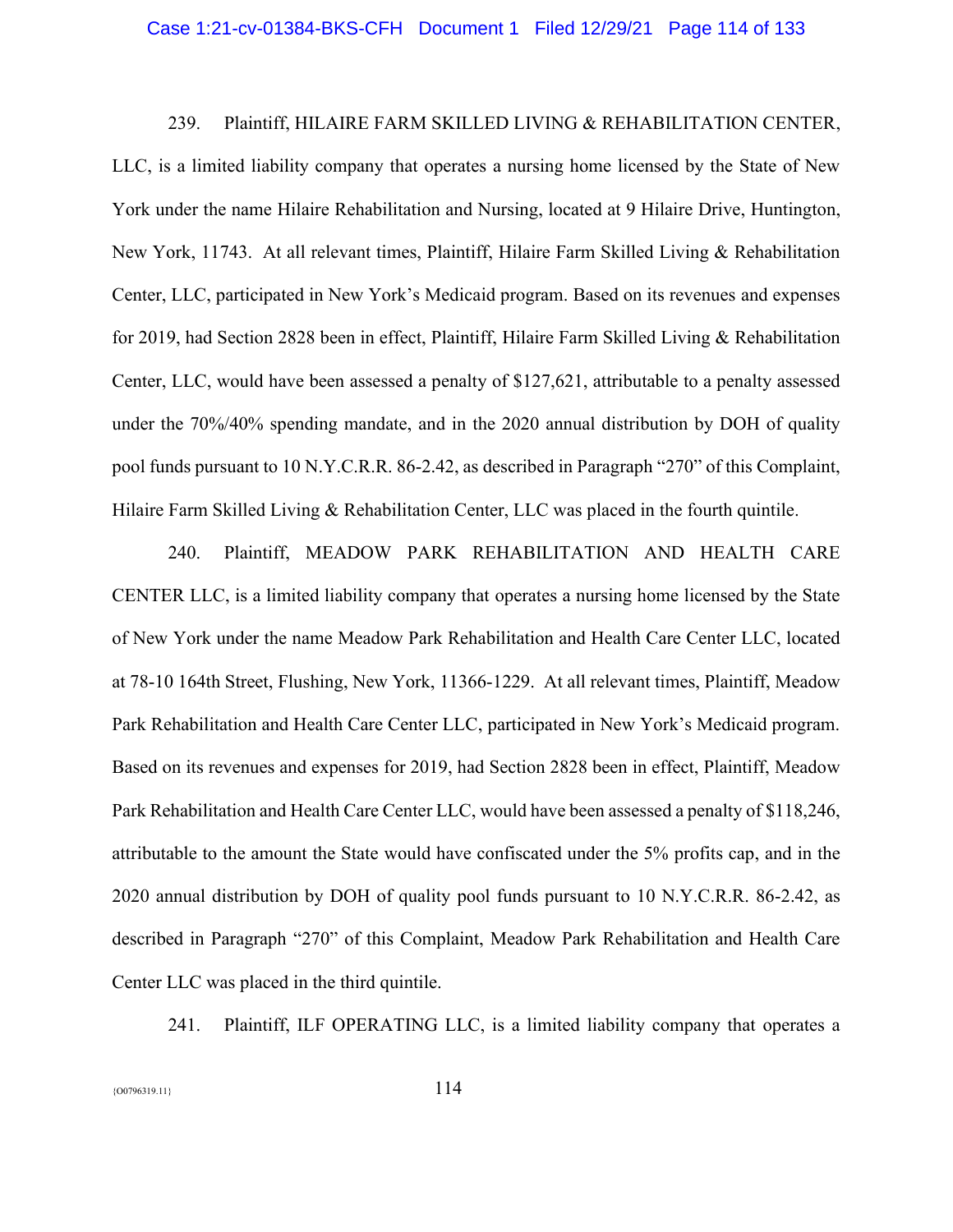### Case 1:21-cv-01384-BKS-CFH Document 1 Filed 12/29/21 Page 115 of 133

nursing home licensed by the State of New York under the name Elm Manor Rehabilitation, located at 210 N. Main Street, Canandaigua, New York, 14424. At all relevant times, Plaintiff, ILF Operating LLC, participated in New York's Medicaid program. Based on its revenues and expenses for 2019, had Section 2828 been in effect, Plaintiff, ILF Operating LLC, would have been assessed a penalty of \$116,838, attributable to a penalty assessed under the 70%/40% spending mandate, and in the 2020 annual distribution by DOH of quality pool funds pursuant to 10 N.Y.C.R.R. 86-2.42, as described in Paragraph "270" of this Complaint, ILF Operating LLC was placed in the fifth quintile.

242. Plaintiff, CEDAR MANOR ACQUISITION I LLC, is a limited liability company that operates a nursing home licensed by the State of New York under the name Cedar Manor Nursing & Rehabilitation Center, located at 32 Cedar Lane, Ossining, New York, 10562. At all relevant times, Plaintiff, Cedar Manor Acquisition I LLC, participated in New York's Medicaid program. Based on its revenues and expenses for 2019, had Section 2828 been in effect, Plaintiff, Cedar Manor Acquisition I LLC, would have been assessed a penalty of \$115,136, attributable to a penalty assessed under the 70%/40% spending mandate, and in the 2020 annual distribution by DOH of quality pool funds pursuant to 10 N.Y.C.R.R. 86-2.42, as described in Paragraph "270" of this Complaint, Cedar Manor Acquisition I LLC was placed in the fifth quintile.

243. Plaintiff, BETSY ROSS REHABILITATION CENTER, INC., a corporation, operates a nursing home licensed by the State of New York under the name Betsy Ross Rehabilitation Center, Inc., located at 1 Elsie Street, Rome, New York, 13440-2556. At all relevant times, Plaintiff, Betsy Ross Rehabilitation Center, Inc., participated in New York's Medicaid program. Based on its revenues and expenses for 2019, had Section 2828 been in effect,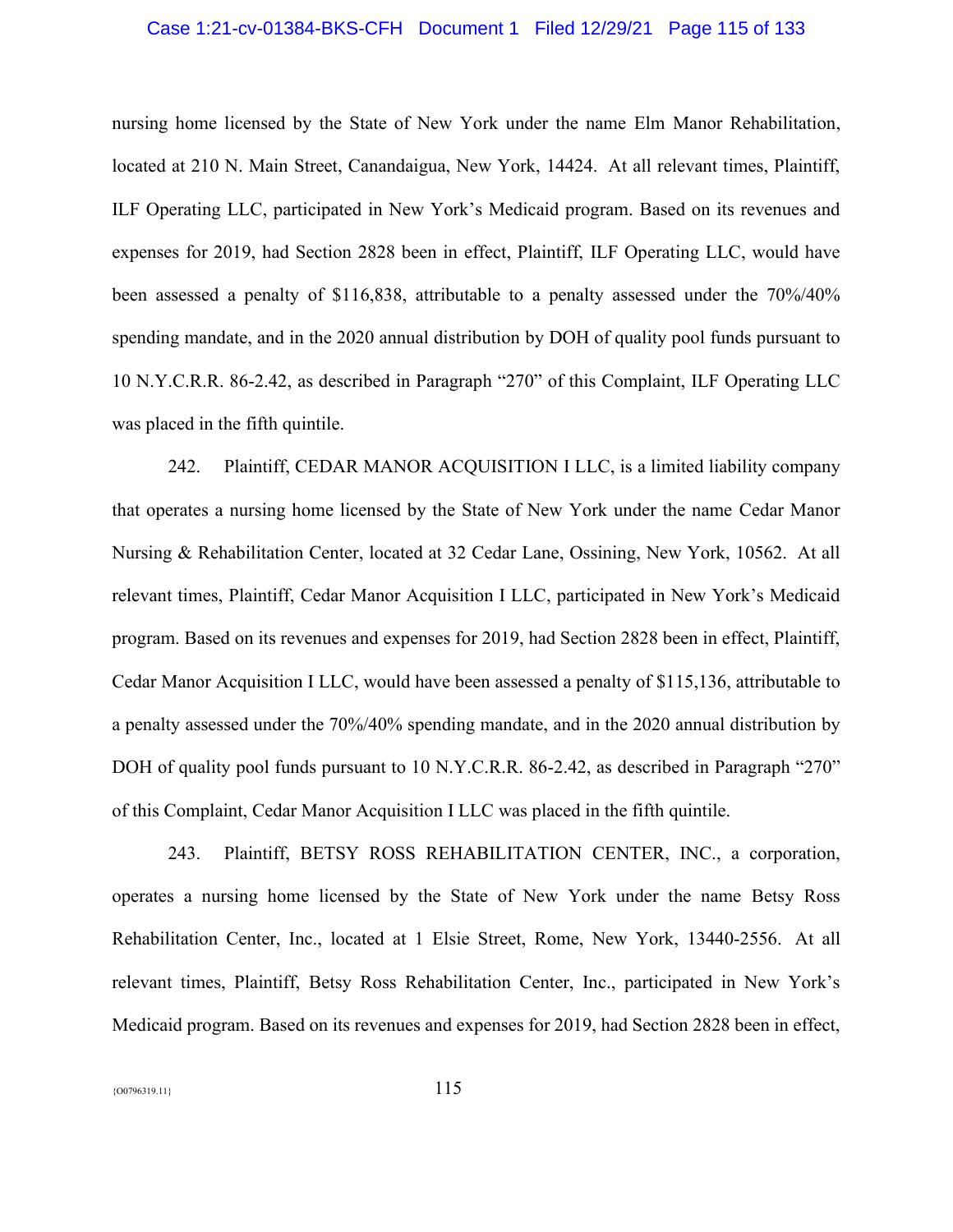### Case 1:21-cv-01384-BKS-CFH Document 1 Filed 12/29/21 Page 116 of 133

Plaintiff, Betsy Ross Rehabilitation Center, Inc., would have been assessed a penalty of \$112,135, attributable to a penalty assessed under the 70%/40% spending mandate, and in the 2020 annual distribution by DOH of quality pool funds pursuant to 10 N.Y.C.R.R. 86-2.42, as described in Paragraph "270" of this Complaint, Betsy Ross Rehabilitation Center, Inc. was placed in the fifth quintile.

244. Plaintiff, RSRNC, LLC, is a limited liability company that operates a nursing home licensed by the State of New York under the name RSRNC, LLC, located at 90 No. Main Street, Castleton-on-Hudson, New York, 12033-1098. At all relevant times, Plaintiff, RSRNC, LLC, participated in New York's Medicaid program. Based on its revenues and expenses for 2019, had Section 2828 been in effect, Plaintiff, RSRNC, LLC, would have been assessed a penalty of \$108,563, attributable to a penalty assessed under the 70%/40% spending mandate, and in the 2020 annual distribution by DOH of quality pool funds pursuant to 10 N.Y.C.R.R. 86-2.42, as described in Paragraph "270" of this Complaint, RSRNC, LLC was placed in the fourth quintile.

245. Plaintiff, HUDSON VIEW NURSING HOME S CORP, a corporation, operates a nursing home licensed by the State of New York under the name Regency Extended Care Center, located at 65 Ashburton Avenue, Yonkers, New York, 10701. At all relevant times, Plaintiff, Hudson View Nursing Home S Corp, participated in New York's Medicaid program. Based on its revenues and expenses for 2019, had Section 2828 been in effect, Plaintiff, Hudson View Nursing Home S Corp, would have been assessed a penalty of \$59,850, attributable to a penalty assessed under the 70%/40% spending mandate, and in the 2020 annual distribution by DOH of quality pool funds pursuant to 10 N.Y.C.R.R. 86-2.42, as described in Paragraph "270" of this Complaint, Hudson View Nursing Home S Corp was placed in the third quintile.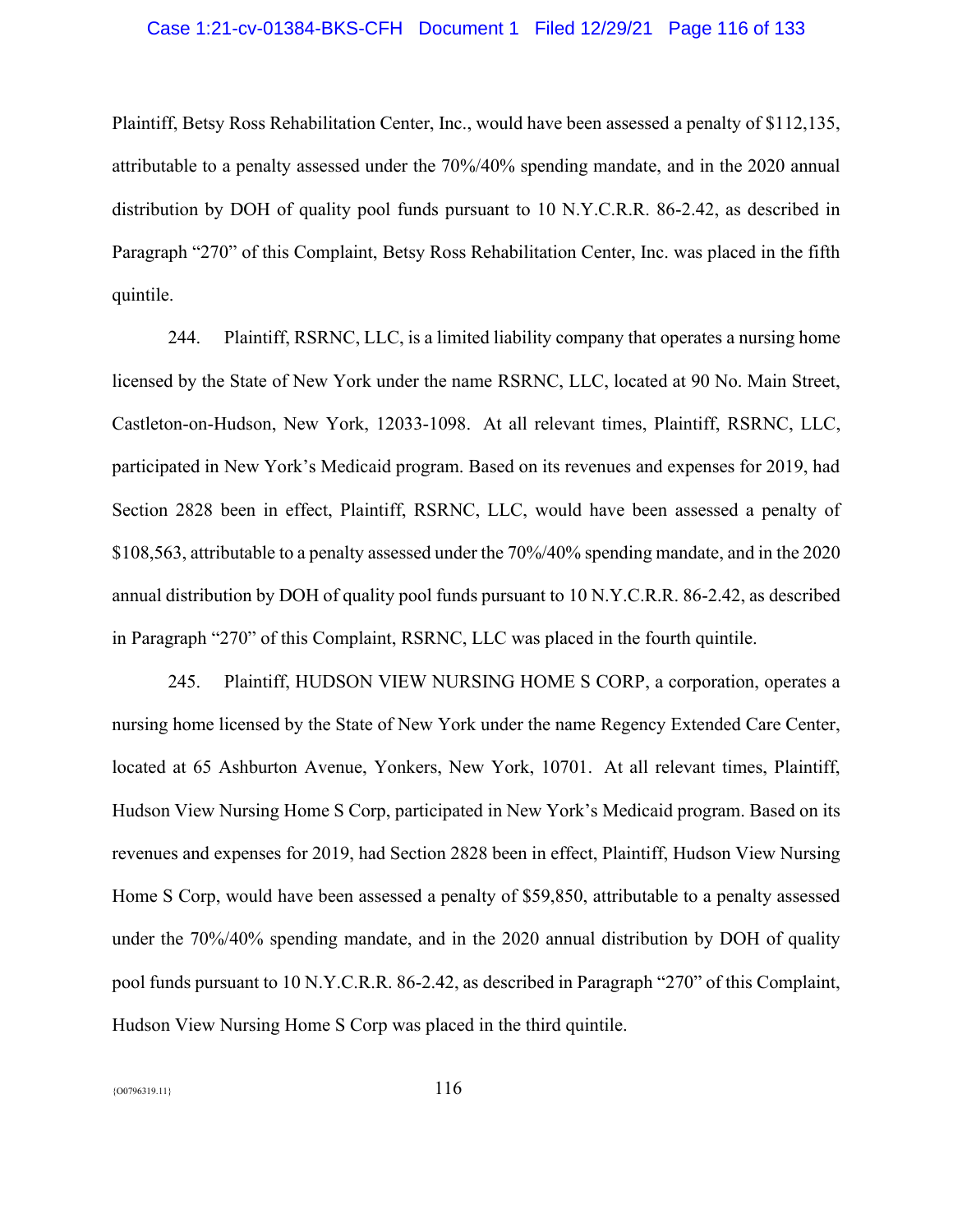#### Case 1:21-cv-01384-BKS-CFH Document 1 Filed 12/29/21 Page 117 of 133

246. Plaintiff, 112 SKI BOWL ROAD OPERATING COMPANY, LLC, is a limited liability company that operates a nursing home licensed by the State of New York under the name Elderwood at North Creek, located at 112 Ski Bowl Road, North Creek, New York, 12853. At all relevant times, Plaintiff, 112 Ski Bowl Road Operating Company, LLC, participated in New York's Medicaid program. Based on its revenues and expenses for 2019, had Section 2828 been in effect, Plaintiff, 112 Ski Bowl Road Operating Company, LLC, would have been assessed a penalty of \$59,086, attributable to a penalty assessed under the 70%/40% spending mandate, and in the 2020 annual distribution by DOH of quality pool funds pursuant to 10 N.Y.C.R.R. 86-2.42, as described in Paragraph "270" of this Complaint, 112 Ski Bowl Road Operating Company, LLC was placed in the first quintile.

247. Plaintiff, LATTA ROAD NURSING HOME EAST, LLC, is a limited liability company that operates a nursing home licensed by the State of New York under the name Latta Road Nursing Home East, LLC, located at 2102 Latta Road, Rochester, New York, 14612- 3795. At all relevant times, Plaintiff, Latta Road Nursing Home East, LLC, participated in New York's Medicaid program. Based on its revenues and expenses for 2019, had Section 2828 been in effect, Plaintiff, Latta Road Nursing Home East, LLC, would have been assessed a penalty of \$30,052, attributable to the amount the State would have confiscated under the 5% profits, and in the 2020 annual distribution by DOH of quality pool funds pursuant to 10 N.Y.C.R.R. 86-2.42, as described in Paragraph "270" of this Complaint, Latta Road Nursing Home East, LLC was placed in the second quintile.

248. Plaintiff, YONKERS GARDENS, a partnership, operates a nursing home licensed by the State of New York under the name Yonkers Gardens Center for Nursing and Rehabilitation,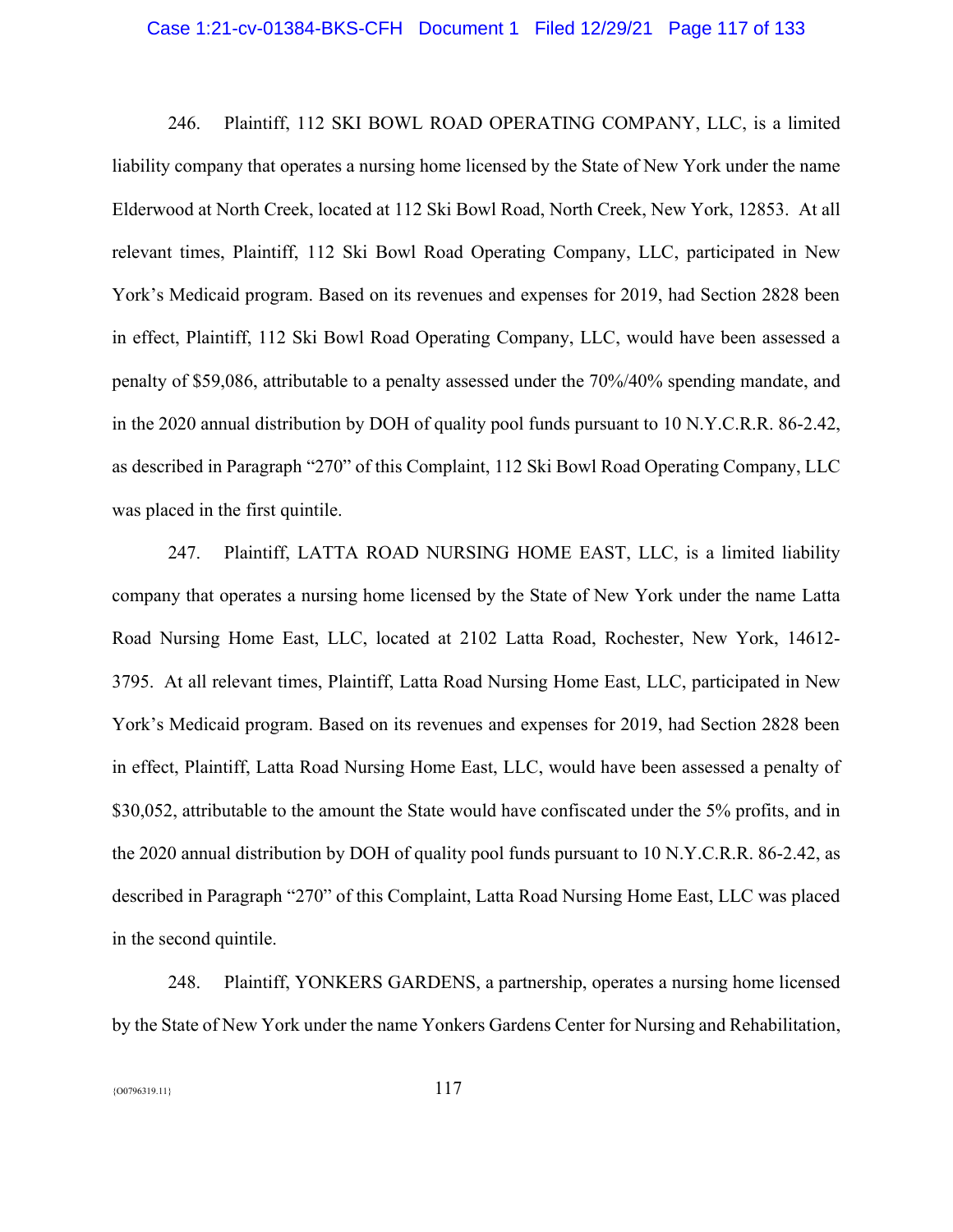### Case 1:21-cv-01384-BKS-CFH Document 1 Filed 12/29/21 Page 118 of 133

located at 115 South Broadway, Yonkers, New York, 10701. At all relevant times, Plaintiff, Yonkers Gardens, participated in New York's Medicaid program. Based on its revenues and expenses for 2019, had Section 2828 been in effect, Plaintiff, Yonkers Gardens, would have been assessed a penalty of \$24,069, attributable to a penalty assessed under the 70%/40% spending mandate, and in the 2020 annual distribution by DOH of quality pool funds pursuant to 10 N.Y.C.R.R. 86-2.42, as described in Paragraph "270" of this Complaint, Yonkers Gardens was placed in the fifth quintile.

249. Plaintiff, PENFIELD PLACE, LLC, is a limited liability company that operates a nursing home licensed by the State of New York under the name Penfield Place, LLC, located at 1700 Penfield Road, Penfield, New York, 14526-2108. At all relevant times, Plaintiff, Penfield Place, LLC, participated in New York's Medicaid program. Based on its revenues and expenses for 2019, had Section 2828 been in effect, Plaintiff, Penfield Place, LLC, would have been assessed a penalty of \$23,802, attributable to a penalty assessed under the 70%/40% spending mandate, and in the 2020 annual distribution by DOH of quality pool funds pursuant to 10 N.Y.C.R.R. 86-2.42, as described in Paragraph "270" of this Complaint, Penfield Place, LLC was placed in the fifth quintile.

250. Plaintiff, UTICA CROSSINGS, LLC, is a limited liability company that operates a nursing home licensed by the State of New York under the name The Pines at Utica Center for Nursing & Rehabilitation, located at 1800 Butterfield Avenue, Utica, New York, 13501-5610. At all relevant times, Plaintiff, Utica Crossings, LLC, participated in New York's Medicaid program. Based on its revenues and expenses for 2019, had Section 2828 been in effect, Plaintiff, Utica Crossings, LLC, would have been assessed a penalty of \$16,183, attributable to a penalty assessed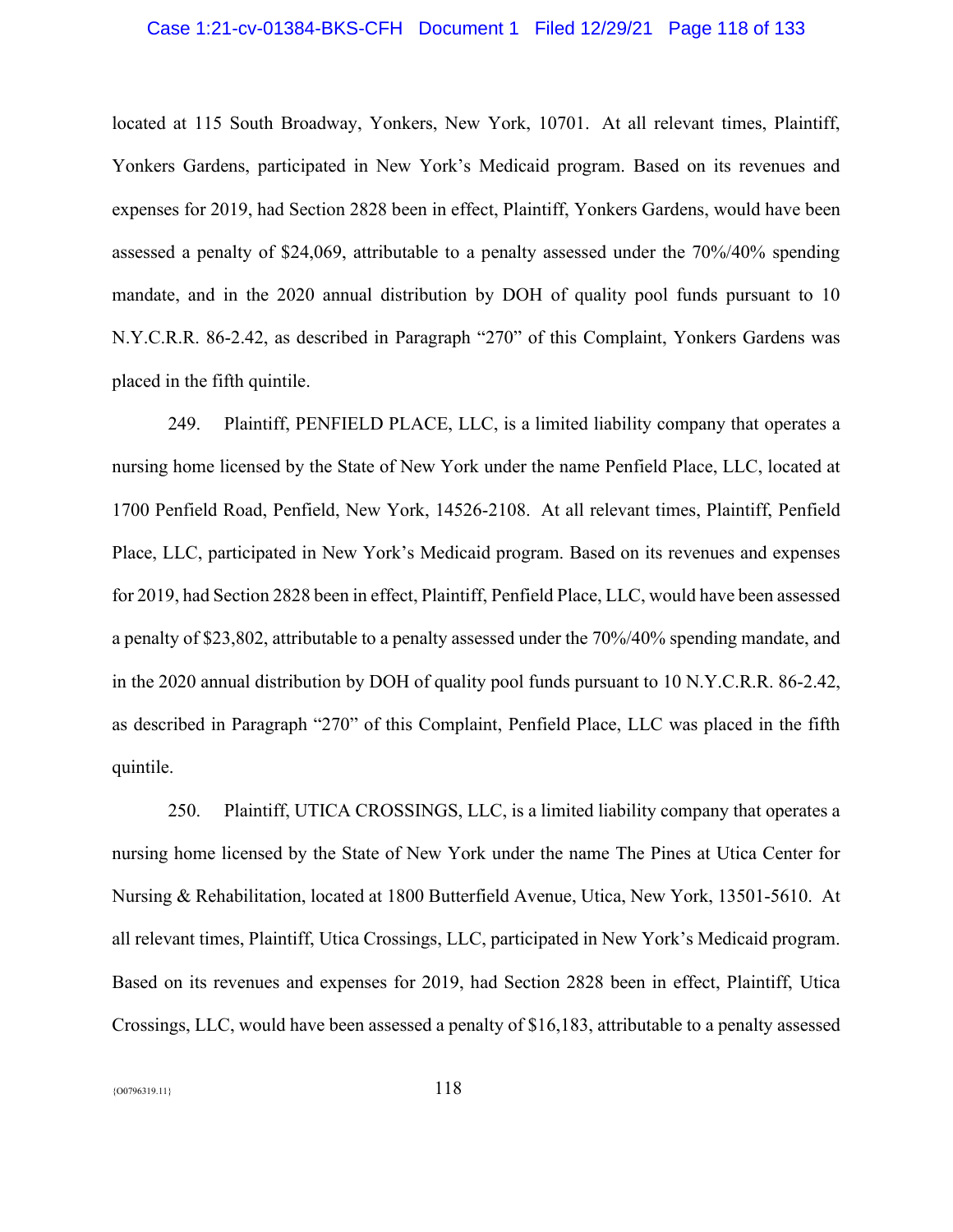#### Case 1:21-cv-01384-BKS-CFH Document 1 Filed 12/29/21 Page 119 of 133

under the 70%/40% spending mandate, and in the 2020 annual distribution by DOH of quality pool funds pursuant to 10 N.Y.C.R.R. 86-2.42, as described in Paragraph "270" of this Complaint, Utica Crossings, LLC was placed in the second quintile.

251. Plaintiff, SAINTS JOACHIM AND ANNE NURSING AND REHABILITATION CENTER, a not-for-profit corporation, operates a nursing home licensed by the State of New York under the name Saints Joachim & Anne Nursing and Rehabilitation Center, located at 2720 Surf Avenue, Brooklyn, New York, 11224. At all relevant times, Plaintiff, Saints Joachim and Anne Nursing and Rehabilitation Center, participated in New York's Medicaid program. Based on its revenues and expenses for 2019, had Section 2828 been in effect, Plaintiff, Saints Joachim and Anne Nursing and Rehabilitation Center, would have been assessed a penalty of \$11,207, attributable to a penalty assessed under the 70%/40% spending mandate, and in the 2020 annual distribution by DOH of quality pool funds pursuant to 10 N.Y.C.R.R. 86-2.42, as described in Paragraph "270" of this Complaint, Saints Joachim and Anne Nursing and Rehabilitation Center was placed in the fourth quintile.

252. Plaintiff, THE HURLBUT, LLC, is a limited liability company that operates a nursing home licensed by the State of New York under the name The Hurlbut, LLC, located at 1177 East Henrietta Road, Rochester, New York, 14623-2616. At all relevant times, Plaintiff, The Hurlbut, LLC, participated in New York's Medicaid program. Based on its revenues and expenses for 2019, had Section 2828 been in effect, Plaintiff, The Hurlbut, LLC, would have been assessed a penalty of \$7,905, attributable to a penalty assessed under the 70%/40% spending mandate, and in the 2020 annual distribution by DOH of quality pool funds pursuant to 10 N.Y.C.R.R. 86-2.42, as described in Paragraph "270" of this Complaint, The Hurlbut, LLC was placed in the third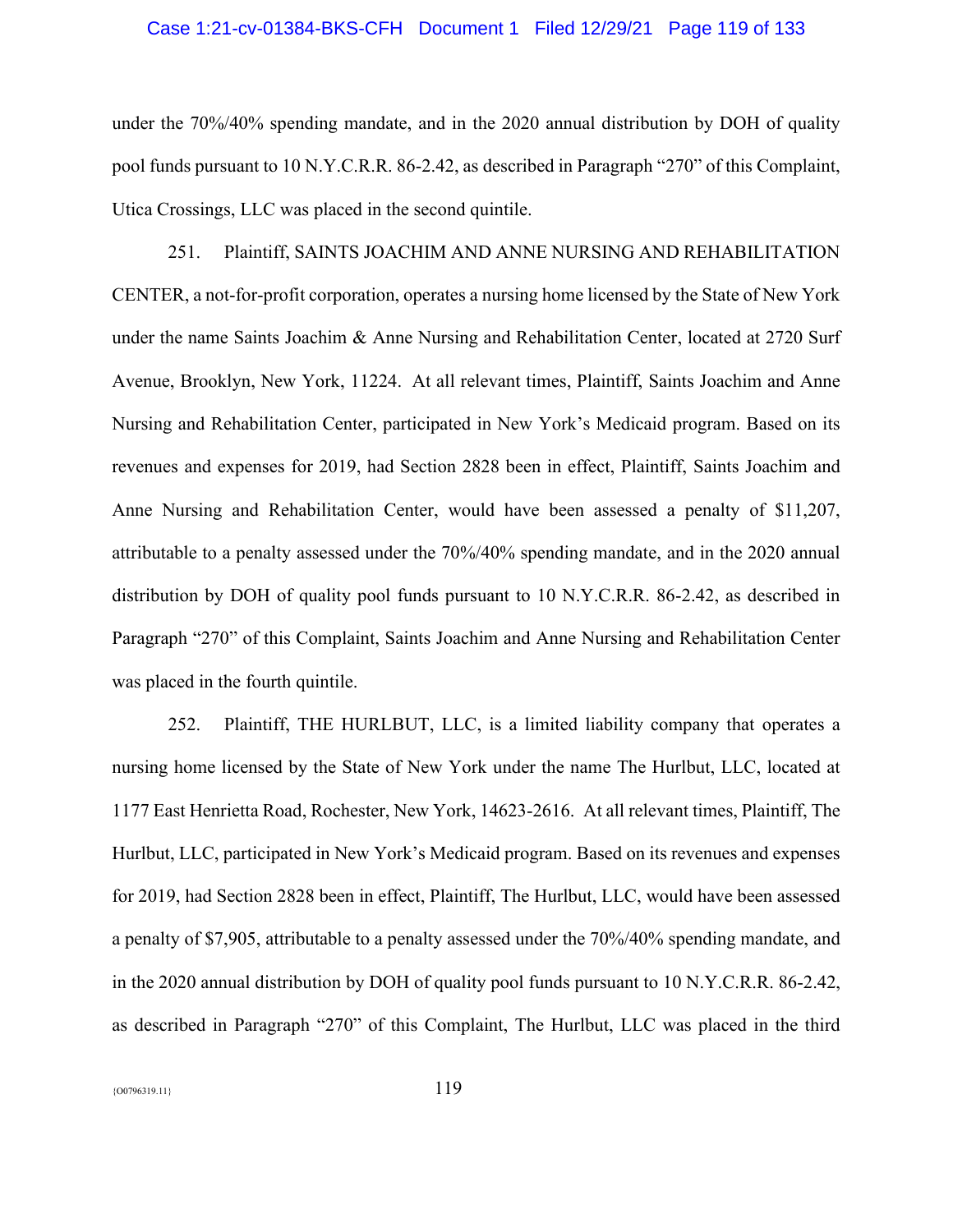quintile.

253. Plaintiff, TREETOPS REHABILITATION & CARE CENTER, LLC, is a limited liability company that operates a nursing home licensed by the State of New York under the name North Westchester Restorative Therapy & Nursing, located at 3550 Lexington Avenue, Mohegan Lake, New York, 10547. At all relevant times, Plaintiff, Treetops Rehabilitation & Care Center, LLC, participated in New York's Medicaid program. Based on its revenues and expenses for 2020, had Section 2828 been in effect, Plaintiff, Treetops Rehabilitation & Care Center, LLC, would have been assessed a penalty of \$145,250 attributable to a penalty assessed under the 70%/40% spending mandate, and in the 2020 annual distribution by DOH of quality pool funds pursuant to 10 N.Y.C.R.R. 86-2.42, as described in Paragraph "270" of this Complaint, Treetops Rehabilitation & Care Center, LLC was placed in the fourth quintile.

254. THE NEW YORK STATE HEALTH FACILITIES ASSOCIATION ("NYSHFA") is a not-for-profit trade association organized under the Not-For-Profit Corporation Law of the State of New York with its main offices located in the City of Albany, New York that represents the legislative, regulatory, and legal interests of its over 300 nursing home members located throughout the State of New York, including the other Plaintiffs in this action.

255. THE GREATER NEW YORK HEALTH CARE FACILITIES ASSOCIATION ("GNYHCFA") is a not-for-profit trade association with its main offices located in New York City that serves the needs of the long-term care provider community in the greater New York metropolitan area and beyond, and has a membership that includes, *inter alia*, Skilled Nursing Facilities caring for Skilled Nursing Facility patients and for which it acts as a multiemployer collective bargaining agent with Local 1199 of the Service Employees International Union, the

 ${120}$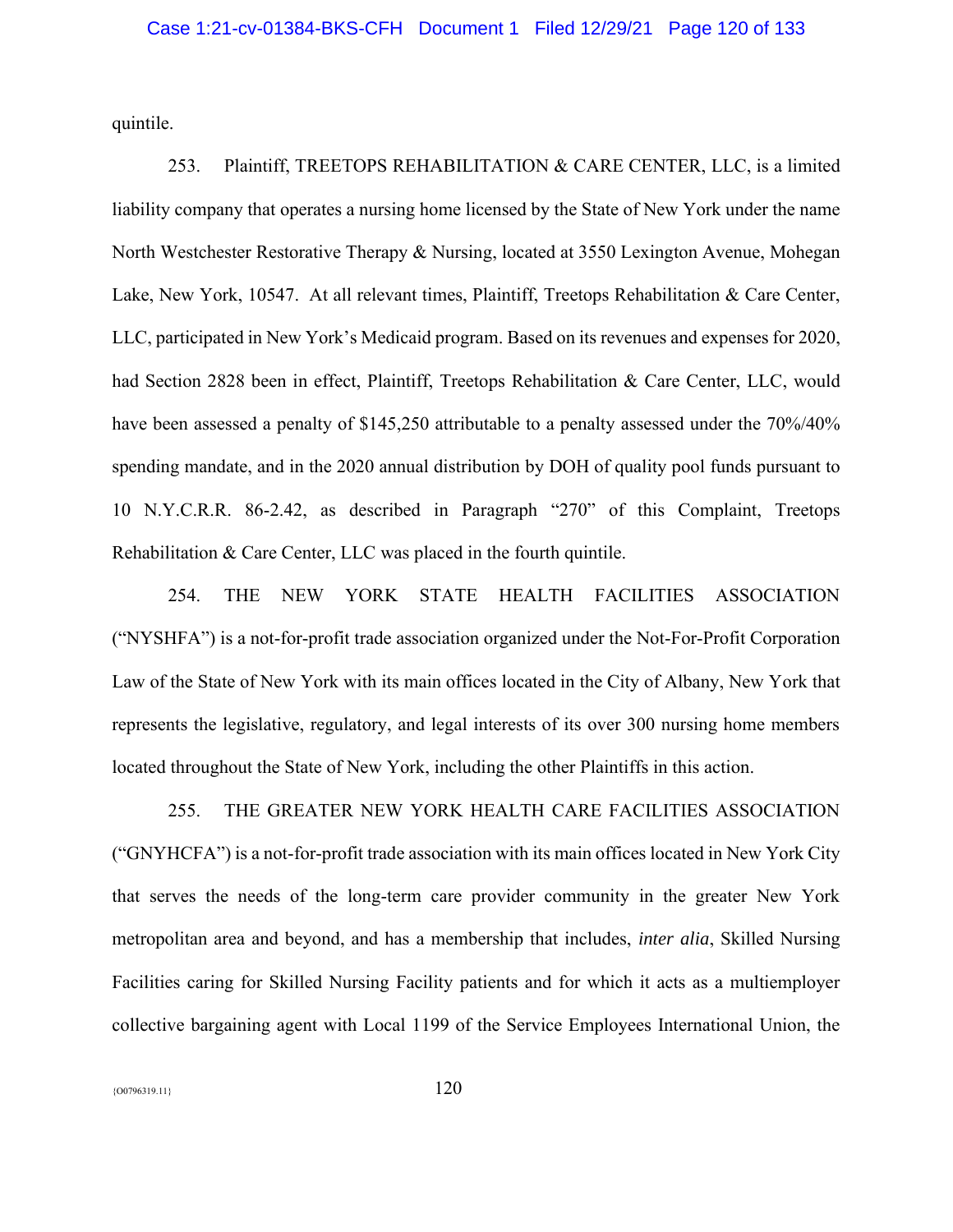#### Case 1:21-cv-01384-BKS-CFH Document 1 Filed 12/29/21 Page 121 of 133

major trade union representing nursing home healthcare workers throughout the State of New York, including licensed professional nurses, certified nursing assistants, housekeeping and maintenance staff. That multiemployer group includes the following facilities that are plaintiffs in this group: Eastchester Rehabilitation & Health Care Center; Fairview Nursing Care Center, Inc.; Forest Hills Care Center LLC; Golden Gate Rehabilitation and Health Care Center LLC; Hillside Manor Rehabilitation and Extended Care Center LLC; Hollis Park Manor Nursing Home Inc.; East Northport Residential Health Care Facility, Inc.; Optima Care Little Neck LLC; Manhattanville SBV LLC; Meadow Park Rehabilitation and Health Care Center LLC; Nassau Operating Co. LLC; Meadowbrook Care Center, Inc.; New Glen Oaks Nursing Home, Inc.; New Vanderbilt Rehabilitation and Care Center Inc.; Northern Manhattan Nursing Home Inc; Oceanview Nursing and Rehabilitation Center LLC; Park Gardens Rehabilitation & Nursing Center, LLC; Park Terrace Care Center Inc; Queens Nassau Nursing Home Inc.; River Manor Corp.; AGMA, Inc.; Sea Crest Acquisition I, LLC; Sheepshead Nursing & Rehabilitation Center, LLC; Shore View Acquisition I, LLC; Willoughby Rehabilitation & Healthcare Center LLC; Sunharbor Acquisition I, LLC; Union Plaza Nursing Home Inc.; Dewitt Rehabilitation and Nursing Center Inc.; Optima Care White Plains LLC; Jopal Bronx, LLC; Waterview Acquisition I LLC.

256. SOUTHERN NEW YORK ASSOCIATION, INC. is a not-for-profit trade association located in the City of New York that represents the legislative, regulatory and legal interests of approximately sixty facilities with approximately 16,000 residential health care facility beds that operate in the southern New York regional area and for which its affiliate acts as a multiemployer collective bargaining agent with Local 1199 of the Service Employees International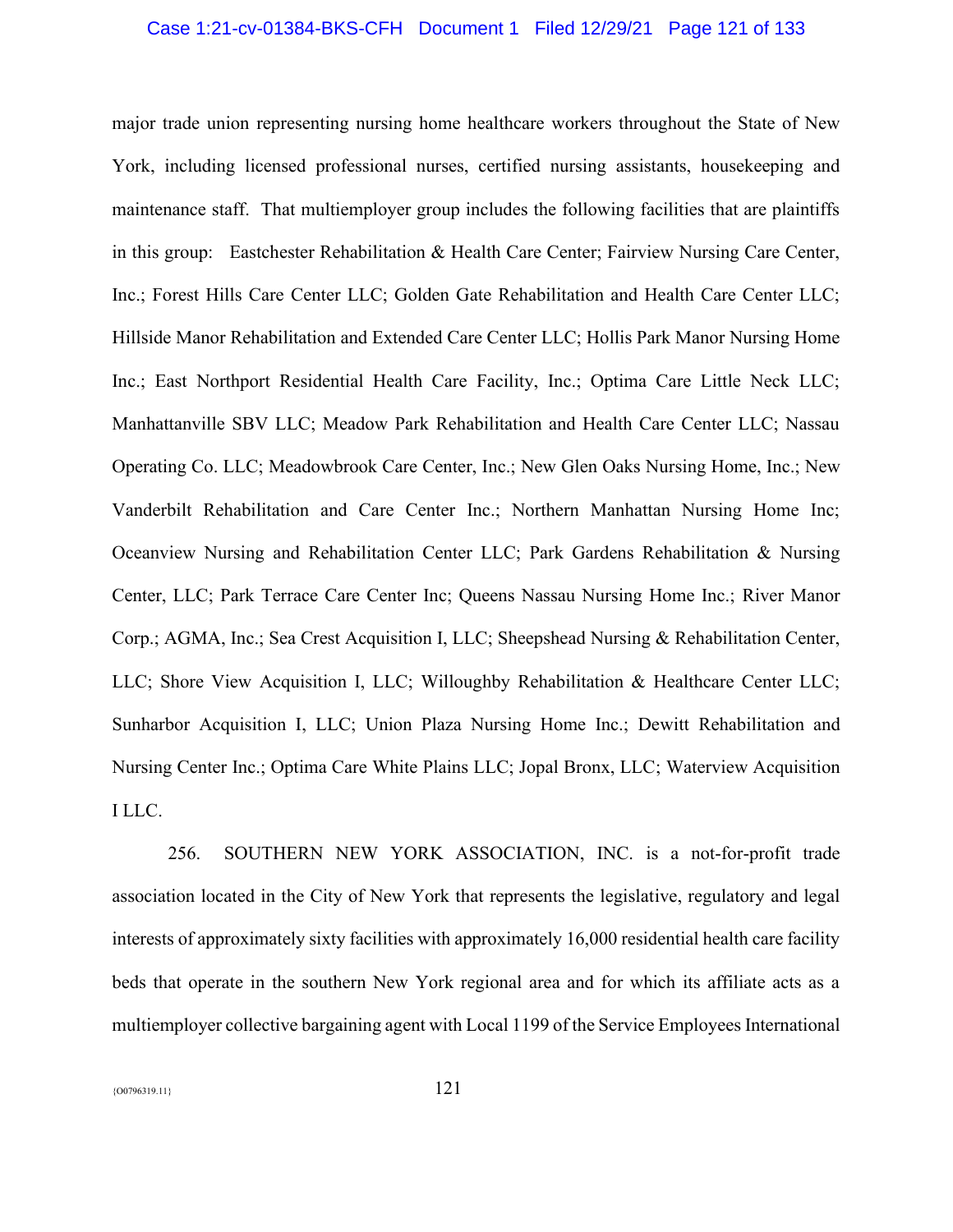### Case 1:21-cv-01384-BKS-CFH Document 1 Filed 12/29/21 Page 122 of 133

Union, the major trade union representing nursing home healthcare personnel throughout the State, including licensed practical nurses, certified nurses' aides, and housekeeping and maintenance staff. That multiemployer group includes the following facilities that are plaintiffs in this group: Boro Park Operating Co, LLC; Bronx Center for Rehabilitation and Healthcare LLC; Prospect Park Operating LLC; Wartburg Receiver LLC; Haven Manor Health Care Center LLC; Holliswood Operating Co, LLC; Ocean Gardens Nursing Facility, Inc.; Bronx Harbor Health Care Complex, Inc.; SV Operating Three LLC; Suffolk Center Receiver, LLC; DOJ Operations Associates LLC; University Nursing Home, LLC; West Lawrence Care Center, LLC; Williamsbridge Manor Nursing Home, LLC.

#### **Defendant**

257. Defendant MARY T. BASSETT is the Commissioner of Health of the State of New York with her principal office located in the City and County of Albany, New York, and is responsible for carrying out the duties assigned by law to her and to the New York State Department of Health, and as such she is directed by Public Health Law § 206 to promulgate regulations and enforce the public health law, the sanitary code, and the provisions of the medical assistance program ("Medicaid"), or its successor, and she is being sued in her official capacity under the authority of *Ex Parte Young* and 42 U.S.C. § 1983.

#### **BACKGROUND**

#### **I. Nursing Home Revenue Sources and Regulatory Environment**

258. The Plaintiff nursing homes identified in Paragraphs "16"-"257", inclusive, of this Complaint are also known as "residential health care facilities" as defined in Public Health Law § 2801 of the State of New York, and at all times relevant hereto they have been and currently are

 ${^{(00796319.11}}$  122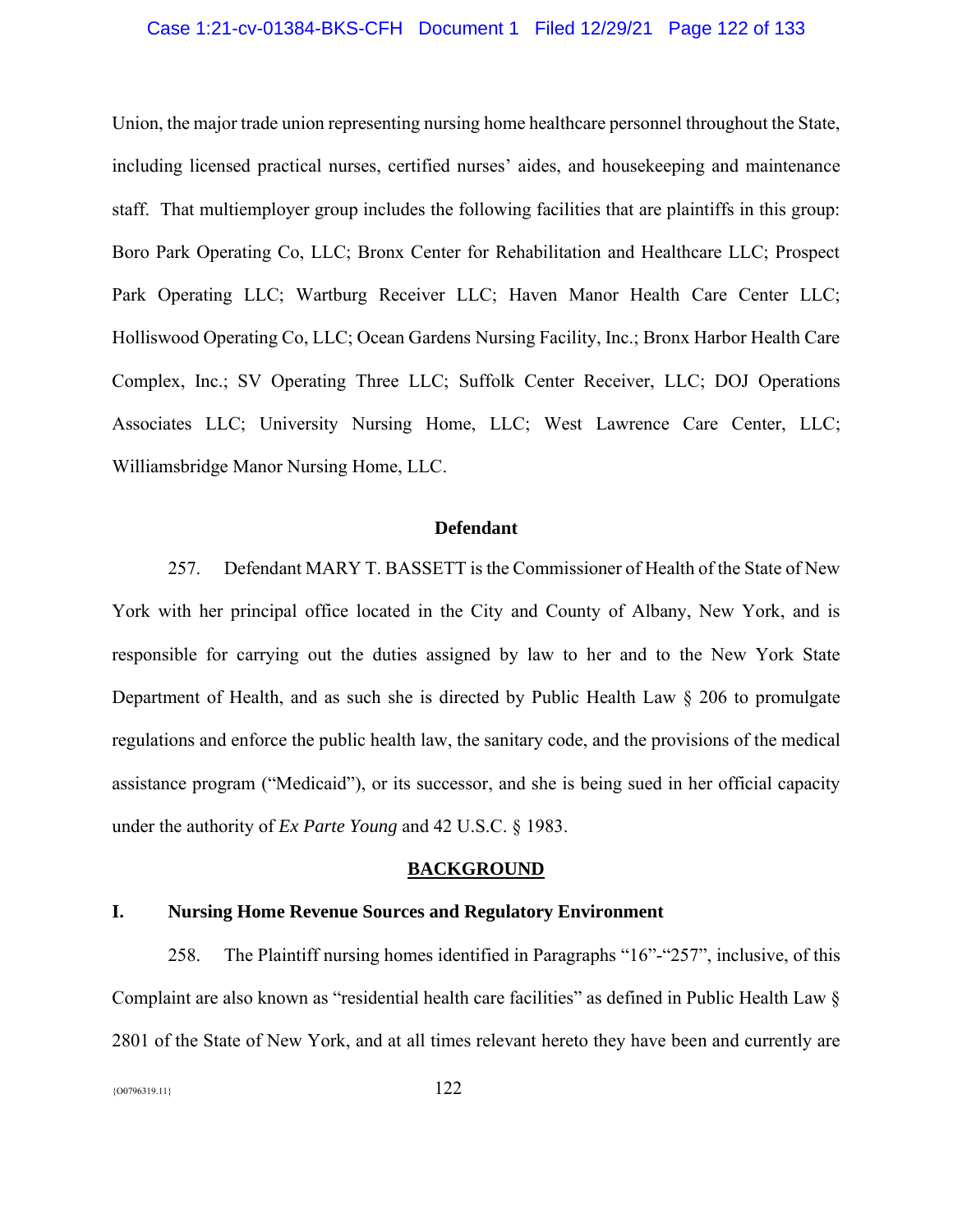### Case 1:21-cv-01384-BKS-CFH Document 1 Filed 12/29/21 Page 123 of 133

licensed by the Defendant Commissioner of Health to operate at their respective locations in New York State and to provide an array of long-term health and health-related services, including rehabilitation, to sick and elderly patients.

259. In order to maintain their licenses, the Plaintiff nursing homes must abide by a multitude of statutory requirements related to health, safety and quality of care as set forth in Article 28 of the Public Health Law of the State of New York, and rules and regulations promulgated by the Defendant Commissioner of Health and/or the New York State Public Health and Health Planning Council, a body existing within the Department of Health that is responsible for, among other things, approving the establishment of nursing homes and adopting regulations governing their construction, operations, management, and the reimbursement they are to receive under the State's Medicaid program. *See* 10 N.Y.C.R.R. Parts 86, and 400-700, inclusive, of Title 10 of the Official Compilation of Codes, Rules and Regulations of the State of New York (10 N.Y.C.R.R.).

260. If the Plaintiffs nursing homes violate any of the provisions of the Public Health or the regulations referred to in the preceding Paragraph, they are subject to a fine up to \$5,000 for each violation (N.Y. Public Health Law § 12) or revoke their license to operate (N.Y. Public Health Law § 2806).

261. Nursing homes, including the Plaintiffs in this action, are reimbursed for the services they provide their patients in a variety of ways, depending on the status of their patients, and more specifically, whether they are (a) private-pay, (b) covered by private third party health insurance, (c) eligible for care under the New York State Medicaid program, (d) eligible for care under the Federal Government's Medicare program, or (e) dually eligible for both Medicare and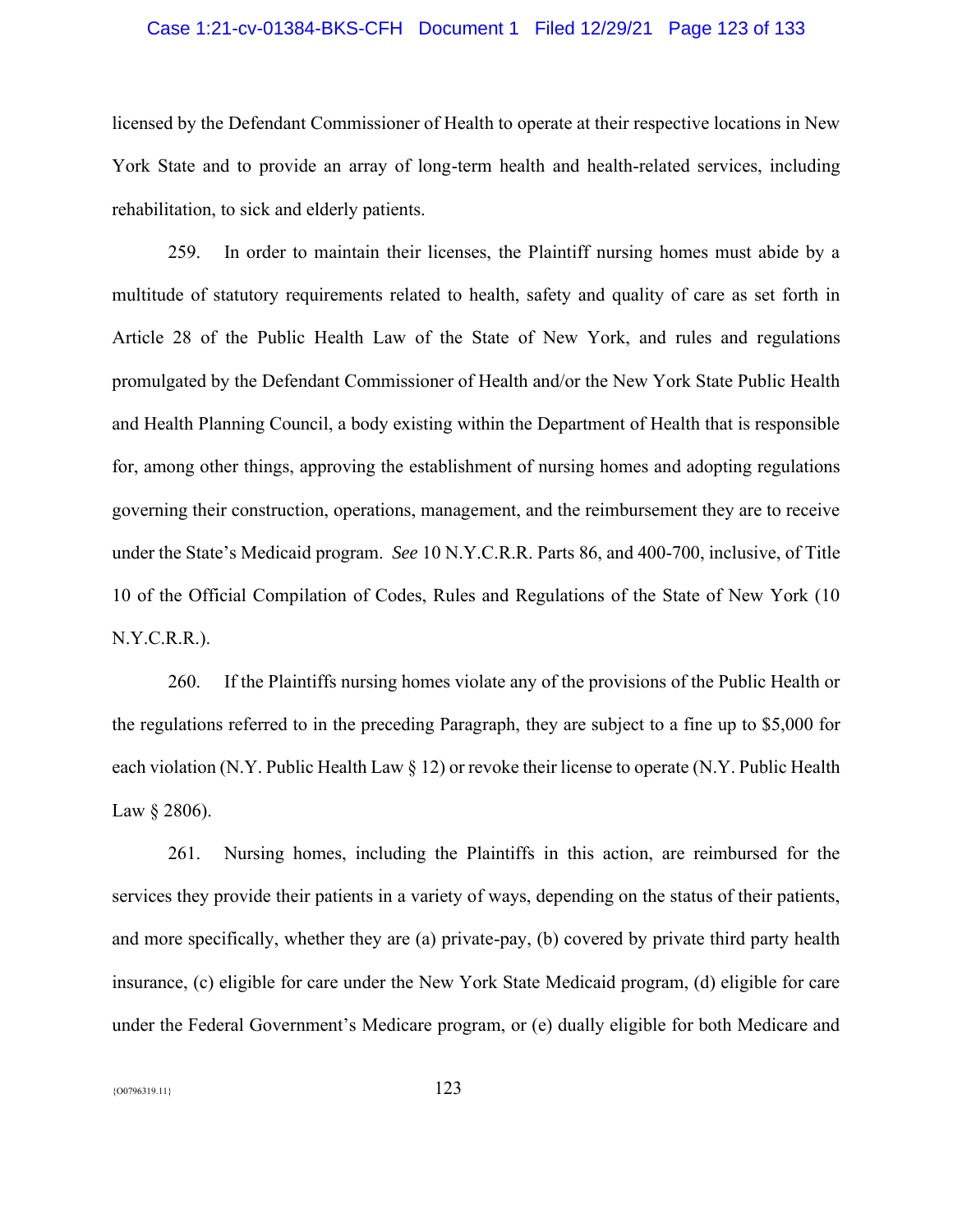Medicaid.

262. The reimbursement that Plaintiffs nursing homes receive from private-pay patients, or from third-party health insurance companies for patients who have purchased such insurance to cover their care in a nursing home are neither state nor federal funds, and when paid to the nursing homes become the private property of those facilities.

263. The Medicaid program is a joint federal-state program established pursuant to Title 19 of the Federal Social Security Acts, whereby states, such as New York, that elect to participate therein, are reimbursed in part by the Federal Government (the so-called Federal "Matching Share"), for the costs those states incur in providing health care, including nursing home care, to their citizens who meet both the medical and financial eligibility standards for Medicaid established by federal and state law.

264. Nursing homes, including all the Plaintiffs in this action, that participate in the Medicaid program, must satisfy the conditions for participation set forth in federal and state law, and execute so-called "provider agreements" with the State of New York in order to participate in the Medicaid program.

265. If the Plaintiff nursing homes violate any of the conditions of participation in the Medicaid program relating to the quality of care, the Centers for Medicare and Medicaid Services within the U.S. Department of Health and Human Services can impose substantial daily fines (civil monetary penalties), withhold payments, or terminate their participation in the Medicaid program pursuant to 42 U.S.C. § 1396r(h).

266. In exchange for the services rendered to Medicaid-eligible patients by nursing homes, including the Plaintiffs in this action, nursing homes are reimbursed at rates that are set by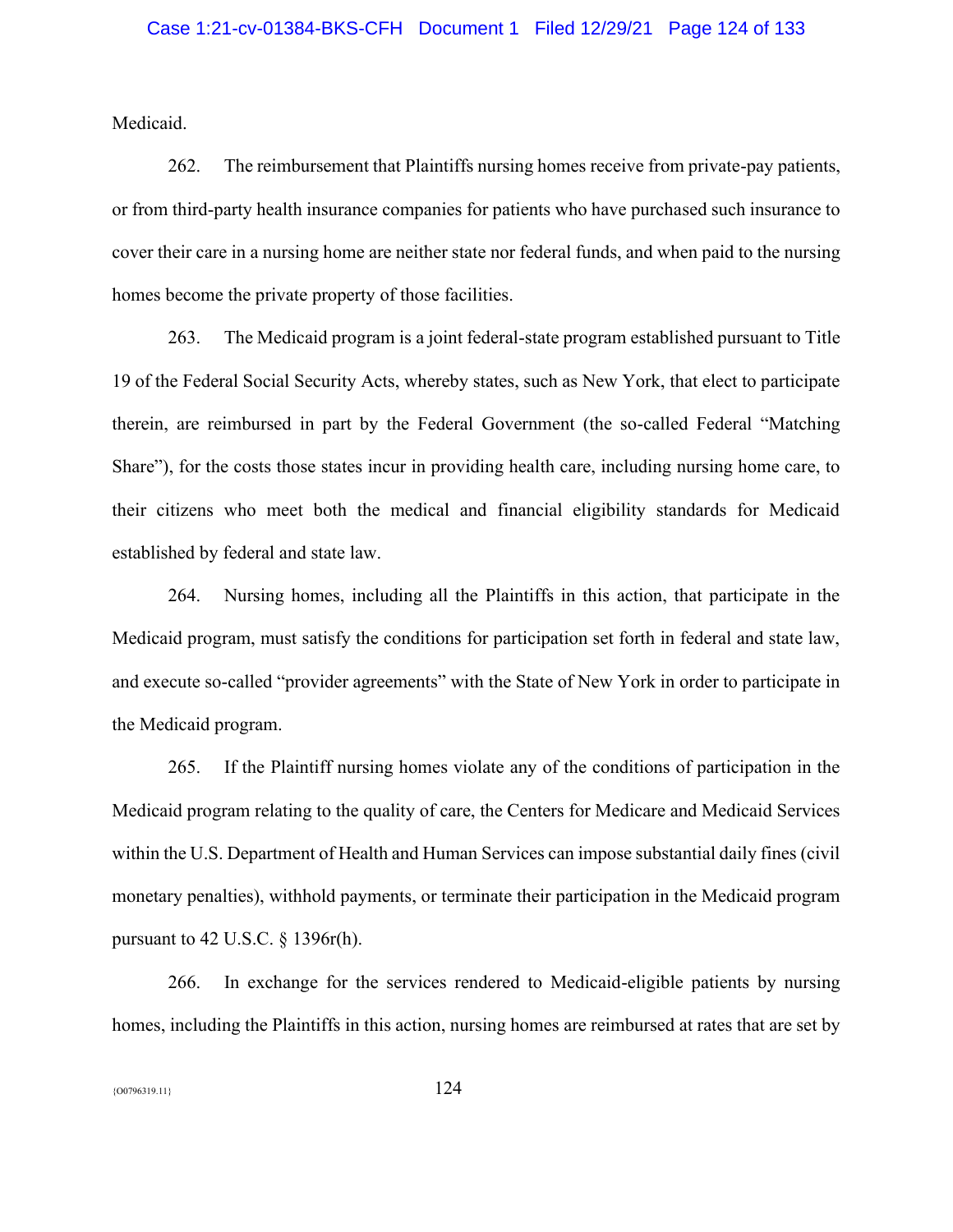### Case 1:21-cv-01384-BKS-CFH Document 1 Filed 12/29/21 Page 125 of 133

the Defendant Commissioner of Health pursuant to Article 28 of the Public Health Law, and rules and regulations adopted by New York State Public Health and Health Planning Council (a body existing within the Department of Health), that are set forth in Subpart 86-2 of Title 10 of the Official Compilation of Codes, Rules and Regulations of the State of New York (10 N.Y.C.R.R. § 86-2.1 *et seq*). Under New York Public Health Law § 2807(3), those rates must be reasonable and adequate to cover the costs nursing homes must incur to comply with federal and state laws and regulations. Under federal law those rates must be adequate to enlist sufficient provider participation to ensure beneficiaries have access to quality care.  $42 \text{ U.S.C. } 1396a(a)(30)(\text{A})$ .

267. Under the regulations set forth in Subpart 86-2 and elsewhere, nursing homes, including the Plaintiffs in this action, must file annual reports with the Department of Health in which they must disclose in detail the costs they have incurred during the year in various categories which are broken down into (a) operational costs – including direct, indirect, ancillary and noncomparable costs, and (b) capital costs, such as interest and amortization on mortgages, lease costs, and depreciation on and/or rental of movable equipment.

268. Such reported costs are then used by DOH to determine, in part, the Medicaid rates to be paid to nursing homes in subsequent years.

269. In the annual reports nursing homes file with DOH, they must also report the revenues they receive and the sources of those revenues – *e.g.*, private pay, third party health insurers, Medicaid and Medicare.

270. New York's Medicaid reimbursement methodology for nursing homes also includes a system for enhancing rates paid to facilities that meet certain quality metrics, as set forth in Article 28 of the Public Health Law and regulations (10 N.Y.C.R.R. § 86-2.42) whereby all

 ${^{(00796319.11}}$  125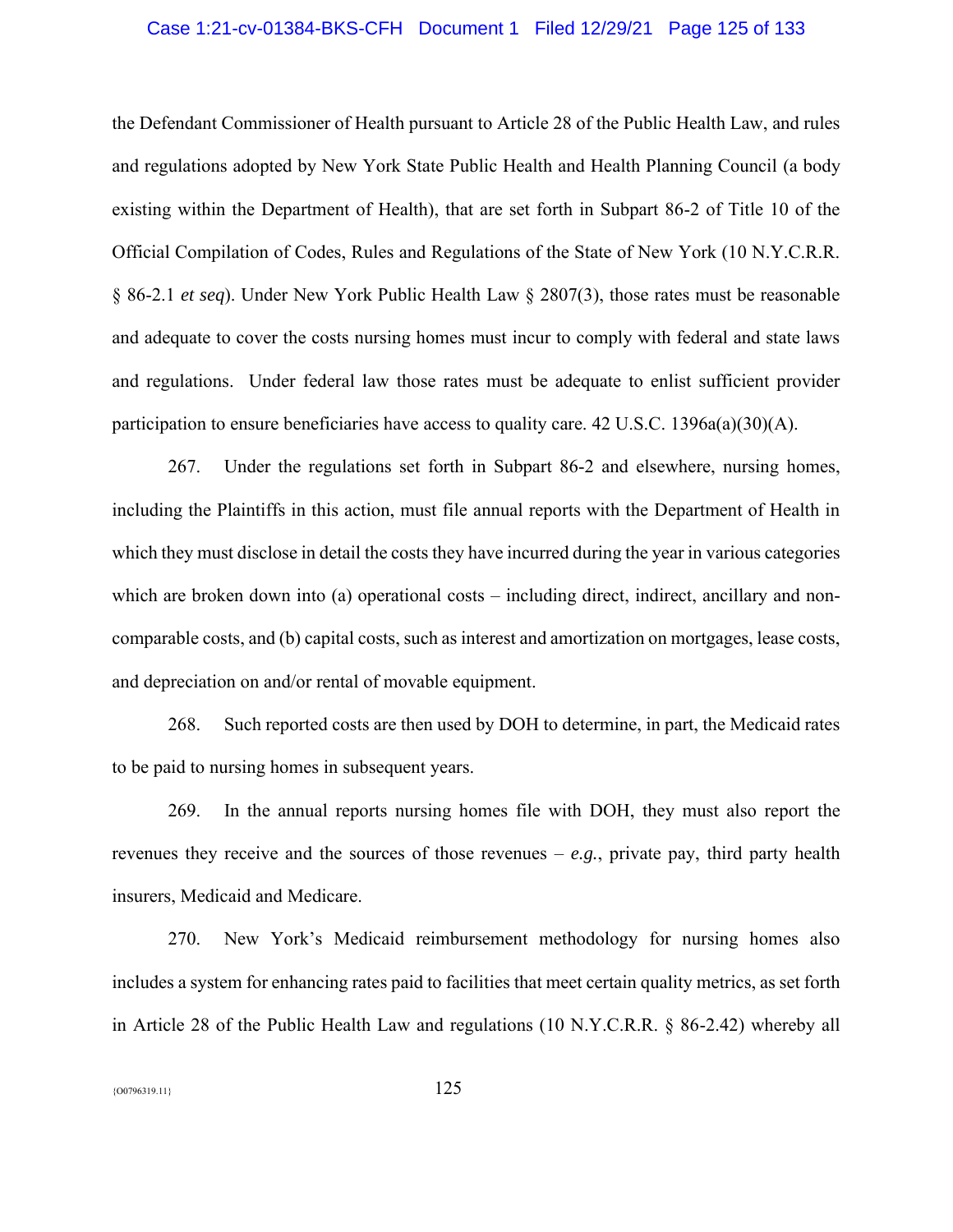### Case 1:21-cv-01384-BKS-CFH Document 1 Filed 12/29/21 Page 126 of 133

nursing facilities in the State are assessed 2% of their rate and then such assessments are deposited into a so-called "Quality Pool" and then redistributed by DOH to those facilities that achieved the highest grades (quintiles 1, 2, and 3), based on a point system that rewards facilities for their performance on certain quality measures. The money in the quality pool is redistributed among facilities ranked in the top three quintiles, with facilities in the top quintile receiving approximately 44.4% of the total quality pool, facilities in the second quintile receive approximately 33.3%, and facilities in the third quintile receive approximately 22.2% of the total quality pool.

271. Although the New York State Public Health Law generally provides for an inflation factor to be included in the calculation of the rates, since 2008, the New York State Legislature has enacted a series of budget bills which have eliminated the inflation factor from the calculation of rates.

272. At the behest of the American Health Care Association, the major national trade association representing nursing homes across the nation, Hunter Hanson and Company, a certified public accounting firm, conducts comprehensive annual national surveys of Medicaid rates set by states across the country, the most recent completed for the 2018 rate year, and found New York State's daily nursing home Medicaid reimbursement rates fell short of costs by an average of \$54.77 per patient per day, which is among the highest shortfalls of any State in the Nation.

273. The Medicare program is a federal health insurance program designed to benefit primarily people aged 65 or older, which was originally enacted by Congress in 1965, pursuant to Title 18 of the Federal Social Security Act (42 U.S.C. § 1395 *et* seq).

274. Unlike Medicaid, which, although funded in significant part by federal dollars that flow through to the state, and which is managed primarily by the states, the Medicare program is

 ${126}$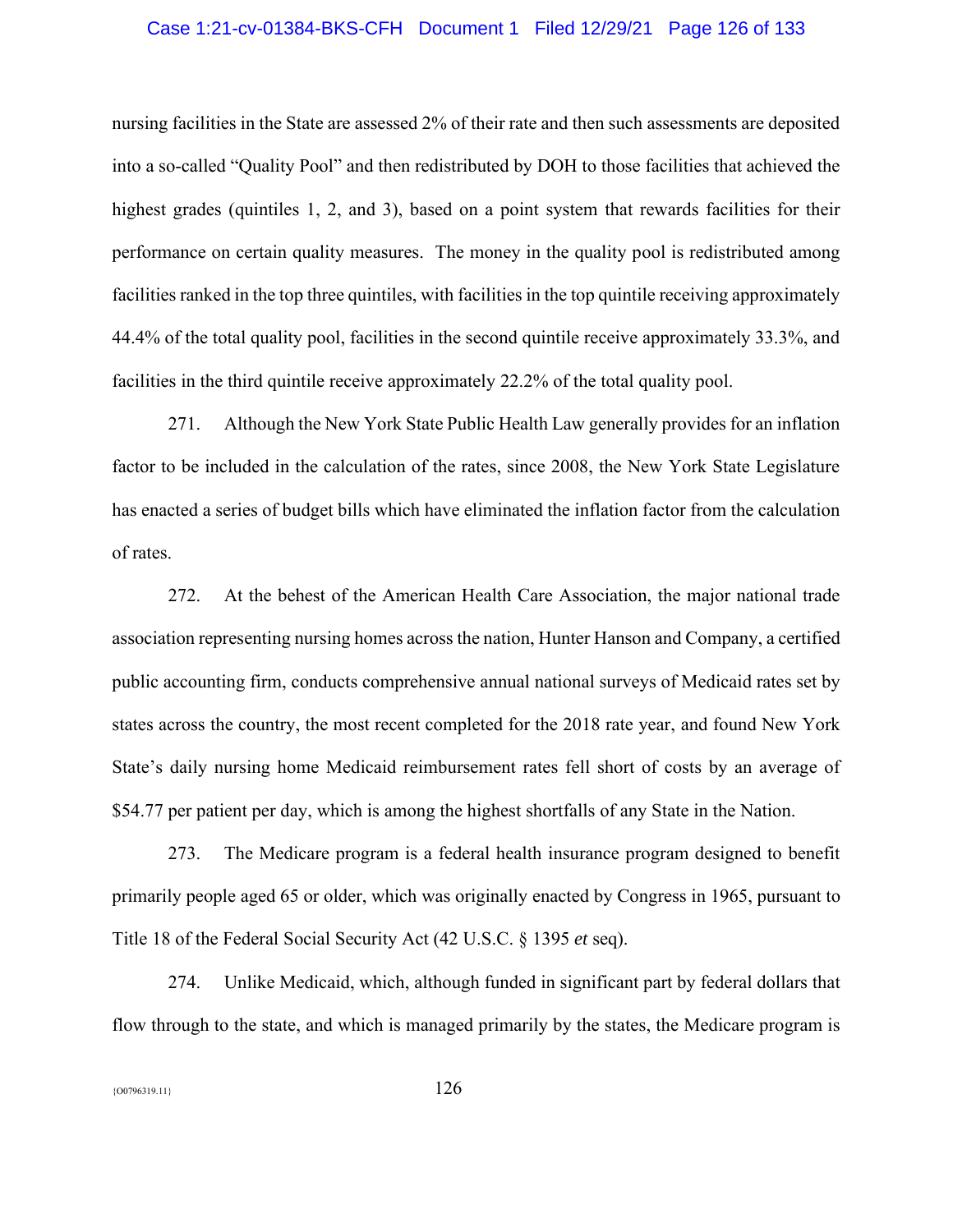### Case 1:21-cv-01384-BKS-CFH Document 1 Filed 12/29/21 Page 127 of 133

totally funded and managed by the federal government itself.

275. While an individual's eligibility to receive Medicaid benefits is determined based on income levels, eligibility for Medicare benefits is mainly based on age.

276. Among the benefits that are covered under Part A of the Medicare program is skilled nursing care for a limited duration of no more than 100 days for any spell of illness that was preceded by at least a 3-day hospital stay. In addition, under Part B of Medicare, eligible beneficiaries receive extended coverage beyond 100 days for certain services provided by a nursing home, such as diagnostic laboratory tests, X-rays, hospital outpatient services, rehabilitation services like physical therapy, etc.

277. The rates paid to nursing homes for covered services rendered to eligible Medicare beneficiaries are determined by the federal government, and paid directly to nursing homes, without any involvement by states under what is commonly referred to as a "Prospective Payment System" (PPS).

278. In order to calculate the prospective payment rates, the federal government utilizes a detailed methodology that takes into account several different items including: Medicare data on allowable costs; a wage index that adjusts rates for area wage differences; the most recent projections of increases in the costs from the skilled nursing facility market basket index; resident assessment and other data that accounts for the relative resource utilization of different resident types; and Medicare Part B skilled nursing facility claims data that reflects amounts payable under Part B for covered services. The funds which the Plaintiff facilities are required to pay back to the State pursuant to Section 2828 are then redistributed to the Quality Pool used to enhance payments to Medicaid providers. The funds subject to this assessment include Medicare reimbursement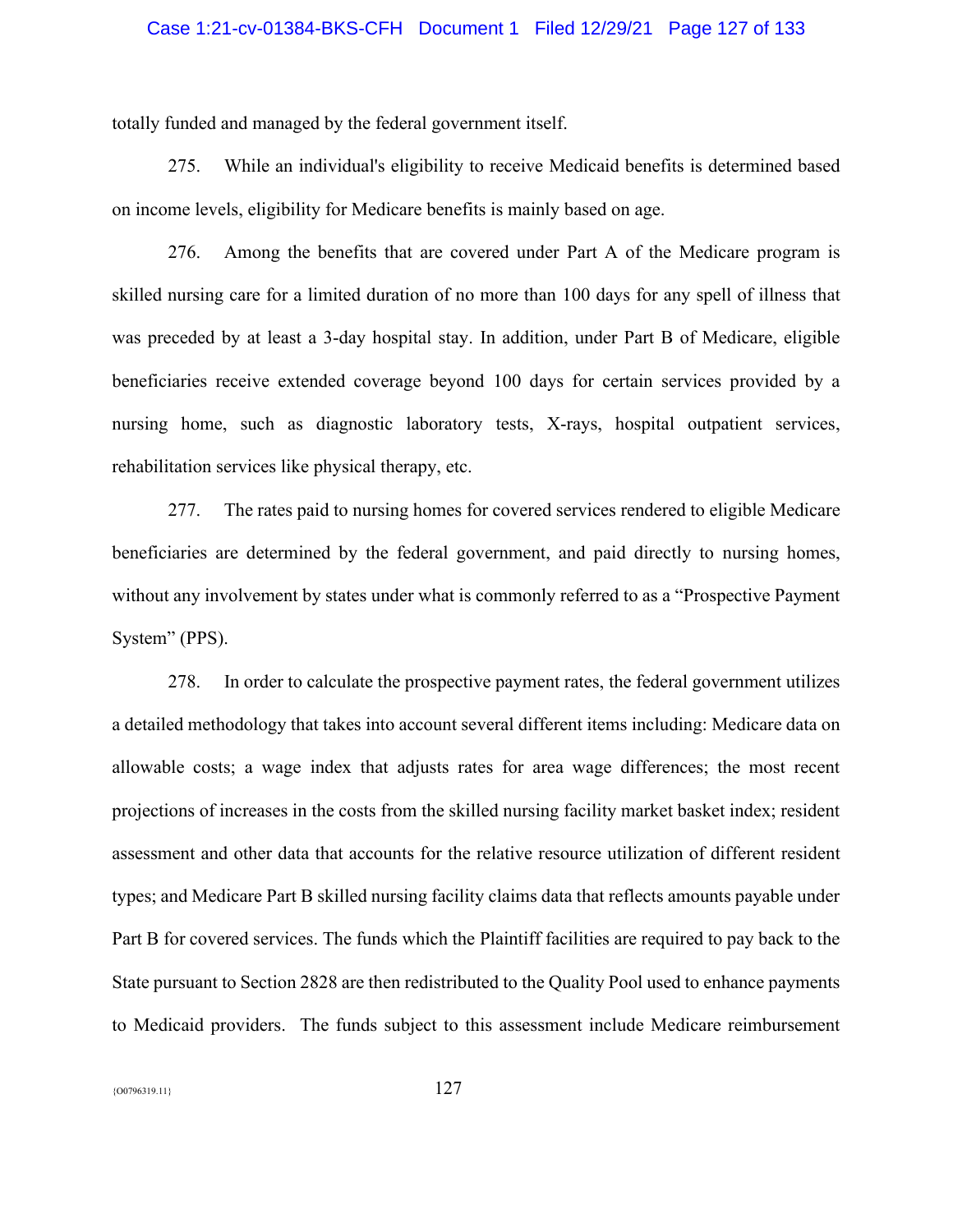### Case 1:21-cv-01384-BKS-CFH Document 1 Filed 12/29/21 Page 128 of 133

payments from the federal government.

279. Nursing homes, like the plaintiffs in this litigation, that choose to participate in the Medicare program must execute "provider agreements" with the federal government and agree to abide by a multitude of conditions of participation related to the quality of care as set forth in 42 U.S.C. § 1395i-3 in implementing regulations at 42 C.F.R. Part 483. Failure to comply with such statutory and regulatory requirements can result in serious consequences, including program termination, withholding of Medicare payments, and substantial civil monetary penalties. See 42 U.S.C. § 1395i-3(h).

280. The reimbursement received by nursing homes in New York from the Federal Government for the care rendered to eligible Medicare recipients is not state money and, when received, belongs to the nursing homes.

281. Federal regulations prohibit states from using Medicare funds to underwrite their Medicaid programs. 42 C.F.R. 433.51.

#### **II. Effects of Public Health Law § 2828**

282. Beginning January 1, 2022, and pursuant to Public Health Law § 2828, Plaintiff nursing homes that earn operating revenue of 5% or more than their expenses in any year will be required to turn such excess over to DOH, regardless of whether they are in compliance with all applicable federal and state laws and regulations, and regardless of whether they provide quality care.

283. Beginning January 1, 2022, and pursuant to Public Health Law § 2828, the Plaintiff nursing homes that do not meet either the 70% or 40% spending mandates or both, but which nevertheless are deemed by DOH to be quality providers, will be required to pay back to DOH the

 ${^{(00796319.11}}$  128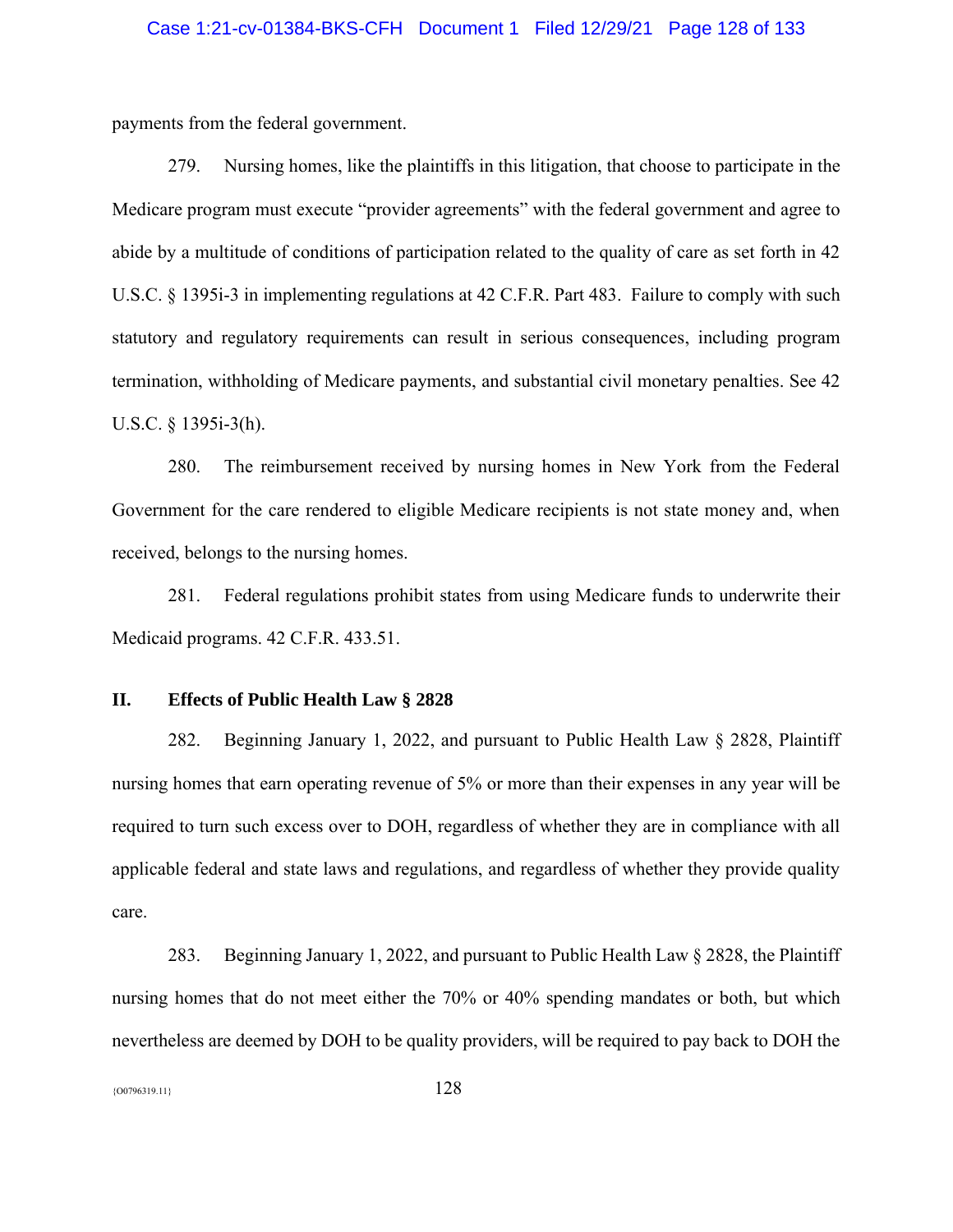### Case 1:21-cv-01384-BKS-CFH Document 1 Filed 12/29/21 Page 129 of 133

amount of such shortfalls, whereas facilities that do meet the 70% / 40% spending mandates, but fail to meet the standards as quality providers, will not be financially penalized.

284. Beginning January 1, 2022, and pursuant to Public Health Law § 2828, the Plaintiff nursing homes that seek to meet mandated staffing requirements in the midst of a well-documented nationwide shortage of direct hands-on caregivers will be penalized if they have to hire contract personnel from health care staffing agencies in order to do so, because the costs they incur in engaging such personnel will be discounted by 15% in determining whether they comply with the 70% / 40% staffing mandates.

285. Beginning January 1, 2022, and pursuant to § 2828 of the Public Health Law, Plaintiff nursing homes that do not meet either the 70% / 40% spending mandate, or which exceed the 5% profits / surplus cap, will have funds they receive from the federal Medicare program for services they have rendered to eligible Medicare patients taken back by DOH, and then redirected by DOH to enhance Medicaid rates for other facilities.

286. Beginning January 1, 2022, and pursuant to § 2828 of the Public Health Law, many of the plaintiff nursing homes that have entered into collective bargaining agreements, pursuant to the National Labor Relations Act [29 USC § 151 *et seq.*], governing the terms and conditions of employment, will be forced either to add staff and/or raise wages to meet arbitrary spending mandates that are imposed regardless of the quality of care they provide and regardless of their compliance with such agreements.

287. The 70% / 40% mandate is based on aggregate revenue and expenses for the entire calendar year and compliance depends on factors beyond the Plaintiffs' control, including employee staffing levels and the mix of payor sources. As a result, Public Health Law § 2828

 ${^{(00796319.11)}}$  129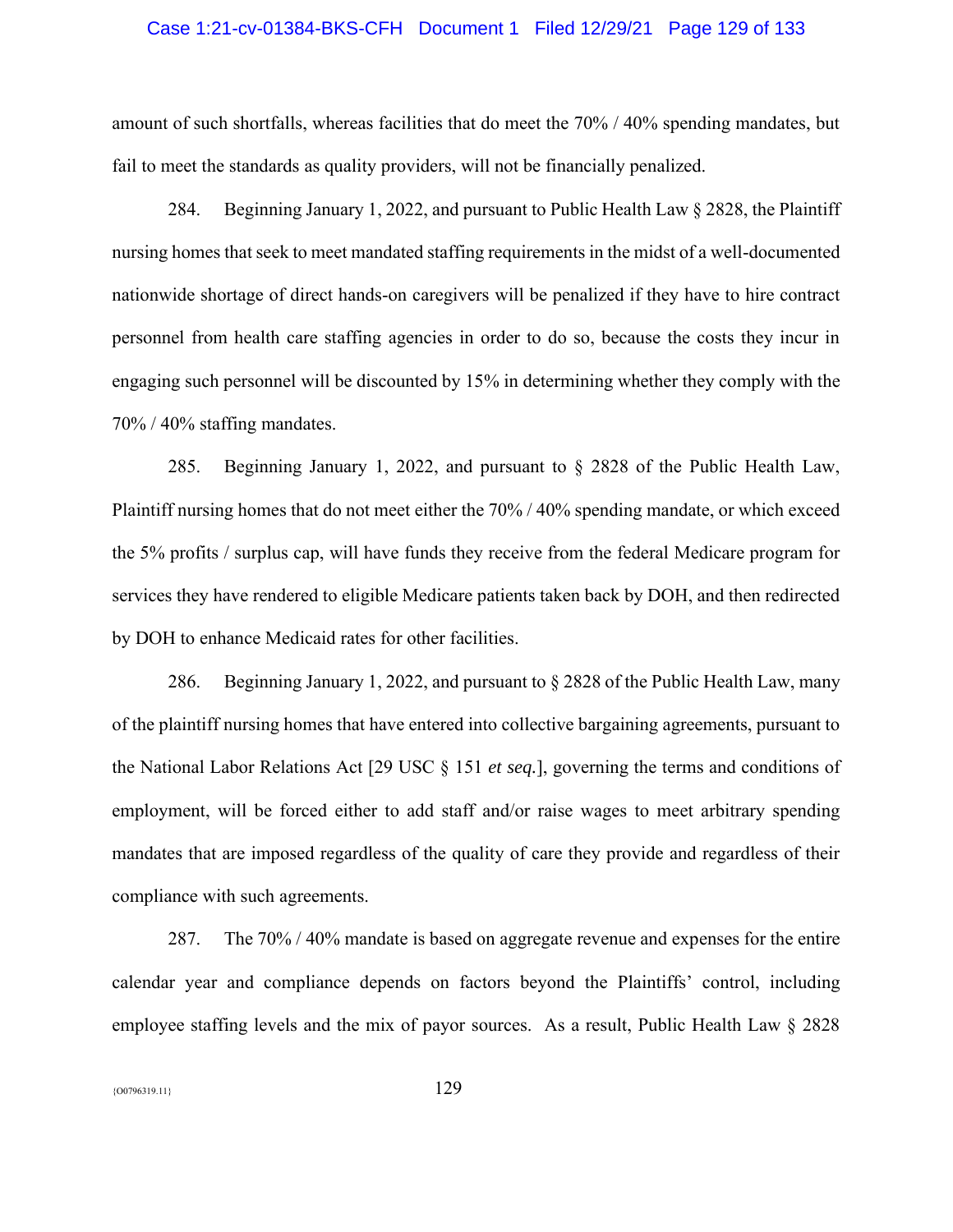### Case 1:21-cv-01384-BKS-CFH Document 1 Filed 12/29/21 Page 130 of 133

effectively forecloses the ability to negotiate collective bargaining agreements that are guaranteed to remain in compliance with the 70% / 40% mandate.

288. Beginning January 1, 2022, and pursuant to Public Health Law § 2828, the Plaintiff nursing homes will be forced to abide by the 70% / 40% spending mandate and the 5% profit / surplus ceiling, notwithstanding the failure of DOH to have adopted regulations implementing the statute as mandated by § 2828, and notwithstanding DOH's failure to file, let alone obtain approval of, a State Plan Amendment from the Federal Centers for Medicare and Medicaid Services.

#### **CLAIMS FOR RELIEF**

# **AS AND FOR A FIRST, SEPARATE AND INDEPENDENT CLAIM FOR RELIEF, PLAINTIFFS ALLEGE AS FOLLOWS:**

289. Plaintiffs repeat and reallege each and every allegation heretofore set forth in this Complaint.

290. The provisions of § 2828 of the New York State Public Health Law are unconstitutional and in violation of the Fifth and Fourteenth Amendments to the U.S. Constitution, insofar as § 2828 mandates the taking of annual profits / surplus in excess of 5% of revenues of the nursing homes, and to the extent § 2828 takes funds from nursing homes that do not meet the 70% / 40% spending mandate, regardless of whether or not they are quality providers, regardless of whether they have sustained losses in prior years, regardless of whether they have a positive or negative net worth, and regardless of whether the resultant rates are adequate to cover costs and ensure beneficiary access to care as required by federal law. Based on the 2019 data, the Plaintiff nursing homes will likely be required to turn over to the State the amounts set forth in Paragraphs "16" through "256" of this Complaint if Section 2828 is implemented.

 ${130}$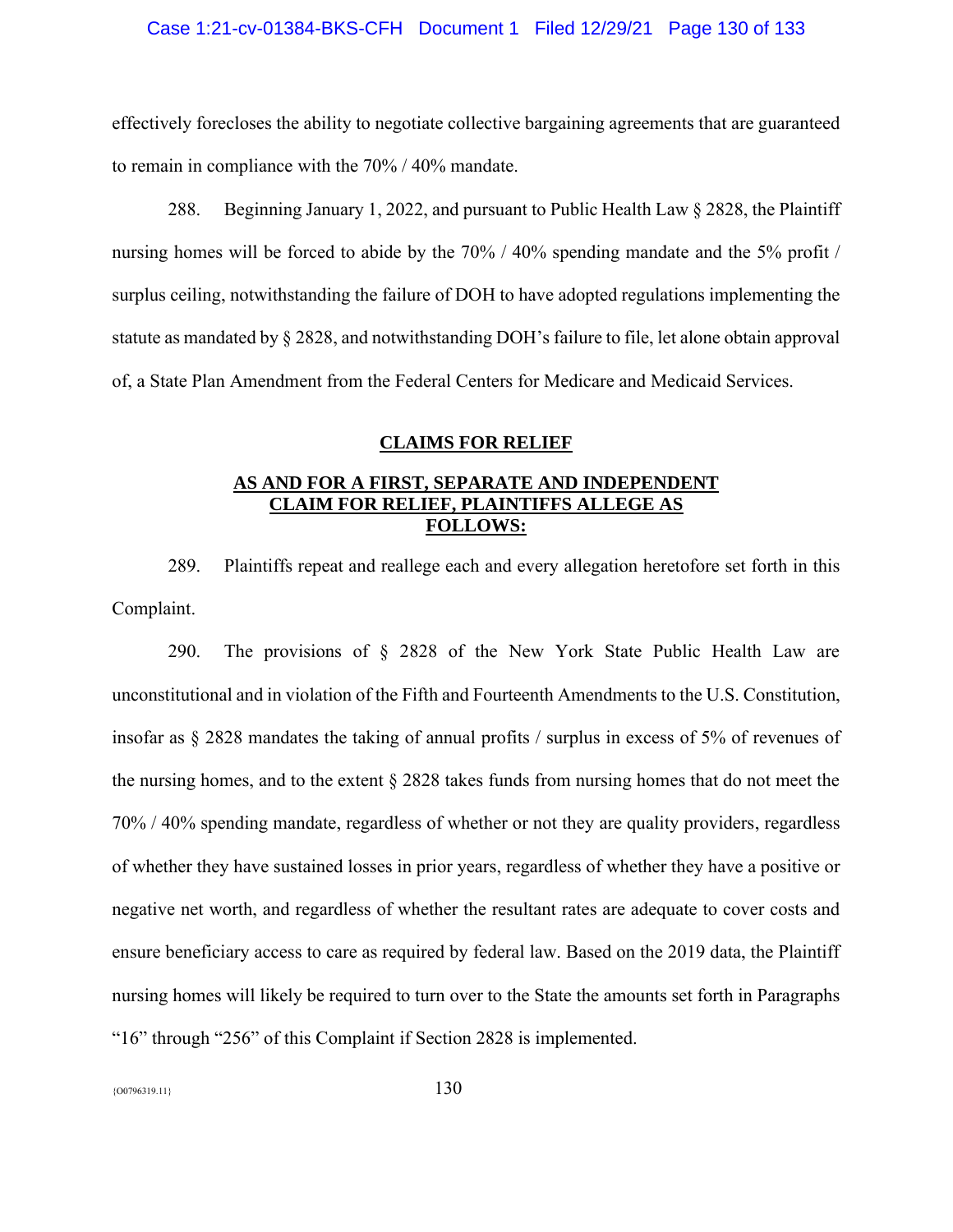# **AS AND FOR A SECOND, SEPARATE AND INDEPENDENT CLAIM FOR RELIEF, PLAINTIFFS ALLEGE AS FOLLOWS:**

291. Plaintiffs repeat and reallege each and every allegation heretofore set forth in this Complaint.

292. Section 2828 violates the Supremacy Clause of the U.S. Constitution to the extent that it seeks to include in the calculation of the 70% / 40% spending requirements the revenue received by the Plaintiff nursing homes from the Federal Government for services provided under the Federal Medicare program and to redistribute such revenue to enhance rates under New York State's Medicaid program in contradiction of Federal regulations, which prohibit states from using Federal Medicare funds to subsidize their Medicaid programs. *See* 42 C.F.R. § 433.51.

## **AS AND FOR A THIRD, SEPARATE AND DISTINCT CLAIM FOR RELIEF, PLAINTIFFS ALLEGE AS FOLLOWS:**

293. Plaintiffs repeat and reallege each and every allegation heretofore set forth in his complaint. 295.

294. By confiscating 5% of any excess profit or surplus Plaintiff nursing homes generate, and by penalizing such nursing homes for not meeting certain spending thresholds developed by the Legislature, regardless of the quality of their care they provide, and regardless of their compliance with State and Federal laws, Defendants have violated the Eight Amendment's prohibition upon excessive fines.

295. The 70 / 40 penalties and the 5% excess profit penalty are excessive as they are grossly disproportionate with respect to those facilities that have been identified by DOH itself as quality providers.

 ${131}$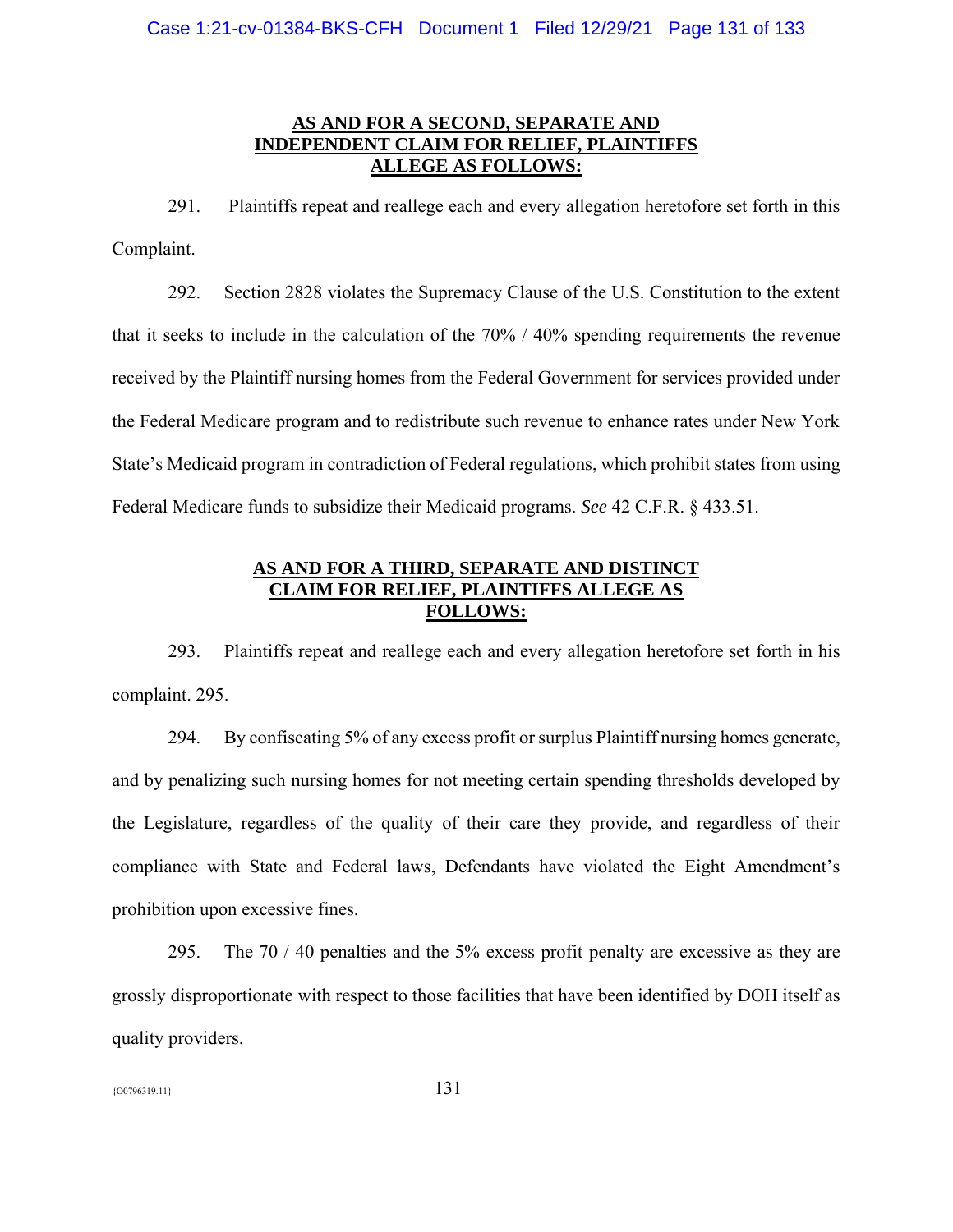# **AS AND FOR A FOURTH, SEPARATE AND INDEPENDENT CLAIM FOR RELIEF, PLAINTIFFS ALLEGE AS FOLLOWS:**

296. Plaintiffs repeat and reallege every allegation heretofore set forth in this complaint. 297. Section 2828 violates the due process and equal protection clauses of the Fifth and Fourteenth Amendments because it bears no rational relationship to a legitimate governmental purpose insofar as it arbitrarily and capriciously mandates spending ratios, the taking of profits, and the reduction of staffing costs by 15% for any funds spent on contract staff, regardless of the quality of care nursing homes provide, and because, as applied, it penalizes facilities based solely on their profitability without regard to the quality of care they provide.

# **AS AND FOR A FIFTH, SEPARATE AND INDEPENDENT CLAIM FOR RELIEF, PLAINTIFFS ALLEGE AS FOLLOWS:**

298. Plaintiffs repeat and reallege every allegation heretofore set forth in this Complaint.

299. Section 2828 is preempted by the National Labor Relations Act as it selectively intrudes upon and interferes with the collective bargaining process mandated by the National Labor Relations Act by superimposing artificial and arbitrary spending and staffing mandates on certain nursing homes regardless of the quality of care they provide, thereby forcing those facilities to spend money and/or hire staff over and above what is required by their collective bargaining agreements.

### **AS AND FOR A SIXTH, SEPARATE AND INDEPENDENT CLAIM FOR RELIEF, PLAINTIFFS ALLEGE AS FOLLOWS:**

- 300. Plaintiffs repeat and reallege every allegation heretofore set forth in this Complaint.
- 301. Section 2828 may not be enforced because CMS has not approved an amendment

 ${132}$